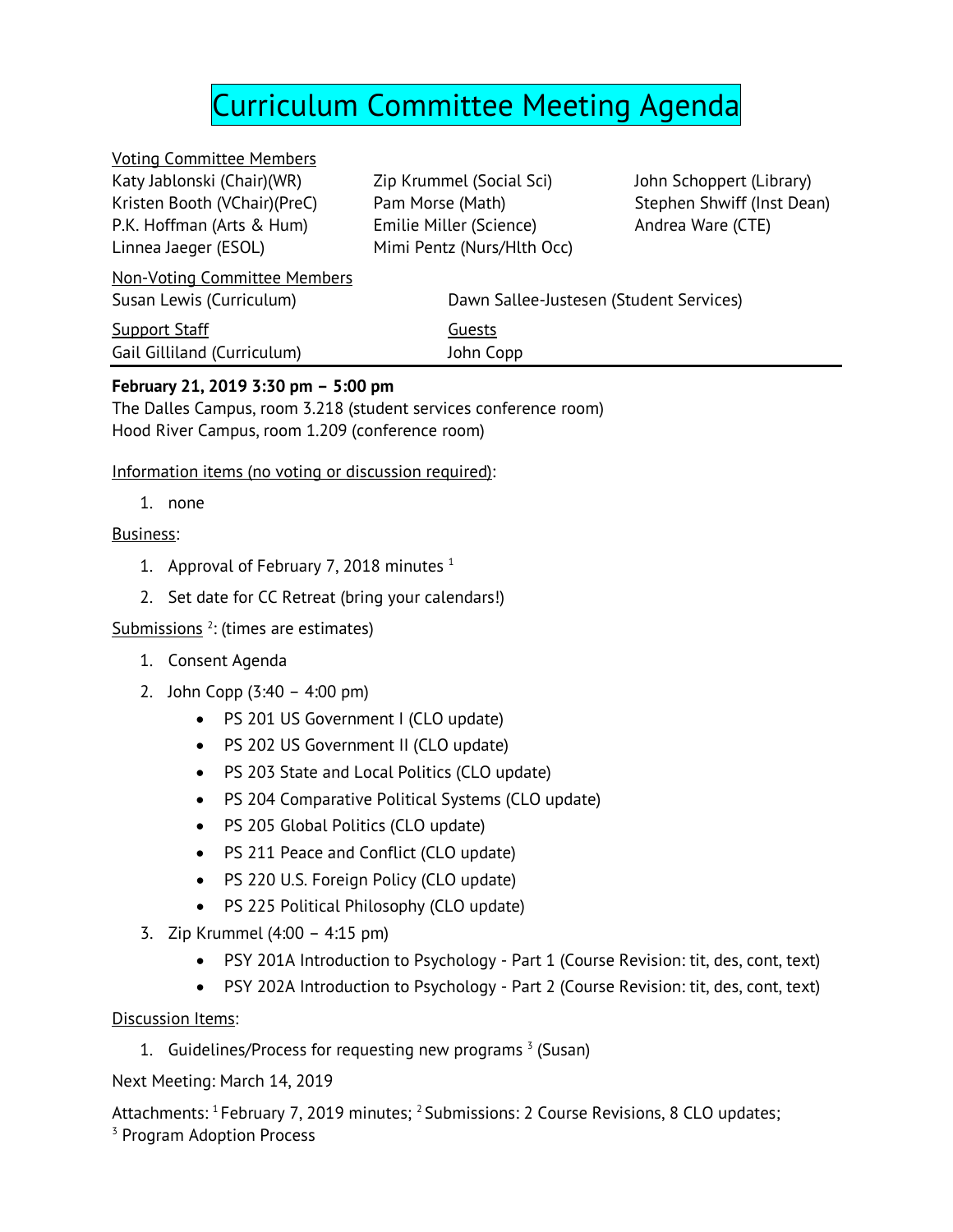#### **Curriculum Committee Minutes February 7, 2019, 3:30pm – 5:00pm Location: TDC Room 3.218 (SS Conference Room) and Hood River Room 1.209 (conference room)**

#### **PRESENT**

#### **Voting Committee Members**

Katy Jablonski (Chair) (WR) (remote) Emilie Miller (Science) Kristen Booth (VChair) (Pre-College) **Pam Morse (Math)** Pam Morse (Math) Linnea Jaeger (ESOL) Stephen Shwiff (Instructional Dean) Zip Krummel (Social Science) and a set of the Andrea Ware (CTE) (remote)

P.K. Hoffman (Arts and Humanities) Mimi Pentz (Nursing/Health Occupations) arriving at 4:00pm

#### **Non-Voting Committee Members Guests**

Susan Lewis (Curriculum) and the Curriculum of the Curriculum of the Mary Kramer

**Support Staff** Gail Gilliland (Curriculum)

#### **Absent**

# John Copp (remote)

#### **Voting Committee Members Non-Voting Committee Members** John Schoppert (Library) **Dawn Sallee-Justesen (Student Services**)

| <b>Item</b>              | <b>Discussion</b>                                       | <b>Action</b>           |
|--------------------------|---------------------------------------------------------|-------------------------|
| <b>Call to Order</b>     | Meeting called to order by Kristen Booth, Vice Chair at |                         |
|                          | $3:33$ pm                                               |                         |
|                          |                                                         |                         |
| Informational item: none |                                                         |                         |
|                          |                                                         |                         |
| <b>Business:</b>         |                                                         |                         |
|                          | 01.24.19 minutes approved as written                    | Motion: Zip             |
|                          |                                                         | $2nd$ :Pam              |
|                          |                                                         | Action: 8 in favor $-0$ |
|                          |                                                         | opposed - 0 abstention  |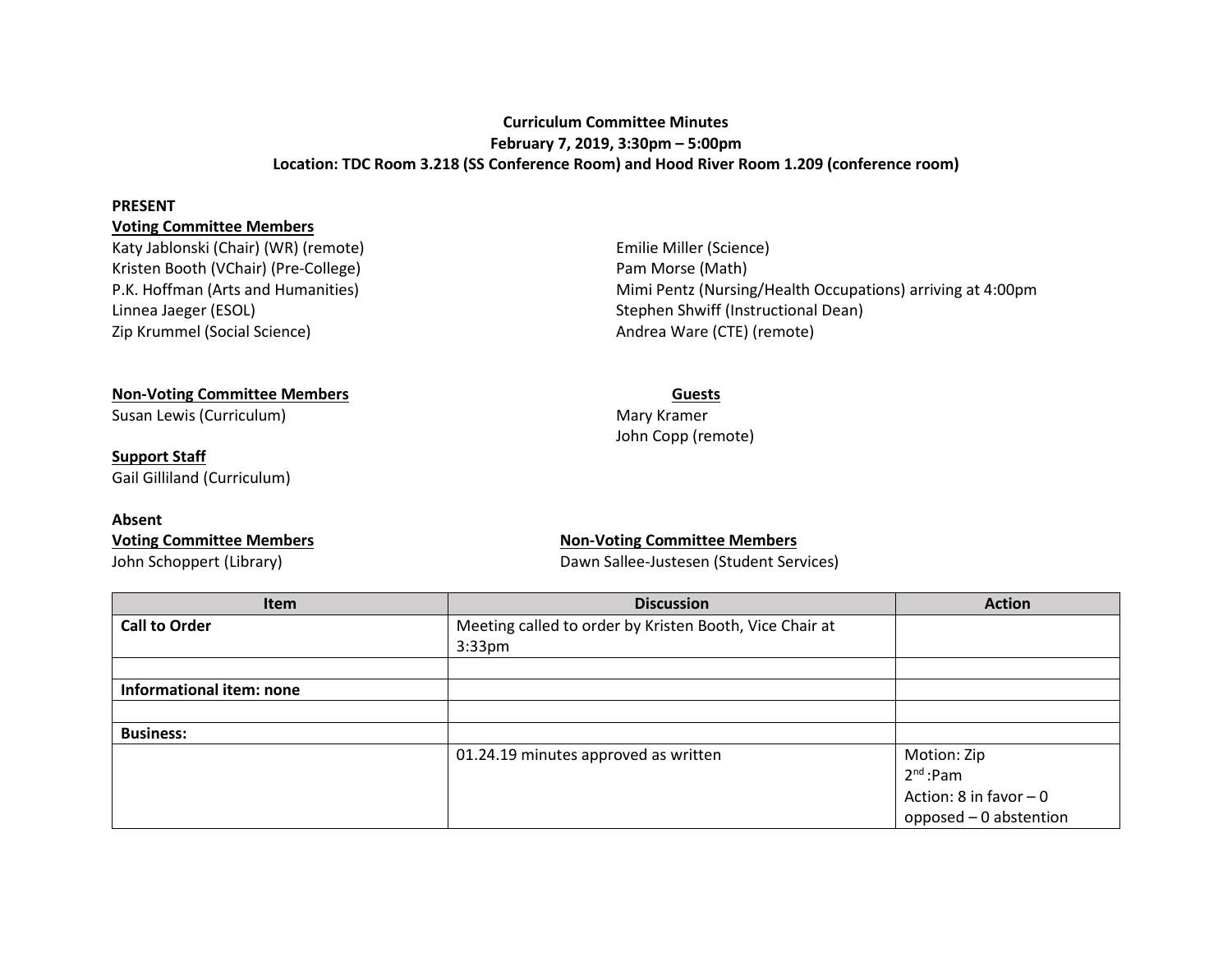| <b>Submissions:</b>                                                                                                                                                                                                                                                                                                                                                                                                                                                                                                                                                              |                                                                                                                                                                                                                                                                                                                                                                                                                                                                                                                                                                                                                                                                                                                |                                                                                          |
|----------------------------------------------------------------------------------------------------------------------------------------------------------------------------------------------------------------------------------------------------------------------------------------------------------------------------------------------------------------------------------------------------------------------------------------------------------------------------------------------------------------------------------------------------------------------------------|----------------------------------------------------------------------------------------------------------------------------------------------------------------------------------------------------------------------------------------------------------------------------------------------------------------------------------------------------------------------------------------------------------------------------------------------------------------------------------------------------------------------------------------------------------------------------------------------------------------------------------------------------------------------------------------------------------------|------------------------------------------------------------------------------------------|
| UAS 101 Introduction to Unmanned Aircraft<br>Mary Kramer presents and answers questions about the UAS<br>Systems (Course Revision: out, cont, text)<br>submissions.<br>USA 101 is currently part of the EMTech program. This is a<br>course revision.<br>Brief discussion ensues regarding the ethical and legal issues<br>of drone usage and privacy.<br>The Curriculum Committee concludes that the course content<br>under outcome #3 is a bit brief. The UAS mission planning<br>process, mission planning outcome and steps to achieving the<br>outcome should be included. |                                                                                                                                                                                                                                                                                                                                                                                                                                                                                                                                                                                                                                                                                                                | Motion: Katy<br>$2nd$ : Stephen<br>Action: 8 in favor $-0$<br>opposed - 0 abstention     |
|                                                                                                                                                                                                                                                                                                                                                                                                                                                                                                                                                                                  | Motion: approve as amended                                                                                                                                                                                                                                                                                                                                                                                                                                                                                                                                                                                                                                                                                     |                                                                                          |
|                                                                                                                                                                                                                                                                                                                                                                                                                                                                                                                                                                                  | Amendment of Course content under outcome #3: Mission<br>Planning - determine outcomes of mission; develop steps<br>for achieving mission outcome.                                                                                                                                                                                                                                                                                                                                                                                                                                                                                                                                                             |                                                                                          |
|                                                                                                                                                                                                                                                                                                                                                                                                                                                                                                                                                                                  |                                                                                                                                                                                                                                                                                                                                                                                                                                                                                                                                                                                                                                                                                                                |                                                                                          |
| <b>UAS 102 Small Unmanned Aircraft Aerial</b><br>Photogrammetry (New Course)                                                                                                                                                                                                                                                                                                                                                                                                                                                                                                     | Title change is recommended to be more reflective of the<br>new course: "Small Unmanned Aircraft Systems: Aerial<br>Photogrammetry".<br>John Copp arrives by remote at 3:45pm<br>Extensive discussion ensues regarding the use of the verb<br>"sit" found in the beginning of outcome #7 and #8. It is noted<br>the history of the term "sit" originates from nursing and<br>welding course outcomes. The goal of outcomes #7 and #8 is<br>to prepare the student to be able "sit" for specific<br>certification exams with the hope of passing the exams. CGCC<br>needs to be careful not to obligate itself to the student to<br>take the test. It is the responsibility of the student to take the<br>test. | Motion: Stephen<br>$2^{nd}$ : P. K.<br>Action: 8 in favor $-0$<br>opposed - 0 abstention |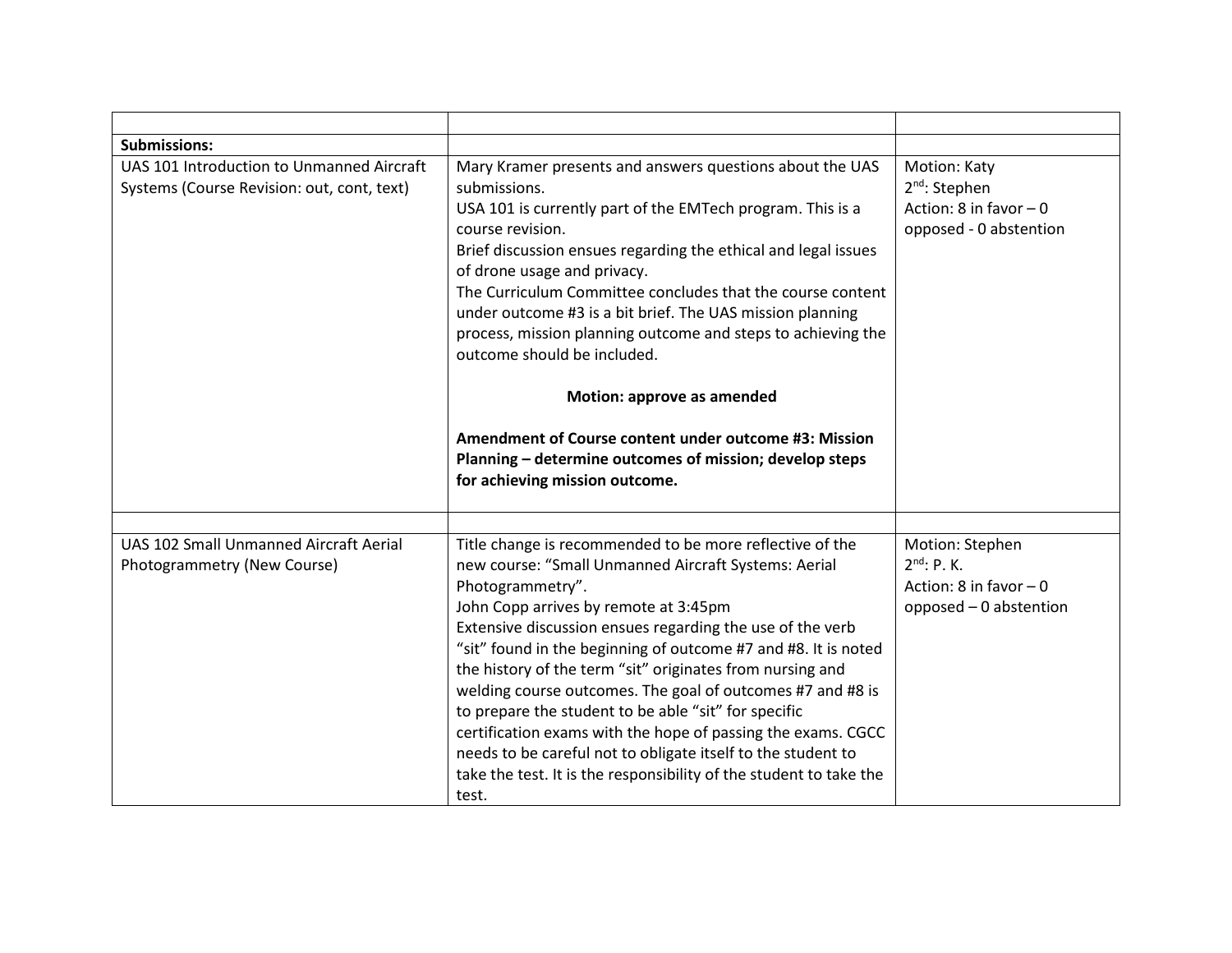|                                                                           | The Curriculum Committee is in agreement to leave the<br>outcomes as written.<br>Motion: approve as amended<br><b>Amendment: Change title to "Small Unmanned Aircraft</b><br><b>Systems: Aerial Photogrammetry"</b>                                                                                                                                                                                                                                                                                                                                                                                                                                                                                                                                                                                                                                                                                                                                                                                                                                                                                                                                                                                                                |                                                                                         |
|---------------------------------------------------------------------------|------------------------------------------------------------------------------------------------------------------------------------------------------------------------------------------------------------------------------------------------------------------------------------------------------------------------------------------------------------------------------------------------------------------------------------------------------------------------------------------------------------------------------------------------------------------------------------------------------------------------------------------------------------------------------------------------------------------------------------------------------------------------------------------------------------------------------------------------------------------------------------------------------------------------------------------------------------------------------------------------------------------------------------------------------------------------------------------------------------------------------------------------------------------------------------------------------------------------------------|-----------------------------------------------------------------------------------------|
| UAS 103 Small Unmanned Aircraft Systems<br>for Public Safety (New Course) | Motion: approve as written                                                                                                                                                                                                                                                                                                                                                                                                                                                                                                                                                                                                                                                                                                                                                                                                                                                                                                                                                                                                                                                                                                                                                                                                         | Motion: Katy<br>$2^{nd}$ : P. K.<br>Action: $8$ in favor $-0$<br>opposed - 0 abstention |
| Unmanned Aircraft Systems Fundamentals<br>(New Certificate)               | Mary Kramer explains the history of the creation of new<br>certificate. There is an oversite committee that would like to<br>see a UAS certificate offered. CGCC is located at the hub of<br>UAS. The TOP national standards were developed with INSITU<br>at the table. This is a one - year certificate and is good for the<br>drone industry. It provides endless opportunities for<br>successful students. This certificate is a way for CGCC to test<br>the waters to see what the interests are and then see if we<br>can grow a program. The classes will run fall, winter and<br>spring terms for a total of 12 credits. Because it is an<br>independent certificate and not attached to any degree, it<br>will not be eligible for financial aid. The targeted student<br>population will probably be workers. Hopefully, employers<br>will pick up the cost. This is the only way to slowly and safely<br>move into this program. It is set to begin fall, 2019.<br>National testing discussion ensues regarding the passing of<br>the national test. For a student to be awarded the CGCC<br>certificate, all three courses must be passed. It is suggested<br>that outcome #4 should be changed to "Pass AUVSI Trusted | Motion: Zip<br>$2nd$ : Andrea<br>Action: 8 in favor $-0$<br>opposed - 0 abstention      |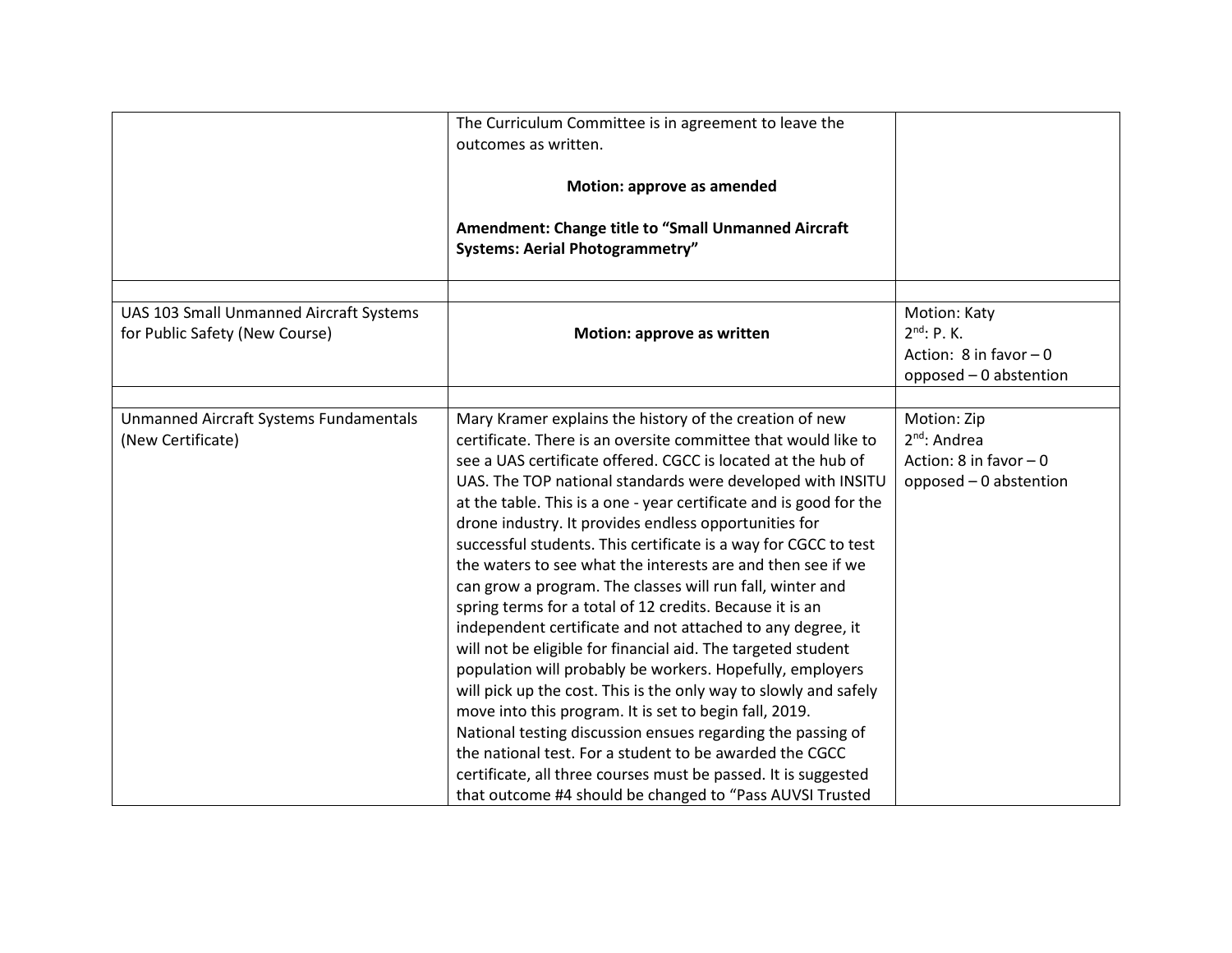|                                                      | Operator Program (TOP) certifications exams one and two<br>and sit for TOPs exam three."                   |                                                |
|------------------------------------------------------|------------------------------------------------------------------------------------------------------------|------------------------------------------------|
|                                                      |                                                                                                            |                                                |
|                                                      | Motion: approve as amended                                                                                 |                                                |
|                                                      | Amendment: Change outcome #4 to read "Pass AUVSI                                                           |                                                |
|                                                      | Trusted Operator Program (TOP) certification exams "1" and<br>"2" and sit for TOP certification exam "3"." |                                                |
|                                                      |                                                                                                            |                                                |
| · SOC 204 Sociology in Everyday Life (CLO<br>update) | John Copp presents the SOC CLO updates for Curriculum<br>Committee approval.                               | Motion: Katy<br>$2^{nd}$ : Pam                 |
|                                                      | Mimi arrives 4:05pm.                                                                                       | Action: 9 in favor $0 - 0$                     |
|                                                      |                                                                                                            | opposed - 0 abstention                         |
|                                                      | Motion: approve as written                                                                                 |                                                |
|                                                      |                                                                                                            |                                                |
| SOC 205 Social Change in Societies (CLO              |                                                                                                            | Motion: Katy                                   |
| update)                                              | Motion: approve as written                                                                                 | $2^{nd}$ : Emilie<br>Action: $9$ in favor $-0$ |
|                                                      |                                                                                                            | opposed - 0 abstention                         |
|                                                      |                                                                                                            |                                                |
| SOC 206 Social Problems (CLO update)                 |                                                                                                            | Motion: Zip                                    |
|                                                      | Motion: approve as written                                                                                 | $2^{nd}$ : Linnea                              |
|                                                      |                                                                                                            | Action:9 in favor $0 - 0$                      |
|                                                      |                                                                                                            | opposed - 0 abstention                         |
| SOC 213 Diversity in the United States (CLO          |                                                                                                            | Motion: Katy                                   |
| update)                                              | Motion: approve as written                                                                                 | $2nd$ : Andrea                                 |
|                                                      |                                                                                                            | Action: 9 in favor $0 - 0$                     |
|                                                      |                                                                                                            | opposed - 0 abstention                         |
| SOC 218 Sociology of Gender (CLO update)             | Motion: approve as written                                                                                 | Motion: Pam                                    |
|                                                      |                                                                                                            | $2^{nd}$ :P.K.                                 |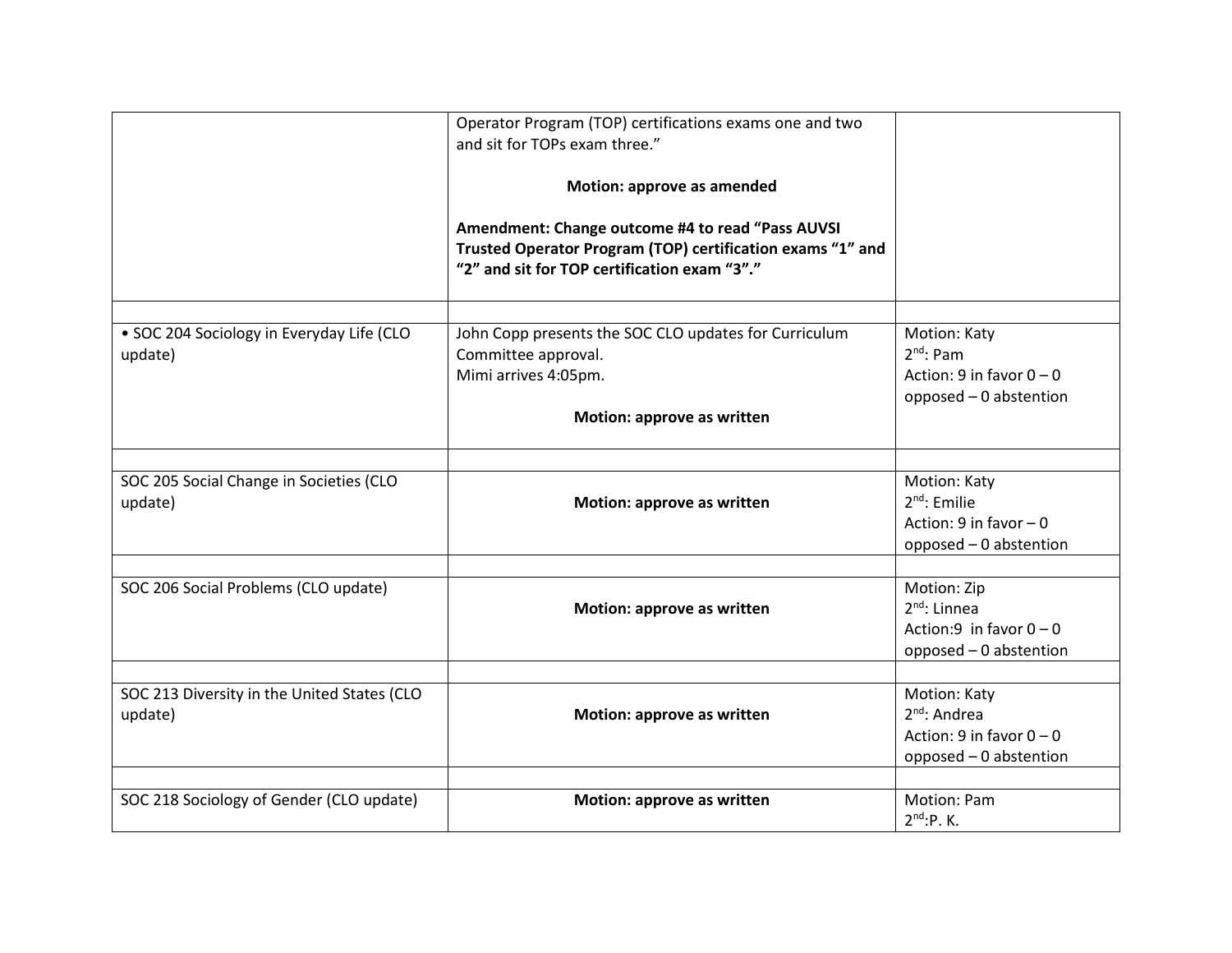|                                            |                            | Action:9 in favor $0 - 0$    |
|--------------------------------------------|----------------------------|------------------------------|
|                                            |                            | opposed - 0 abstention       |
|                                            |                            |                              |
| SOC 219 Religion & Culture: Social         |                            | Motion: Mimi                 |
| Dimensions (CLO update)                    | Motion: approve as written | 2 <sup>nd</sup> : Katy       |
|                                            |                            | Action: 9 in favor $0 - 0$   |
|                                            |                            | opposed - 0 abstention       |
|                                            |                            |                              |
| SOC 231 Sociology of Health & Aging (CLO   |                            | Motion: Katy                 |
| update)                                    | Motion: approve as written | $2nd$ : Linnea               |
|                                            |                            | Action: $9$ in favor $0 - 0$ |
|                                            |                            | opposed - 0 abstention       |
|                                            |                            |                              |
| COMM 111 Public Speaking (CLO update)      |                            | <b>Motion: Mimi</b>          |
|                                            | Motion: approve as written | $2nd$ : Zip                  |
|                                            |                            | Action:9 in favor $0 - 0$    |
|                                            |                            | opposed - 0 abstention       |
|                                            |                            |                              |
| COMM 140 Introduction to Intercultural     | Motion: approve as written | <b>Motion: Pam</b>           |
| Communication (CLO update)                 |                            | $2^{nd}$ : Emilie            |
|                                            |                            | Action: 9 in favor $0 - 0$   |
|                                            |                            | opposed - 0 abstention       |
|                                            |                            |                              |
| COMM 214 Interpersonal Communication:      | Motion: approve as written | Motion: Mimi                 |
| Process & Theory (CLO update)              |                            | 2 <sup>nd</sup> : Andrea     |
|                                            |                            | Action: 9 in favor $0 - 0$   |
|                                            |                            | opposed - 0 abstention       |
|                                            |                            |                              |
| <b>COMM 215 Small Group Communication:</b> |                            | Motion: Katy                 |
| Process and Theory (CLO update)            | Motion: approve as written | $2nd$ : Stephen              |
|                                            |                            | Action: 9 in favor $0 - 0$   |
|                                            |                            | opposed - 0 abstention       |
|                                            |                            |                              |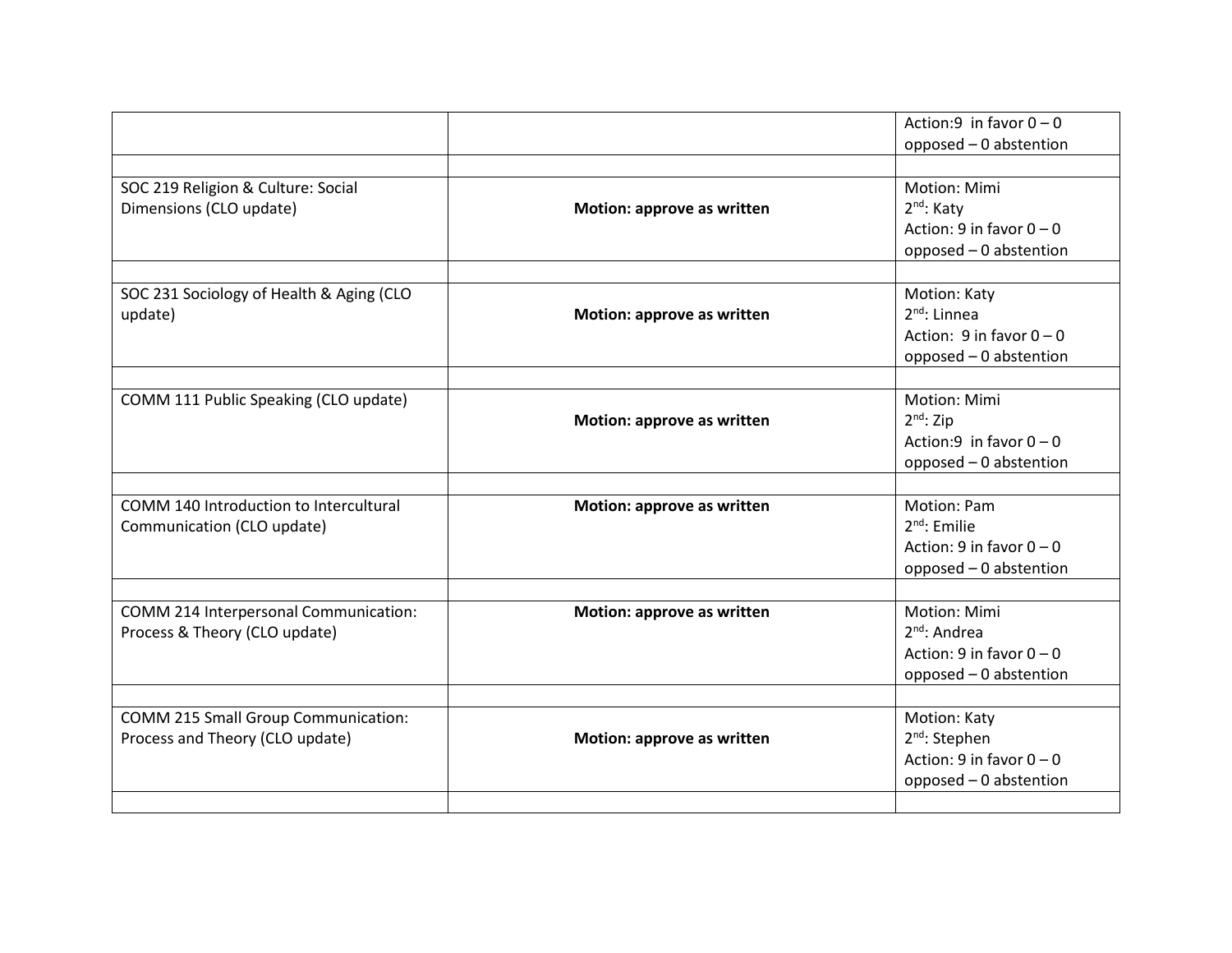| COMM 228 Mass Communication and Society<br>(CLO update)<br>COMM 237 Gender and Communication (CLO | It is noted that CLO #1 is revised to major.<br>No amendment is necessary; Susan has form that includes<br>the edit to major.<br>Motion: approve as written                                                                                                                                                                                                                                                                                                                                                                                                                                                                                                                                                                                                                                                                                                                                                                                                   | Motion: Mimi<br>$2^{nd}$ : Pam<br>Action: 9 in favor $0 - 0$<br>opposed - 0 abstention<br>Motion: Katy |
|---------------------------------------------------------------------------------------------------|---------------------------------------------------------------------------------------------------------------------------------------------------------------------------------------------------------------------------------------------------------------------------------------------------------------------------------------------------------------------------------------------------------------------------------------------------------------------------------------------------------------------------------------------------------------------------------------------------------------------------------------------------------------------------------------------------------------------------------------------------------------------------------------------------------------------------------------------------------------------------------------------------------------------------------------------------------------|--------------------------------------------------------------------------------------------------------|
| update)                                                                                           | Motion: approve as written                                                                                                                                                                                                                                                                                                                                                                                                                                                                                                                                                                                                                                                                                                                                                                                                                                                                                                                                    | $2nd$ : Linnea<br>Action: 9 in favor $0 - 0$<br>opposed - 0 abstention                                 |
| PSY 201A Introduction to Psychology - Part 1<br>(Course Revision: tit, des, cont, text)           | Zip Krummel presents the PSY 201A revision. John Copp<br>stayed on the phone to answer questions.<br>Extensive discussion ensued regarding the title. What<br>precedent is set across the state regarding this title? What<br>title are the other colleges using for these courses.<br>PCC: Intro to PSY Part 1 and Intro to PSY Part 2, per<br>$\bullet$<br>the PCC website<br>U of O and Chemeketa: PSY 201 Mind and Brain and<br>PSY 202 Mind and Society<br>Linn Benton: PSY 201 General Psychology and PSY<br>202 General Psychology<br>Lane: PSY 201 General Psychology and PSY 201<br><b>General Psychology</b><br>At CGCC, the courses are not sequential. PSY 201A is heavy on<br>theory and PSY 202A is practice based.<br>Zip would like to pull the submission and continue to research<br>the differences in the two courses and check with the other<br>Oregon colleges for names and submit it at a later date.<br><b>Submission postponed</b> | Motion:<br>$2^{nd}$ :<br>Action: in favor $0 - 0$<br>opposed - 0 abstention                            |
| PSY 202A Introduction to Psychology - Part 2<br>(Course Revision: tit, des, cont, text)           | <b>Submission postponed</b>                                                                                                                                                                                                                                                                                                                                                                                                                                                                                                                                                                                                                                                                                                                                                                                                                                                                                                                                   |                                                                                                        |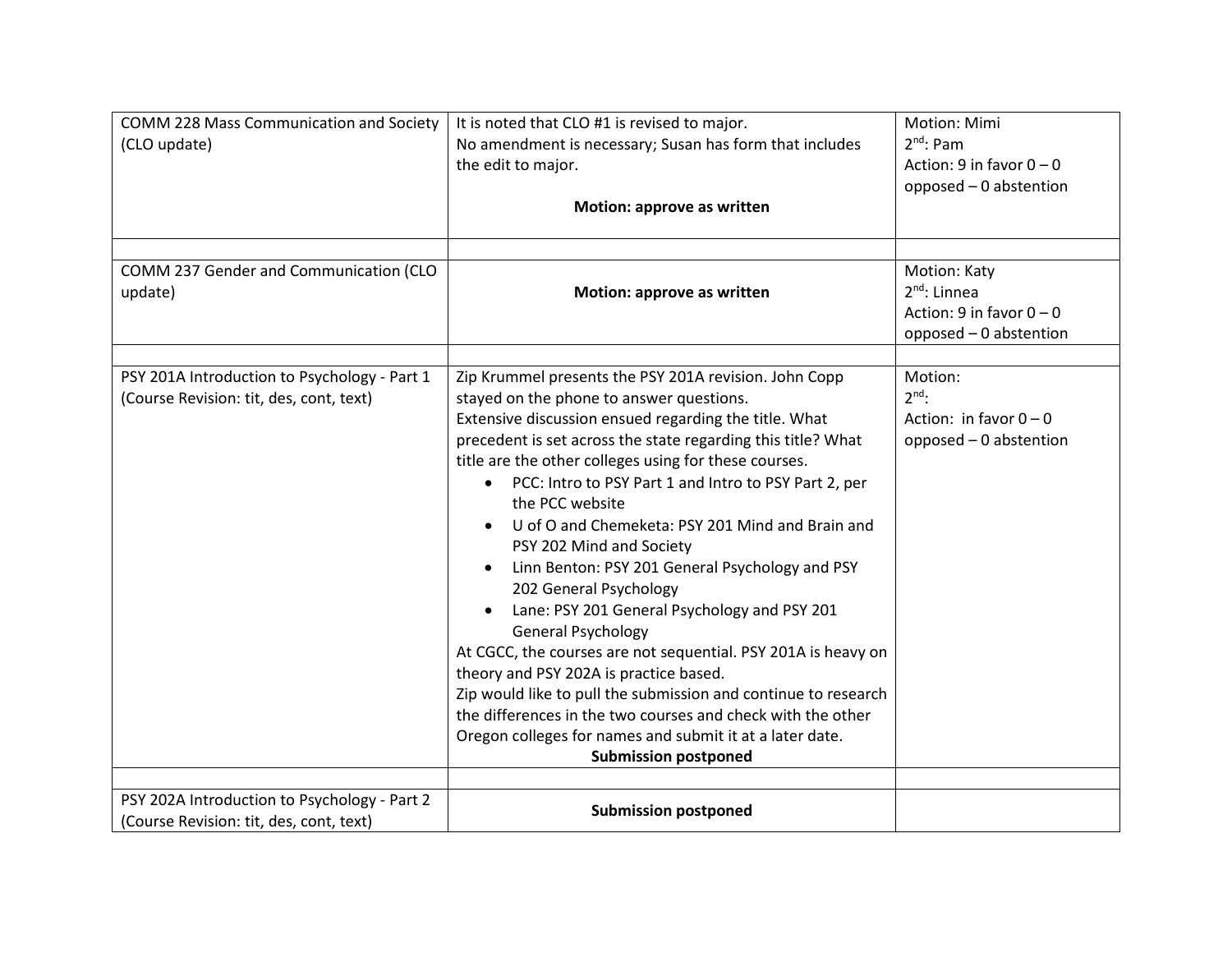| <b>Discussion Items:</b>              |                                                                                                                                                                                                                                                                                                                                                                                                                                                                                                                                                                                                                                                                                                                                                                                                                                                                                                                                                                                                                                                                                                 |
|---------------------------------------|-------------------------------------------------------------------------------------------------------------------------------------------------------------------------------------------------------------------------------------------------------------------------------------------------------------------------------------------------------------------------------------------------------------------------------------------------------------------------------------------------------------------------------------------------------------------------------------------------------------------------------------------------------------------------------------------------------------------------------------------------------------------------------------------------------------------------------------------------------------------------------------------------------------------------------------------------------------------------------------------------------------------------------------------------------------------------------------------------|
| Guidelines/Process for requesting new | Susan presents guidelines/process for requesting new                                                                                                                                                                                                                                                                                                                                                                                                                                                                                                                                                                                                                                                                                                                                                                                                                                                                                                                                                                                                                                            |
| programs                              | programs. Unfortunately, Susan sent the wrong attachment.<br>Continued by reading the document to the committee.<br>Susan will e-mail the Program Adoption Process document to<br>the Curriculum Committee.<br>Extensive explanation of the adoption process ensues:<br>Do we agree that Curriculum Committee is the right<br>body for the beginning of the process?<br>Most of CGCC degrees and changes are in CTE.<br>Should "program" be used?<br>Only "degree and certificate"?<br>Cross department communication would be helpful,<br>which can begin in CC.<br>Define "program" - possibly related degrees and<br>certificates make up a program.<br>Developing guidelines for adopting and sunsetting<br>programs has been on the agenda for over a year.<br>If Curriculum Committee does not do this, someone<br>else at the college will.<br>Susan will e-mail the proposal and would like e-mail<br>discussion regarding the proposal.<br>The Guidelines/Process will be on the next Curriculum<br>Committee meeting agenda as well as the remaining CLO<br>updates and retreat date. |
|                                       | Action Item: Susan will e-mail the Program Adoption Process<br>document to the Curriculum Committee. Willing to begin<br>conversation via email prior to next meeting.                                                                                                                                                                                                                                                                                                                                                                                                                                                                                                                                                                                                                                                                                                                                                                                                                                                                                                                          |
|                                       |                                                                                                                                                                                                                                                                                                                                                                                                                                                                                                                                                                                                                                                                                                                                                                                                                                                                                                                                                                                                                                                                                                 |
| Adjourn: 5:00pm                       | Zip moves, Katy 2nds                                                                                                                                                                                                                                                                                                                                                                                                                                                                                                                                                                                                                                                                                                                                                                                                                                                                                                                                                                                                                                                                            |
| Room)                                 | Next Meeting: February 21, 2019 3:30pm - 5:00pm. Location: TDC Room 3.218 (SS Conference Room) and HRC Room 1.209 (Conference                                                                                                                                                                                                                                                                                                                                                                                                                                                                                                                                                                                                                                                                                                                                                                                                                                                                                                                                                                   |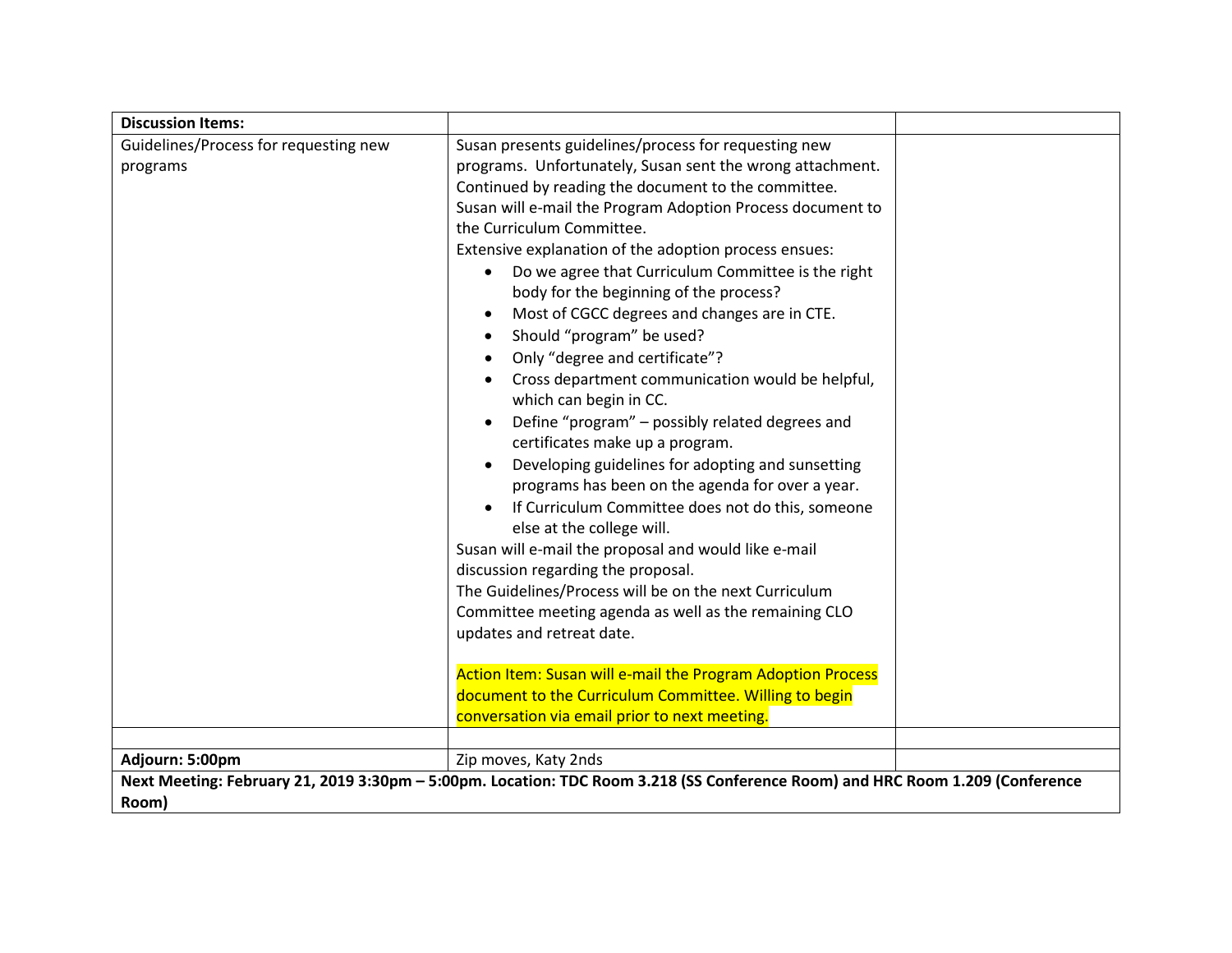| <b>CONSENT AGENDA FORM</b>                                                                                                                                                                                                                                                    |                                                                                                                                 |                                                 |                     |
|-------------------------------------------------------------------------------------------------------------------------------------------------------------------------------------------------------------------------------------------------------------------------------|---------------------------------------------------------------------------------------------------------------------------------|-------------------------------------------------|---------------------|
| The Consent Agenda form may be used for the following revisions to degrees or certificates:<br>1. Course title changes<br><b>Course number changes</b><br>2.                                                                                                                  |                                                                                                                                 |                                                 |                     |
| Degree or certificate title changes<br>4. Addition or deletion of degree/certificate electives<br>Representation at the Curriculum Committee is not required.<br>All other revisions to degrees and/or certificates will require a completed degree/certificate revision form |                                                                                                                                 |                                                 |                     |
| and presentation before the Curriculum Committee.                                                                                                                                                                                                                             |                                                                                                                                 |                                                 |                     |
| Submitted by:                                                                                                                                                                                                                                                                 | Mary Kramer                                                                                                                     | Email: mkramer@cgcc.edu                         | Phone: 541-506-6033 |
| <b>Title of Degree/Certificate:</b>                                                                                                                                                                                                                                           | <b>Unmanned Aircraft Systems</b><br><b>Fundamentals</b>                                                                         | <b>Requested</b><br><b>Implementation Term:</b> | <b>Fall 2019</b>    |
| What type of change are you<br>requesting?                                                                                                                                                                                                                                    | Course title change<br>Course number change<br>Degree or certificate title change<br>$\times$<br>Addition/deletion of electives |                                                 |                     |
|                                                                                                                                                                                                                                                                               | Fill in the sections below as applicable. If a section is not applicable, fill in N/A.                                          |                                                 |                     |
| <b>Current Course Title:</b>                                                                                                                                                                                                                                                  |                                                                                                                                 | <b>Proposed Course Title:</b>                   |                     |
| <b>Current Course Number:</b>                                                                                                                                                                                                                                                 | <b>Proposed Course Number:</b>                                                                                                  |                                                 |                     |
| <b>Current degree or certificate</b><br>title:                                                                                                                                                                                                                                | Unmanned Aircraft Systems Fundamentals                                                                                          |                                                 |                     |
| Proposed degree or certificate<br>title:                                                                                                                                                                                                                                      | Professional sUAS                                                                                                               |                                                 |                     |

÷,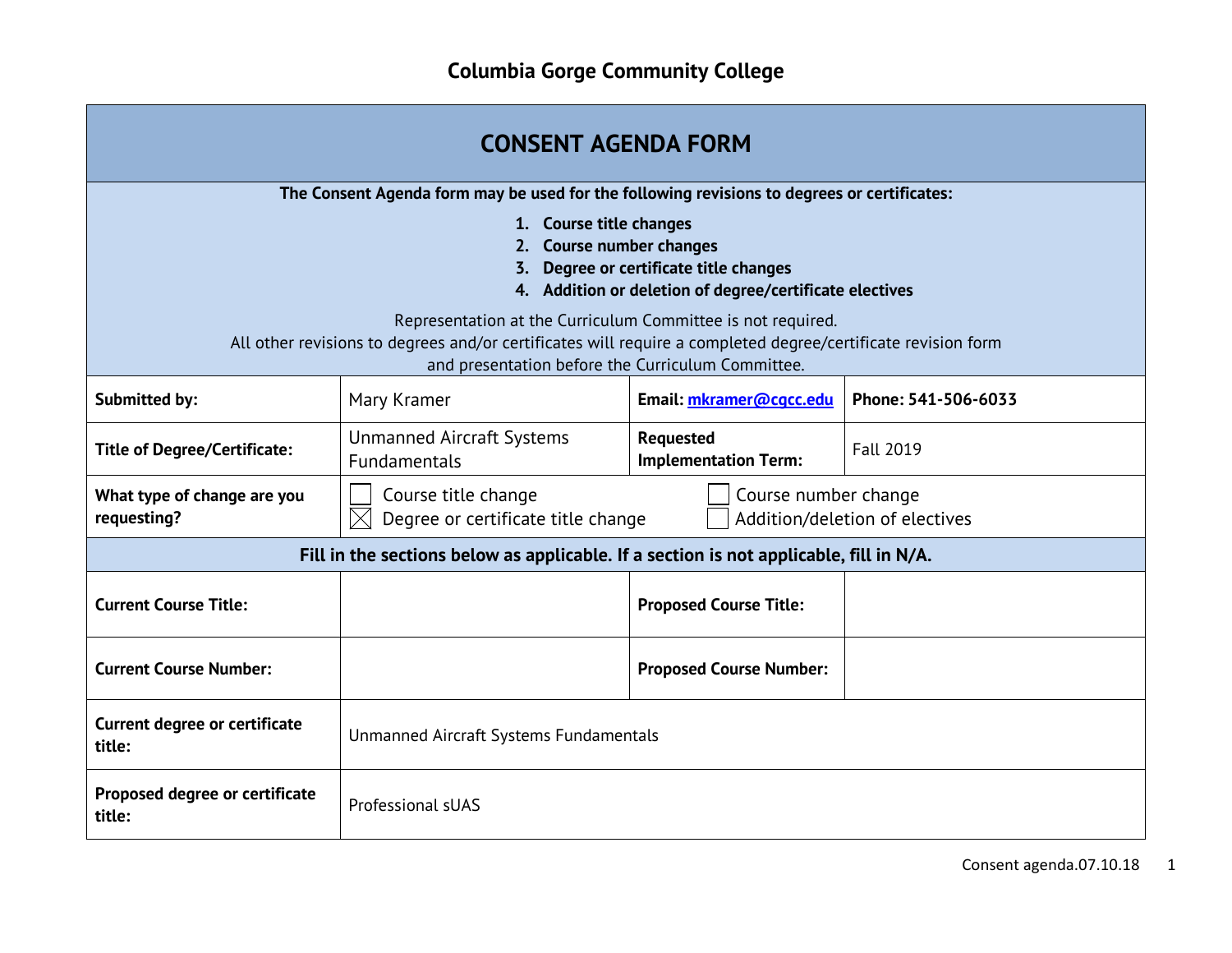| <b>ELECTIVE ADDITIONS and/or DELETIONS</b> |                                                                                                |                |                      |
|--------------------------------------------|------------------------------------------------------------------------------------------------|----------------|----------------------|
| <b>Course Number</b>                       | <b>Course Title</b> (If you need more lines for listing courses, right click and insert rows.) | <b>Credits</b> | <b>Add or Delete</b> |
|                                            |                                                                                                |                | delete<br>add        |
|                                            |                                                                                                |                | delete<br>add        |
|                                            |                                                                                                |                | delete<br>add        |
|                                            |                                                                                                |                | delete<br>add        |
|                                            |                                                                                                |                | delete<br>add        |
|                                            |                                                                                                |                | delete<br>add        |
|                                            |                                                                                                |                | delete<br>add        |
|                                            |                                                                                                |                | delete<br>add        |

#### **DEPARTMENT REVIEW**

*"I vouch that this submission has been reviewed by the affiliated department chair and department director and that they have given initial authorization for this submission. I am requesting that it be placed on the next Curriculum Committee agenda with available time slots. I understand that I am required to complete and submit, prior to the day my submission is reviewed by the Curriculum Committee, a Degree or Certificate Signature Form signed by the department chair and director."*

| Submitter                                                               | Email            | Date       |  |
|-------------------------------------------------------------------------|------------------|------------|--|
| Mary Kramer                                                             | mkramer@cgcc.edu | 02-13-2019 |  |
| Department Chair (enter name of department chair): Mary Kramer (acting) |                  |            |  |
| Department Director (enter name of department director): Mary Kramer    |                  |            |  |

Next steps:

- 1. Save the completed Consent Agenda Form and submit as an e-mail attachment to [curriculum@cgcc.edu](mailto:curriculum@cgcc.edu) or [slewis@cgcc.edu.](mailto:slewis@cgcc.edu)
- 2. Refer to the curriculum office website for the Curriculum Committee [meeting schedule and submission deadlines.](https://www.cgcc.edu/curriculum/committee) You are encouraged to send submissions prior to the deadline so that the Curriculum Office may review and provide feedback.
- 3. Submissions will be placed on the next agenda with available time slots. You will be notified of your submission's date for review, and you will be sent a signature page that may be completed electronically or manually by your department chair and department director. It is the submitter's responsibility to ensure that completed signature pages are delivered to the Curriculum Office the day before the Curriculum Committee meeting for which the submission is scheduled. Submissions without signed signature pages will be postponed. You are not required to attend. You will be notified of committee's decision.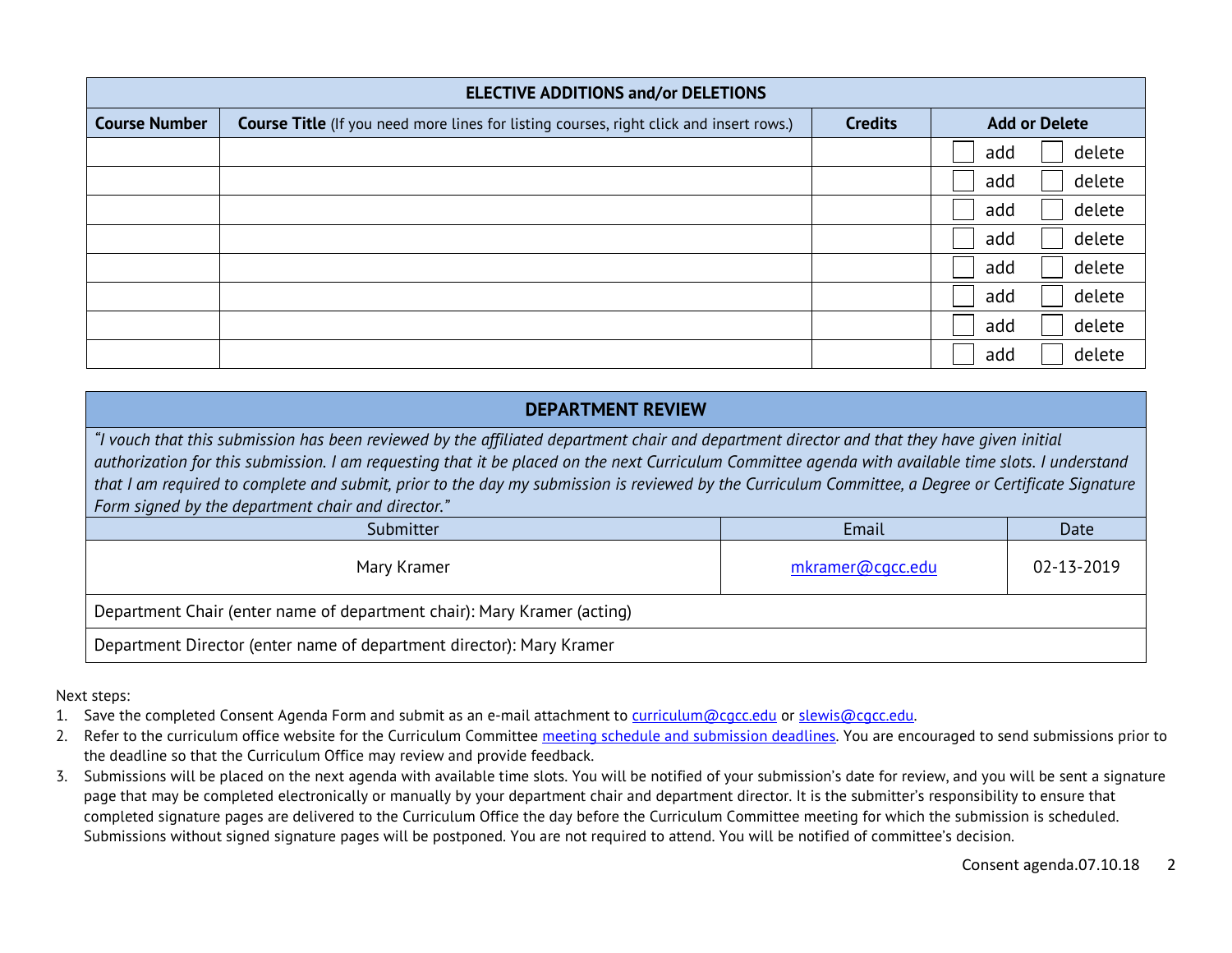CC date \_\_\_\_\_\_\_\_\_\_\_\_\_\_\_

CC vote

#### **Columbia Gorge Community College**

#### **General Education/Discipline Studies List Request Form**

(Double click on check boxes to activate dialog box)

| <b>SECTION #1 GENERAL &amp; COURSE INFORMATION:</b> |                                                                                                                                                                                                                                                                                                                                                                                                                                                                                                                                                                                                                                                                                                                                                                                                                                                                                                                                                                                                                                                                                                                                                                                                                                  |                                            |                                                                     |  |
|-----------------------------------------------------|----------------------------------------------------------------------------------------------------------------------------------------------------------------------------------------------------------------------------------------------------------------------------------------------------------------------------------------------------------------------------------------------------------------------------------------------------------------------------------------------------------------------------------------------------------------------------------------------------------------------------------------------------------------------------------------------------------------------------------------------------------------------------------------------------------------------------------------------------------------------------------------------------------------------------------------------------------------------------------------------------------------------------------------------------------------------------------------------------------------------------------------------------------------------------------------------------------------------------------|--------------------------------------------|---------------------------------------------------------------------|--|
| Department                                          | Social Science                                                                                                                                                                                                                                                                                                                                                                                                                                                                                                                                                                                                                                                                                                                                                                                                                                                                                                                                                                                                                                                                                                                                                                                                                   | <b>Submitter Name:</b><br>Phone:<br>Email: | John Copp<br>JCopp@CGCC.edu                                         |  |
| <b>Course Prefix</b><br>and Number:                 | <b>PS 201</b>                                                                                                                                                                                                                                                                                                                                                                                                                                                                                                                                                                                                                                                                                                                                                                                                                                                                                                                                                                                                                                                                                                                                                                                                                    | Course Title:                              | US Government I                                                     |  |
| <b>Course Credits:</b>                              | $\overline{4}$                                                                                                                                                                                                                                                                                                                                                                                                                                                                                                                                                                                                                                                                                                                                                                                                                                                                                                                                                                                                                                                                                                                                                                                                                   | Gen Ed<br>Category:                        | Arts and Letters<br>Social Science<br>Science, Comp. Sci., and Math |  |
| Course Description:                                 | Examines the development of constitutional traditions in the United States. Includes<br>topics such as the Bill of Rights, interest groups, parties, and elections, as well as,<br>national institutions including the Legislative, Executive and Judicial branches of<br>government. Prerequisites: MTH 20 or equivalent placement test scores.<br>Prerequisite/concurrent: WR 121. Audit available.                                                                                                                                                                                                                                                                                                                                                                                                                                                                                                                                                                                                                                                                                                                                                                                                                            |                                            |                                                                     |  |
| <b>Course Outcomes:</b>                             | 1. Apply an understanding of diversity of human experience and culture in relationship<br>to how we think and interact with others with regards to interest groups, political<br>parties and other political realities in the United States.<br>2. Employ different methods of inquiry and analytical skills to conceptually organize<br>experiences and discern meaning from ongoing study of U.S. Constitutional<br>traditions involving national political institutions, including the Legislative, Executive<br>and Judicial branches of U. S. Government.<br>3. Analyze the roles of individuals and political institutions as these relate to<br>contemporary problems and issues associated with the Bill of Rights, and equal rights<br>under the law, and other political issues.<br>Reason quantitatively and qualitatively in both written and oral communication to<br>4.<br>address national problems within US national political institutions.<br>Develop and articulate personal value judgments, respecting different points of view,<br>5.<br>while practicing ethical and social requirements of responsible citizenship by<br>participating in elections, accessing the various government institutions, and |                                            |                                                                     |  |

#### **Lower Division Collegiate (LDC) courses that apply for General Education/Discipline Studies status must:**

- **1. Be available to all CGCC students who meet the prerequisites for the course.**
- **2. Ensure that the appropriate AAOT Discipline Studies outcomes and criteria are reflected in the course's outcomes.** (If you need to revise your course outcomes, you must complete a Course Revision form.)
- **3. Verify course transfer status using the Course Transfer/Articulation Status form** (available on the curriculum website)**.** In order to obtain general education status, at least three Oregon universities must confirm the course will transfer and one of the schools must approve the transfer as general education.
- **4. Have the Standard Prerequisites unless the Department Chair has completed the Prerequisite Opt-Out form and that request is approved.**
- **5. Be an LDC course that is eligible for the AAOT Discipline Studies List.**

CC decision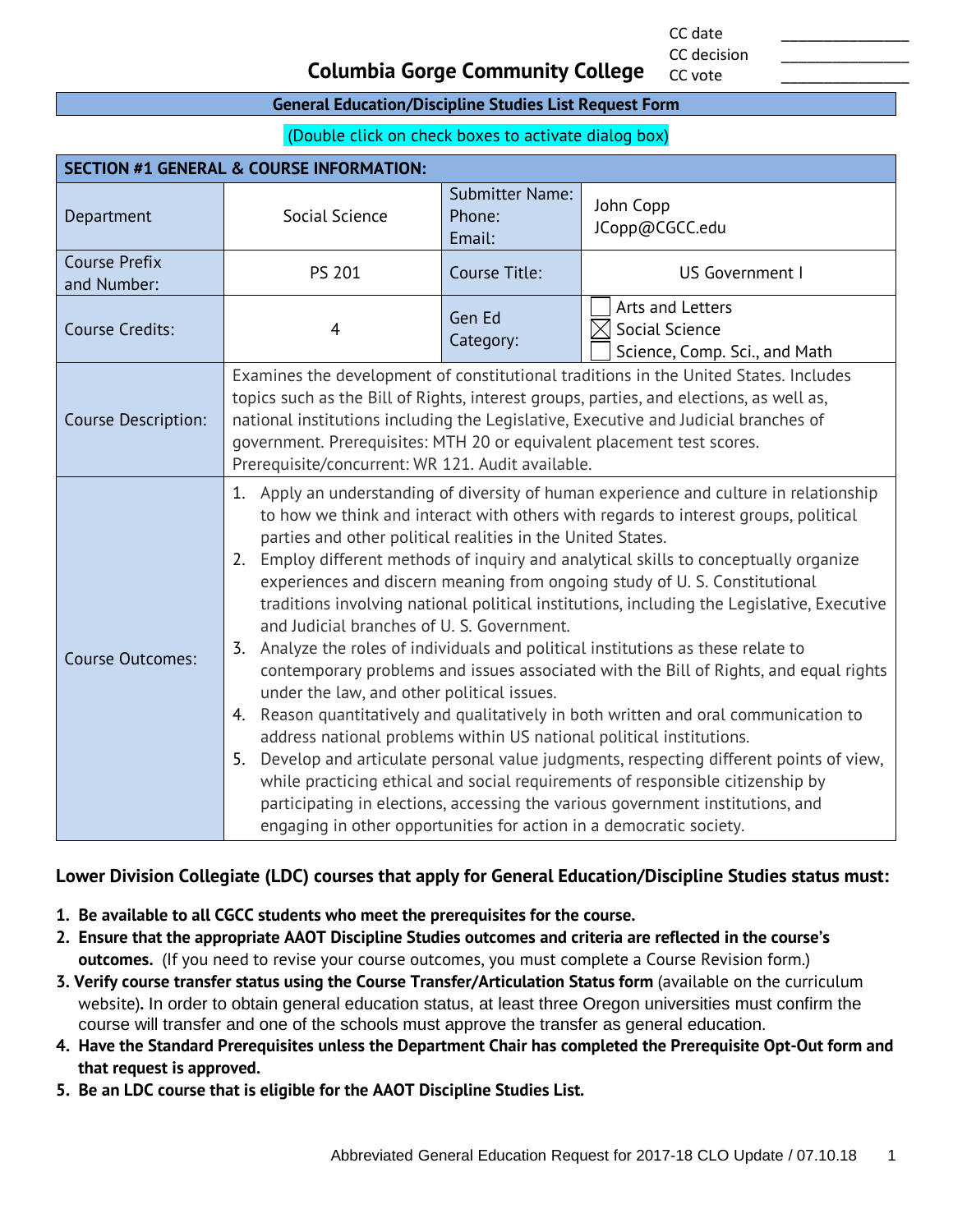In addition, course content must address the following:

**1. CGCC's General Education Philosophy Statement:** *Through a broad, well-balanced curriculum, the General Education program strives to instill a lifelong love of learning and to foster civic competence within our students.*

### **2. CGCC Core Learning Outcomes (CLO):**

Through their respective disciplines, CGCC students who earn a degree can:

- 1. Communicate effectively using appropriate reading, writing, listening, and speaking skills. (*Communication*)
- 2. Creatively solve problems by using relevant methods of research, personal reflection, reasoning, and evaluation of information. (*Critical Thinking and Problem-Solving*)
- 3. Extract, interpret, evaluate, communicate, and apply quantitative information and methods to solve problems, evaluate claims, and support decisions in their academic, professional and private lives. (*Quantitative Literacy*)
- 4. Use an understanding of cultural differences to constructively address issues that arise in the workplace and community. (*Cultural Awareness*)
- 5. Recognize the consequences of human activity upon our social and natural world. (*Community and Environmental Responsibility*)

#### **Course outcomes and content are required, at a minimum, to demonstrate that CLOs 1 (***Communication***) and 2 (***Critical Thinking and Problem Solving***) are addressed as having a "major designation," and at least one additional CLO is addressed as having a "minor designation."**

Major Designation:

- 1. The outcome is addressed recurrently in the curriculum, regularly enough to establish a thorough understanding.
- 2. Students can demonstrate and are assessed on a thorough understanding of the outcome.
	- The course includes at least one assignment that can be assessed by applying the appropriate CLO rubric.

Minor Designation:

- 1. The outcome is addressed adequately in the curriculum, establishing fundamental understanding.
- 2. Students can demonstrate and are assessed on a fundamental understanding of the outcome.
	- The course includes at least one assignment that can be assessed by applying the appropriate CLO rubric.

#### **To establish an intentional learning environment, Core Learning Outcomes (CLOs) require a clear definition of instructional strategies, evidence of recurrent instruction, and employment of several assessment modes.**

### **SECTION #2 ADDRESS CGCC CORE LEARNING OUTCOMES:**

For each CLO addressed, provide the following: 1) list the course outcome(s) that clearly reflects the CLO; 2) describe relevant course content, outlining how students will gain the skills and knowledge needed to achieve a level of mastery of the CLO; and 3) describe at least one assessment strategy that can be assessed by applying the appropriate [CLO rubric.](http://www.cgcc.edu/institutional-assessment/institutional-core-learning-outcomes-assessment)

Please check the appropriate box, "no changes" or "revised," noting whether your response has changed since your last Gen Ed Request submission. Include previous response even if you are not making any revisions.

| Gen Ed designated courses are required to address CLOs 1 and 2 as a "major designation".                                                                                       |                                                                                                                                                                                                                                                                                                                                                                                                                                                                                                                                                                             |  |  |  |
|--------------------------------------------------------------------------------------------------------------------------------------------------------------------------------|-----------------------------------------------------------------------------------------------------------------------------------------------------------------------------------------------------------------------------------------------------------------------------------------------------------------------------------------------------------------------------------------------------------------------------------------------------------------------------------------------------------------------------------------------------------------------------|--|--|--|
| 1. Communicate effectively<br>using appropriate reading,<br>writing, listening, and<br>speaking skills.<br>(Communication)<br>major designation<br>$\boxtimes$<br>**REOUIRED** | $\boxtimes$ no changes  <br>    revised<br>Course Outcomes:<br>Reason quantitatively and qualitatively in both written and oral<br>4.<br>communication to address national problems within US national political<br>institutions. Course Content:<br>Students learn to communicate their ideas about American politics and<br>government and to absorb those of others in daily discussions about selected<br>readings from the text. In addition, they learn to identify in writing the nature<br>and importance of concepts and actors that affect the American political |  |  |  |
|                                                                                                                                                                                | system and to explore selected topics in depth through, for example, test<br>essays and research papers.                                                                                                                                                                                                                                                                                                                                                                                                                                                                    |  |  |  |
|                                                                                                                                                                                |                                                                                                                                                                                                                                                                                                                                                                                                                                                                                                                                                                             |  |  |  |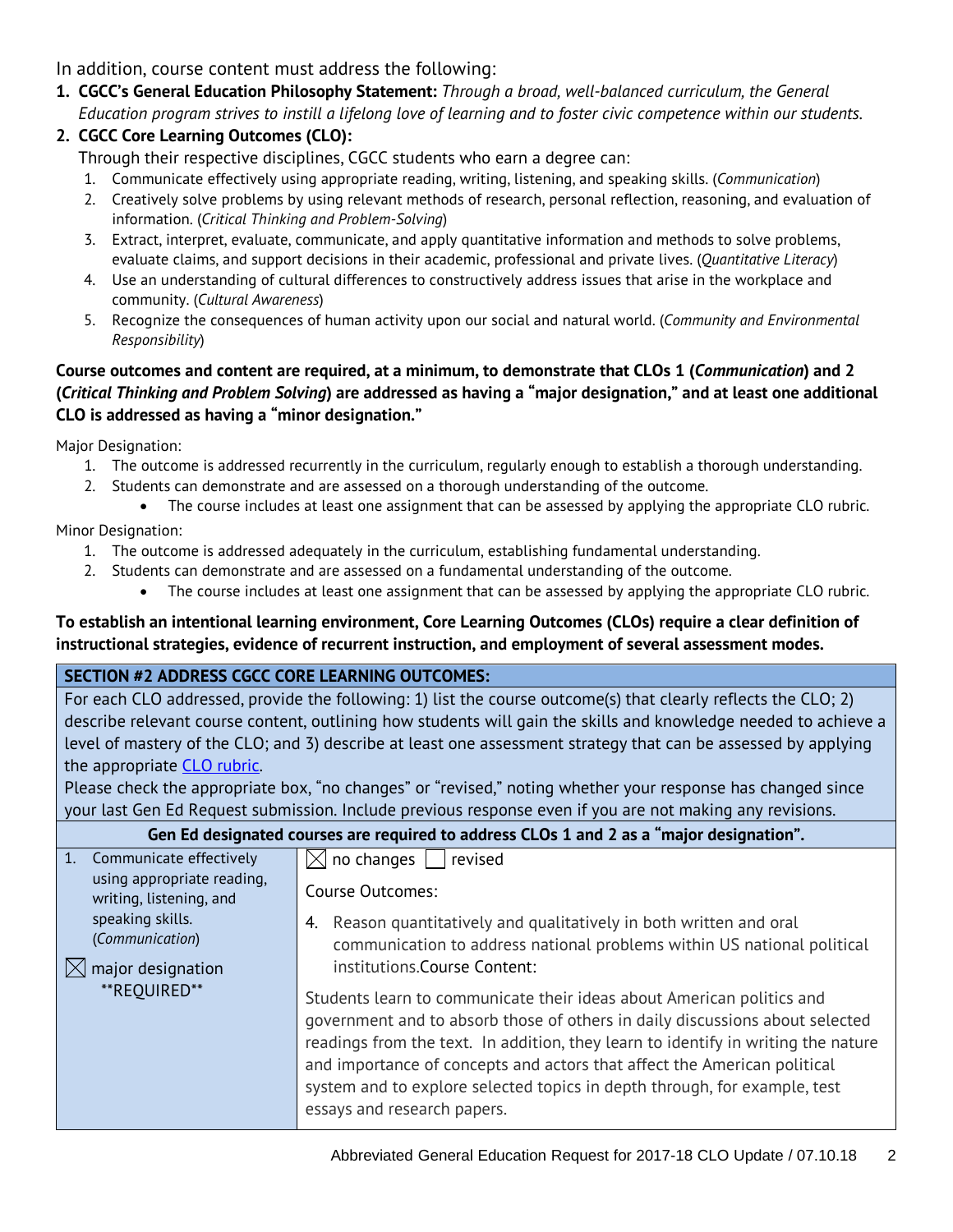|                                                                                                                                                                                                         | Creatively solve problems by<br>2.                         | no changes<br>$\times$<br>revised                                                                                                                                                                                                                                                                                                                                                                                                                                             |  |  |  |
|---------------------------------------------------------------------------------------------------------------------------------------------------------------------------------------------------------|------------------------------------------------------------|-------------------------------------------------------------------------------------------------------------------------------------------------------------------------------------------------------------------------------------------------------------------------------------------------------------------------------------------------------------------------------------------------------------------------------------------------------------------------------|--|--|--|
| using relevant methods of<br>research, personal reflection,<br>reasoning, and evaluation of<br>information. (Critical Thinking<br>and Problem-Solving)<br>$\boxtimes$ major designation<br>**REQUIRED** |                                                            | <b>Course Outcomes:</b>                                                                                                                                                                                                                                                                                                                                                                                                                                                       |  |  |  |
|                                                                                                                                                                                                         |                                                            | Employ different methods of inquiry and analytical skills to conceptually<br>2.<br>organize experiences and discern meaning from ongoing study of U.S.<br>Constitutional traditions involving national political institutions, including<br>the Legislative, Executive and Judicial branches of U.S. Government.Course<br>Content:                                                                                                                                            |  |  |  |
|                                                                                                                                                                                                         |                                                            | Students learn to more actively digest American politics and to question and<br>absorb the information which they receive on a daily basis from the media<br>through critical discussion of real-time issues and historical example. In<br>addition they are given a basic theoretical grounding in the concepts of<br>American governance which enables them to more fully grasp the big picture<br>of American politics and government and its impact on their daily lives. |  |  |  |
|                                                                                                                                                                                                         |                                                            | Provide a response for each of the following three CLOs that your course addresses.                                                                                                                                                                                                                                                                                                                                                                                           |  |  |  |
|                                                                                                                                                                                                         |                                                            | At a minimum, Gen Ed designated courses are required to address one of these three as at least a "minor<br>designation". While the Gen Ed designation only requires one additional CLO,                                                                                                                                                                                                                                                                                       |  |  |  |
|                                                                                                                                                                                                         |                                                            | please provide a response for all applicable CLOs, "major" or "minor."                                                                                                                                                                                                                                                                                                                                                                                                        |  |  |  |
|                                                                                                                                                                                                         | $\overline{3}$ .<br>Extract, interpret, evaluate,          | <b>Course Outcomes:</b>                                                                                                                                                                                                                                                                                                                                                                                                                                                       |  |  |  |
|                                                                                                                                                                                                         | communicate, and apply                                     | 3. Reason quantitatively and qualitatively in both written and oral                                                                                                                                                                                                                                                                                                                                                                                                           |  |  |  |
|                                                                                                                                                                                                         | quantitative information and<br>methods to solve problems, | communication to address national problems within US national                                                                                                                                                                                                                                                                                                                                                                                                                 |  |  |  |
|                                                                                                                                                                                                         | evaluate claims, and support                               | political institutions.                                                                                                                                                                                                                                                                                                                                                                                                                                                       |  |  |  |
|                                                                                                                                                                                                         | decisions in their academic,                               | Course Content: Students are exposed to the concepts of demography and the                                                                                                                                                                                                                                                                                                                                                                                                    |  |  |  |
|                                                                                                                                                                                                         | professional and private                                   | use of statistical analysis in election and the design and development public                                                                                                                                                                                                                                                                                                                                                                                                 |  |  |  |
|                                                                                                                                                                                                         | lives. (Quantitative Literacy)                             | opinion polls and surveys as a means of better understanding political data.                                                                                                                                                                                                                                                                                                                                                                                                  |  |  |  |
|                                                                                                                                                                                                         | major $\boxtimes$ minor                                    |                                                                                                                                                                                                                                                                                                                                                                                                                                                                               |  |  |  |
|                                                                                                                                                                                                         | not addressed significantly                                |                                                                                                                                                                                                                                                                                                                                                                                                                                                                               |  |  |  |
|                                                                                                                                                                                                         | Use an understanding of<br>4.<br>cultural differences to   | no changes<br>revised<br>IХ                                                                                                                                                                                                                                                                                                                                                                                                                                                   |  |  |  |
|                                                                                                                                                                                                         | constructively address issues                              | <b>Course Outcomes:</b>                                                                                                                                                                                                                                                                                                                                                                                                                                                       |  |  |  |
| that arise in the workplace<br>and community. (Cultural<br>Awareness)<br>$mid$   minor                                                                                                                  |                                                            | 3. Apply an understanding of diversity of human experience and culture in<br>relationship to how we think and interact with others with regards to<br>interest groups, political parties and other political realities in the United<br><b>States.Course Content:</b>                                                                                                                                                                                                         |  |  |  |
|                                                                                                                                                                                                         | not addressed significantly                                | Students are exposed to the concepts of demography and the impact of culture<br>on politics and political choices. They are exposed to the various analytical<br>tools which demographic analysis gives to the political analyst and shown how<br>looking at the public from various aspects can enhance understanding of<br>American society as a whole. They also learn who culture impacts, political<br>behavior, and the role of political choice in shaping culture.    |  |  |  |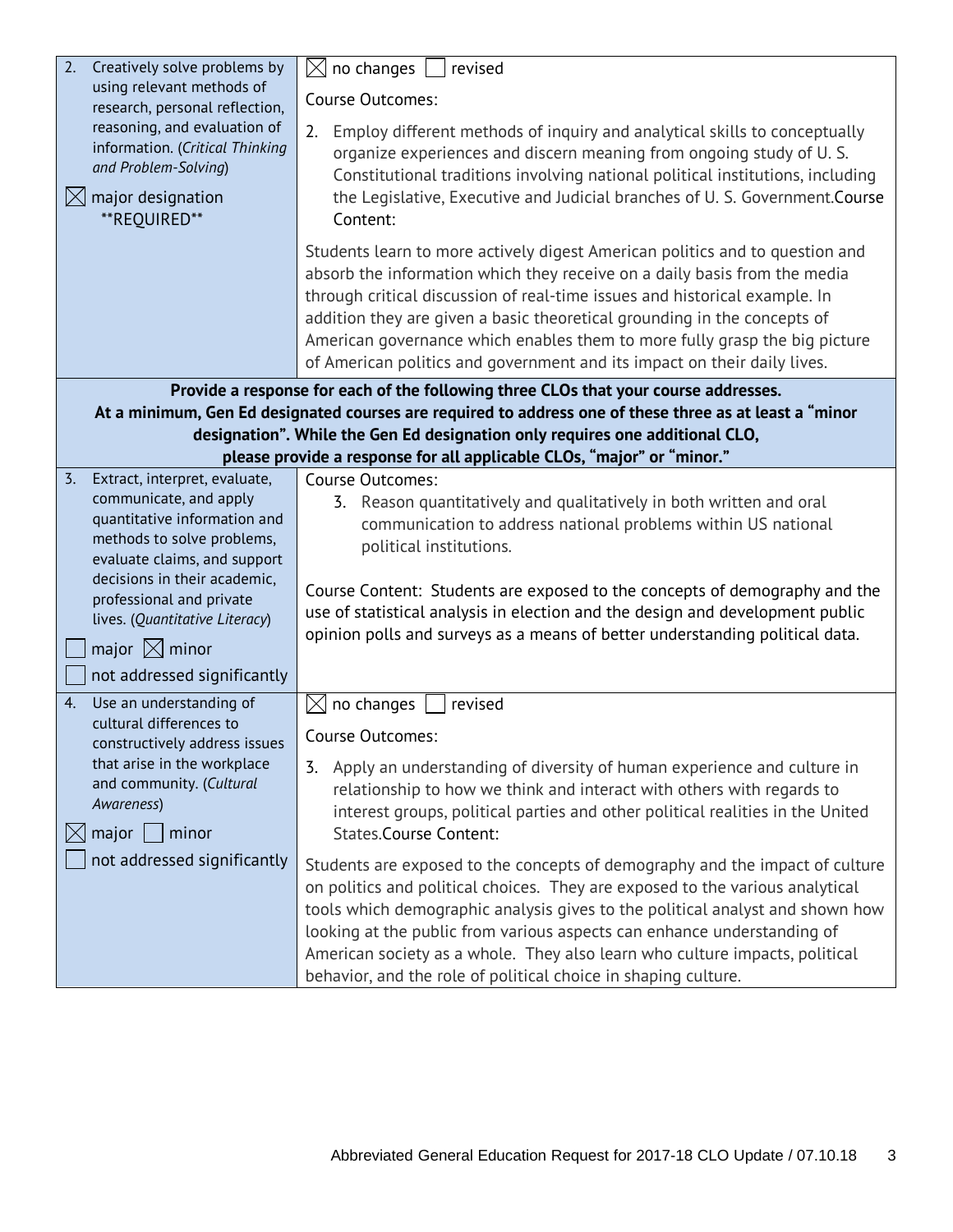| 5.<br>Recognize the consequences<br>of human activity upon our | $\boxtimes$ no changes  <br>revised                                                                                                                                                                                                                                                                                                                                                                                                                                         |  |
|----------------------------------------------------------------|-----------------------------------------------------------------------------------------------------------------------------------------------------------------------------------------------------------------------------------------------------------------------------------------------------------------------------------------------------------------------------------------------------------------------------------------------------------------------------|--|
| social and natural world.                                      | <b>Course Outcomes:</b>                                                                                                                                                                                                                                                                                                                                                                                                                                                     |  |
| (Community and<br>Environmental Responsibility)                | Develop and articulate personal value judgments, respecting different<br>5.<br>points of view, while practicing ethical and social requirements of                                                                                                                                                                                                                                                                                                                          |  |
| $\mid$ major $\mid$ $\mid$ minor<br>$\boxtimes$                | responsible citizenship by participating in elections, accessing the various                                                                                                                                                                                                                                                                                                                                                                                                |  |
| not addressed significantly                                    | government institutions, and engaging in other opportunities for action in a<br>democratic society.Course Content:                                                                                                                                                                                                                                                                                                                                                          |  |
|                                                                | Students learn about the consequences of political choices on American<br>society, through both historical and contemporary examples in US national<br>politics like anti-trust legislation and Obamacare. They learn about the impact<br>of political decisions on various groups within society as well as on the US<br>environment and other world nations. In addition, the consequences of social<br>divisions, such as economic disparity and the urban/rural divide. |  |

#### **Section #4 Department Review**

*"I vouch that this submission has been reviewed by the affiliated department chair and department director and that they have given initial authorization for this submission. I am requesting that it be placed on the next Curriculum Committee agenda with available time slots. I understand that I am required to complete and submit, prior to the day my submission is reviewed by the Curriculum Committee, a Course Signature Form signed by the department chair and director."*

| Submitter                                                    | Email          | Date      |  |
|--------------------------------------------------------------|----------------|-----------|--|
| John Copp                                                    | JCopp@CGCC.edu | 12/5/2018 |  |
| Department Chair (enter name of department chair): John Copp |                |           |  |

#### Department Dean (enter name of department dean): Stephen Shwiff

NEXT STEPS:

- 1. Save this document as the course prefix and course number.gened (e.g. HST 104.gened). Send completed form electronically to [curriculum@cgcc.edu](mailto:curriculum@cgcc.edu) or [slewis@cgcc.edu.](mailto:slewis@cgcc.edu)
- 2. Refer to the curriculum office website for the Curriculum Committee [meeting schedule and submission deadlines.](https://www.cgcc.edu/curriculum/committee)  You are encouraged to send submissions prior to the deadline so that the curriculum office may review and provide feedback.
- 3. Course submissions will be placed on the next agenda with available time slots. You will be notified of your submission's time for review, and you will be sent a signature page that may be completed electronically or manually by your department chair and department director. It is the submitter's responsibility to ensure that completed signature pages are delivered to the Curriculum Office the day before the Curriculum Committee meeting for which the submission is scheduled. Submissions without signed signature pages will be postponed.
- 4. It is not mandatory that you attend the Curriculum Committee meeting in which your submission is scheduled for review; however, it is strongly encouraged that you attend so that you may represent your submission and respond to any committee questions. Unanswered questions may result in a submission being rescheduled for further clarification.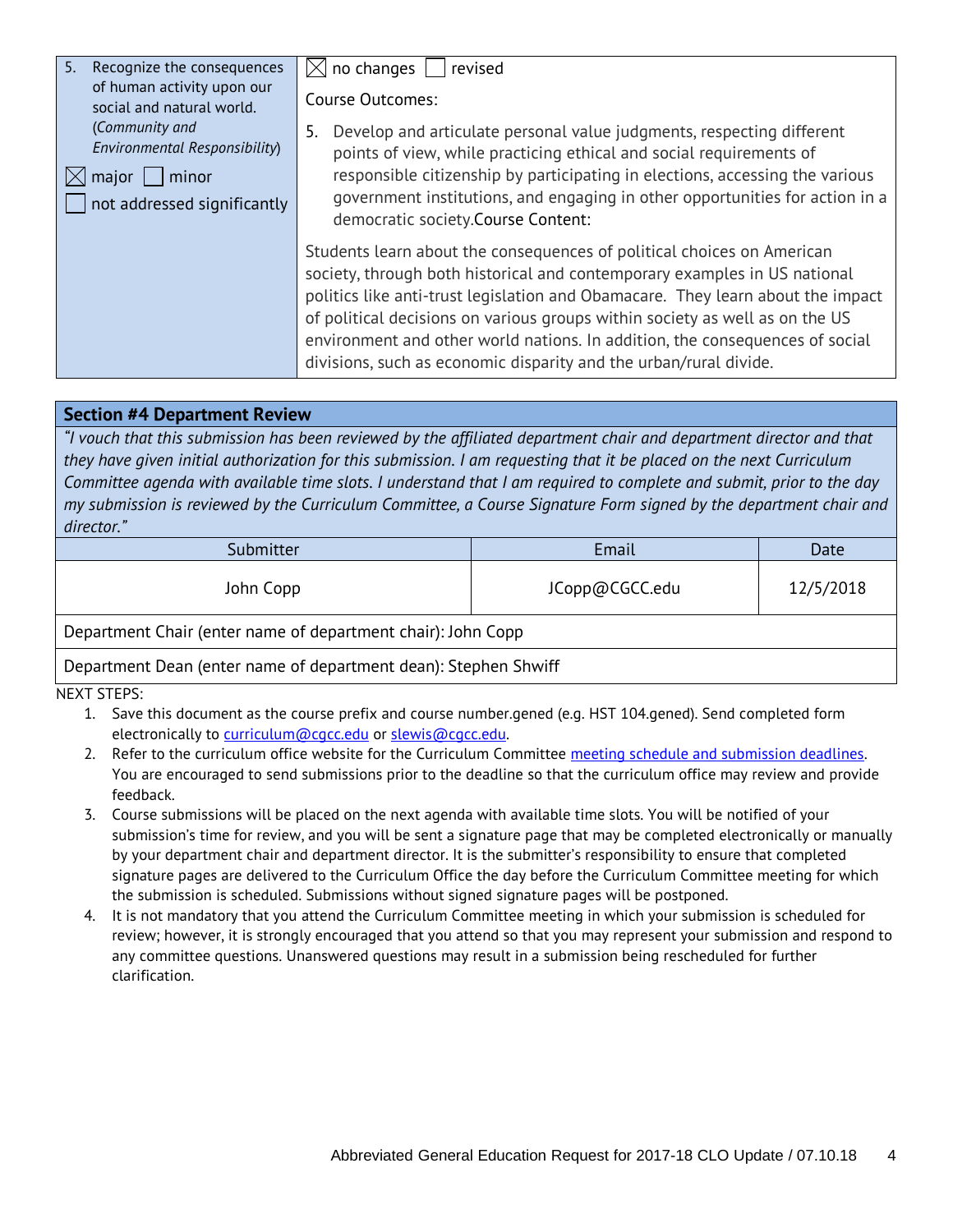## US Government I

**Course Number:** PS 201 **Transcript Title:** US Government I **Created:** September 1, 2012 **Updated:** June 7, 2017 **Total Credits:** 4 **Lecture Hours:** 40 **Lecture / Lab Hours:** 0 **Lab Hours:** 0 **Satisfies Cultural Literacy requirement:** No **Satisfies General Education requirement:** Yes **Grading options:** A-F (default), P-NP, audit **Repeats available for credit:** 0

#### **Prerequisites**

[MTH 20 \(/courses/mth-20\)](https://www.cgcc.edu/courses/mth-20) or equivalent placement test scores. Prerequisite/concurrent: [WR 121 \(/courses/wr-121\)](https://www.cgcc.edu/courses/wr-121).

### Course Description

Examines the development of constitutional traditions in the United States. Includes topics such as the Bill of Rights, interest groups, parties, and elections, as well as, national institutions including the Legislative, Executive and Judicial branches of government. Prerequisites: MTH 20 or equivalent placement test scores. Prerequisite/concurrent: WR 121. Audit available.

### Intended Outcomes

- 1. Apply an understanding of diversity of human experience and culture in relationship to how we think and interact with others with regards to interest groups, political parties and other political realities in the United States.
- 2. Employ different methods of inquiry and analytical skills to conceptually organize experiences and discern meaning from ongoing study of U. S. Constitutional traditions involving national political institutions, including the Legislative, Executive and Judicial branches of U. S. Government.
- 3. Analyze the roles of individuals and political institutions as these relate to contemporary problems and issues associated with the Bill of Rights, and equal rights under the law, and other political issues.
- 4. Reason quantitatively and qualitatively in both written and oral communication to address national problems within US national political institutions.
- 5. Develop and articulate personal value judgments, respecting different points of view, while practicing ethical and social requirements of responsible citizenship by participating in elections, accessing the various government institutions, and engaging in other opportunities for action in a democratic society.

#### Alignment with Institutional Core Learning Outcomes

| In-depth | 1. Communicate effectively using appropriate reading,<br>writing, listening, and speaking skills. (Communication)                                                                                                                          |  |
|----------|--------------------------------------------------------------------------------------------------------------------------------------------------------------------------------------------------------------------------------------------|--|
| In-depth | 2. Creatively solve problems by using relevant methods of<br>research, personal reflection, reasoning, and evaluation of<br>information. (Critical thinking and Problem-Solving)                                                           |  |
|          | 3. Extract, interpret, evaluate, communicate, and apply<br>quantitative information and methods to solve problems,<br>evaluate claims, and support decisions in their academic,<br>professional and private lives. (Quantitative Literacy) |  |
| In-depth | 4. Appreciate cultural diversity and constructively address<br>issues that arise out of cultural differences in the workplace<br>and community. (Cultural Awareness)                                                                       |  |
| In-depth | 5. Recognize the consequences of human activity upon our<br>social and natural world. (Community and Environmental<br>Responsibility)                                                                                                      |  |

### Outcome Assessment Strategies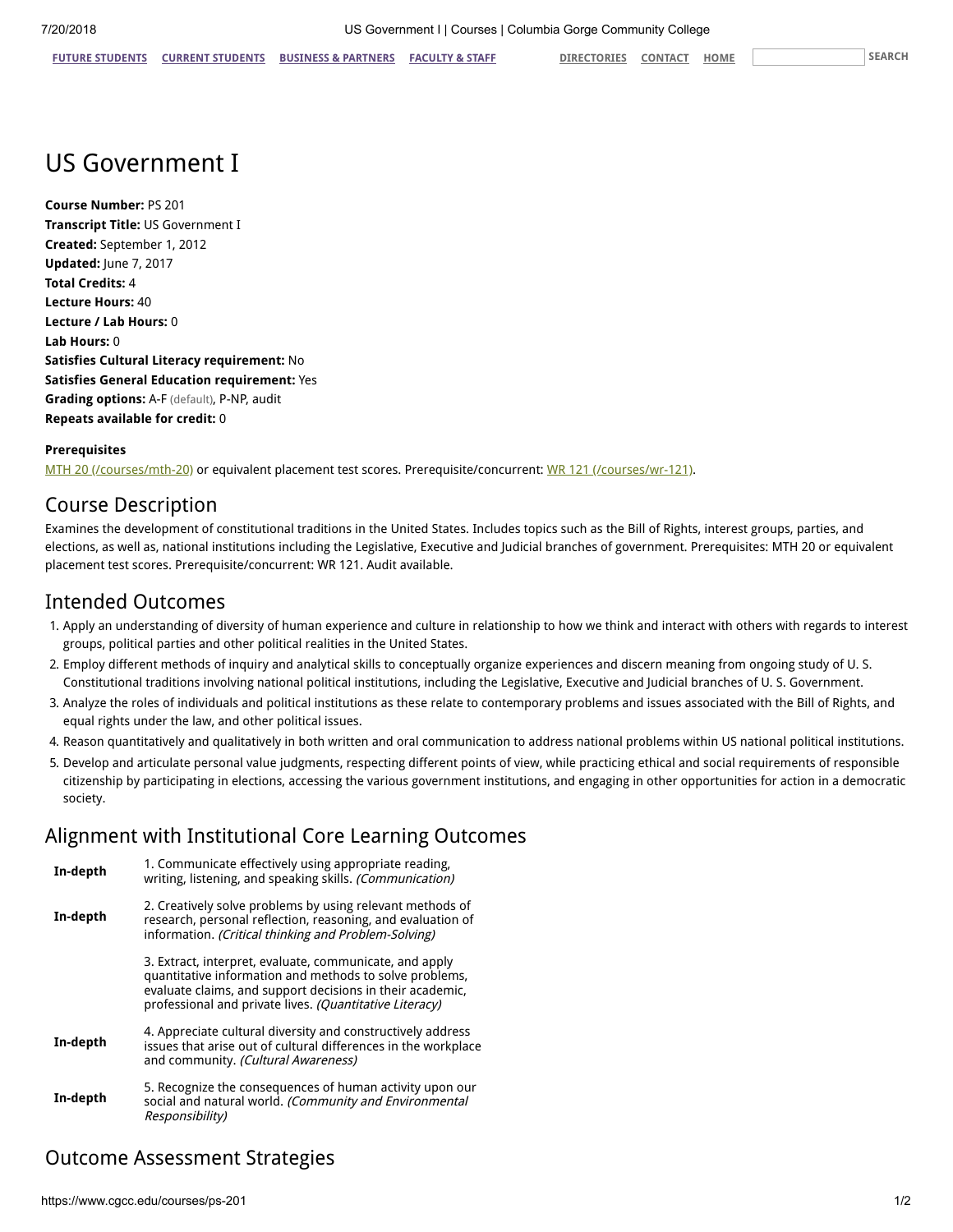#### 7/20/2018 US Government I | Courses | Columbia Gorge Community College

Tests, research papers, discussion, quizzes, homework, group projects, and other forms of assessment all may be used for this course at the instructor's discretion.

### Course Activities and Design

Lectures, discussion, group activities, service learning are some of the potential activities that instructors may use at their discretion in this course.

### Course Content (Themes, Concepts, Issues and Skills)

#### **Themes, Concepts, and Issues**

- 1. Constitutional government
- 2. Elitist and pluralist theories
- 3. How federalism works and its implications for national/state relations
- 4. Rights and responsibilities associated with the Bill of Rights and the major court decisions that have affected these rights.
- 5. Current Supreme Court cases related to this portion of the course
- 6. Equal Rights under the law, Due Process, 14th Amendment
- 7. The consequences of the Patriot Act
- 8. Major elements of American political culture, political socialization
- 9. The role of interest groups, money and the media in politics
- 10. Impact of new campaign finance laws, voting problems
- 11. How political parties are organized and how they operate in the US
- 12. How public opinion and political participation are manifested in this country
- 13. The major elements of campaigning and elections
- 14. Add relevant videos

#### **Competencies and Skills**

Students should develop the following skills:

- 1. Support generalizations/arguments with examples or evidence.
- 2. Accurately articulate ideas in written and oral presentation.
- 3. Articulate original applications and synthesis of academic theories/frameworks, supporting them by citing valid sources.
- 4. Demonstrate knowledge of political system in written and oral work.
- 5. Critique own assumptions and those of others, validating them with substantial thinking and application of appropriate arguments.
- 6. Use of standard research techniques and acceptable formats in written work and oral presentations.





[Admin](https://www.cgcc.edu/admin) | [Account](https://www.cgcc.edu/user) | [New](https://www.cgcc.edu/node/add) | [Content Inventory](https://www.cgcc.edu/content) | [File Browser](https://www.cgcc.edu/imce) | [Templates](https://www.cgcc.edu/templates) | [Style Guide](https://www.cgcc.edu/styleguide) | [Clear Cache](https://www.cgcc.edu/admin/clearcache) | [Add User](https://www.cgcc.edu/admin/user/user/create) | [Log out](https://www.cgcc.edu/user/logout)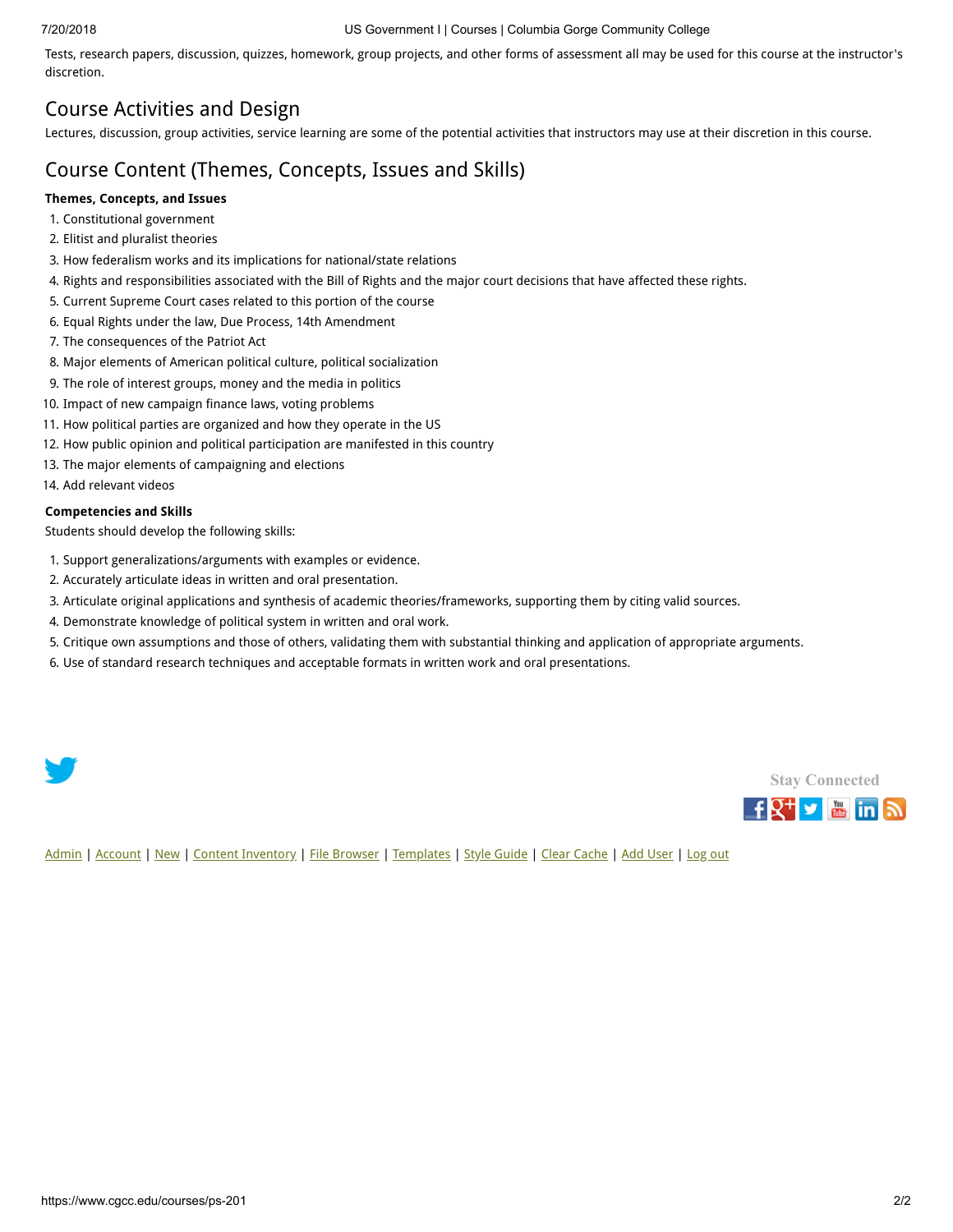CC date \_\_\_\_\_\_\_\_\_\_\_\_\_\_\_ CC decision

CC vote

#### **Columbia Gorge Community College**

#### **General Education/Discipline Studies List Request Form**

(Double click on check boxes to activate dialog box)

| <b>SECTION #1 GENERAL &amp; COURSE INFORMATION:</b> |                                                                                                                                                                                                                                                                                                                                                                                                                                                                                                                                                                                                                                                                                                                                                                                                                                                                                                                                                                                                                                                                                                                                                                                                                                                                         |                                            |                                                                                 |  |
|-----------------------------------------------------|-------------------------------------------------------------------------------------------------------------------------------------------------------------------------------------------------------------------------------------------------------------------------------------------------------------------------------------------------------------------------------------------------------------------------------------------------------------------------------------------------------------------------------------------------------------------------------------------------------------------------------------------------------------------------------------------------------------------------------------------------------------------------------------------------------------------------------------------------------------------------------------------------------------------------------------------------------------------------------------------------------------------------------------------------------------------------------------------------------------------------------------------------------------------------------------------------------------------------------------------------------------------------|--------------------------------------------|---------------------------------------------------------------------------------|--|
| Department                                          | Social Science                                                                                                                                                                                                                                                                                                                                                                                                                                                                                                                                                                                                                                                                                                                                                                                                                                                                                                                                                                                                                                                                                                                                                                                                                                                          | <b>Submitter Name:</b><br>Phone:<br>Email: | John Copp<br>JCopp@CGCC.edu                                                     |  |
| <b>Course Prefix</b><br>and Number:                 | <b>PS 202</b>                                                                                                                                                                                                                                                                                                                                                                                                                                                                                                                                                                                                                                                                                                                                                                                                                                                                                                                                                                                                                                                                                                                                                                                                                                                           | Course Title:                              | <b>US Government II</b>                                                         |  |
| <b>Course Credits:</b>                              | $\overline{4}$                                                                                                                                                                                                                                                                                                                                                                                                                                                                                                                                                                                                                                                                                                                                                                                                                                                                                                                                                                                                                                                                                                                                                                                                                                                          | Gen Ed<br>Category:                        | Arts and Letters<br>$\times$<br>Social Science<br>Science, Comp. Sci., and Math |  |
| Course Description:                                 | Examines the public administration of and management issues relating to US national<br>bureaucratic institutions. Covers how these impact a wide range of domestic policies<br>including taxation, spending priorities, economic regulations, poverty programs,<br>healthcare, and environmental programs, social security and other entitlements.<br>Prerequisites: MTH 20 or equivalent placement test scores. Prerequisite/concurrent: WR<br>121. Audit available.                                                                                                                                                                                                                                                                                                                                                                                                                                                                                                                                                                                                                                                                                                                                                                                                   |                                            |                                                                                 |  |
| <b>Course Outcomes:</b>                             | 1. Apply an understanding of diversity of human experience and culture in relationship<br>to how we think and interact with others with regard to conflicts associated with<br>formulating national public policy such as taxation and spending policies.<br>Employ different methods of inquiry and analytical skills to conceptually organize<br>2.<br>experiences and discern meaning from ongoing study of U.S. Constitutional<br>traditions involving national political institutions, including the Legislative, Executive<br>and Judicial branches of U. S. Government.<br>3. Analyze the roles of individuals and political institutions as these relate to<br>contemporary controversies regarding a wide range of domestic public policy issues<br>in the US.<br>Reason quantitatively and qualitatively in both written and oral communication to<br>4.<br>address national problems with public administration within US bureaucratic<br>institutions, including various management styles.<br>Develop and articulate personal value judgments, respecting different points of view,<br>5.<br>while practicing ethical and social requirements of responsible citizenship by<br>participating in the shaping of national political priorities and policies. |                                            |                                                                                 |  |

#### **Lower Division Collegiate (LDC) courses that apply for General Education/Discipline Studies status must:**

- **1. Be available to all CGCC students who meet the prerequisites for the course.**
- **2. Ensure that the appropriate AAOT Discipline Studies outcomes and criteria are reflected in the course's outcomes.** (If you need to revise your course outcomes, you must complete a Course Revision form.)
- **3. Verify course transfer status using the Course Transfer/Articulation Status form** (available on the curriculum website)**.** In order to obtain general education status, at least three Oregon universities must confirm the course will transfer and one of the schools must approve the transfer as general education.
- **4. Have the Standard Prerequisites unless the Department Chair has completed the Prerequisite Opt-Out form and that request is approved.**
- **5. Be an LDC course that is eligible for the AAOT Discipline Studies List.**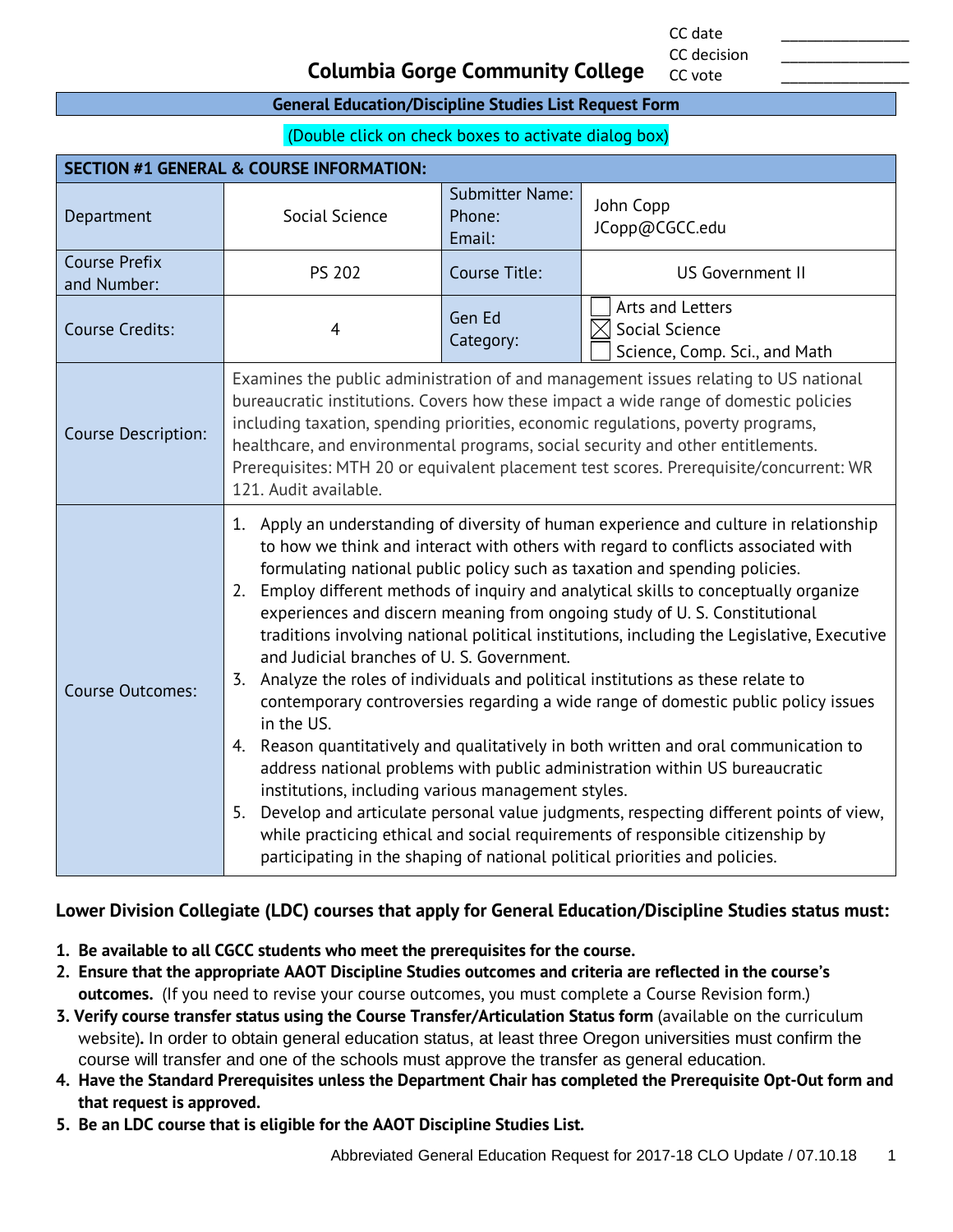In addition, course content must address the following:

**1. CGCC's General Education Philosophy Statement:** *Through a broad, well-balanced curriculum, the General Education program strives to instill a lifelong love of learning and to foster civic competence within our students.*

### **2. CGCC Core Learning Outcomes (CLO):**

Through their respective disciplines, CGCC students who earn a degree can:

- 1. Communicate effectively using appropriate reading, writing, listening, and speaking skills. (*Communication*)
- 2. Creatively solve problems by using relevant methods of research, personal reflection, reasoning, and evaluation of information. (*Critical Thinking and Problem-Solving*)
- 3. Extract, interpret, evaluate, communicate, and apply quantitative information and methods to solve problems, evaluate claims, and support decisions in their academic, professional and private lives. (*Quantitative Literacy*)
- 4. Use an understanding of cultural differences to constructively address issues that arise in the workplace and community. (*Cultural Awareness*)
- 5. Recognize the consequences of human activity upon our social and natural world. (*Community and Environmental Responsibility*)

#### **Course outcomes and content are required, at a minimum, to demonstrate that CLOs 1 (***Communication***) and 2 (***Critical Thinking and Problem Solving***) are addressed as having a "major designation," and at least one additional CLO is addressed as having a "minor designation."**

Major Designation:

- 1. The outcome is addressed recurrently in the curriculum, regularly enough to establish a thorough understanding.
- 2. Students can demonstrate and are assessed on a thorough understanding of the outcome.
	- The course includes at least one assignment that can be assessed by applying the appropriate CLO rubric.

Minor Designation:

- 1. The outcome is addressed adequately in the curriculum, establishing fundamental understanding.
- 2. Students can demonstrate and are assessed on a fundamental understanding of the outcome.
	- The course includes at least one assignment that can be assessed by applying the appropriate CLO rubric.

#### **To establish an intentional learning environment, Core Learning Outcomes (CLOs) require a clear definition of instructional strategies, evidence of recurrent instruction, and employment of several assessment modes.**

#### **SECTION #2 ADDRESS CGCC CORE LEARNING OUTCOMES:**

For each CLO addressed, provide the following: 1) list the course outcome(s) that clearly reflects the CLO; 2) describe relevant course content, outlining how students will gain the skills and knowledge needed to achieve a level of mastery of the CLO; and 3) describe at least one assessment strategy that can be assessed by applying the appropriate [CLO rubric.](http://www.cgcc.edu/institutional-assessment/institutional-core-learning-outcomes-assessment) Please check the appropriate box, "no changes" or "revised," noting whether your response has changed since your last Gen Ed Request submission. Include previous response even if you are not making any revisions.

#### **Gen Ed designated courses are required to address CLOs 1 and 2 as a "major designation".**

| Communicate effectively<br>$\mathbf{1}$ .<br>using appropriate reading, | $\boxtimes$ no changes<br>revised                                                                                                                                                                                                                                                                                                                                                                                                  |
|-------------------------------------------------------------------------|------------------------------------------------------------------------------------------------------------------------------------------------------------------------------------------------------------------------------------------------------------------------------------------------------------------------------------------------------------------------------------------------------------------------------------|
| writing, listening, and                                                 | Course Outcomes:                                                                                                                                                                                                                                                                                                                                                                                                                   |
| speaking skills.<br>(Communication)                                     | Reason quantitatively and qualitatively in both written and oral<br>4.<br>communication to address national problems within US national political                                                                                                                                                                                                                                                                                  |
| major designation<br>**REOUIRED**                                       | institutions.                                                                                                                                                                                                                                                                                                                                                                                                                      |
|                                                                         | Course Content:                                                                                                                                                                                                                                                                                                                                                                                                                    |
|                                                                         | Students learn to communicate their ideas about American politics and<br>government and to absorb those of others in daily discussions about selected<br>readings from the text. In addition, they learn to identify in writing the nature<br>and importance of concepts and actors that affect the American political<br>system and to explore selected topics in depth through, for example, test<br>essays and research papers. |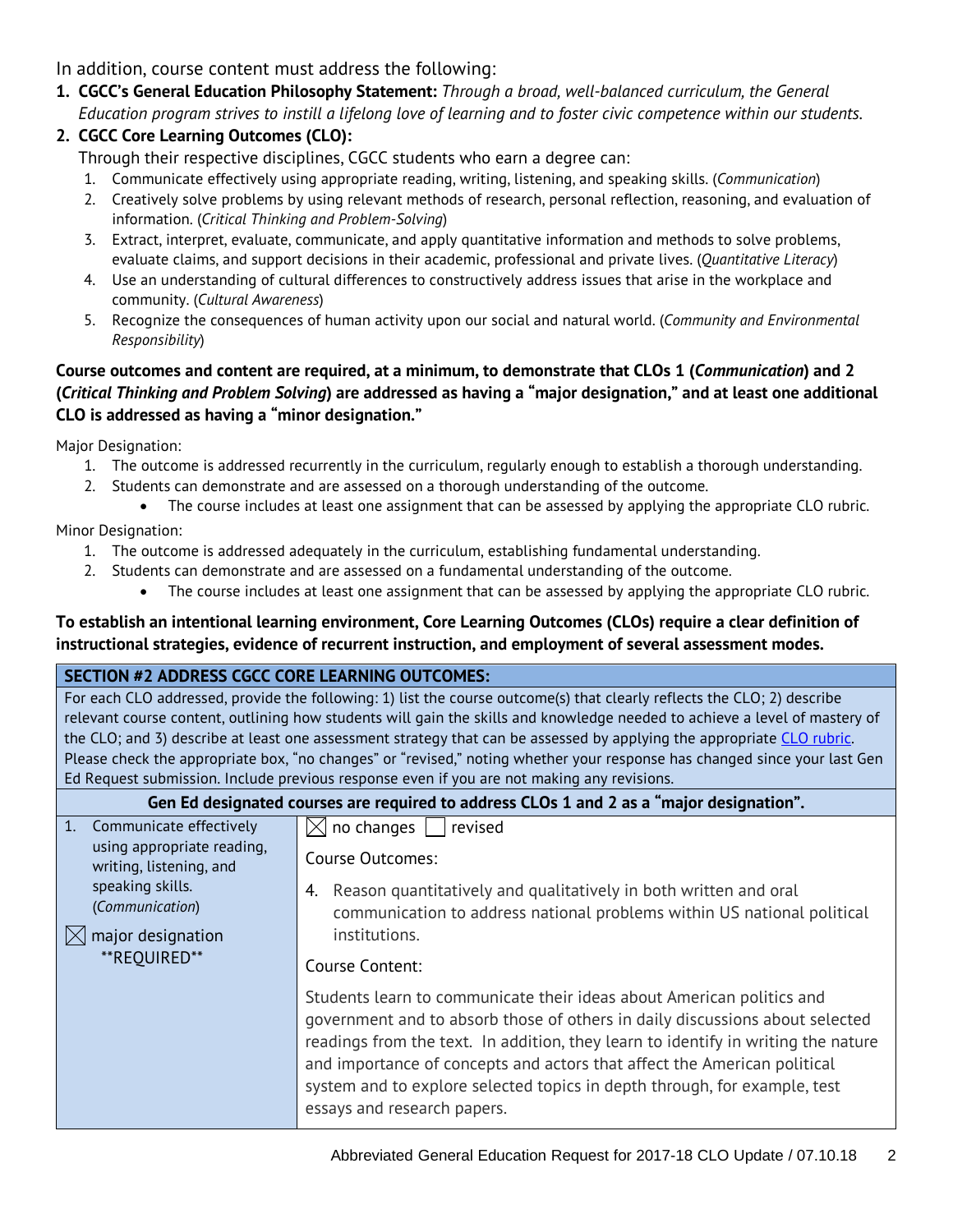| Creatively solve problems by<br>2.                                          | no changes<br>$\boxtimes$<br>revised                                                                                                                      |  |  |  |  |
|-----------------------------------------------------------------------------|-----------------------------------------------------------------------------------------------------------------------------------------------------------|--|--|--|--|
| using relevant methods of                                                   | Course Outcomes:                                                                                                                                          |  |  |  |  |
| research, personal reflection,<br>reasoning, and evaluation of              |                                                                                                                                                           |  |  |  |  |
| information. (Critical Thinking                                             | 3. Analyze the roles of individuals and political institutions as these relate<br>to contemporary controversies regarding a wide range of domestic        |  |  |  |  |
| and Problem-Solving)                                                        | public policy issues in the US. Course Content:                                                                                                           |  |  |  |  |
| $\boxtimes$ major designation                                               |                                                                                                                                                           |  |  |  |  |
| **REQUIRED**                                                                | Students learn to more actively digest American politics and to question and<br>absorb the information which they receive on a daily basis from the media |  |  |  |  |
|                                                                             | through critical discussion of real-time issues and historical example. In                                                                                |  |  |  |  |
|                                                                             | addition they are given a basic theoretical grounding in the concepts of                                                                                  |  |  |  |  |
|                                                                             | American governance which enables them to more fully grasp the big picture                                                                                |  |  |  |  |
|                                                                             | of American politics and government and its impact on their daily lives.                                                                                  |  |  |  |  |
|                                                                             | Provide a response for each of the following three CLOs that your course addresses.                                                                       |  |  |  |  |
|                                                                             | At a minimum, Gen Ed designated courses are required to address one of these three as at least a "minor                                                   |  |  |  |  |
|                                                                             | designation". While the Gen Ed designation only requires one additional CLO,                                                                              |  |  |  |  |
|                                                                             | please provide a response for all applicable CLOs, "major" or "minor."                                                                                    |  |  |  |  |
| $\overline{3}$ .<br>Extract, interpret, evaluate,<br>communicate, and apply | Course Outcomes:                                                                                                                                          |  |  |  |  |
| quantitative information and                                                | 4. Reason quantitatively and qualitatively in both written and oral<br>communication to address national problems with public administration              |  |  |  |  |
| methods to solve problems,                                                  | within US bureaucratic institutions, including various management styles.                                                                                 |  |  |  |  |
| evaluate claims, and support                                                |                                                                                                                                                           |  |  |  |  |
| decisions in their academic,                                                | Course Content: Students learn about the impact of different economic and                                                                                 |  |  |  |  |
| professional and private<br>lives. (Quantitative Literacy)                  | social policies on the US budget in discussion and through web-based learning                                                                             |  |  |  |  |
|                                                                             | tools like the Fiscal Ship.                                                                                                                               |  |  |  |  |
| major $\boxtimes$ minor                                                     |                                                                                                                                                           |  |  |  |  |
| not addressed significantly                                                 |                                                                                                                                                           |  |  |  |  |
| Use an understanding of<br>5.                                               | no changes<br>$\boxtimes$<br>revised                                                                                                                      |  |  |  |  |
| cultural differences to<br>constructively address issues                    | Course Outcomes:                                                                                                                                          |  |  |  |  |
| that arise in the workplace                                                 | 1. Apply an understanding of diversity of human experience and culture in                                                                                 |  |  |  |  |
| and community. (Cultural                                                    | relationship to how we think and interact with others with regard to                                                                                      |  |  |  |  |
| Awareness)                                                                  | conflicts associated with formulating national public policy such as                                                                                      |  |  |  |  |
| $\boxtimes$ major $\Box$<br>minor                                           | taxation and spending policies.                                                                                                                           |  |  |  |  |
| not addressed significantly                                                 | 5. Develop and articulate personal value judgments, respecting different                                                                                  |  |  |  |  |
|                                                                             | points of view, while practicing ethical and social requirements of                                                                                       |  |  |  |  |
|                                                                             | responsible citizenship by participating in the shaping of national                                                                                       |  |  |  |  |
|                                                                             | political priorities and policies.                                                                                                                        |  |  |  |  |
|                                                                             | Course Content:                                                                                                                                           |  |  |  |  |
|                                                                             | Students are exposed to the concepts of demography and the impact of culture                                                                              |  |  |  |  |
|                                                                             | on politics and political choices. They are exposed to the various analytical                                                                             |  |  |  |  |
|                                                                             | tools which demographic analysis gives to the political analyst and shown how                                                                             |  |  |  |  |
|                                                                             | looking at the public from various aspects can enhance understanding of                                                                                   |  |  |  |  |
|                                                                             |                                                                                                                                                           |  |  |  |  |
|                                                                             | American society as a whole. They also learn who culture impacts political                                                                                |  |  |  |  |
|                                                                             | behavior and the role of political choice in shaping culture.                                                                                             |  |  |  |  |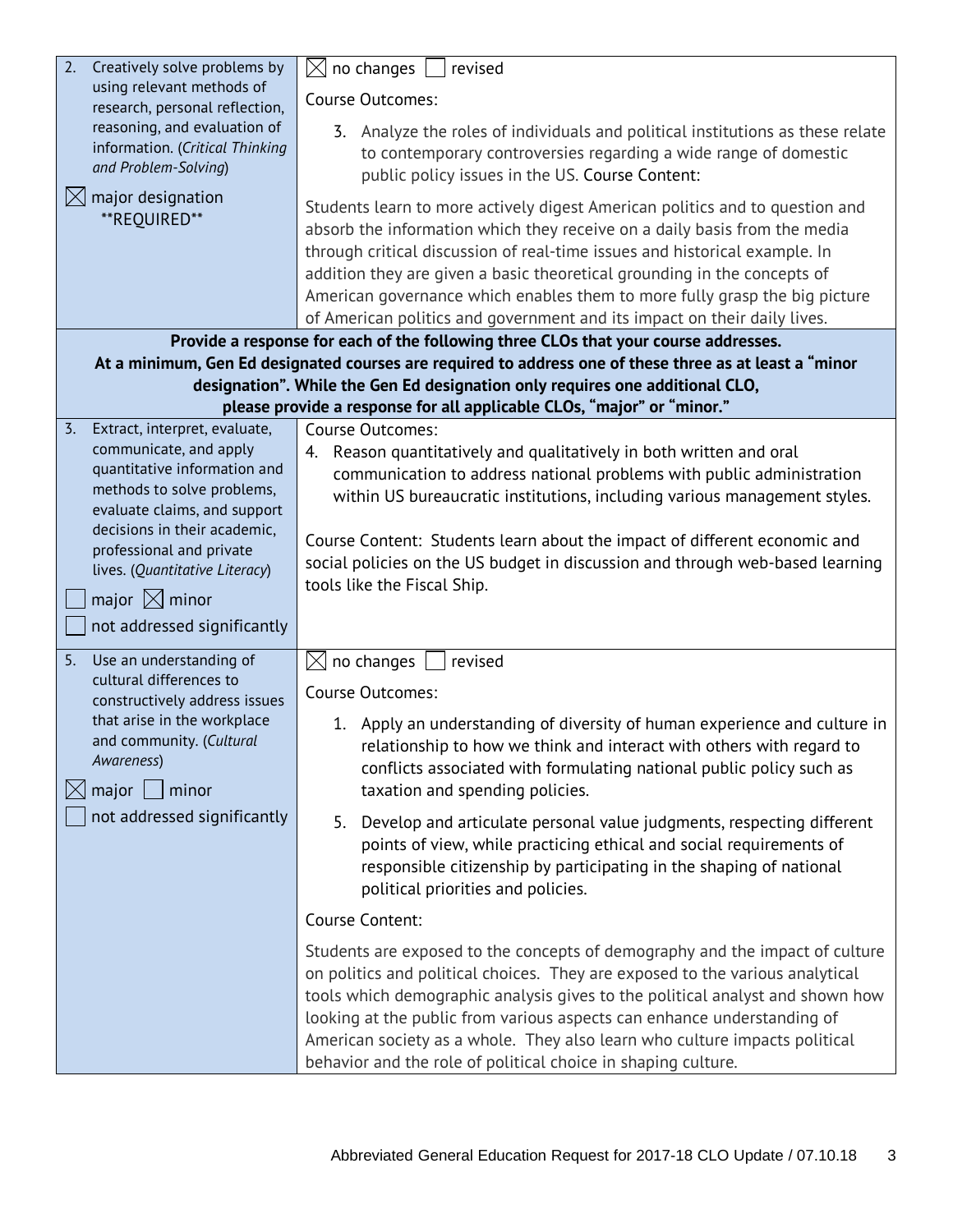| 5.<br>Recognize the consequences                                                                               | no changes $ $<br>M<br>revised                                                                                                                                                                                                                                                                                                                                                                                                                                              |  |  |
|----------------------------------------------------------------------------------------------------------------|-----------------------------------------------------------------------------------------------------------------------------------------------------------------------------------------------------------------------------------------------------------------------------------------------------------------------------------------------------------------------------------------------------------------------------------------------------------------------------|--|--|
| of human activity upon our<br>social and natural world.                                                        | <b>Course Outcomes:</b>                                                                                                                                                                                                                                                                                                                                                                                                                                                     |  |  |
| (Community and<br>Environmental Responsibility)<br>$\boxtimes$ major  <br>minor<br>not addressed significantly | 1. Apply an understanding of diversity of human experience and culture in<br>relationship to how we think and interact with others with regard to<br>conflicts associated with formulating national public policy such as<br>taxation and spending policies.                                                                                                                                                                                                                |  |  |
|                                                                                                                | 2. Develop and articulate personal value judgments, respecting different<br>points of view, while practicing ethical and social requirements of<br>responsible citizenship by participating in the shaping of national<br>political priorities and policies.                                                                                                                                                                                                                |  |  |
|                                                                                                                | Course Content:                                                                                                                                                                                                                                                                                                                                                                                                                                                             |  |  |
|                                                                                                                | Students learn about the consequences of political choices on American<br>society, through both historical and contemporary examples in US national<br>politics like anti-trust legislation and Obamacare. They learn about the impact<br>of political decisions on various groups within society as well as on the US<br>environment and other world nations. In addition, the consequences of social<br>divisions, such as economic disparity and the urban/rural divide. |  |  |

#### **Section #4 Department Review**

*"I vouch that this submission has been reviewed by the affiliated department chair and department director and that they have given initial authorization for this submission. I am requesting that it be placed on the next Curriculum Committee agenda with available time slots. I understand that I am required to complete and submit, prior to the day my submission is reviewed by the Curriculum Committee, a Course Signature Form signed by the department chair and director."*

| Submitter                                                       | Email          | Date      |  |
|-----------------------------------------------------------------|----------------|-----------|--|
| John Copp                                                       | JCopp@CGCC.edu | 12/5/2018 |  |
| Department Chair (enter name of department chair): John Copp    |                |           |  |
| Department Dean (enter name of department dean): Stephen Shwiff |                |           |  |

NEXT STEPS:

- 1. Save this document as the course prefix and course number.gened (e.g. HST 104.gened). Send completed form electronically to [curriculum@cgcc.edu](mailto:curriculum@cgcc.edu) or [slewis@cgcc.edu.](mailto:slewis@cgcc.edu)
- 2. Refer to the curriculum office website for the Curriculum Committee [meeting schedule and submission deadlines.](https://www.cgcc.edu/curriculum/committee)  You are encouraged to send submissions prior to the deadline so that the curriculum office may review and provide feedback.
- 3. Course submissions will be placed on the next agenda with available time slots. You will be notified of your submission's time for review, and you will be sent a signature page that may be completed electronically or manually by your department chair and department director. It is the submitter's responsibility to ensure that completed signature pages are delivered to the Curriculum Office the day before the Curriculum Committee meeting for which the submission is scheduled. Submissions without signed signature pages will be postponed.
- 4. It is not mandatory that you attend the Curriculum Committee meeting in which your submission is scheduled for review; however, it is strongly encouraged that you attend so that you may represent your submission and respond to any committee questions. Unanswered questions may result in a submission being rescheduled for further clarification.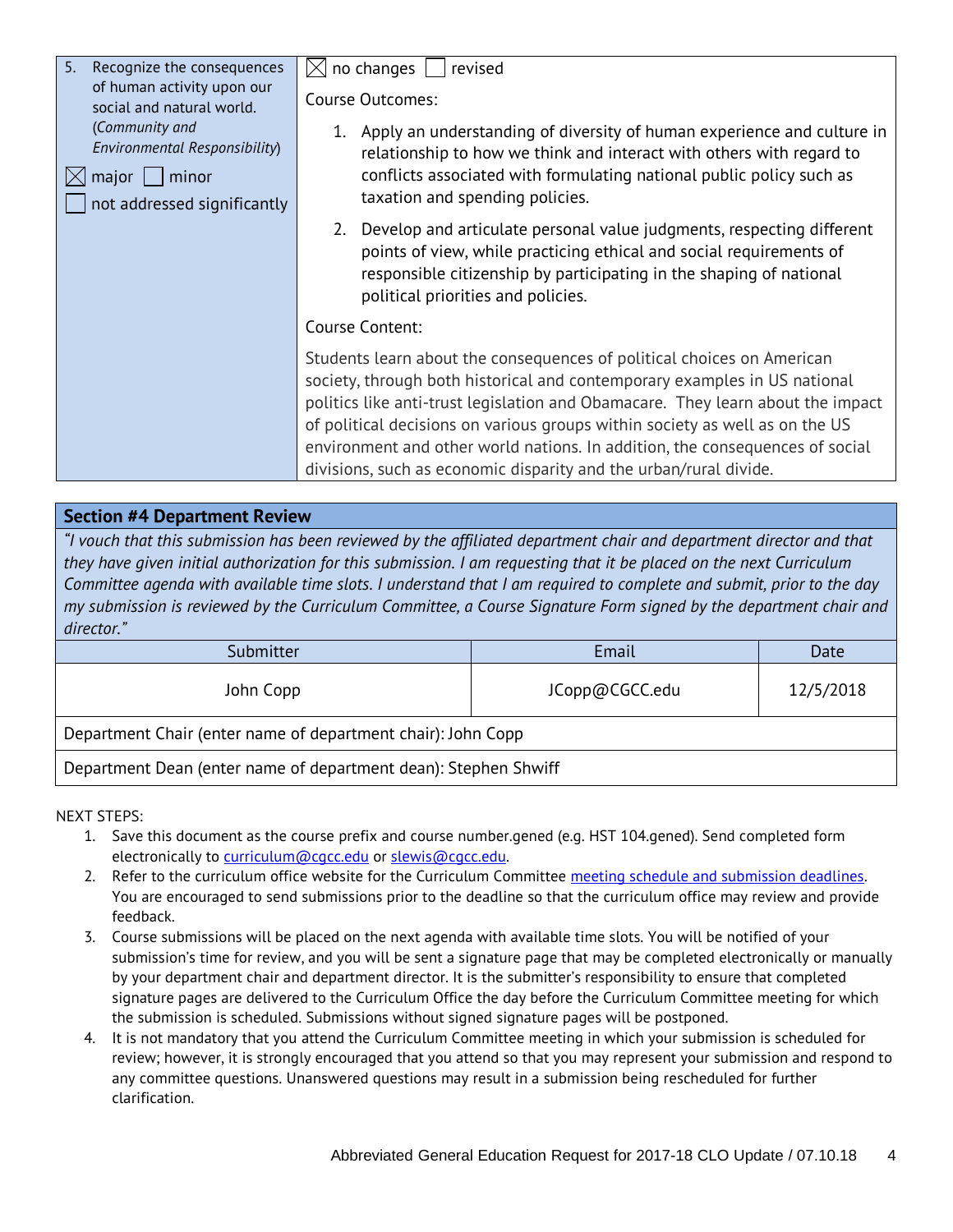## US Government II

**Course Number:** PS 202 **Transcript Title:** US Government II **Created:** September 1, 2012 **Updated:** June 7, 2017 **Total Credits:** 4 **Lecture Hours:** 40 **Lecture / Lab Hours:** 0 **Lab Hours:** 0 **Satisfies Cultural Literacy requirement:** No **Satisfies General Education requirement:** Yes **Grading options:** A-F (default), P-NP, audit **Repeats available for credit:** 0

#### **Prerequisites**

[MTH 20 \(/courses/mth-20\)](https://www.cgcc.edu/courses/mth-20) or equivalent placement test scores. Prerequisite/concurrent: [WR 121 \(/courses/wr-121\)](https://www.cgcc.edu/courses/wr-121).

### Course Description

Examines the public administration of and management issues relating to US national bureaucratic institutions. Covers how these impact a wide range of domestic policies including taxation, spending priorities, economic regulations, poverty programs, healthcare, and environmental programs, social security and other entitlements. Prerequisites: MTH 20 or equivalent placement test scores. Prerequisite/concurrent: WR 121. Audit available.

### Intended Outcomes

- 1. Apply an understanding of diversity of human experience and culture in relationship to how we think and interact with others with regards to conflicts associated with formulating national public policy such as taxation and spending policies.
- 2. Employ different methods of inquiry and analytical skills to conceptually organize experiences and discern meaning from ongoing study of US Constitutional traditions involving national political institutions, including the Legislative, Executive and Judicial branches of US Government.
- 3. Analyze the roles of individuals and political institutions as these relate to contemporary controversies regarding a wide range of domestic public policy issues in the US.
- 4. Reason quantitatively and qualitatively to address national problems with public administration within US bureaucratic institutions, including various management styles.
- 5. Develop and articulate personal value judgments, respecting different points of view, while practicing ethical and social requirements of responsible citizenship by participating in the shaping of national political priorities and policies.

### Alignment with Institutional Core Learning Outcomes

| 1. Communicate effectively using appropriate reading.<br>In-depth<br>writing, listening, and speaking skills. (Communication) |                                                                                                                                                                                                                                            |  |
|-------------------------------------------------------------------------------------------------------------------------------|--------------------------------------------------------------------------------------------------------------------------------------------------------------------------------------------------------------------------------------------|--|
| In-depth                                                                                                                      | 2. Creatively solve problems by using relevant methods of<br>research, personal reflection, reasoning, and evaluation of<br>information. (Critical thinking and Problem-Solving)                                                           |  |
|                                                                                                                               | 3. Extract, interpret, evaluate, communicate, and apply<br>quantitative information and methods to solve problems,<br>evaluate claims, and support decisions in their academic,<br>professional and private lives. (Quantitative Literacy) |  |
| In-depth                                                                                                                      | 4. Appreciate cultural diversity and constructively address<br>issues that arise out of cultural differences in the workplace<br>and community. (Cultural Awareness)                                                                       |  |
| In-depth                                                                                                                      | 5. Recognize the consequences of human activity upon our<br>social and natural world. (Community and Environmental<br>Responsibility)                                                                                                      |  |

## Outcome Assessment Strategies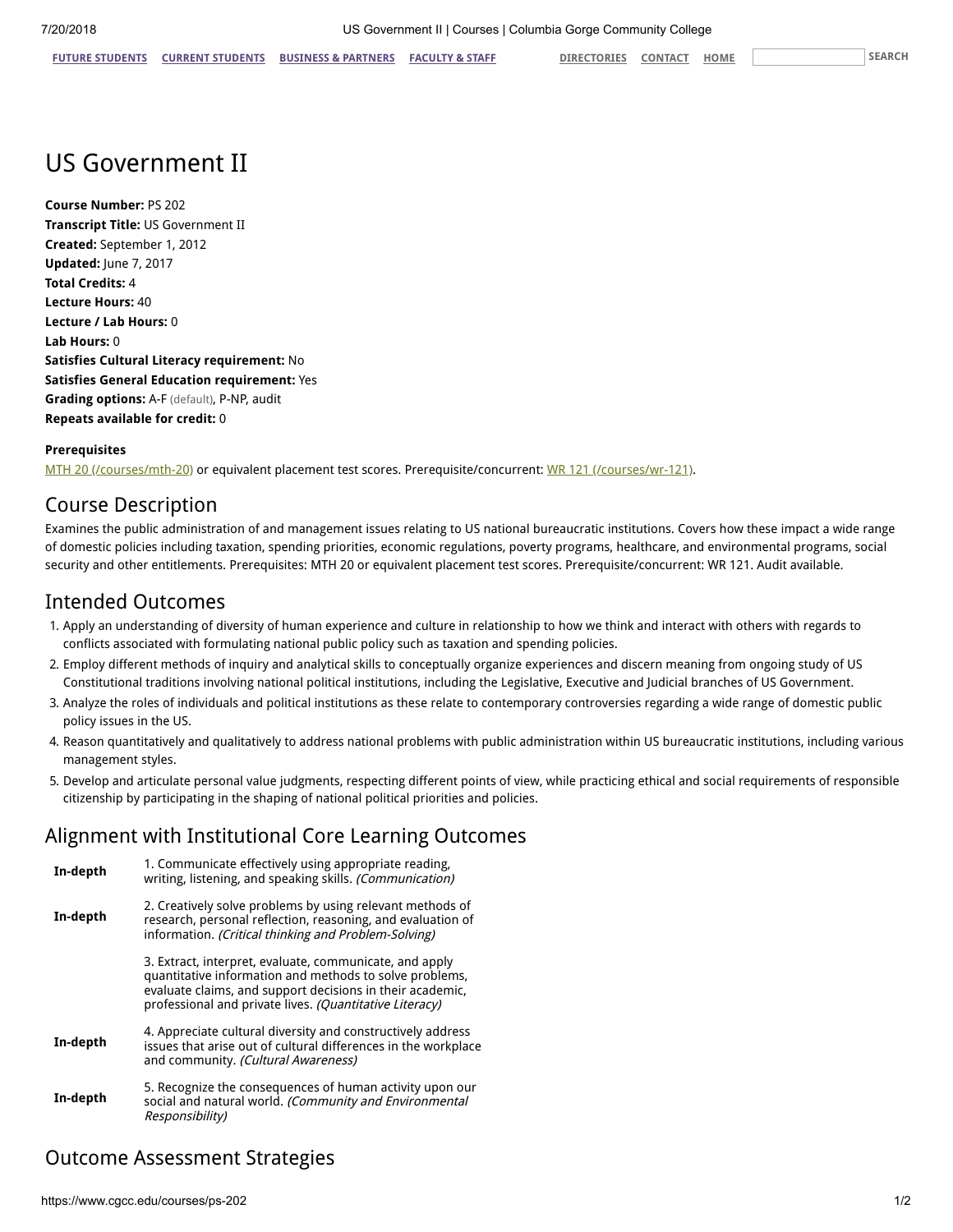#### 7/20/2018 US Government II | Courses | Columbia Gorge Community College

Tests, research papers, discussion, quizzes, homework, group projects, and other forms of assessment all may be used for this course at the instructor's discretion

### Course Activities and Design

Lectures, discussion, group activities, service learning are some of the potential activities that instructors may use at their discretion in this course.

### Course Content (Themes, Concepts, Issues and Skills)

#### **Themes, Concepts, and Issues**

- 1. Congress, including committee structure and the process of how a bill becomes a law.
- 2. The powers of the President and how they have developed over time.
- 3. The Supreme Court and federal judicial system including how both systems operate and the powers of the Supreme Court.
- 4. The federal bureaucracy and how it impacts our lives.
- 5. Basic economic theories that influence the US economy, including monetarism, Keynesian economics, and supply-side economics.
- 6. Social policies, including national government involvement in health care, welfare education, and crime.
- 7. US foreign relations and the role of the military in achieving US objectives.

#### **Competencies and Skills**

Students should develop the following skills:

- 1. Support generalizations/arguments with examples or evidence.
- 2. Accurately articulates ideas in written and oral presentation.
- 3. Articulates original applications and synthesis of academic theories/frameworks, supporting them by citing valid sources.
- 4. Demonstrates knowledge of political system in written and oral work.
- 5. Critiques own assumptions and those of others, validating them with substantial thinking and application of appropriate arguments.
- 6. Use of standard research techniques and acceptable formats in written work and oral presentations.





[Admin](https://www.cgcc.edu/admin) | [Account](https://www.cgcc.edu/user) | [New](https://www.cgcc.edu/node/add) | [Content Inventory](https://www.cgcc.edu/content) | [File Browser](https://www.cgcc.edu/imce) | [Templates](https://www.cgcc.edu/templates) | [Style Guide](https://www.cgcc.edu/styleguide) | [Clear Cache](https://www.cgcc.edu/admin/clearcache) | [Add User](https://www.cgcc.edu/admin/user/user/create) | [Log out](https://www.cgcc.edu/user/logout)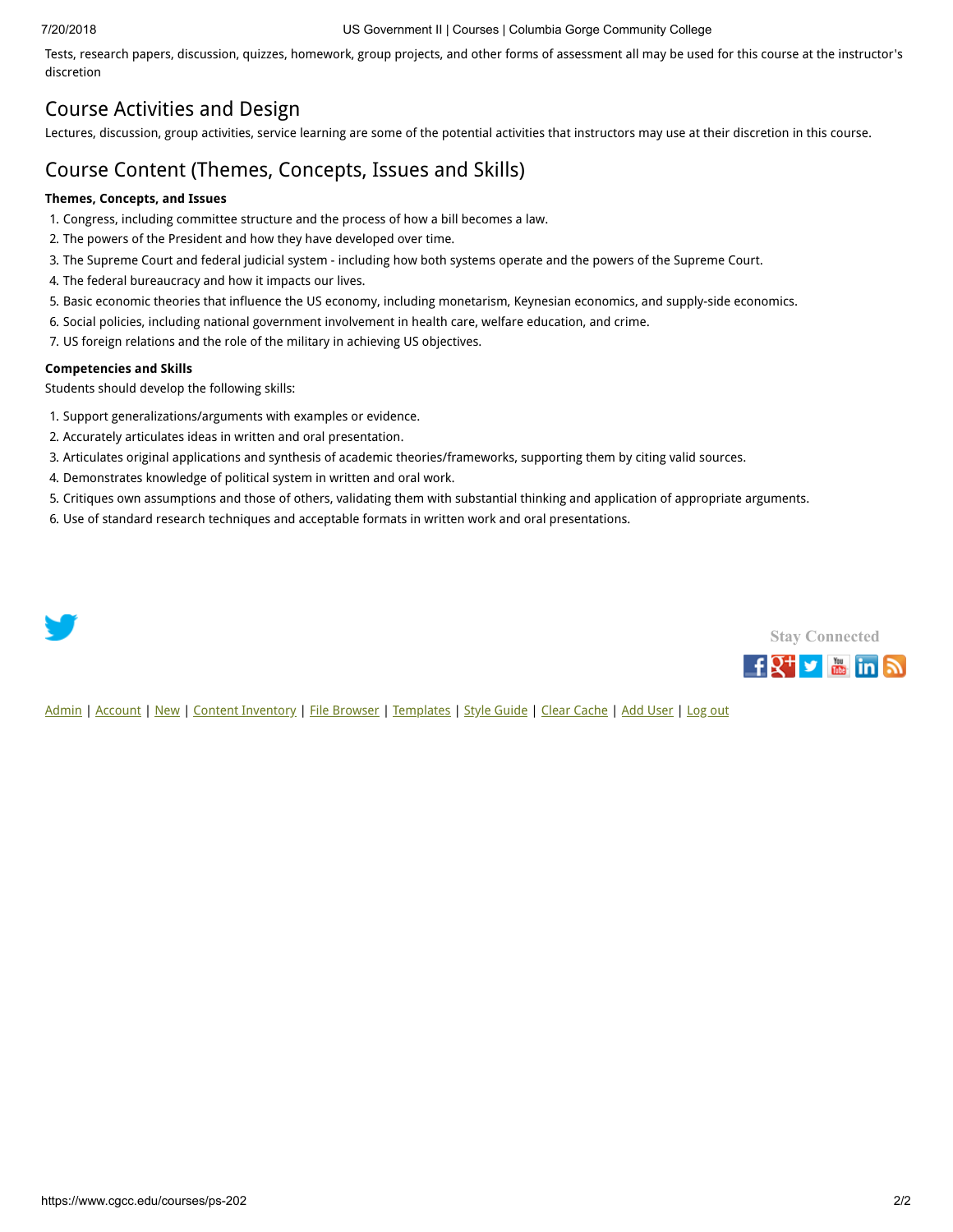CC date \_\_\_\_\_\_\_\_\_\_\_\_\_\_\_ CC decision

CC vote

#### **Columbia Gorge Community College**

#### **General Education/Discipline Studies List Request Form**

(Double click on check boxes to activate dialog box)

| <b>SECTION #1 GENERAL &amp; COURSE INFORMATION:</b> |                                                                                                                                                                                                                                                                                                                                                                                                                                                                                                                                                                                                                                                                                                                                                                                                                                                                                                                                                                                                                                                                                                                                                                                                                                                                                                                 |                                                                     |                                 |  |
|-----------------------------------------------------|-----------------------------------------------------------------------------------------------------------------------------------------------------------------------------------------------------------------------------------------------------------------------------------------------------------------------------------------------------------------------------------------------------------------------------------------------------------------------------------------------------------------------------------------------------------------------------------------------------------------------------------------------------------------------------------------------------------------------------------------------------------------------------------------------------------------------------------------------------------------------------------------------------------------------------------------------------------------------------------------------------------------------------------------------------------------------------------------------------------------------------------------------------------------------------------------------------------------------------------------------------------------------------------------------------------------|---------------------------------------------------------------------|---------------------------------|--|
| Department                                          | Social Science                                                                                                                                                                                                                                                                                                                                                                                                                                                                                                                                                                                                                                                                                                                                                                                                                                                                                                                                                                                                                                                                                                                                                                                                                                                                                                  | <b>Submitter Name:</b><br>Phone:<br>Email:                          | John Copp<br>JCopp@CGCC.edu     |  |
| <b>Course Prefix</b><br>and Number:                 | <b>PS 203</b>                                                                                                                                                                                                                                                                                                                                                                                                                                                                                                                                                                                                                                                                                                                                                                                                                                                                                                                                                                                                                                                                                                                                                                                                                                                                                                   | Course Title:                                                       | <b>State and Local Politics</b> |  |
| <b>Course Credits:</b>                              | $\overline{4}$                                                                                                                                                                                                                                                                                                                                                                                                                                                                                                                                                                                                                                                                                                                                                                                                                                                                                                                                                                                                                                                                                                                                                                                                                                                                                                  | Arts and Letters<br>Social Science<br>Science, Comp. Sci., and Math |                                 |  |
| Course Description:                                 | Examines state and local government policy formulation and outcomes on issues ranging<br>from taxation to prisons, and education to environmental concerns. Prerequisites: MTH<br>20 or equivalent placement test scores. Prerequisite/concurrent: WR 121. Audit available.                                                                                                                                                                                                                                                                                                                                                                                                                                                                                                                                                                                                                                                                                                                                                                                                                                                                                                                                                                                                                                     |                                                                     |                                 |  |
| <b>Course Outcomes:</b>                             | 1. Apply an understanding of diversity of human experience and culture in relationship<br>to how we think and interact with others with regards to controversies associated<br>with state and local government policies.<br>Employ different methods of inquiry and analytical skills to conceptually organize<br>2.<br>experiences and discern meaning from ongoing study of state and local government<br>policy making structures and policy formulation.<br>Use the ability to reason quantitatively and qualitatively using analytical skills<br>3.<br>expressed in both written and oral communication to address political problems at<br>the state and local government levels in the U.S.<br>Develop and articulate personal value judgments, respecting points of view, while<br>4.<br>practicing ethical and social requirements of responsible citizenship by participating<br>in elections, and other opportunities for action at the state and local government<br>levels in the U.S.<br>Reason quantitatively and qualitatively in both written and oral communication<br>5.<br>about the roles of individuals and political institutions on the state level as these<br>relate to contemporary problems and issues ranging from taxation to prisons and<br>education to environmental concerns. |                                                                     |                                 |  |

#### **Lower Division Collegiate (LDC) courses that apply for General Education/Discipline Studies status must:**

- **1. Be available to all CGCC students who meet the prerequisites for the course.**
- **2. Ensure that the appropriate AAOT Discipline Studies outcomes and criteria are reflected in the course's outcomes.** (If you need to revise your course outcomes, you must complete a Course Revision form.)
- **3. Verify course transfer status using the Course Transfer/Articulation Status form** (available on the curriculum website)**.** In order to obtain general education status, at least three Oregon universities must confirm the course will transfer and one of the schools must approve the transfer as general education.
- **4. Have the Standard Prerequisites unless the Department Chair has completed the Prerequisite Opt-Out form and that request is approved.**
- **5. Be an LDC course that is eligible for the AAOT Discipline Studies List.**

In addition, course content must address the following: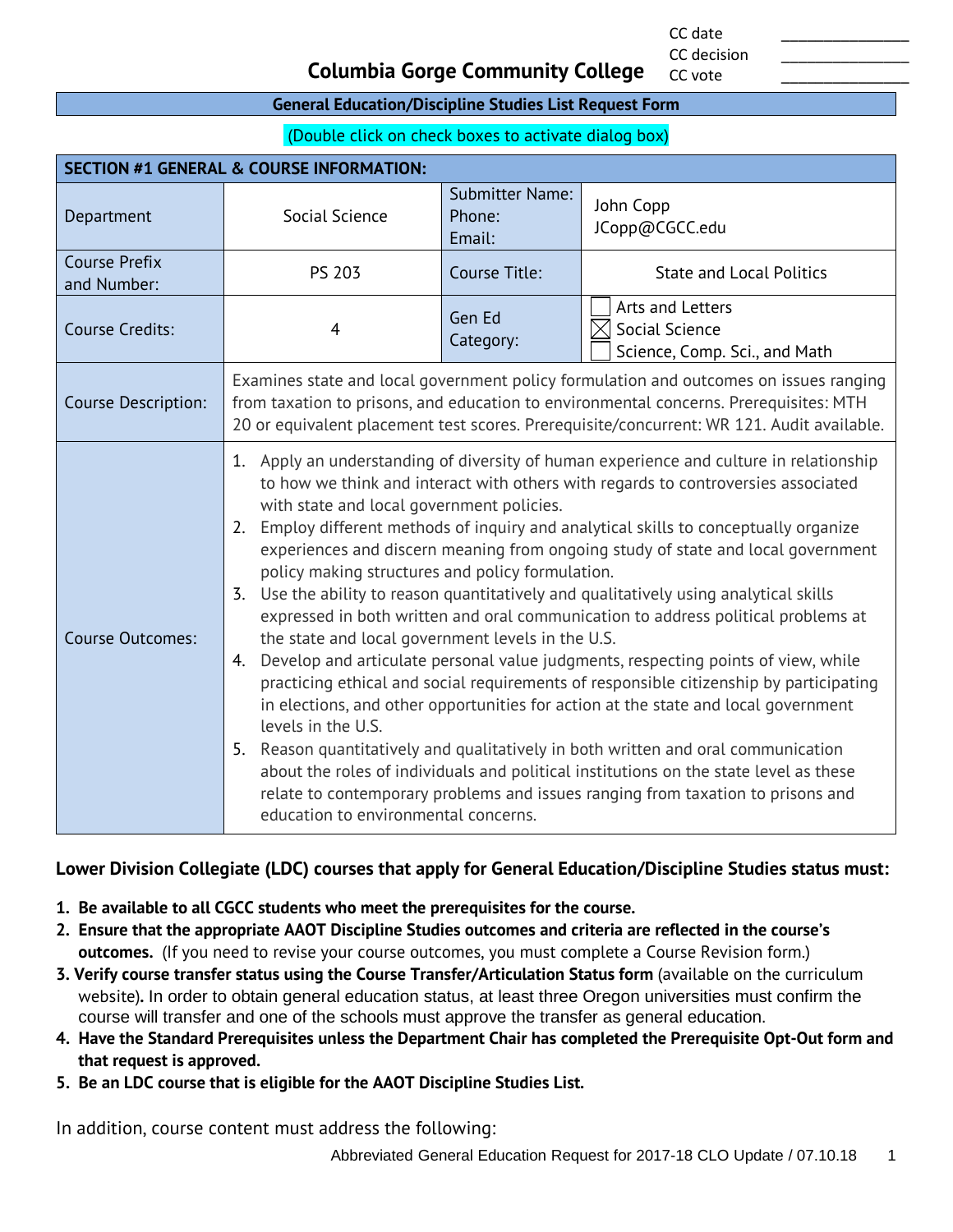**1. CGCC's General Education Philosophy Statement:** *Through a broad, well-balanced curriculum, the General Education program strives to instill a lifelong love of learning and to foster civic competence within our students.*

#### **2. CGCC Core Learning Outcomes (CLO):**

Through their respective disciplines, CGCC students who earn a degree can:

- 1. Communicate effectively using appropriate reading, writing, listening, and speaking skills. (*Communication*)
- 2. Creatively solve problems by using relevant methods of research, personal reflection, reasoning, and evaluation of information. (*Critical Thinking and Problem-Solving*)
- 3. Extract, interpret, evaluate, communicate, and apply quantitative information and methods to solve problems, evaluate claims, and support decisions in their academic, professional and private lives. (*Quantitative Literacy*)
- 4. Use an understanding of cultural differences to constructively address issues that arise in the workplace and community. (*Cultural Awareness*)
- 5. Recognize the consequences of human activity upon our social and natural world. (*Community and Environmental Responsibility*)

#### **Course outcomes and content are required, at a minimum, to demonstrate that CLOs 1 (***Communication***) and 2 (***Critical Thinking and Problem Solving***) are addressed as having a "major designation," and at least one additional CLO is addressed as having a "minor designation."**

Major Designation:

- 1. The outcome is addressed recurrently in the curriculum, regularly enough to establish a thorough understanding.
- 2. Students can demonstrate and are assessed on a thorough understanding of the outcome.
	- The course includes at least one assignment that can be assessed by applying the appropriate CLO rubric.

Minor Designation:

- 1. The outcome is addressed adequately in the curriculum, establishing fundamental understanding.
- 2. Students can demonstrate and are assessed on a fundamental understanding of the outcome.
	- The course includes at least one assignment that can be assessed by applying the appropriate CLO rubric.

#### **To establish an intentional learning environment, Core Learning Outcomes (CLOs) require a clear definition of instructional strategies, evidence of recurrent instruction, and employment of several assessment modes.**

#### **SECTION #2 ADDRESS CGCC CORE LEARNING OUTCOMES:**

For each CLO addressed, provide the following: 1) list the course outcome(s) that clearly reflects the CLO; 2) describe relevant course content, outlining how students will gain the skills and knowledge needed to achieve a level of mastery of the CLO; and 3) describe at least one assessment strategy that can be assessed by applying the appropriate [CLO rubric.](http://www.cgcc.edu/institutional-assessment/institutional-core-learning-outcomes-assessment)

Please check the appropriate box, "no changes" or "revised," noting whether your response has changed since your last Gen Ed Request submission. Include previous response even if you are not making any revisions.

| Gen Ed designated courses are required to address CLOs 1 and 2 as a "major designation". |                                                                                                                                                                                                                                             |  |  |  |
|------------------------------------------------------------------------------------------|---------------------------------------------------------------------------------------------------------------------------------------------------------------------------------------------------------------------------------------------|--|--|--|
| 1. Communicate effectively                                                               | $\boxtimes$ no changes  <br>  revised                                                                                                                                                                                                       |  |  |  |
| using appropriate reading,<br>writing, listening, and                                    | Course Outcomes:                                                                                                                                                                                                                            |  |  |  |
| speaking skills.<br>(Communication)                                                      | 4. Reason quantitatively and qualitatively in both written and oral<br>communication about the roles of individuals and political institutions                                                                                              |  |  |  |
| major designation<br>$\mathsf{IX}$<br>**REOUIRED**                                       | on the state level as these relate to contemporary problems and issues<br>ranging from taxation to prisons and education to environmental<br>concerns.                                                                                      |  |  |  |
|                                                                                          | Course Content:                                                                                                                                                                                                                             |  |  |  |
|                                                                                          | Students learn to communicate their ideas about state politics and government<br>and to absorb those of others in daily discussions about selected readings from<br>the text. In addition, they learn to identify in writing the nature and |  |  |  |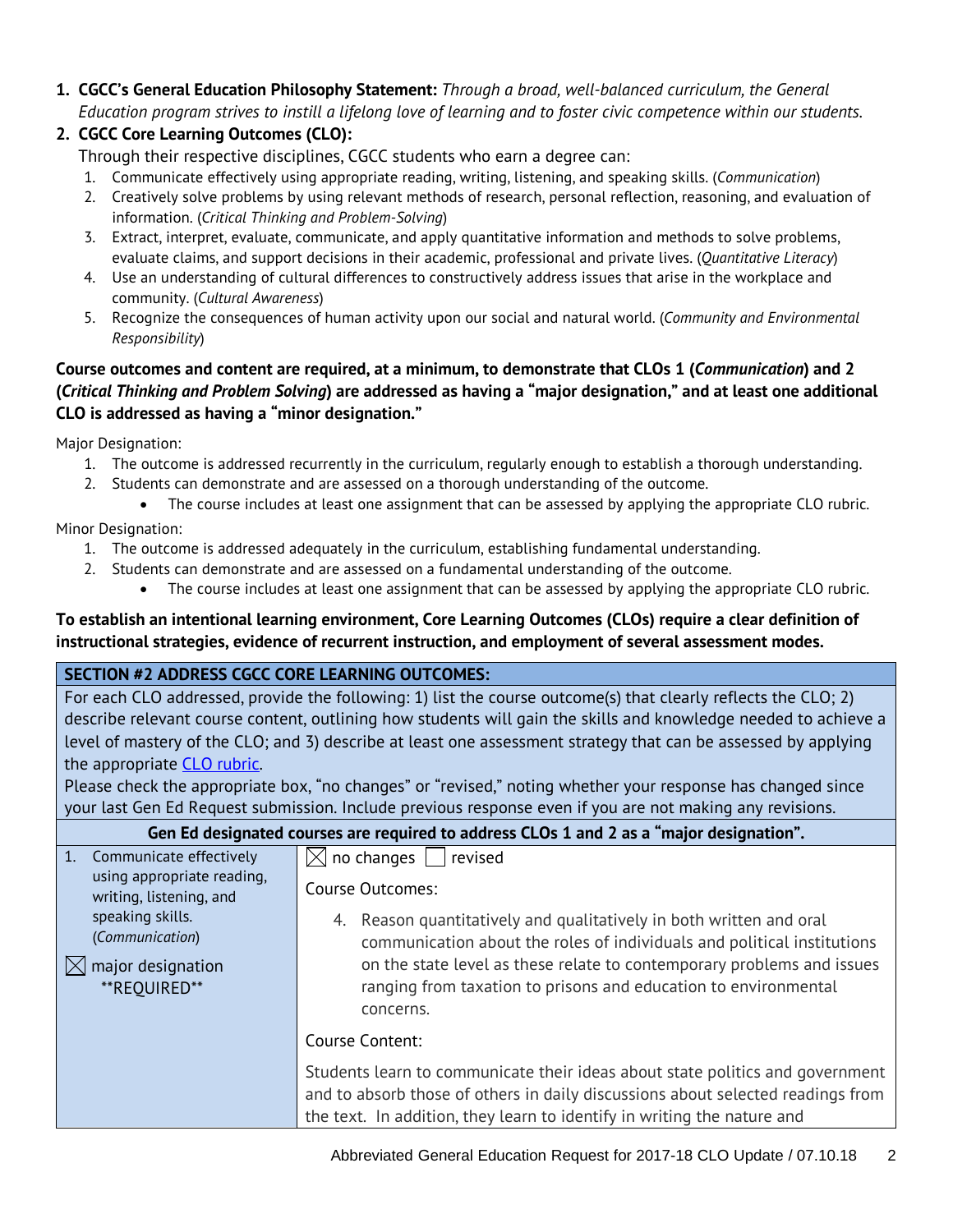|                                                                                                                                                                                         | importance of concepts and actors that affect the political systems of American<br>states and to explore selected topics in depth through, for example, test essays<br>and research papers.                                                                                                                                                                                                                                                                                   |  |  |
|-----------------------------------------------------------------------------------------------------------------------------------------------------------------------------------------|-------------------------------------------------------------------------------------------------------------------------------------------------------------------------------------------------------------------------------------------------------------------------------------------------------------------------------------------------------------------------------------------------------------------------------------------------------------------------------|--|--|
| Creatively solve problems by<br>2.<br>using relevant methods of                                                                                                                         | $\boxtimes$ no changes  <br>revised                                                                                                                                                                                                                                                                                                                                                                                                                                           |  |  |
| research, personal reflection,                                                                                                                                                          | Course Outcomes:                                                                                                                                                                                                                                                                                                                                                                                                                                                              |  |  |
| reasoning, and evaluation of<br>information. (Critical Thinking<br>and Problem-Solving)<br>$\boxtimes$ major designation<br>**REQUIRED**                                                | 2. Employ different methods of inquiry and analytical skills to<br>conceptually organize experiences and discern meaning from<br>ongoing study of state and local government policy making<br>structures and policy formulation.                                                                                                                                                                                                                                              |  |  |
|                                                                                                                                                                                         | Course Content:                                                                                                                                                                                                                                                                                                                                                                                                                                                               |  |  |
|                                                                                                                                                                                         | Students learn to more actively digest American politics and to question and<br>absorb the information which they receive on a daily basis from the media<br>through critical discussion of real-time issues and historical example. In<br>addition they are given a basic theoretical grounding in the concepts of<br>American governance which enables them to more fully grasp the big picture<br>of American politics and government and its impact on their daily lives. |  |  |
|                                                                                                                                                                                         | Provide a response for each of the following three CLOs that your course addresses.                                                                                                                                                                                                                                                                                                                                                                                           |  |  |
| At a minimum, Gen Ed designated courses are required to address one of these three as at least a "minor<br>designation". While the Gen Ed designation only requires one additional CLO, |                                                                                                                                                                                                                                                                                                                                                                                                                                                                               |  |  |
|                                                                                                                                                                                         | please provide a response for all applicable CLOs, "major" or "minor."                                                                                                                                                                                                                                                                                                                                                                                                        |  |  |
| Extract, interpret, evaluate,<br>$\overline{3}$ .                                                                                                                                       | <b>Course Outcomes:</b>                                                                                                                                                                                                                                                                                                                                                                                                                                                       |  |  |
| communicate, and apply<br>quantitative information and                                                                                                                                  | 4. Reason quantitatively and qualitatively in both written and oral                                                                                                                                                                                                                                                                                                                                                                                                           |  |  |
| methods to solve problems,                                                                                                                                                              | communication to address national problems within US national political<br>institutions.                                                                                                                                                                                                                                                                                                                                                                                      |  |  |
| evaluate claims, and support<br>decisions in their academic,                                                                                                                            |                                                                                                                                                                                                                                                                                                                                                                                                                                                                               |  |  |
| professional and private                                                                                                                                                                | Course Content: Students are exposed to the concepts of demography and the                                                                                                                                                                                                                                                                                                                                                                                                    |  |  |
| lives. (Quantitative Literacy)                                                                                                                                                          | use of statistical analysis in election and the design and development public<br>opinion polls and surveys as a means of better understanding political data.                                                                                                                                                                                                                                                                                                                 |  |  |
| major $\boxtimes$ minor                                                                                                                                                                 |                                                                                                                                                                                                                                                                                                                                                                                                                                                                               |  |  |
| not addressed significantly                                                                                                                                                             |                                                                                                                                                                                                                                                                                                                                                                                                                                                                               |  |  |
| 5.<br>Use an understanding of<br>cultural differences to                                                                                                                                | $\boxtimes$ no changes<br>revised                                                                                                                                                                                                                                                                                                                                                                                                                                             |  |  |
| constructively address issues                                                                                                                                                           | <b>Course Outcomes:</b>                                                                                                                                                                                                                                                                                                                                                                                                                                                       |  |  |
| that arise in the workplace<br>and community. (Cultural<br>Awareness)                                                                                                                   | 1. Apply an understanding of diversity of human experience and culture in<br>relationship to how we think and interact with others with regards to<br>controversies associated with state and local government policies.                                                                                                                                                                                                                                                      |  |  |
| major<br>minor                                                                                                                                                                          | Course Content:                                                                                                                                                                                                                                                                                                                                                                                                                                                               |  |  |
| not addressed significantly                                                                                                                                                             | Students are exposed to the concepts of demography and the impact of culture<br>on politics and political choices. They are exposed to the various analytical<br>tools which demographic analysis gives to the political analyst and shown how<br>looking at the public from various aspects can enhance understanding of<br>American society as a whole. They also learn how culture impacts political                                                                       |  |  |
|                                                                                                                                                                                         | behavior and the role of political choice in shaping culture.                                                                                                                                                                                                                                                                                                                                                                                                                 |  |  |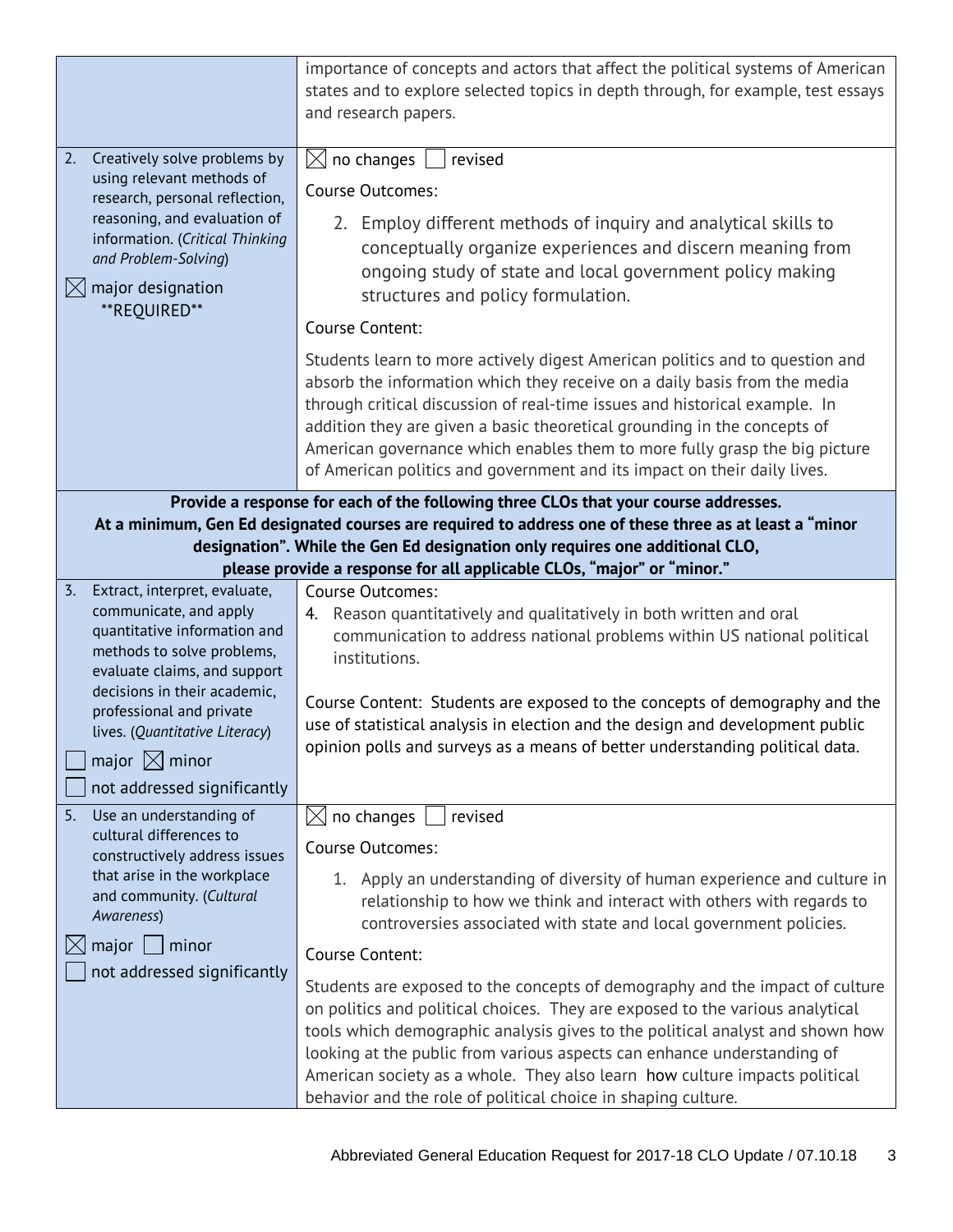| 5.<br>Recognize the consequences<br>of human activity upon our                                             | no changes<br>revised<br>IXI                                                                                                                                                                                                                                                                                                                                                                                                                                                |
|------------------------------------------------------------------------------------------------------------|-----------------------------------------------------------------------------------------------------------------------------------------------------------------------------------------------------------------------------------------------------------------------------------------------------------------------------------------------------------------------------------------------------------------------------------------------------------------------------|
| social and natural world.                                                                                  | <b>Course Outcomes:</b>                                                                                                                                                                                                                                                                                                                                                                                                                                                     |
| (Community and<br>Environmental Responsibility)<br>$mid$ major $ $<br>minor<br>not addressed significantly | Develop and articulate personal value judgments, respecting points of<br>4.<br>view, while practicing ethical and social requirements of responsible<br>citizenship by participating in elections, and other opportunities for<br>action at the state and local government levels in the U.S.Course<br>Content:                                                                                                                                                             |
|                                                                                                            | Students learn about the consequences of political choices on American<br>society, through both historical and contemporary examples in US national<br>politics like anti-trust legislation and Obamacare. They learn about the impact<br>of political decisions on various groups within society as well as on the US<br>environment and other world nations. In addition, the consequences of social<br>divisions, such as economic disparity and the urban/rural divide. |

#### **Section #4 Department Review**

*"I vouch that this submission has been reviewed by the affiliated department chair and department director and that they have given initial authorization for this submission. I am requesting that it be placed on the next Curriculum Committee agenda with available time slots. I understand that I am required to complete and submit, prior to the day my submission is reviewed by the Curriculum Committee, a Course Signature Form signed by the department chair and director."*

| Submitter                                                       | Email          | Date      |  |
|-----------------------------------------------------------------|----------------|-----------|--|
| John Copp                                                       | JCopp@CGCC.edu | 12/5/2018 |  |
| Department Chair (enter name of department chair): John Copp    |                |           |  |
| Department Dean (enter name of department dean): Stephen Shwiff |                |           |  |

NEXT STEPS:

- 1. Save this document as the course prefix and course number.gened (e.g. HST 104.gened). Send completed form electronically to [curriculum@cgcc.edu](mailto:curriculum@cgcc.edu) or [slewis@cgcc.edu.](mailto:slewis@cgcc.edu)
- 2. Refer to the curriculum office website for the Curriculum Committee meeting schedule and submission deadlines. You are encouraged to send submissions prior to the deadline so that the curriculum office may review and provide feedback.
- 3. Course submissions will be placed on the next agenda with available time slots. You will be notified of your submission's time for review, and you will be sent a signature page that may be completed electronically or manually by your department chair and department director. It is the submitter's responsibility to ensure that completed signature pages are delivered to the Curriculum Office the day before the Curriculum Committee meeting for which the submission is scheduled. Submissions without signed signature pages will be postponed.
- 4. It is not mandatory that you attend the Curriculum Committee meeting in which your submission is scheduled for review; however, it is strongly encouraged that you attend so that you may represent your submission and respond to any committee questions. Unanswered questions may result in a submission being rescheduled for further clarification.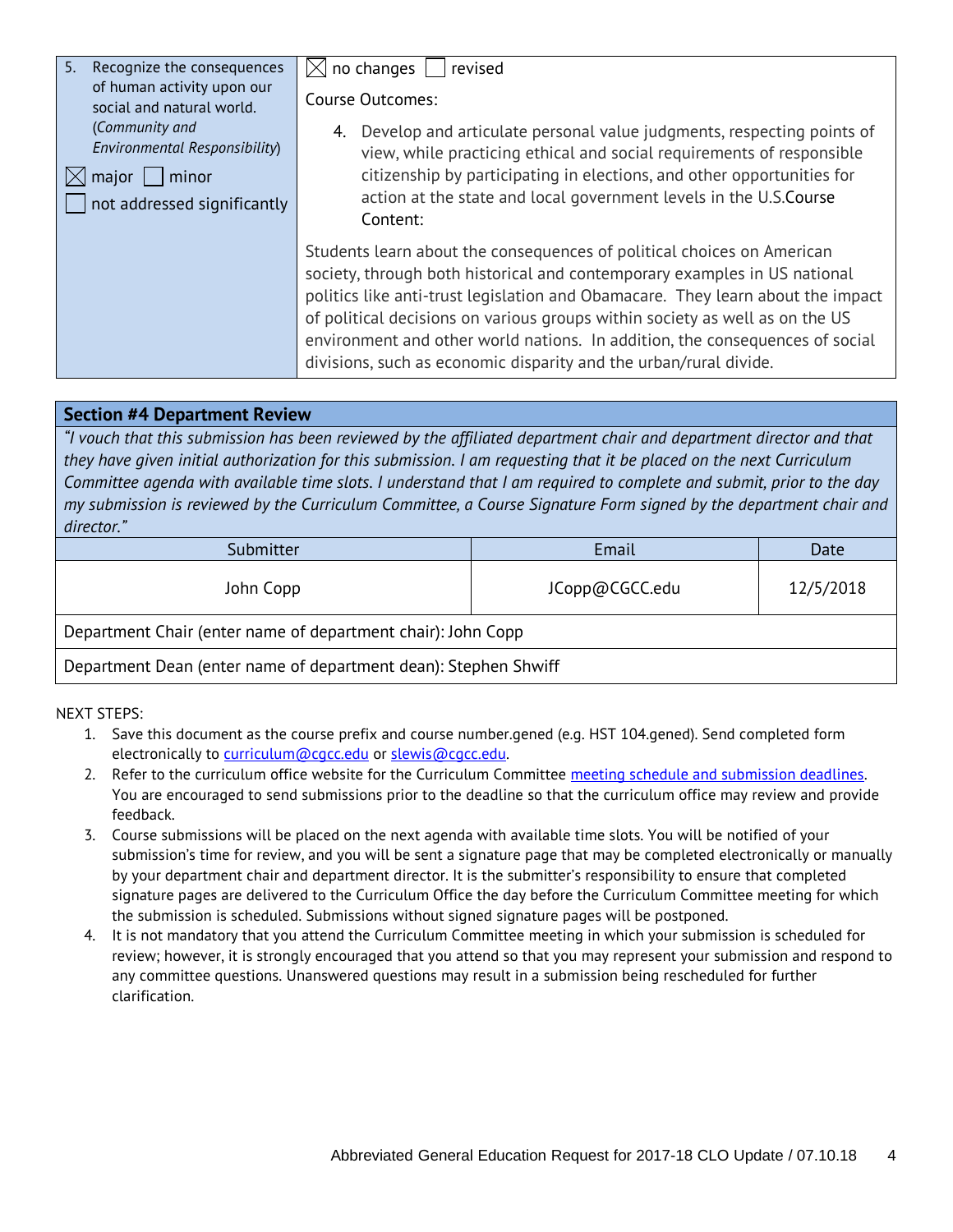## State and Local Politics

**Course Number:** PS 203 **Transcript Title:** State and Local Politics **Created:** September 1, 2012 **Updated:** June 7, 2017 **Total Credits:** 4 **Lecture Hours:** 40 **Lecture / Lab Hours:** 0 **Lab Hours:** 0 **Satisfies Cultural Literacy requirement:** No **Satisfies General Education requirement:** Yes **Grading options:** A-F (default), P-NP, audit **Repeats available for credit:** 0

#### **Prerequisites**

[MTH 20 \(/courses/mth-20\)](https://www.cgcc.edu/courses/mth-20) or equivalent placement test scores. Prerequisite/concurrent: [WR 121 \(/courses/wr-121\)](https://www.cgcc.edu/courses/wr-121).

### Course Description

Examines state and local government policy formulation and outcomes on issues ranging from taxation to prisons, and education to environmental concerns. Prerequisites: MTH 20 or equivalent placement test scores. Prerequisite/concurrent: WR 121. Audit available.

#### Intended Outcomes

Upon successful completion of this course, students will be able to:

- 1. Apply an understanding of thediversity of human experience and culture in relationship to how we think and interact with otherswhen addressingcontroversies associated with state and local government policies.
- 2. Employ different methods of inquiry and analytical skills to conceptually organize experiences and discern meaning from ongoing study of state and local government policy making structures and policy formulation.
- 3. Reason quantitatively and qualitatively using analytical skills expressed in both written and oral communication to address political problems at the state and local government levels in the U.S.
- 4. Develop and articulate personal value judgments, respecting points of view, while practicing ethical and social requirements of responsible citizenship by participating in elections and other opportunities for action at the state and local government levels in the U.S.
- 5. Reason quantitatively and qualitatively in both written and oral communication about the roles of individuals and political institutions on the state level as these relate to contemporary problems and issues ranging from taxation to prisons and education to environmental concerns.

#### Alignment with Institutional Core Learning Outcomes

| In-depth | 1. Communicate effectively using appropriate reading,<br>writing, listening, and speaking skills. (Communication)                                                                                                                          |
|----------|--------------------------------------------------------------------------------------------------------------------------------------------------------------------------------------------------------------------------------------------|
| In-depth | 2. Creatively solve problems by using relevant methods of<br>research, personal reflection, reasoning, and evaluation of<br>information. (Critical thinking and Problem-Solving)                                                           |
|          | 3. Extract, interpret, evaluate, communicate, and apply<br>quantitative information and methods to solve problems,<br>evaluate claims, and support decisions in their academic,<br>professional and private lives. (Quantitative Literacy) |
| In-depth | 4. Appreciate cultural diversity and constructively address<br>issues that arise out of cultural differences in the workplace<br>and community. (Cultural Awareness)                                                                       |
| In-depth | 5. Recognize the consequences of human activity upon our<br>social and natural world. (Community and Environmental<br>Responsibility)                                                                                                      |

### Outcome Assessment Strategies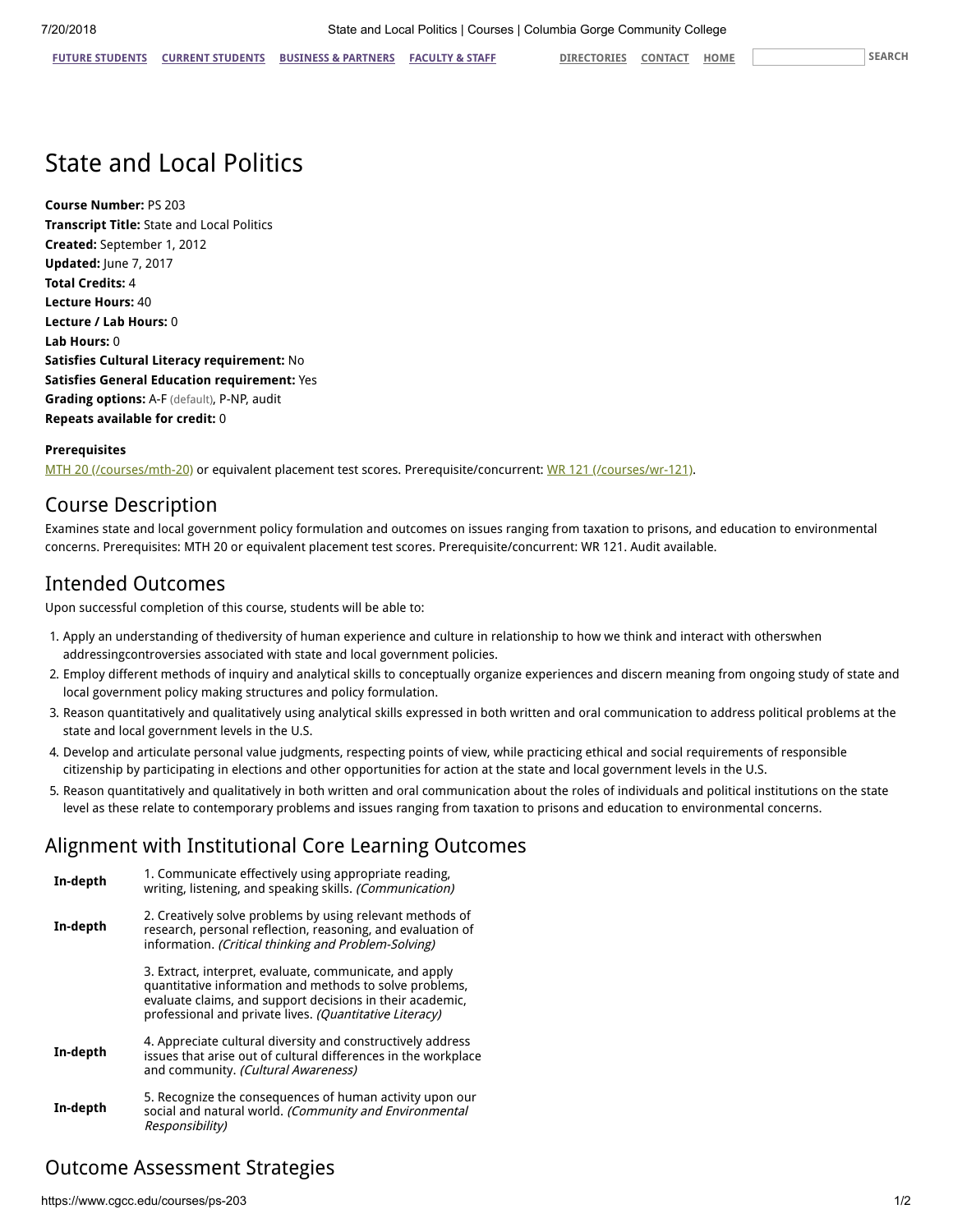#### 7/20/2018 State and Local Politics | Courses | Columbia Gorge Community College

Tests, research papers, discussion, quizzes, homework, group projects, and other forms of assessment all may be used for this course at the instructor's discretion

### Course Activities and Design

Lectures, discussion, group activities, service learning are some of the potential activities that instructors may use at their discretion in this course.

### Course Content (Themes, Concepts, Issues and Skills)

#### **Themes, Concepts, Issues**

After completing this course, the student should have a basic understanding of:

- 1. Concepts including "elitism", "pluralism", and "hyper pluralism" as these may help explain political realities at the state and/or local levels in different parts of the United States.
- 2. How policy making structures operating on state and local levels are influenced by political parties, interest groups, and the impact of money upon campaigns for political office.
- 3. Selected case studies illustrating the dynamics of state and local government politics upon policy outcomes which impact all persons within the realm of a particular jurisdiction.
- 4. The relationship of personal behavior and lifestyle choices to crises and conflicts which took place in the past, continues into the present, and may or may not be transcended in the future.
- 5. How one's own values and actions impact what is seen as right and wrong, good and bad, and the prospects for a future to unfold that is more to one's liking.

#### **Competencies and Skills**

- 1. Write and communicate orally in a clear, organized, and effective manner.
- 2. Think critically about current public policy issues and analyze complex social and political realities.
- 3. Use varied and effective research techniques and strategies.
- 4. Develop and refine group process skills, which may include listening, brainstorming, cooperating, negotiating, or otherwise communicating regarding shared tasks.
- 5. Develop an ability to listen to and empathize with diverse perspectives and experiences.
- 6. Integrate coursework with current events and trends through examination of popular media and various sources of news.
- 7. Develop and practice active citizenship skills.





[Admin](https://www.cgcc.edu/admin) | [Account](https://www.cgcc.edu/user) | [New](https://www.cgcc.edu/node/add) | [Content Inventory](https://www.cgcc.edu/content) | [File Browser](https://www.cgcc.edu/imce) | [Templates](https://www.cgcc.edu/templates) | [Style Guide](https://www.cgcc.edu/styleguide) | [Clear Cache](https://www.cgcc.edu/admin/clearcache) | [Add User](https://www.cgcc.edu/admin/user/user/create) | [Log out](https://www.cgcc.edu/user/logout)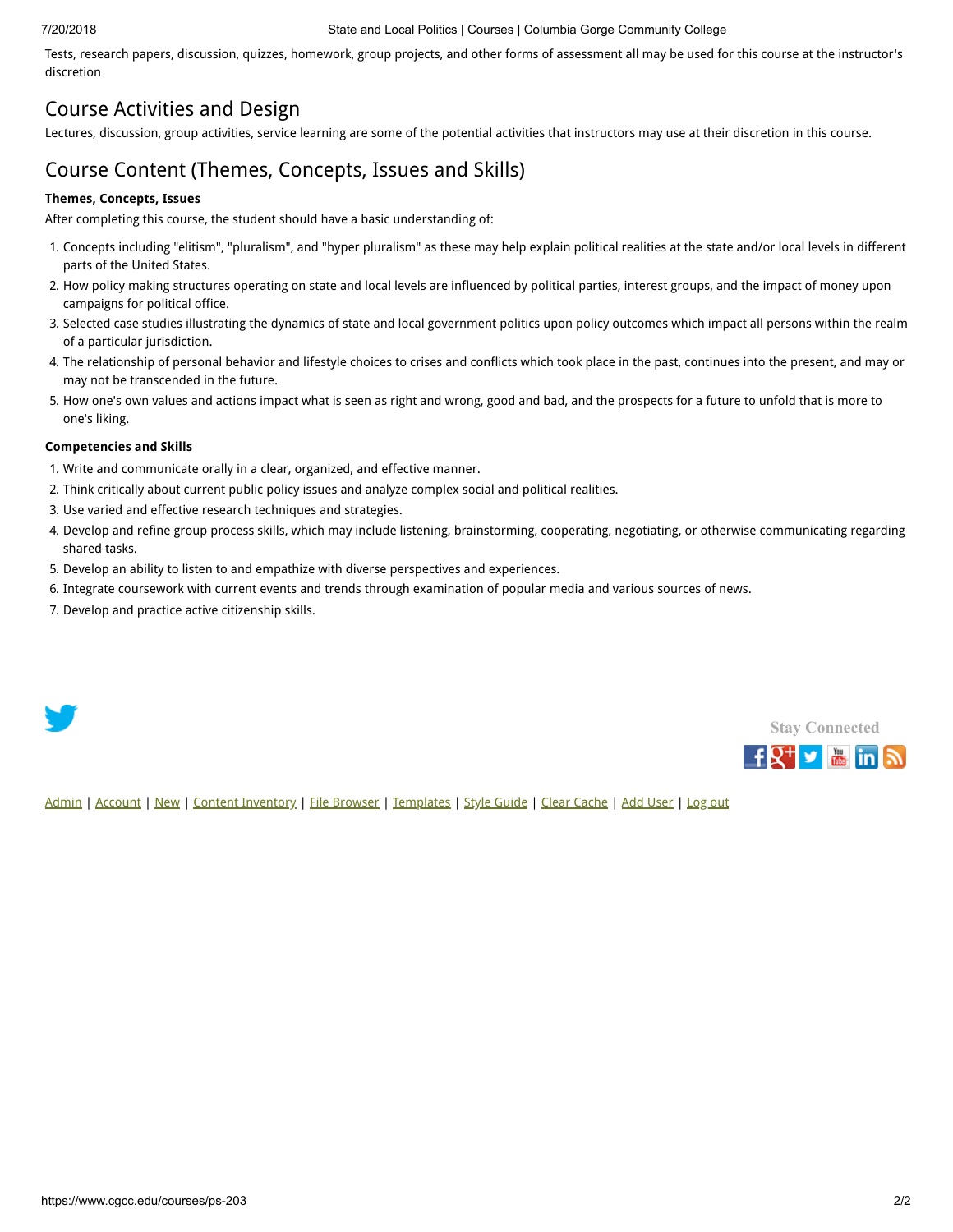CC date \_\_\_\_\_\_\_\_\_\_\_\_\_\_\_ CC decision

CC vote

#### **Columbia Gorge Community College**

#### **General Education/Discipline Studies List Request Form**

(Double click on check boxes to activate dialog box)

| <b>SECTION #1 GENERAL &amp; COURSE INFORMATION:</b> |                                                                                                                                                                                                                                                                                                                                                                                                                                                                                                                                                                                                                                                                                                                                                                                                                            |                                            |                                                                     |  |
|-----------------------------------------------------|----------------------------------------------------------------------------------------------------------------------------------------------------------------------------------------------------------------------------------------------------------------------------------------------------------------------------------------------------------------------------------------------------------------------------------------------------------------------------------------------------------------------------------------------------------------------------------------------------------------------------------------------------------------------------------------------------------------------------------------------------------------------------------------------------------------------------|--------------------------------------------|---------------------------------------------------------------------|--|
| Department                                          | Social Science                                                                                                                                                                                                                                                                                                                                                                                                                                                                                                                                                                                                                                                                                                                                                                                                             | <b>Submitter Name:</b><br>Phone:<br>Email: | John Copp<br>JCopp@CGCC.edu                                         |  |
| <b>Course Prefix</b><br>and Number:                 | <b>PS 204</b>                                                                                                                                                                                                                                                                                                                                                                                                                                                                                                                                                                                                                                                                                                                                                                                                              | Course Title:                              | <b>Comparative Political Systems</b>                                |  |
| <b>Course Credits:</b>                              | 4                                                                                                                                                                                                                                                                                                                                                                                                                                                                                                                                                                                                                                                                                                                                                                                                                          | Gen Ed<br>Category:                        | Arts and Letters<br>Social Science<br>Science, Comp. Sci., and Math |  |
| <b>Course Description:</b>                          | Covers the study of political systems in various countries. Includes such issues as policy-<br>making, representation/ participation, political culture, political economy and<br>development and governance. Compares countries that represent various political<br>systems, including: democracies, totalitarian regimes, dictatorships, post-communist<br>systems in transition, newly industrializing and developing countries. Prerequisites: MTH<br>20 or equivalent placement test scores. Prerequisite/concurrent: WR 121. Audit available.                                                                                                                                                                                                                                                                        |                                            |                                                                     |  |
| <b>Course Outcomes:</b>                             | Recognize how culturally based assumptions shape any country's perceptions,<br>1.<br>behaviors, and policies in relation to political systems in other countries.<br>Examine historical cases for evolving political practices, including the roles played by<br>2.<br>political socialization, cultural norms, political institutions, and economic systems.<br>Analyze how policies, including issues of privilege and discrimination, are impacted<br>3.<br>by diverse governmental decision making processes.<br>Formulate and apply personal value judgments regarding social constructs and<br>4.<br>power relationships embedded in different political institutions and systems.<br>Organize information conceptually while practicing ethical and social requirements<br>5.<br>of responsible global citizenship. |                                            |                                                                     |  |

**Lower Division Collegiate (LDC) courses that apply for General Education/Discipline Studies status must:**

- **1. Be available to all CGCC students who meet the prerequisites for the course.**
- **2. Ensure that the appropriate AAOT Discipline Studies outcomes and criteria are reflected in the course's outcomes.** (If you need to revise your course outcomes, you must complete a Course Revision form.)
- **3. Verify course transfer status using the Course Transfer/Articulation Status form** (available on the curriculum website)**.** In order to obtain general education status, at least three Oregon universities must confirm the course will transfer and one of the schools must approve the transfer as general education.
- **4. Have the Standard Prerequisites unless the Department Chair has completed the Prerequisite Opt-Out form and that request is approved.**
- **5. Be an LDC course that is eligible for the AAOT Discipline Studies List.**

In addition, course content must address the following:

**1. CGCC's General Education Philosophy Statement:** *Through a broad, well-balanced curriculum, the General Education program strives to instill a lifelong love of learning and to foster civic competence within our students.*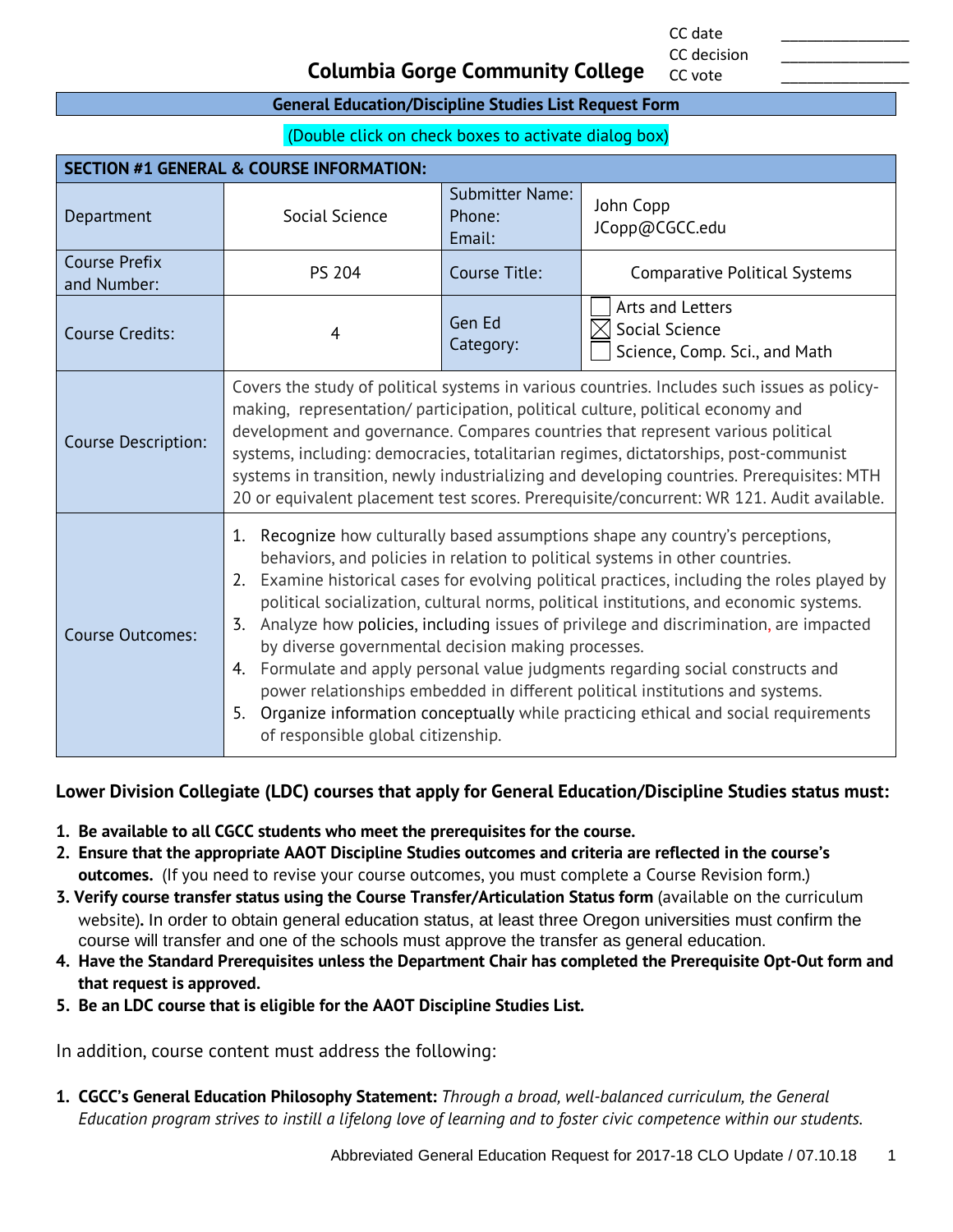#### **2. CGCC Core Learning Outcomes (CLO):**

Through their respective disciplines, CGCC students who earn a degree can:

- 1. Communicate effectively using appropriate reading, writing, listening, and speaking skills. (*Communication*)
- 2. Creatively solve problems by using relevant methods of research, personal reflection, reasoning, and evaluation of information. (*Critical Thinking and Problem-Solving*)
- 3. Extract, interpret, evaluate, communicate, and apply quantitative information and methods to solve problems, evaluate claims, and support decisions in their academic, professional and private lives. (*Quantitative Literacy*)
- 4. Use an understanding of cultural differences to constructively address issues that arise in the workplace and community. (*Cultural Awareness*)
- 5. Recognize the consequences of human activity upon our social and natural world. (*Community and Environmental Responsibility*)

#### **Course outcomes and content are required, at a minimum, to demonstrate that CLOs 1 (***Communication***) and 2 (***Critical Thinking and Problem Solving***) are addressed as having a "major designation," and at least one additional CLO is addressed as having a "minor designation."**

Major Designation:

- 1. The outcome is addressed recurrently in the curriculum, regularly enough to establish a thorough understanding.
- 2. Students can demonstrate and are assessed on a thorough understanding of the outcome.
	- The course includes at least one assignment that can be assessed by applying the appropriate CLO rubric.

Minor Designation:

- 1. The outcome is addressed adequately in the curriculum, establishing fundamental understanding.
- 2. Students can demonstrate and are assessed on a fundamental understanding of the outcome.
	- The course includes at least one assignment that can be assessed by applying the appropriate CLO rubric.

#### **To establish an intentional learning environment, Core Learning Outcomes (CLOs) require a clear definition of instructional strategies, evidence of recurrent instruction, and employment of several assessment modes.**

#### **SECTION #2 ADDRESS CGCC CORE LEARNING OUTCOMES:**

For each CLO addressed, provide the following: 1) list the course outcome(s) that clearly reflects the CLO; 2) describe relevant course content, outlining how students will gain the skills and knowledge needed to achieve a level of mastery of the CLO; and 3) describe at least one assessment strategy that can be assessed by applying the appropriate [CLO rubric.](http://www.cgcc.edu/institutional-assessment/institutional-core-learning-outcomes-assessment)

Please check the appropriate box, "no changes" or "revised," noting whether your response has changed since your last Gen Ed Request submission. Include previous response even if you are not making any revisions.

| Gen Ed designated courses are required to address CLOs 1 and 2 as a "major designation". |                                                                                                                                                                                                                                                                                                                                                                                                                                            |  |  |  |
|------------------------------------------------------------------------------------------|--------------------------------------------------------------------------------------------------------------------------------------------------------------------------------------------------------------------------------------------------------------------------------------------------------------------------------------------------------------------------------------------------------------------------------------------|--|--|--|
| 1. Communicate effectively                                                               | $\boxtimes$ no changes $\boxtimes$ revised                                                                                                                                                                                                                                                                                                                                                                                                 |  |  |  |
| using appropriate reading,<br>writing, listening, and                                    | Course Outcomes:                                                                                                                                                                                                                                                                                                                                                                                                                           |  |  |  |
| speaking skills.<br>(Communication)                                                      | Formulate and apply personal value judgments regarding social constructs<br>and power relationships embedded in different political institutions and                                                                                                                                                                                                                                                                                       |  |  |  |
| major designation<br>$ \times $                                                          | systems                                                                                                                                                                                                                                                                                                                                                                                                                                    |  |  |  |
| **REOUIRED**                                                                             | Course Content:                                                                                                                                                                                                                                                                                                                                                                                                                            |  |  |  |
|                                                                                          | Students learn to communicate their ideas about state politics and government<br>and to absorb those of others in daily discussions about selected readings from<br>the text. In addition, they learn to identify in writing the nature and<br>importance of concepts and actors that affect the political systems of American<br>states and to explore selected topics in depth through, for example, test essays<br>and research papers. |  |  |  |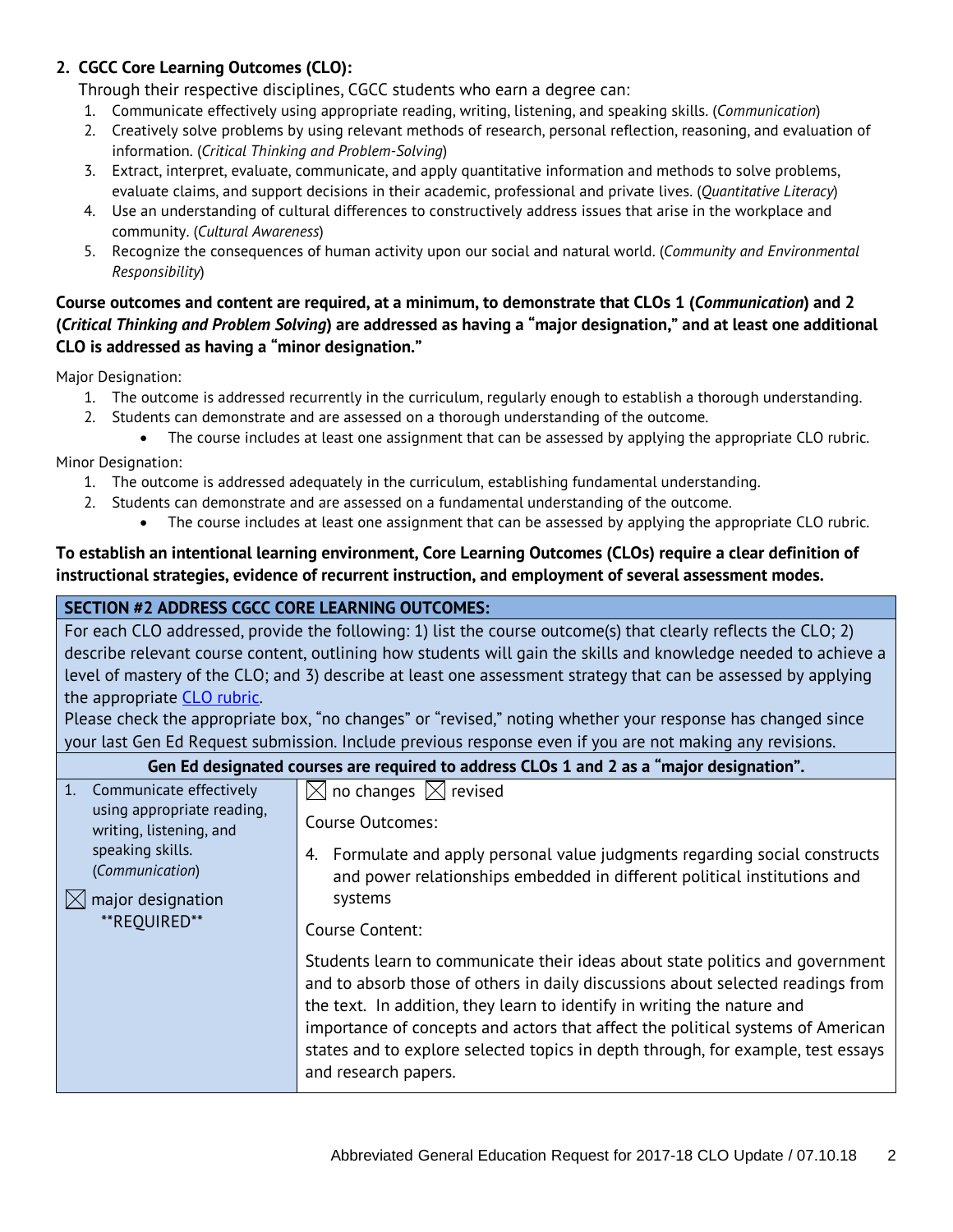| Creatively solve problems by<br>2.                                                                                                                                                                                 | no changes<br>$\boxtimes$<br>revised                                                                                                                                                                                                                                                                                                                                                                                                                                                                                                                                                             |  |  |
|--------------------------------------------------------------------------------------------------------------------------------------------------------------------------------------------------------------------|--------------------------------------------------------------------------------------------------------------------------------------------------------------------------------------------------------------------------------------------------------------------------------------------------------------------------------------------------------------------------------------------------------------------------------------------------------------------------------------------------------------------------------------------------------------------------------------------------|--|--|
| using relevant methods of<br>research, personal reflection,                                                                                                                                                        | <b>Course Outcomes:</b>                                                                                                                                                                                                                                                                                                                                                                                                                                                                                                                                                                          |  |  |
| reasoning, and evaluation of<br>information. (Critical Thinking<br>and Problem-Solving)                                                                                                                            | 4. Formulate and apply personal value judgments regarding social constructs<br>and power relationships embedded in different political institutions and<br>systems.                                                                                                                                                                                                                                                                                                                                                                                                                              |  |  |
| $\boxtimes$ major designation<br>**REQUIRED**                                                                                                                                                                      | Course Content:                                                                                                                                                                                                                                                                                                                                                                                                                                                                                                                                                                                  |  |  |
|                                                                                                                                                                                                                    | Students learn about different political systems and the social constructs and<br>power relationships inherent within them. Armed with such knowledge, they<br>can begin to sort through the relevance of such systems to their personal life<br>and solve the problems of everyday participation as citizens of the United<br>States and the world. In addition, through the evaluation of information about<br>various political systems in the world, they can begin to determine the<br>strengths and weaknesses of different approaches to the major problems that<br>face the world today. |  |  |
|                                                                                                                                                                                                                    | Provide a response for each of the following three CLOs that your course addresses.                                                                                                                                                                                                                                                                                                                                                                                                                                                                                                              |  |  |
|                                                                                                                                                                                                                    | At a minimum, Gen Ed designated courses are required to address one of these three as at least a "minor                                                                                                                                                                                                                                                                                                                                                                                                                                                                                          |  |  |
| designation". While the Gen Ed designation only requires one additional CLO,                                                                                                                                       |                                                                                                                                                                                                                                                                                                                                                                                                                                                                                                                                                                                                  |  |  |
| $\overline{3}$ .<br>Extract, interpret, evaluate,                                                                                                                                                                  | please provide a response for all applicable CLOs, "major" or "minor."<br><b>Course Outcomes:</b>                                                                                                                                                                                                                                                                                                                                                                                                                                                                                                |  |  |
| communicate, and apply<br>quantitative information and<br>methods to solve problems,<br>evaluate claims, and support<br>decisions in their academic,<br>professional and private<br>lives. (Quantitative Literacy) | Course Content:                                                                                                                                                                                                                                                                                                                                                                                                                                                                                                                                                                                  |  |  |
| $major$   minor<br>not addressed significantly                                                                                                                                                                     |                                                                                                                                                                                                                                                                                                                                                                                                                                                                                                                                                                                                  |  |  |
| Use an understanding of<br>4.                                                                                                                                                                                      | no changes<br>revised<br>IХ                                                                                                                                                                                                                                                                                                                                                                                                                                                                                                                                                                      |  |  |
| cultural differences to<br>constructively address issues<br>that arise in the workplace<br>and community. (Cultural<br>Awareness)                                                                                  | <b>Course Outcomes:</b><br>Recognize how culturally based assumptions shape any country's<br>1.<br>perceptions, behaviors, and policies in relation to political systems in other<br>countries.                                                                                                                                                                                                                                                                                                                                                                                                  |  |  |
| major<br>$\mid$ minor<br>$\boxtimes$                                                                                                                                                                               | Course Content:                                                                                                                                                                                                                                                                                                                                                                                                                                                                                                                                                                                  |  |  |
| not addressed significantly                                                                                                                                                                                        | By exploring how culturally based assumptions shape any country's<br>perceptions, behaviors, and policies in relation to political systems in other<br>countries, students become aware of their own culturally-based assumptions<br>and begin to understand how different the assumptions of people whom they<br>encounter in the workplace and community as a whole can be. As a result they<br>can begin to develop the tools to constructively address issues that arise out of<br>those cultural difference.                                                                                |  |  |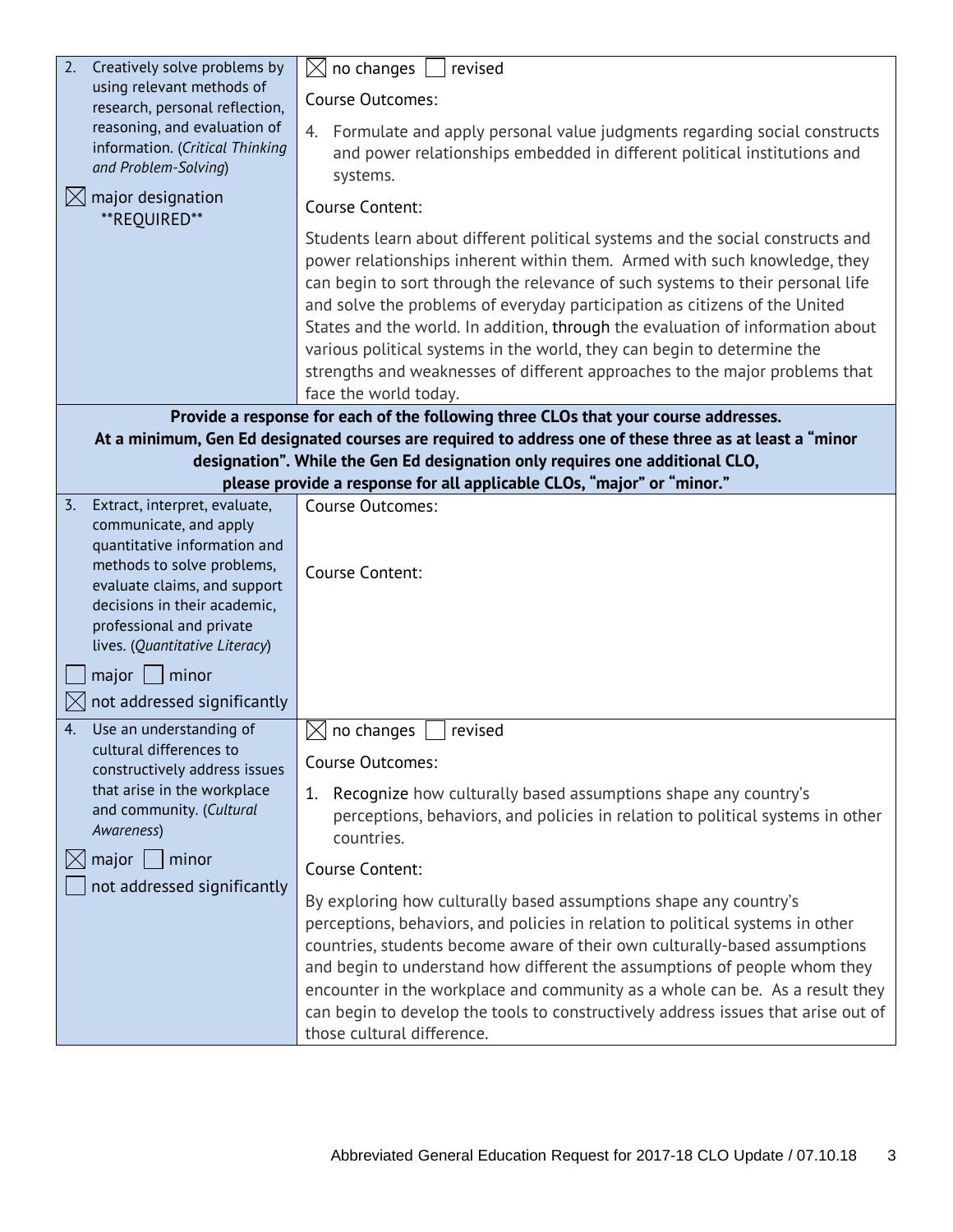| 5. | Recognize the consequences                                           | $\boxtimes$ no changes     revised                                                                                                                  |  |
|----|----------------------------------------------------------------------|-----------------------------------------------------------------------------------------------------------------------------------------------------|--|
|    | of human activity upon our<br>social and natural world.              | Course Outcomes:                                                                                                                                    |  |
|    | (Community and<br><b>Environmental Responsibility)</b>               | Analyze how policies, including issues of privilege and discrimination, are<br>3.<br>impacted by diverse governmental decision making processes.    |  |
|    | $\boxtimes$ major $\Box$ minor<br>$\Box$ not addressed significantly | Course Content:                                                                                                                                     |  |
|    |                                                                      | By analyzing how policies are affected by diverse governmental decisions,<br>students develop a powerful tool for understanding the consequences of |  |
|    |                                                                      | human activity on our social and natural world, primarily in, but not limited to,                                                                   |  |
|    |                                                                      | the field of political social policy.                                                                                                               |  |

#### **Section #4 Department Review**

*"I vouch that this submission has been reviewed by the affiliated department chair and department director and that they have given initial authorization for this submission. I am requesting that it be placed on the next Curriculum Committee agenda with available time slots. I understand that I am required to complete and submit, prior to the day my submission is reviewed by the Curriculum Committee, a Course Signature Form signed by the department chair and director."*

| Submitter                                                       | Email          | Date      |  |
|-----------------------------------------------------------------|----------------|-----------|--|
| John Copp                                                       | JCopp@CGCC.edu | 12/5/2018 |  |
| Department Chair (enter name of department chair): John Copp    |                |           |  |
| Department Dean (enter name of department dean): Stephen Shwiff |                |           |  |

NEXT STEPS:

- 1. Save this document as the course prefix and course number.gened (e.g. HST 104.gened). Send completed form electronically to [curriculum@cgcc.edu](mailto:curriculum@cgcc.edu) or [slewis@cgcc.edu.](mailto:slewis@cgcc.edu)
- 2. Refer to the curriculum office website for the Curriculum Committee [meeting schedule and submission deadlines.](https://www.cgcc.edu/curriculum/committee)  You are encouraged to send submissions prior to the deadline so that the curriculum office may review and provide feedback.
- 3. Course submissions will be placed on the next agenda with available time slots. You will be notified of your submission's time for review, and you will be sent a signature page that may be completed electronically or manually by your department chair and department director. It is the submitter's responsibility to ensure that completed signature pages are delivered to the Curriculum Office the day before the Curriculum Committee meeting for which the submission is scheduled. Submissions without signed signature pages will be postponed.
- 4. It is not mandatory that you attend the Curriculum Committee meeting in which your submission is scheduled for review; however, it is strongly encouraged that you attend so that you may represent your submission and respond to any committee questions. Unanswered questions may result in a submission being rescheduled for further clarification.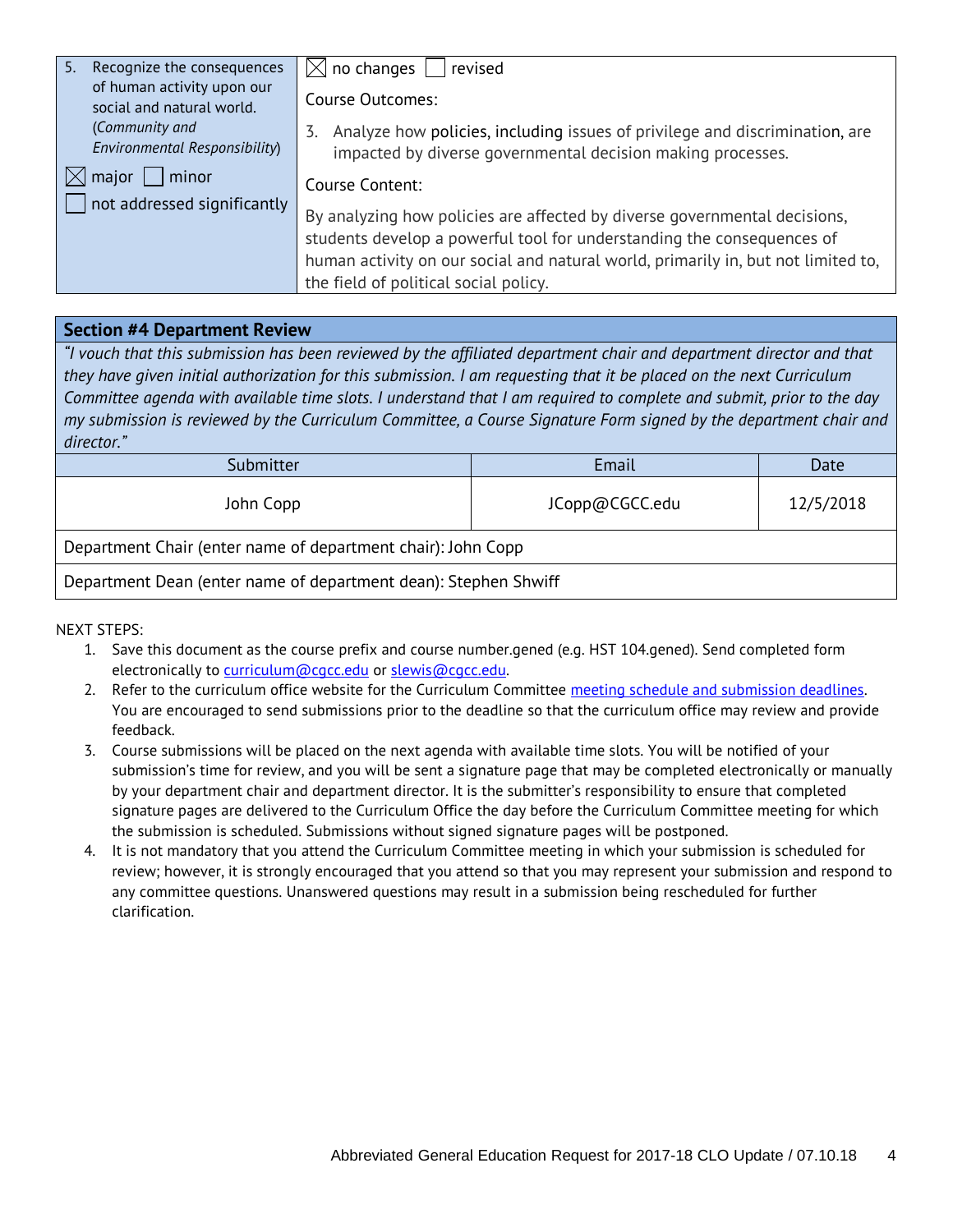## Comparative Political Systems

**Course Number:** PS 204 **Transcript Title:** Comparative Political Systems **Created:** September 1, 2012 **Updated:** June 7, 2017 **Total Credits:** 4 **Lecture Hours:** 40 **Lecture / Lab Hours:** 0 **Lab Hours:** 0 **Satisfies Cultural Literacy requirement:** Yes **Satisfies General Education requirement:** Yes **Grading options:** A-F (default), P-NP, audit **Repeats available for credit:** 0

#### **Prerequisites**

[MTH 20 \(/courses/mth-20\)](https://www.cgcc.edu/courses/mth-20) or equivalent placement test scores. Prerequisite/concurrent: [WR 121 \(/courses/wr-121\)](https://www.cgcc.edu/courses/wr-121).

### Course Description

Covers the study of political systems in various countries. Includes such issues as policy-making, representation/ participation, political culture, political economy and development and governance. Compares countries that represent various political systems, including: democracies, totalitarian regimes, dictatorships, post-communist systems in transition, newly industrializing and developing countries. Prerequisites: MTH 20 or equivalent placement test scores. Prerequisite/concurrent: WR 121. Audit available.

### Intended Outcomes

Upon successful completion of this course, students will be able to:

- 1. Recognize how culturally based assumptions shape any country's perceptions, behaviors, and policies in relation to political systems in other countries.
- 2. Examine historical cases for evolving political practices, including the roles played by political socialization, cultural norms, political institutions, and economic systems.
- 3. Analyze how policies,including issues of privilege and discrimination,are impacted by diverse governmental decision making processes.
- 4. Formulate and apply personal value judgments regarding social constructs and power relationships embedded in different political institutions and systems.
- 5. Organize information conceptually while practicing ethical and social requirements of responsible global citizenship.

### Alignment with Institutional Core Learning Outcomes

| <b>Not</b><br><b>Addressed</b> | 1. Communicate effectively using appropriate reading,<br>writing, listening, and speaking skills. (Communication)                                                                                                                          |  |
|--------------------------------|--------------------------------------------------------------------------------------------------------------------------------------------------------------------------------------------------------------------------------------------|--|
| In-depth                       | 2. Creatively solve problems by using relevant methods of<br>research, personal reflection, reasoning, and evaluation of<br>information. (Critical thinking and Problem-Solving)                                                           |  |
|                                | 3. Extract, interpret, evaluate, communicate, and apply<br>quantitative information and methods to solve problems,<br>evaluate claims, and support decisions in their academic,<br>professional and private lives. (Quantitative Literacy) |  |
| In-depth                       | 4. Appreciate cultural diversity and constructively address<br>issues that arise out of cultural differences in the workplace<br>and community. (Cultural Awareness)                                                                       |  |
| In-depth                       | 5. Recognize the consequences of human activity upon our<br>social and natural world. (Community and Environmental<br>Responsibility)                                                                                                      |  |

### Outcome Assessment Strategies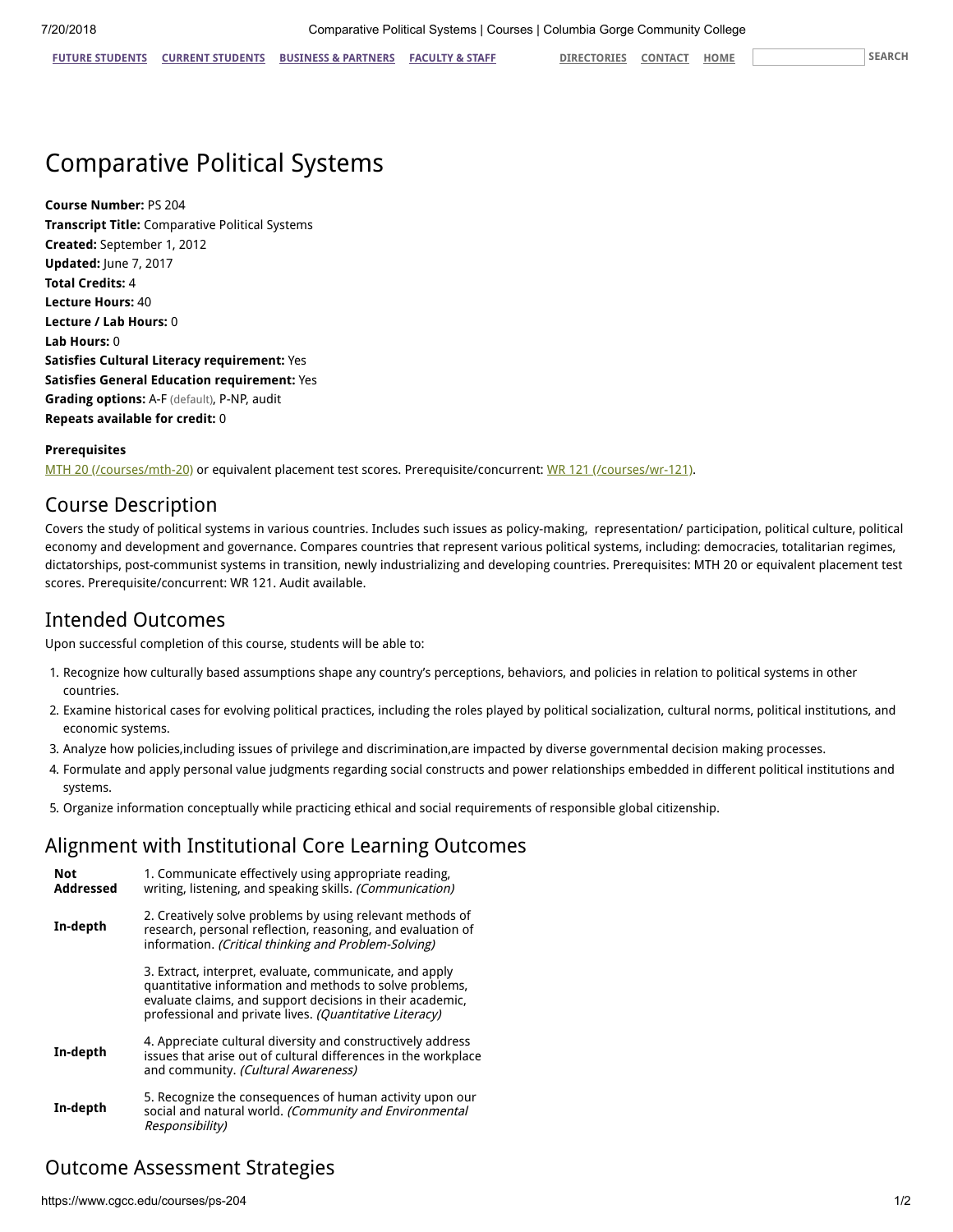#### 7/20/2018 Comparative Political Systems | Courses | Columbia Gorge Community College

Tests, research papers, discussion, quizzes, homework, group projects, and other forms of assessment all may be used for this course at the instructor's discretion.

### Course Activities and Design

Lectures, discussion, group activities, service learning are some of the potential activities that instructors may use at their discretion in this course.

### Course Content (Themes, Concepts, Issues and Skills)

- Role of political socialization
- Manifestation of political culture in class divisions
- Sources of legitimacy
- Participant, subject, and parochial culture
- Structure/power of legislative branches
- Constitutional powers
- Electoral/party systems
- Structure/power of executive
- Selection and limits of executive
- Judiciary independence
- Adversarial/inquisitorial judiciary
- Economic structures
- Modernization/dependency theory

#### **Competencies and Skills**

Students should develop the following skills:

- Support generalizations/arguments with examples or evidence.
- Accurately articulates ideas in written and oral presentation.
- Articulates original applications and synthesis of academic theories/frameworks, supporting them by citing valid sources.
- Demonstrate knowledge of political system in written and oral work.
- Critique own assumptions and those of others, validating them with substantial thinking and application of appropriate arguments.
- Use of standard research techniques and acceptable formats in written work and oral presentations.





[Admin](https://www.cgcc.edu/admin) | [Account](https://www.cgcc.edu/user) | [New](https://www.cgcc.edu/node/add) | [Content Inventory](https://www.cgcc.edu/content) | [File Browser](https://www.cgcc.edu/imce) | [Templates](https://www.cgcc.edu/templates) | [Style Guide](https://www.cgcc.edu/styleguide) | [Clear Cache](https://www.cgcc.edu/admin/clearcache) | [Add User](https://www.cgcc.edu/admin/user/user/create) | [Log out](https://www.cgcc.edu/user/logout)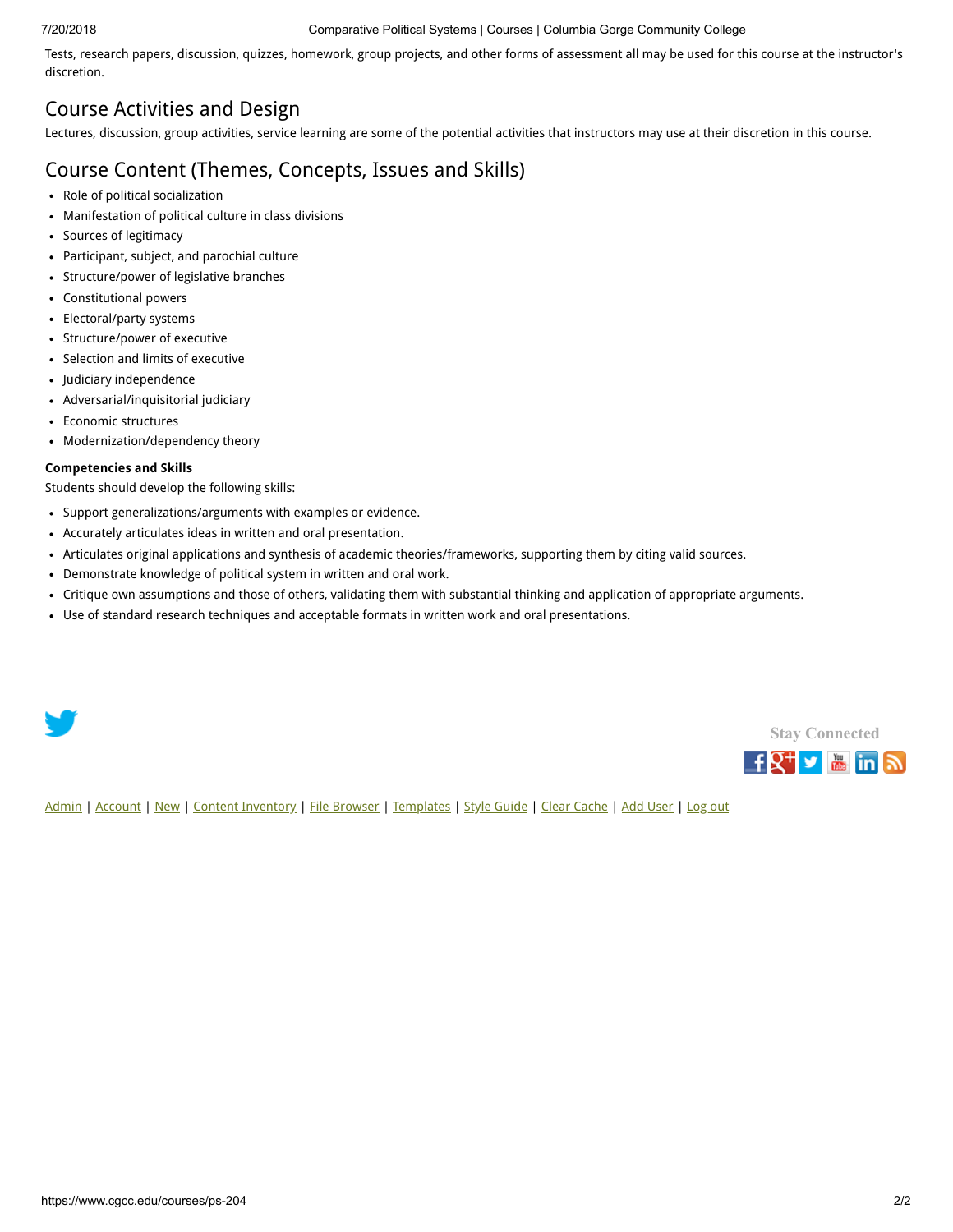CC date \_\_\_\_\_\_\_\_\_\_\_\_\_\_\_ CC decision

CC vote

### **Columbia Gorge Community College**

#### **General Education/Discipline Studies List Request Form**

(Double click on check boxes to activate dialog box)

| <b>SECTION #1 GENERAL &amp; COURSE INFORMATION:</b> |                                                                                                                                                                                                                                                                                                                                                                                                                                                                                                                                                                                                                                                                                                                                                                                                                              |                                            |                                                                     |  |
|-----------------------------------------------------|------------------------------------------------------------------------------------------------------------------------------------------------------------------------------------------------------------------------------------------------------------------------------------------------------------------------------------------------------------------------------------------------------------------------------------------------------------------------------------------------------------------------------------------------------------------------------------------------------------------------------------------------------------------------------------------------------------------------------------------------------------------------------------------------------------------------------|--------------------------------------------|---------------------------------------------------------------------|--|
| Department                                          | Social Science                                                                                                                                                                                                                                                                                                                                                                                                                                                                                                                                                                                                                                                                                                                                                                                                               | <b>Submitter Name:</b><br>Phone:<br>Email: | John Copp<br>JCopp@CGCC.Edu                                         |  |
| <b>Course Prefix</b><br>and Number:                 | <b>PS 205</b>                                                                                                                                                                                                                                                                                                                                                                                                                                                                                                                                                                                                                                                                                                                                                                                                                | Course Title:                              | <b>Global Politics</b>                                              |  |
| Course Credits:                                     | $\overline{4}$                                                                                                                                                                                                                                                                                                                                                                                                                                                                                                                                                                                                                                                                                                                                                                                                               | Gen Ed<br>Category:                        | Arts and Letters<br>Social Science<br>Science, Comp. Sci., and Math |  |
| Course Description:                                 | Examines the nature of relations among states. Includes topics on motivating factors<br>such as nationalism and imperialism, economic rivalries and the quest for security,<br>questions of national sovereignty and international cooperation, war and peace, global<br>issues, and the future. Prerequisites: MTH 20 or equivalent placement test scores.<br>Prerequisite/concurrent: WR 121. Audit available.                                                                                                                                                                                                                                                                                                                                                                                                             |                                            |                                                                     |  |
| <b>Course Outcomes:</b>                             | 1. Recognize how culturally based assumptions shape any countries' foreign policies<br>and international interactions, as well as, with inter-governmental organizations and<br>nongovernmental organizations.<br>Understand historical bases for evolving economic and political relationships among<br>2.<br>national states and the impact of diverse cultural ideas, behaviors, and issues upon<br>these relationships, (for example, how economic globalization often includes<br>elements of cultural imperialism).<br>Conceptually organize information while practicing ethical and social requirements<br>3.<br>of responsible global citizenship.<br>Formulate and apply personal value judgments, while demonstrating sensitivity and<br>4.<br>empathy for people of other nations with different points of view. |                                            |                                                                     |  |

#### **Lower Division Collegiate (LDC) courses that apply for General Education/Discipline Studies status must:**

- **1. Be available to all CGCC students who meet the prerequisites for the course.**
- **2. Ensure that the appropriate AAOT Discipline Studies outcomes and criteria are reflected in the course's outcomes.** (If you need to revise your course outcomes, you must complete a Course Revision form.)
- **3. Verify course transfer status using the Course Transfer/Articulation Status form** (available on the curriculum website)**.** In order to obtain general education status, at least three Oregon universities must confirm the course will transfer and one of the schools must approve the transfer as general education.
- **4. Have the Standard Prerequisites unless the Department Chair has completed the Prerequisite Opt-Out form and that request is approved.**
- **5. Be an LDC course that is eligible for the AAOT Discipline Studies List.**

In addition, course content must address the following:

- **1. CGCC's General Education Philosophy Statement:** *Through a broad, well-balanced curriculum, the General Education program strives to instill a lifelong love of learning and to foster civic competence within our students.*
- **2. CGCC Core Learning Outcomes (CLO):**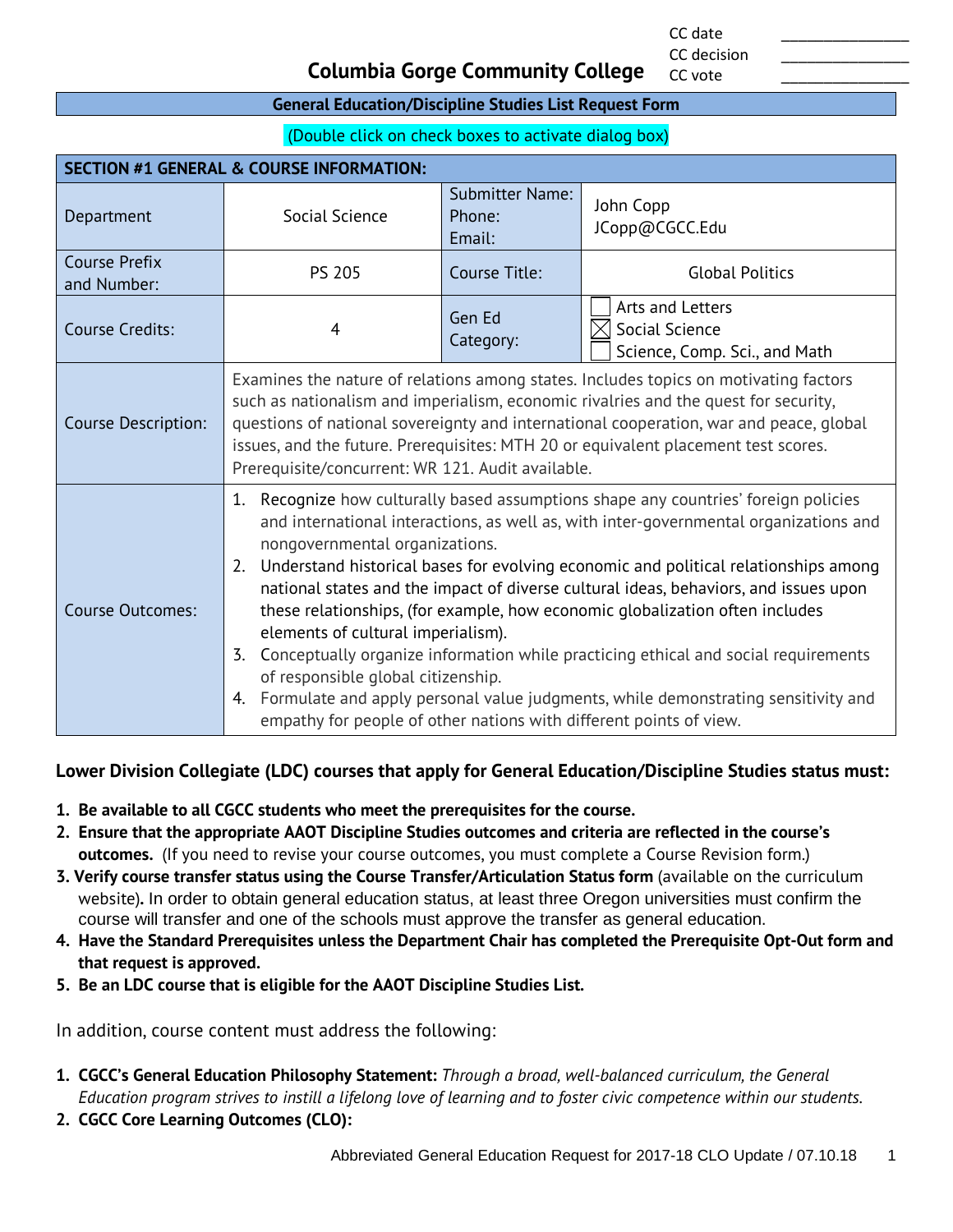Through their respective disciplines, CGCC students who earn a degree can:

- 1. Communicate effectively using appropriate reading, writing, listening, and speaking skills. (*Communication*)
- 2. Creatively solve problems by using relevant methods of research, personal reflection, reasoning, and evaluation of information. (*Critical Thinking and Problem-Solving*)
- 3. Extract, interpret, evaluate, communicate, and apply quantitative information and methods to solve problems, evaluate claims, and support decisions in their academic, professional and private lives. (*Quantitative Literacy*)
- 4. Use an understanding of cultural differences to constructively address issues that arise in the workplace and community. (*Cultural Awareness*)
- 5. Recognize the consequences of human activity upon our social and natural world. (*Community and Environmental Responsibility*)

#### **Course outcomes and content are required, at a minimum, to demonstrate that CLOs 1 (***Communication***) and 2 (***Critical Thinking and Problem Solving***) are addressed as having a "major designation," and at least one additional CLO is addressed as having a "minor designation."**

Major Designation:

- 1. The outcome is addressed recurrently in the curriculum, regularly enough to establish a thorough understanding.
- 2. Students can demonstrate and are assessed on a thorough understanding of the outcome.
	- The course includes at least one assignment that can be assessed by applying the appropriate CLO rubric.

Minor Designation:

- 1. The outcome is addressed adequately in the curriculum, establishing fundamental understanding.
- 2. Students can demonstrate and are assessed on a fundamental understanding of the outcome.
	- The course includes at least one assignment that can be assessed by applying the appropriate CLO rubric.

#### **To establish an intentional learning environment, Core Learning Outcomes (CLOs) require a clear definition of instructional strategies, evidence of recurrent instruction, and employment of several assessment modes.**

#### **SECTION #2 ADDRESS CGCC CORE LEARNING OUTCOMES:**

| For each CLO addressed, provide the following: 1) list the course outcome(s) that clearly reflects the CLO; 2)<br>describe relevant course content, outlining how students will gain the skills and knowledge needed to achieve a<br>level of mastery of the CLO; and 3) describe at least one assessment strategy that can be assessed by applying<br>the appropriate CLO rubric.<br>Please check the appropriate box, "no changes" or "revised," noting whether your response has changed since<br>your last Gen Ed Request submission. Include previous response even if you are not making any revisions. |                                                                                                                                                                                                                                                                                                                                                                                                                                                                                                                                                                                                                                                                                               |
|---------------------------------------------------------------------------------------------------------------------------------------------------------------------------------------------------------------------------------------------------------------------------------------------------------------------------------------------------------------------------------------------------------------------------------------------------------------------------------------------------------------------------------------------------------------------------------------------------------------|-----------------------------------------------------------------------------------------------------------------------------------------------------------------------------------------------------------------------------------------------------------------------------------------------------------------------------------------------------------------------------------------------------------------------------------------------------------------------------------------------------------------------------------------------------------------------------------------------------------------------------------------------------------------------------------------------|
| Gen Ed designated courses are required to address CLOs 1 and 2 as a "major designation".                                                                                                                                                                                                                                                                                                                                                                                                                                                                                                                      |                                                                                                                                                                                                                                                                                                                                                                                                                                                                                                                                                                                                                                                                                               |
| Communicate effectively<br>1.<br>using appropriate reading,<br>writing, listening, and<br>speaking skills.<br>(Communication)<br>$\boxtimes$ major designation<br>**REOUIRED**                                                                                                                                                                                                                                                                                                                                                                                                                                | $\vert\angle\vert$ no changes $\vert\vert$ revised<br>Course Outcomes:<br>3. Conceptually organize information while practicing ethical and social<br>requirements of responsible global citizenship.<br>Course Content:<br>Through a variety of assessment tools such as discussion, written essays and<br>research papers, students will be asked to conceptually organize information<br>about global politics and effectively communicate their understanding about<br>those topics specifically and about their ideas more generally. Through this<br>variety of formats students will learn to effectively communicate about global<br>politics using appropriate communication skills. |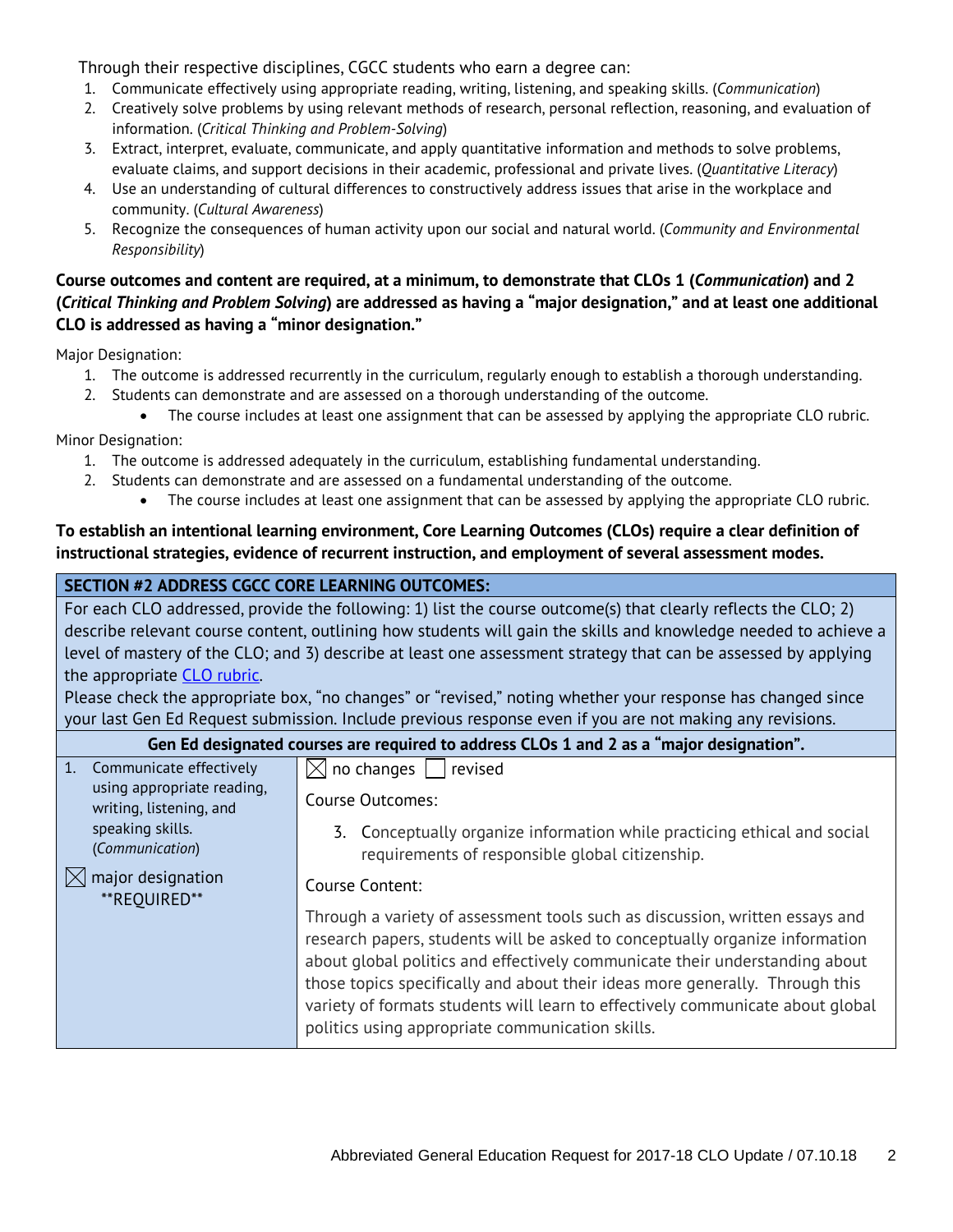| Creatively solve problems by<br>2.                                                                                                                                                                                 | no changes<br>$\times$<br>revised                                                                                                                                                                                                                                                                                                                                                                                                                                                                                                                                                                                                                                                                                                     |  |  |
|--------------------------------------------------------------------------------------------------------------------------------------------------------------------------------------------------------------------|---------------------------------------------------------------------------------------------------------------------------------------------------------------------------------------------------------------------------------------------------------------------------------------------------------------------------------------------------------------------------------------------------------------------------------------------------------------------------------------------------------------------------------------------------------------------------------------------------------------------------------------------------------------------------------------------------------------------------------------|--|--|
| using relevant methods of<br>research, personal reflection,                                                                                                                                                        | Course Outcomes:                                                                                                                                                                                                                                                                                                                                                                                                                                                                                                                                                                                                                                                                                                                      |  |  |
| reasoning, and evaluation of<br>information. (Critical Thinking<br>and Problem-Solving)                                                                                                                            | 4. Formulate and apply personal value judgments, while demonstrating<br>sensitivity and empathy for people of other nations with different<br>points of view.                                                                                                                                                                                                                                                                                                                                                                                                                                                                                                                                                                         |  |  |
| $\boxtimes$ major designation<br>**REQUIRED**                                                                                                                                                                      | Course Content:                                                                                                                                                                                                                                                                                                                                                                                                                                                                                                                                                                                                                                                                                                                       |  |  |
|                                                                                                                                                                                                                    | Students learn about different political systems and the social constructs and<br>power relationships inherent within them and how those political systems<br>interact with the larger world community. Armed with such knowledge, they<br>can begin to sort through the relevance of such systems to their personal life<br>and solve the problems of everyday participation as citizens of the United<br>States and the world. In addition, through the evaluation of information about<br>various political systems in the world and the interaction of those systems in<br>the global arena, they can begin to determine the strengths and weaknesses of<br>different approaches to the major problems that face the world today. |  |  |
|                                                                                                                                                                                                                    | Provide a response for each of the following three CLOs that your course addresses.                                                                                                                                                                                                                                                                                                                                                                                                                                                                                                                                                                                                                                                   |  |  |
|                                                                                                                                                                                                                    | At a minimum, Gen Ed designated courses are required to address one of these three as at least a "minor                                                                                                                                                                                                                                                                                                                                                                                                                                                                                                                                                                                                                               |  |  |
| designation". While the Gen Ed designation only requires one additional CLO,<br>please provide a response for all applicable CLOs, "major" or "minor."                                                             |                                                                                                                                                                                                                                                                                                                                                                                                                                                                                                                                                                                                                                                                                                                                       |  |  |
| Extract, interpret, evaluate,<br>3.                                                                                                                                                                                | <b>Course Outcomes:</b>                                                                                                                                                                                                                                                                                                                                                                                                                                                                                                                                                                                                                                                                                                               |  |  |
| communicate, and apply<br>quantitative information and<br>methods to solve problems,<br>evaluate claims, and support<br>decisions in their academic,<br>professional and private<br>lives. (Quantitative Literacy) | Course Content:                                                                                                                                                                                                                                                                                                                                                                                                                                                                                                                                                                                                                                                                                                                       |  |  |
| major<br>$\mid$ minor                                                                                                                                                                                              |                                                                                                                                                                                                                                                                                                                                                                                                                                                                                                                                                                                                                                                                                                                                       |  |  |
| not addressed significantly                                                                                                                                                                                        |                                                                                                                                                                                                                                                                                                                                                                                                                                                                                                                                                                                                                                                                                                                                       |  |  |
| Use an understanding of<br>4.                                                                                                                                                                                      | $\times$<br>no changes<br>revised                                                                                                                                                                                                                                                                                                                                                                                                                                                                                                                                                                                                                                                                                                     |  |  |
| cultural differences to<br>constructively address issues                                                                                                                                                           | Course Outcomes:                                                                                                                                                                                                                                                                                                                                                                                                                                                                                                                                                                                                                                                                                                                      |  |  |
| that arise in the workplace<br>and community. (Cultural<br>Awareness)<br>major<br>$\mid$ minor<br>not addressed significantly                                                                                      | 1. Recognize how culturally based assumptions shape any countries'<br>foreign policies and international interactions, as well as, with inter-<br>governmental organizations and nongovernmental<br>organizations.Course Content:                                                                                                                                                                                                                                                                                                                                                                                                                                                                                                     |  |  |
|                                                                                                                                                                                                                    | By exploring how culturally based assumptions shape any country's<br>perceptions, behaviors, and policies in relation to political systems in other<br>countries, students become aware of their own culturally-based assumptions<br>and begin to understand how different the assumptions of people whom they<br>encounter in the workplace and community as a whole can be. As a result they<br>can begin to develop the tools to constructively address issues that arise out of<br>those cultural difference.                                                                                                                                                                                                                     |  |  |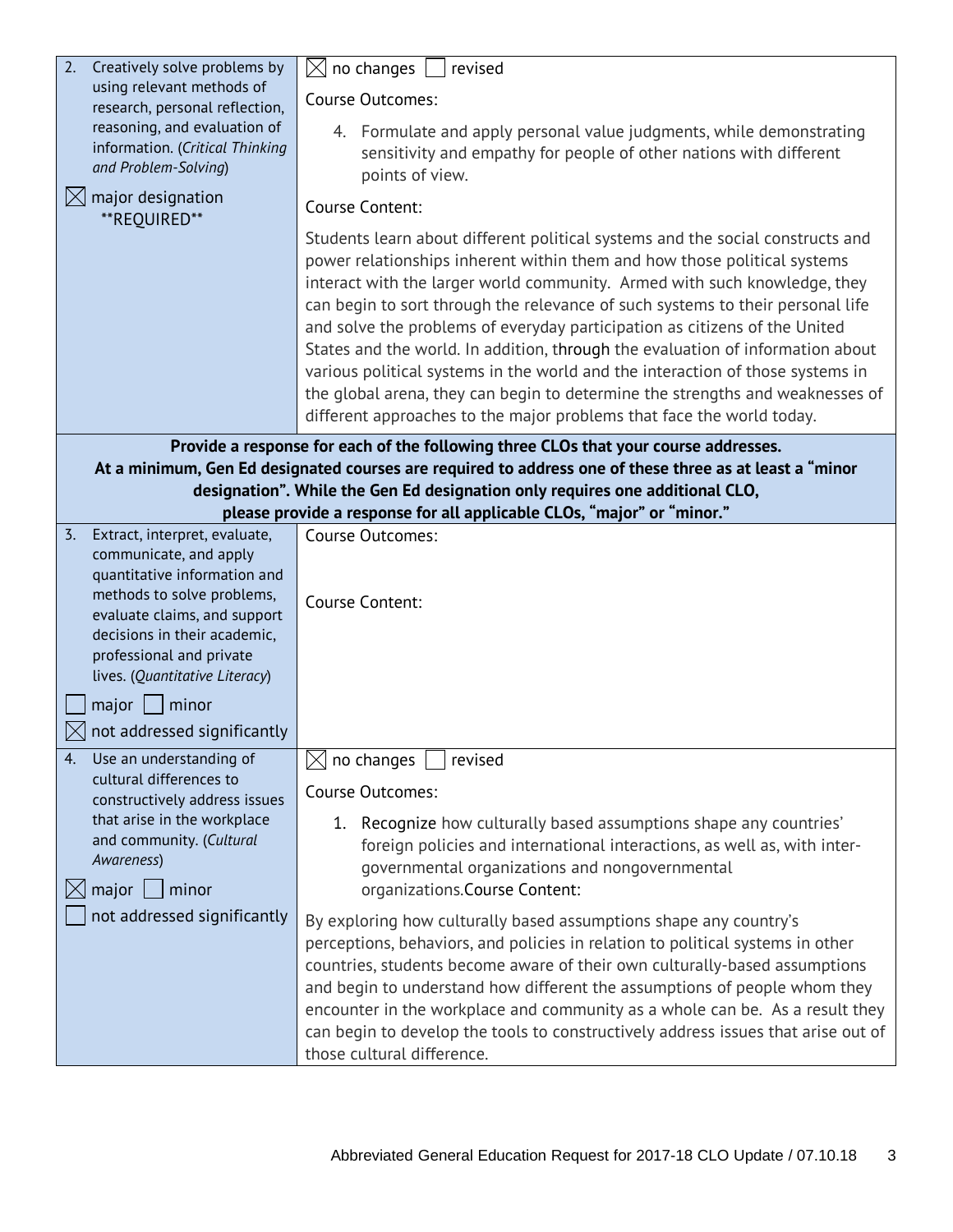| Recognize the consequences<br>5.1<br>of human activity upon our<br>social and natural world.     | $\boxtimes$ no changes<br>revised<br>Course Outcomes: |
|--------------------------------------------------------------------------------------------------|-------------------------------------------------------|
| (Community and<br>Environmental Responsibility)<br>major<br>minor<br>not addressed significantly | Course Content:                                       |

#### **Section #4 Department Review**

*"I vouch that this submission has been reviewed by the affiliated department chair and department director and that they have given initial authorization for this submission. I am requesting that it be placed on the next Curriculum Committee agenda with available time slots. I understand that I am required to complete and submit, prior to the day my submission is reviewed by the Curriculum Committee, a Course Signature Form signed by the department chair and director."*

| Submitter                                                       | Email          | Date      |
|-----------------------------------------------------------------|----------------|-----------|
| John Copp                                                       | JCopp@CGCC.edu | 12/5/2018 |
| Department Chair (enter name of department chair): John Copp    |                |           |
| Department Dean (enter name of department dean): Stephen Shwiff |                |           |

- 1. Save this document as the course prefix and course number.gened (e.g. HST 104.gened). Send completed form electronically to [curriculum@cgcc.edu](mailto:curriculum@cgcc.edu) or [slewis@cgcc.edu.](mailto:slewis@cgcc.edu)
- 2. Refer to the curriculum office website for the Curriculum Committee meeting schedule and submission deadlines. You are encouraged to send submissions prior to the deadline so that the curriculum office may review and provide feedback.
- 3. Course submissions will be placed on the next agenda with available time slots. You will be notified of your submission's time for review, and you will be sent a signature page that may be completed electronically or manually by your department chair and department director. It is the submitter's responsibility to ensure that completed signature pages are delivered to the Curriculum Office the day before the Curriculum Committee meeting for which the submission is scheduled. Submissions without signed signature pages will be postponed.
- 4. It is not mandatory that you attend the Curriculum Committee meeting in which your submission is scheduled for review; however, it is strongly encouraged that you attend so that you may represent your submission and respond to any committee questions. Unanswered questions may result in a submission being rescheduled for further clarification.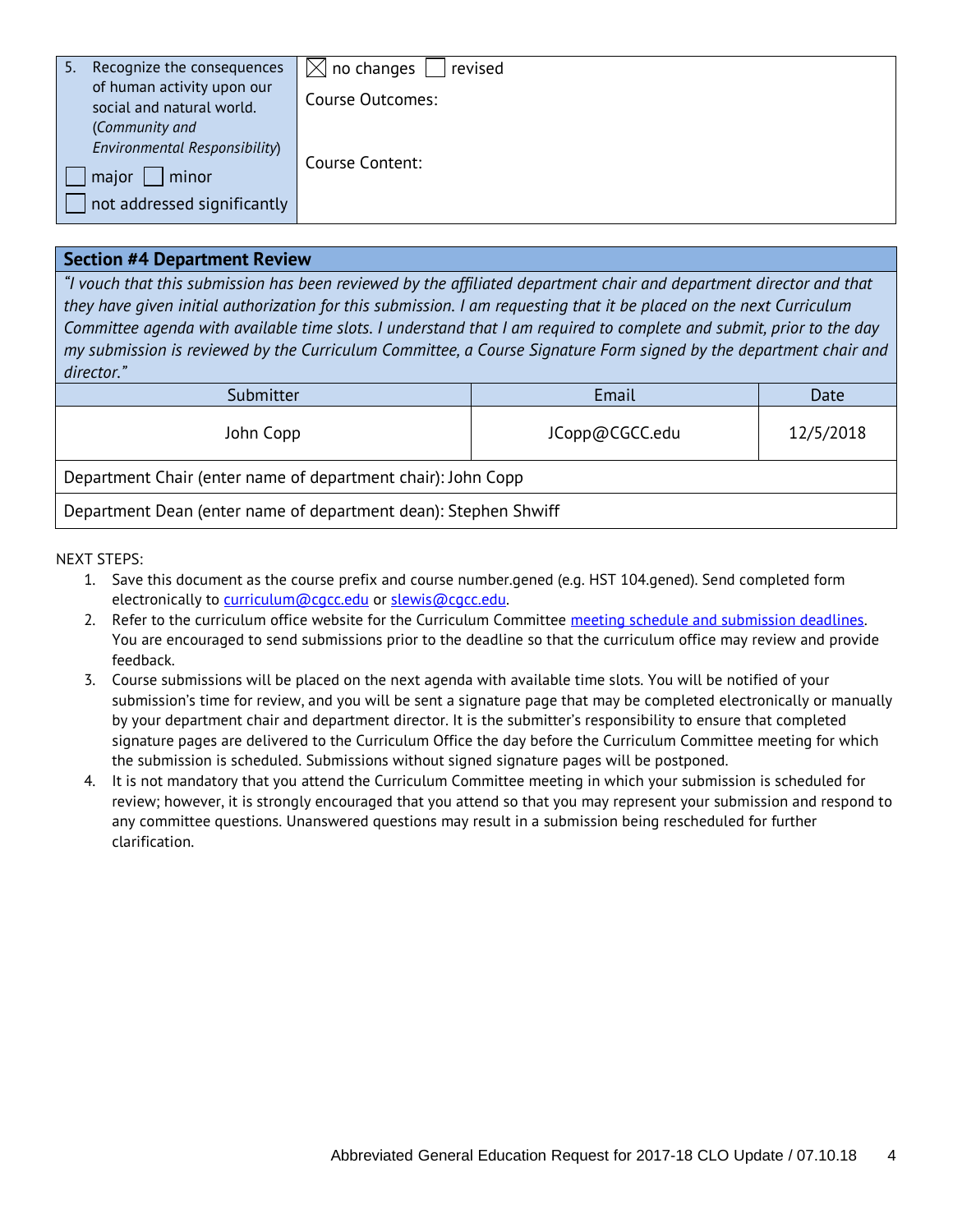**FUTURE [STUDENTS](https://www.cgcc.edu/future-students) CURRENT [STUDENTS](https://www.cgcc.edu/students) BUSINESS & [PARTNERS](https://www.cgcc.edu/business-and-partners) [FACULTY](https://www.cgcc.edu/faculty-and-staff) & STAFF [DIRECTORIES](https://www.cgcc.edu/directories) [CONTACT](https://www.cgcc.edu/contact) [HOME](https://www.cgcc.edu/) SEARCH**

# Global Politics: Conflict & Cooperation

**Course Number:** PS 205 **Transcript Title:** Global Politics:Conflict/Coop **Created:** September 1, 2012 **Updated:** June 7, 2017 **Total Credits:** 4 **Lecture Hours:** 40 **Lecture / Lab Hours:** 0 **Lab Hours:** 0 **Satisfies Cultural Literacy requirement:** Yes **Satisfies General Education requirement:** Yes **Grading options:** A-F (default), P-NP, audit **Repeats available for credit:** 0

#### **Prerequisites**

[MTH 20 \(/courses/mth-20\)](https://www.cgcc.edu/courses/mth-20) or equivalent placement test scores. Prerequisite/concurrent: [WR 121 \(/courses/wr-121\)](https://www.cgcc.edu/courses/wr-121).

# Course Description

Examines the nature of relations among states. Includes topics on motivating factors such as nationalism and imperialism, economic rivalries and the quest for security, questions of national sovereignty and international cooperation, war and peace, global issues, and the future. Prerequisites: MTH 20 or equivalent placement test scores. Prerequisite/concurrent: WR 121. Audit available.

# Intended Outcomes

Upon successful completion of this course, students will be able to:

- 1. Recognizehow culturally based assumptions shape any countries' foreign policies and international interactions, as well as, with inter-governmental organizations and nongovernmental organizations.
- 2. Understand historical bases for evolving economic and political relationships among national states and the impact of diverse cultural ideas, behaviors, and issues upon these relationships, (for example, how economic globalization often includes elements of cultural imperialism).
- 3. Conceptually organize information while practicing ethical and social requirements of responsible global citizenship.
- 4. Formulate and apply personal value judgments, while demonstrating sensitivity and empathy for people of other nations with different points of view.

# Alignment with Institutional Core Learning Outcomes

| In-depth                | 1. Communicate effectively using appropriate reading,<br>writing, listening, and speaking skills. (Communication)                                                                                                                          |
|-------------------------|--------------------------------------------------------------------------------------------------------------------------------------------------------------------------------------------------------------------------------------------|
| In-depth                | 2. Creatively solve problems by using relevant methods of<br>research, personal reflection, reasoning, and evaluation of<br>information. (Critical thinking and Problem-Solving)                                                           |
|                         | 3. Extract, interpret, evaluate, communicate, and apply<br>quantitative information and methods to solve problems,<br>evaluate claims, and support decisions in their academic,<br>professional and private lives. (Quantitative Literacy) |
| In-depth                | 4. Appreciate cultural diversity and constructively address<br>issues that arise out of cultural differences in the workplace<br>and community. (Cultural Awareness)                                                                       |
| <b>Not</b><br>Addressed | 5. Recognize the consequences of human activity upon our<br>social and natural world. (Community and Environmental<br>Responsibility)                                                                                                      |

# Outcome Assessment Strategies

Tests, research papers, discussion, quizzes, homework, group projects, and other forms of assessment all may be used for this course at the instructor's discretion.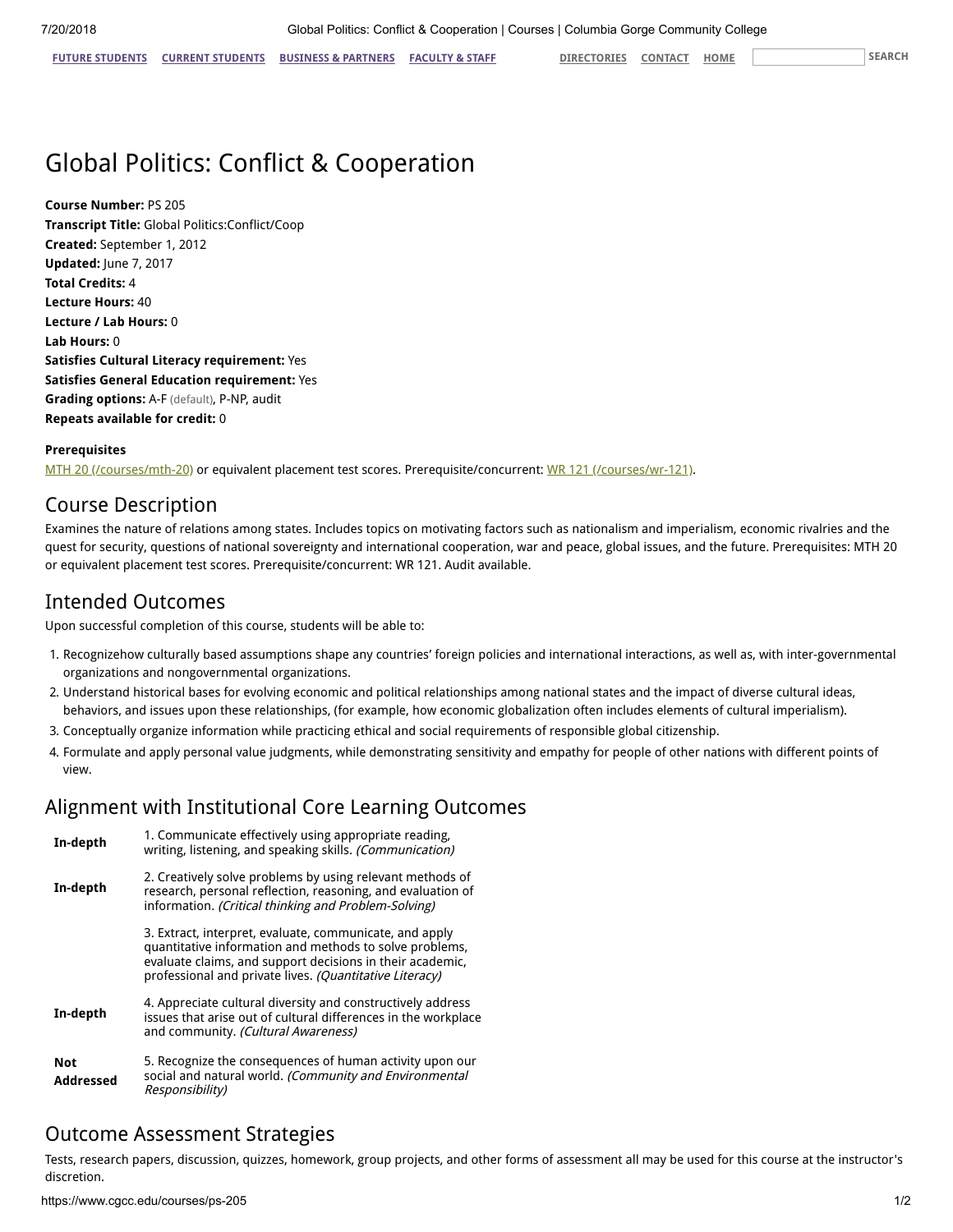# Course Activities and Design

Lectures, discussion, group activities, service learning are some of the potential activities that instructors may use at their discretion in this course.

# Course Content (Themes, Concepts, Issues and Skills)

#### **Themes, Concepts, and Issues**

- Basic concepts of state, sovereignty, power, and nation.
- The theories of IR including realism, liberalism, dependency, constructivism and others.
- The security dilemma around nuclear weapons and their proliferation.
- The relationship between the developing and less developed world.
- The role of international organizations, multinationals, the U and the EU.
- International law and human rights.
- Major problems facing the world that need cooperation of all nation-states.

#### **Competencies and Skills**

Students should develop the following skills:

- Support generalizations/arguments with examples or evidence.
- Accurately articulate ideas in written and oral presentation.
- Articulate original applications and synthesis of academic theories/frameworks, supporting them by citing valid sources.
- Demonstrate knowledge of political system in written and oral work.
- Critique own assumptions and those of others, validating them with substantial thinking and application of appropriate arguments.
- Use of standard research techniques and acceptable formats in written work and oral presentations.

**Stay [Connected](https://www.cgcc.edu/social)**

 $f_X^+$   $\bullet$   $\bullet$  in  $\circ$ 

[Admin](https://www.cgcc.edu/admin) | [Account](https://www.cgcc.edu/user) | [New](https://www.cgcc.edu/node/add) | [Content Inventory](https://www.cgcc.edu/content) | [File Browser](https://www.cgcc.edu/imce) | [Templates](https://www.cgcc.edu/templates) | [Style Guide](https://www.cgcc.edu/styleguide) | [Clear Cache](https://www.cgcc.edu/admin/clearcache) | [Add User](https://www.cgcc.edu/admin/user/user/create) | [Log out](https://www.cgcc.edu/user/logout)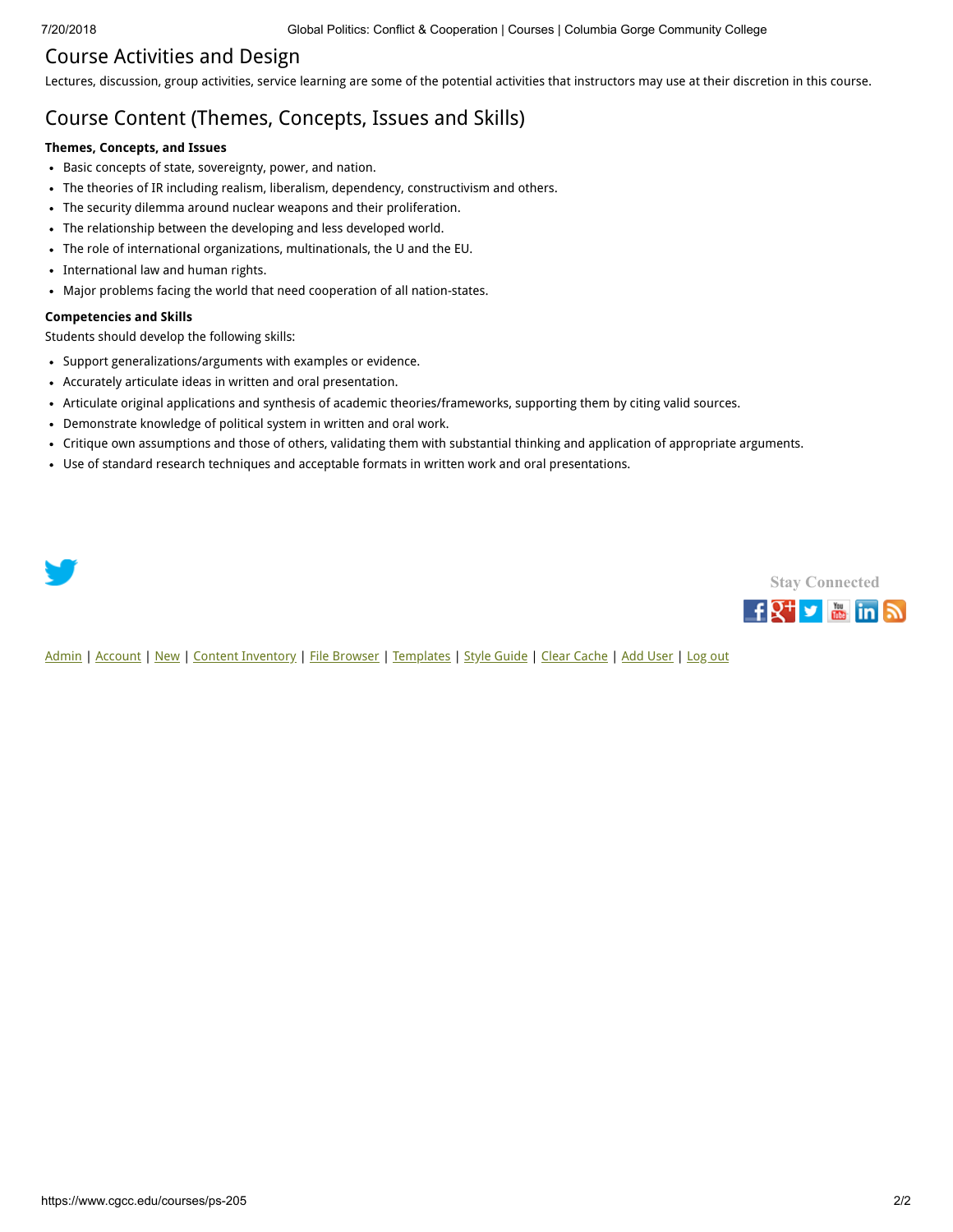CC date \_\_\_\_\_\_\_\_\_\_\_\_\_\_\_ CC decision

CC vote

# **Columbia Gorge Community College**

#### **General Education/Discipline Studies List Request Form**

(Double click on check boxes to activate dialog box)

| <b>SECTION #1 GENERAL &amp; COURSE INFORMATION:</b> |                                                                                                                                                                                                                                                                                                                                                                                                                                                                                                                                                                                                                                                                                                                                                                                                    |                                            |                                                                     |
|-----------------------------------------------------|----------------------------------------------------------------------------------------------------------------------------------------------------------------------------------------------------------------------------------------------------------------------------------------------------------------------------------------------------------------------------------------------------------------------------------------------------------------------------------------------------------------------------------------------------------------------------------------------------------------------------------------------------------------------------------------------------------------------------------------------------------------------------------------------------|--------------------------------------------|---------------------------------------------------------------------|
| Department                                          | Social Science                                                                                                                                                                                                                                                                                                                                                                                                                                                                                                                                                                                                                                                                                                                                                                                     | <b>Submitter Name:</b><br>Phone:<br>Email: | John Copp<br>JCopp@CGCC.edu                                         |
| <b>Course Prefix</b><br>and Number:                 | <b>PS 211</b>                                                                                                                                                                                                                                                                                                                                                                                                                                                                                                                                                                                                                                                                                                                                                                                      | Course Title:                              | Peace and Conflict                                                  |
| <b>Course Credits:</b>                              | 4                                                                                                                                                                                                                                                                                                                                                                                                                                                                                                                                                                                                                                                                                                                                                                                                  | Gen Ed<br>Category:                        | Arts and Letters<br>Social Science<br>Science, Comp. Sci., and Math |
| <b>Course Description:</b>                          | Explores the causes and manifestations of violence in actions involving oneself, society,<br>one's nation, and the global community. Considers alternatives to oppressive behavior,<br>undemocratic institutions, and the violent resolution of conflict. Prerequisites: MTH 20 or<br>equivalent placement test scores. Prerequisite/concurrent: WR 121. Audit available.                                                                                                                                                                                                                                                                                                                                                                                                                          |                                            |                                                                     |
| Course Outcomes:                                    | Demonstrate an understanding of key theories relating to the origins of violence and<br>1.<br>conflict.<br>Recognize and understand key theories relating to typologies of conflict.<br>2.<br>Summarize the major debates concerning various approaches in the conflict<br>3.<br>resolution field, including: conflict prevention, management, resolution and<br>transformation.<br>Apply peace and conflict studies theory to real-life case-studies.<br>4.<br>Formulate and apply personal value judgments through written and verbal forms of<br>5.<br>communication, while demonstrating sensitivity and empathy for other people with<br>differing points of view.<br>Conceptually organize information while practicing ethical and social requirements<br>6.<br>of responsible citizenship. |                                            |                                                                     |

## **Lower Division Collegiate (LDC) courses that apply for General Education/Discipline Studies status must:**

- **1. Be available to all CGCC students who meet the prerequisites for the course.**
- **2. Ensure that the appropriate AAOT Discipline Studies outcomes and criteria are reflected in the course's outcomes.** (If you need to revise your course outcomes, you must complete a Course Revision form.)
- **3. Verify course transfer status using the Course Transfer/Articulation Status form** (available on the curriculum website)**.** In order to obtain general education status, at least three Oregon universities must confirm the course will transfer and one of the schools must approve the transfer as general education.
- **4. Have the Standard Prerequisites unless the Department Chair has completed the Prerequisite Opt-Out form and that request is approved.**
- **5. Be an LDC course that is eligible for the AAOT Discipline Studies List.**

In addition, course content must address the following:

- **1. CGCC's General Education Philosophy Statement:** *Through a broad, well-balanced curriculum, the General Education program strives to instill a lifelong love of learning and to foster civic competence within our students.*
- **2. CGCC Core Learning Outcomes (CLO):**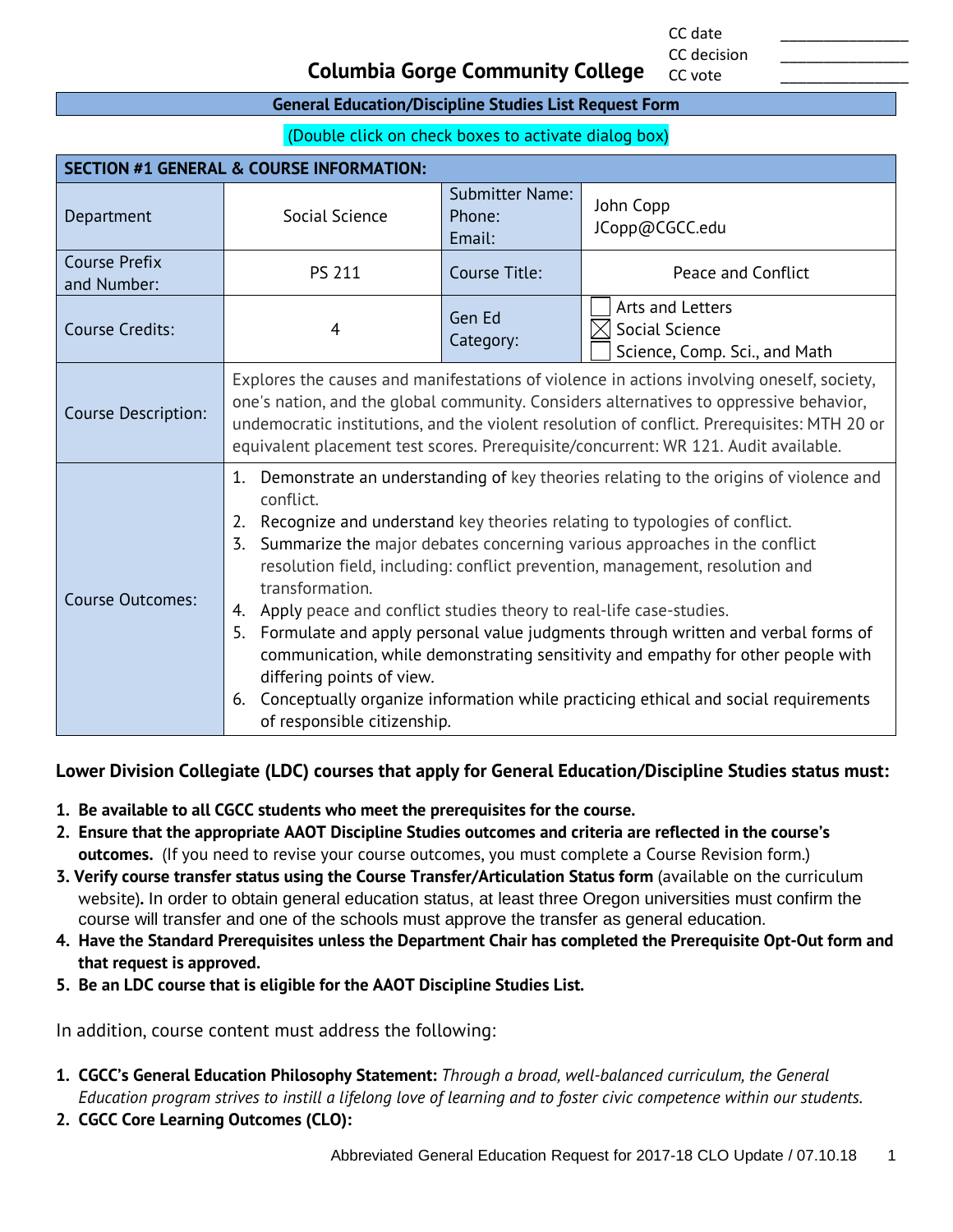Through their respective disciplines, CGCC students who earn a degree can:

- 1. Communicate effectively using appropriate reading, writing, listening, and speaking skills. (*Communication*)
- 2. Creatively solve problems by using relevant methods of research, personal reflection, reasoning, and evaluation of information. (*Critical Thinking and Problem-Solving*)
- 3. Extract, interpret, evaluate, communicate, and apply quantitative information and methods to solve problems, evaluate claims, and support decisions in their academic, professional and private lives. (*Quantitative Literacy*)
- 4. Use an understanding of cultural differences to constructively address issues that arise in the workplace and community. (*Cultural Awareness*)
- 5. Recognize the consequences of human activity upon our social and natural world. (*Community and Environmental Responsibility*)

## **Course outcomes and content are required, at a minimum, to demonstrate that CLOs 1 (***Communication***) and 2 (***Critical Thinking and Problem Solving***) are addressed as having a "major designation," and at least one additional CLO is addressed as having a "minor designation."**

Major Designation:

- 1. The outcome is addressed recurrently in the curriculum, regularly enough to establish a thorough understanding.
- 2. Students can demonstrate and are assessed on a thorough understanding of the outcome.
	- The course includes at least one assignment that can be assessed by applying the appropriate CLO rubric.

Minor Designation:

- 1. The outcome is addressed adequately in the curriculum, establishing fundamental understanding.
- 2. Students can demonstrate and are assessed on a fundamental understanding of the outcome.
	- The course includes at least one assignment that can be assessed by applying the appropriate CLO rubric.

## **To establish an intentional learning environment, Core Learning Outcomes (CLOs) require a clear definition of instructional strategies, evidence of recurrent instruction, and employment of several assessment modes.**

## **SECTION #2 ADDRESS CGCC CORE LEARNING OUTCOMES:**

For each CLO addressed, provide the following: 1) list the course outcome(s) that clearly reflects the CLO; 2) describe relevant course content, outlining how students will gain the skills and knowledge needed to achieve a level of mastery of the CLO; and 3) describe at least one assessment strategy that can be assessed by applying the appropriate [CLO rubric.](http://www.cgcc.edu/institutional-assessment/institutional-core-learning-outcomes-assessment)

Please check the appropriate box, "no changes" or "revised," noting whether your response has changed since your last Gen Ed Request submission. Include previous response even if you are not making any revisions.

| Gen Ed designated courses are required to address CLOs 1 and 2 as a "major designation". |                                                                                                                                                                                                                                                                     |  |
|------------------------------------------------------------------------------------------|---------------------------------------------------------------------------------------------------------------------------------------------------------------------------------------------------------------------------------------------------------------------|--|
| 1.<br>Communicate effectively                                                            | no changes $\boxtimes$ revised                                                                                                                                                                                                                                      |  |
| using appropriate reading,<br>writing, listening, and                                    | <b>Course Outcomes:</b>                                                                                                                                                                                                                                             |  |
| speaking skills.<br>(Communication)<br>major designation                                 | 5. Formulate and apply personal value judgments through written and<br>verbal forms of communication, while demonstrating sensitivity and<br>empathy for other people with differing points of view.                                                                |  |
| **REOUIRED**                                                                             | Course Content: Students must communicate their understanding through a<br>variety of written and verbal methods ranging from discussion, to quizzes,<br>essays, and research papers or other appropriate assessment techniques as<br>determined by the instructor. |  |
| 2.<br>Creatively solve problems by                                                       | $\boxtimes$ no changes<br>revised                                                                                                                                                                                                                                   |  |
| using relevant methods of<br>research, personal reflection,                              | <b>Course Outcomes:</b>                                                                                                                                                                                                                                             |  |
| reasoning, and evaluation of<br>information. (Critical Thinking                          | Apply peace and conflict studies theory to real-life case-studies.<br>4.<br>Course Content:                                                                                                                                                                         |  |
| and Problem-Solving)                                                                     |                                                                                                                                                                                                                                                                     |  |
| major designation                                                                        | Students learn about analyze different historical examples of war like world                                                                                                                                                                                        |  |
|                                                                                          | Abbreviated General Education Request for 2017-18 CLO Update / 07.10.18<br>2                                                                                                                                                                                        |  |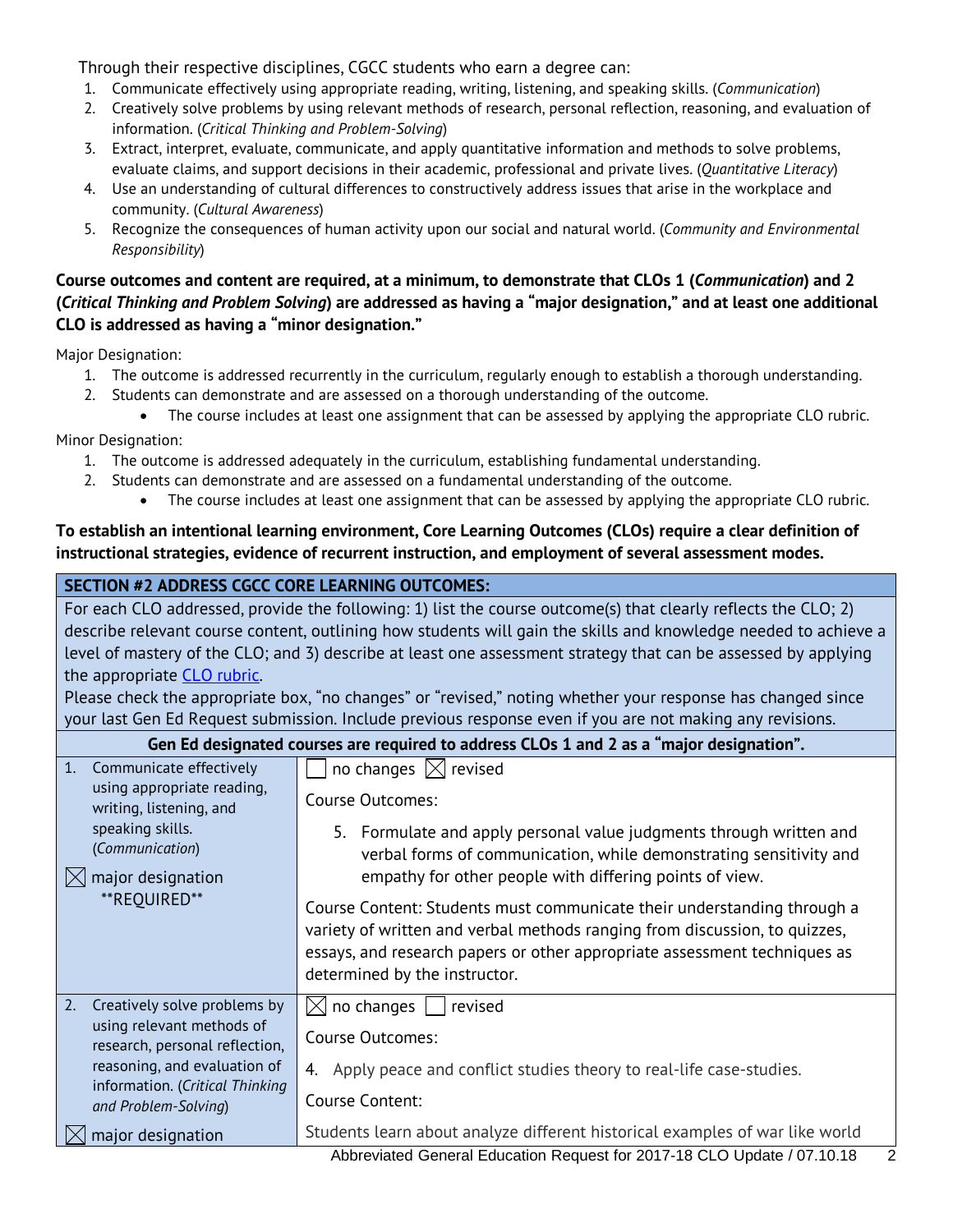| **REQUIRED**                                                 | Wars I and II and efforts at avoiding it like the League of Nations and MAD.                                                                                                                                                                                                                                                                                                                                                                                                                                                                                                        |
|--------------------------------------------------------------|-------------------------------------------------------------------------------------------------------------------------------------------------------------------------------------------------------------------------------------------------------------------------------------------------------------------------------------------------------------------------------------------------------------------------------------------------------------------------------------------------------------------------------------------------------------------------------------|
|                                                              | Armed with such knowledge, they can begin to sort through the theories that                                                                                                                                                                                                                                                                                                                                                                                                                                                                                                         |
|                                                              | the field has generated about the causes of war are and the relevance of such                                                                                                                                                                                                                                                                                                                                                                                                                                                                                                       |
|                                                              | systems to the present.                                                                                                                                                                                                                                                                                                                                                                                                                                                                                                                                                             |
|                                                              | Provide a response for each of the following three CLOs that your course addresses.                                                                                                                                                                                                                                                                                                                                                                                                                                                                                                 |
|                                                              | At a minimum, Gen Ed designated courses are required to address one of these three as at least a "minor                                                                                                                                                                                                                                                                                                                                                                                                                                                                             |
|                                                              | designation". While the Gen Ed designation only requires one additional CLO,                                                                                                                                                                                                                                                                                                                                                                                                                                                                                                        |
|                                                              | please provide a response for all applicable CLOs, "major" or "minor."                                                                                                                                                                                                                                                                                                                                                                                                                                                                                                              |
| Extract, interpret, evaluate,<br>$\overline{3}$ .            | <b>Course Outcomes:</b>                                                                                                                                                                                                                                                                                                                                                                                                                                                                                                                                                             |
| communicate, and apply                                       |                                                                                                                                                                                                                                                                                                                                                                                                                                                                                                                                                                                     |
| quantitative information and                                 |                                                                                                                                                                                                                                                                                                                                                                                                                                                                                                                                                                                     |
| methods to solve problems,                                   | Course Content:                                                                                                                                                                                                                                                                                                                                                                                                                                                                                                                                                                     |
| evaluate claims, and support<br>decisions in their academic, |                                                                                                                                                                                                                                                                                                                                                                                                                                                                                                                                                                                     |
| professional and private                                     |                                                                                                                                                                                                                                                                                                                                                                                                                                                                                                                                                                                     |
| lives. (Quantitative Literacy)                               |                                                                                                                                                                                                                                                                                                                                                                                                                                                                                                                                                                                     |
|                                                              |                                                                                                                                                                                                                                                                                                                                                                                                                                                                                                                                                                                     |
| $major$ minor                                                |                                                                                                                                                                                                                                                                                                                                                                                                                                                                                                                                                                                     |
| not addressed significantly                                  |                                                                                                                                                                                                                                                                                                                                                                                                                                                                                                                                                                                     |
| Use an understanding of<br>4.                                | no changes<br>$\boxtimes$<br>revised                                                                                                                                                                                                                                                                                                                                                                                                                                                                                                                                                |
| cultural differences to<br>constructively address issues     | <b>Course Outcomes:</b>                                                                                                                                                                                                                                                                                                                                                                                                                                                                                                                                                             |
| that arise in the workplace                                  |                                                                                                                                                                                                                                                                                                                                                                                                                                                                                                                                                                                     |
| and community. (Cultural                                     | 5. Formulate and apply personal value judgments through written and verbal<br>forms of communication, while demonstrating sensitivity and empathy for                                                                                                                                                                                                                                                                                                                                                                                                                               |
| Awareness)                                                   | other people with differing points of view.                                                                                                                                                                                                                                                                                                                                                                                                                                                                                                                                         |
| $major$   minor<br>IXI                                       |                                                                                                                                                                                                                                                                                                                                                                                                                                                                                                                                                                                     |
| not addressed significantly                                  | Course Content:                                                                                                                                                                                                                                                                                                                                                                                                                                                                                                                                                                     |
|                                                              | By exploring how culturally based assumptions shape any country's<br>perceptions, behaviors, and policies in to other countries, particularly when it<br>comes to war. Examples like Japanese-American diplomacy leading up to WWII<br>help become aware of their own culturally-based assumptions and begin to<br>understand how different the assumptions of people whom they encounter in<br>the workplace and community as a whole can be. As a result they can begin to<br>develop the tools to constructively address issues that arise out of those<br>cultural differences. |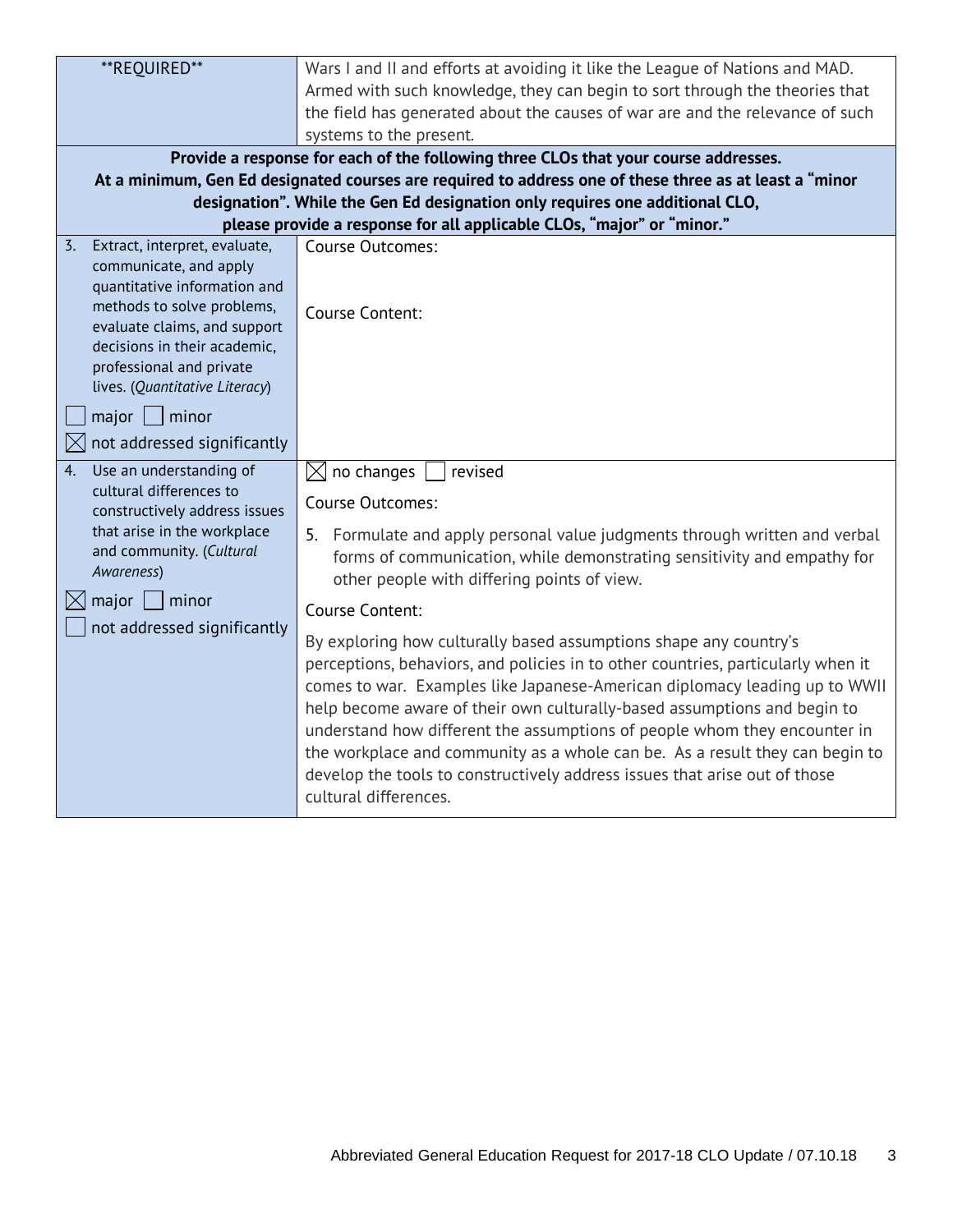| 5.<br>Recognize the consequences                        | $\boxtimes$ no changes<br>revised                                                                                                                                                                                                                                                                                                                                                                                                                                                                                                                                                  |  |
|---------------------------------------------------------|------------------------------------------------------------------------------------------------------------------------------------------------------------------------------------------------------------------------------------------------------------------------------------------------------------------------------------------------------------------------------------------------------------------------------------------------------------------------------------------------------------------------------------------------------------------------------------|--|
| of human activity upon our<br>social and natural world. | Course Outcomes:                                                                                                                                                                                                                                                                                                                                                                                                                                                                                                                                                                   |  |
| (Community and<br>Environmental Responsibility)         | Conceptually organize information while practicing ethical and social<br>6.<br>requirements of responsible citizenship.                                                                                                                                                                                                                                                                                                                                                                                                                                                            |  |
| major<br>minor<br> X                                    | Course Content:                                                                                                                                                                                                                                                                                                                                                                                                                                                                                                                                                                    |  |
| not addressed significantly                             | By analyzing how diverse governmental decisions lead to wars which devastate<br>both the natural and social environment, students develop a powerful tool for<br>understanding the consequences of human decisions on our social and natural<br>world in obvious ways. Learning, for example, about the American decision to<br>use nuclear weaponry on Hiroshima and the long- and short-term<br>consequences of that decision helps students to recognize the gravity of the<br>decisions our leaders make and their impact on, not just other people, but the<br>planet itself. |  |

#### **Section #4 Department Review**

*"I vouch that this submission has been reviewed by the affiliated department chair and department director and that they have given initial authorization for this submission. I am requesting that it be placed on the next Curriculum Committee agenda with available time slots. I understand that I am required to complete and submit, prior to the day my submission is reviewed by the Curriculum Committee, a Course Signature Form signed by the department chair and director."*

| Submitter                                                    | Email          | Date      |
|--------------------------------------------------------------|----------------|-----------|
| John Copp                                                    | JCopp@CGCC.edu | 12/5/2018 |
| Department Chair (enter name of department chair): John Copp |                |           |

Department Dean (enter name of department dean): Stephen Shwiff

- 1. Save this document as the course prefix and course number.gened (e.g. HST 104.gened). Send completed form electronically to curriculum@cacc.edu or slewis@cacc.edu.
- 2. Refer to the curriculum office website for the Curriculum Committee meeting schedule and submission deadlines. You are encouraged to send submissions prior to the deadline so that the curriculum office may review and provide feedback.
- 3. Course submissions will be placed on the next agenda with available time slots. You will be notified of your submission's time for review, and you will be sent a signature page that may be completed electronically or manually by your department chair and department director. It is the submitter's responsibility to ensure that completed signature pages are delivered to the Curriculum Office the day before the Curriculum Committee meeting for which the submission is scheduled. Submissions without signed signature pages will be postponed.
- 4. It is not mandatory that you attend the Curriculum Committee meeting in which your submission is scheduled for review; however, it is strongly encouraged that you attend so that you may represent your submission and respond to any committee questions. Unanswered questions may result in a submission being rescheduled for further clarification.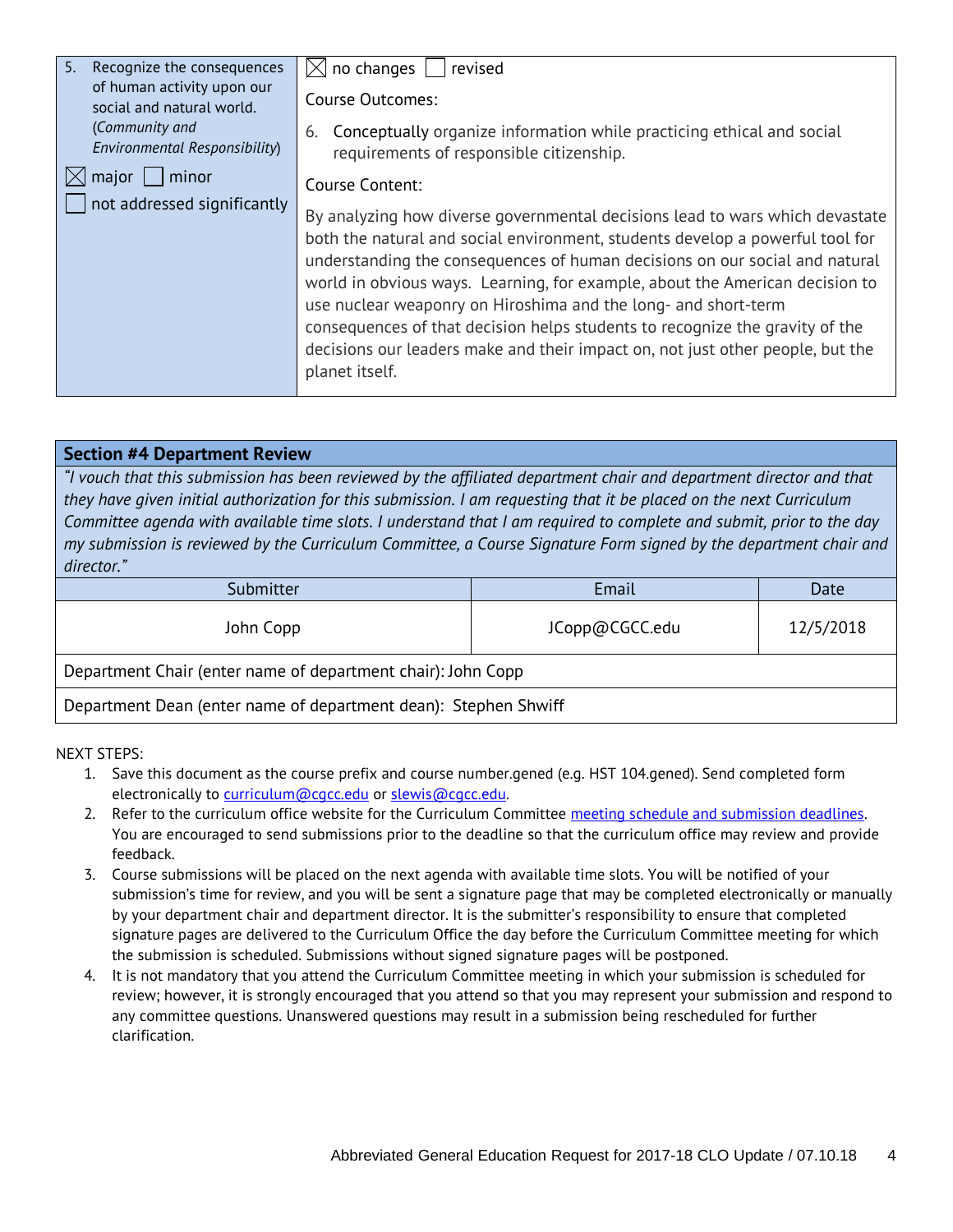# Peace and Conflict

**Course Number:** PS 211 **Transcript Title:** Peace and Conflict **Created:** September 1, 2012 **Updated:** June 7, 2017 **Total Credits:** 4 **Lecture Hours:** 40 **Lecture / Lab Hours:** 0 **Lab Hours:** 0 **Satisfies Cultural Literacy requirement:** Yes **Satisfies General Education requirement:** Yes **Grading options:** A-F (default), P-NP, audit **Repeats available for credit:** 0

#### **Prerequisites**

[MTH 20 \(/courses/mth-20\)](https://www.cgcc.edu/courses/mth-20) or equivalent placement test scores. Prerequisite/concurrent: [WR 121 \(/courses/wr-121\)](https://www.cgcc.edu/courses/wr-121).

# Course Description

Explores the causes and manifestations of violence in actions involving oneself, society, one's nation, and the global community. Considers alternatives to oppressive behavior, undemocratic institutions, and the violent resolution of conflict. Prerequisites: MTH 20 or equivalent placement test scores. Prerequisite/concurrent: WR 121.Audit available.

# Intended Outcomes

Upon successful completion of this course, students will be able to:

- 1. Demonstrate an understanding of key theories relating to the origins of violence and conflict.
- 2. Recognize and understand key theories relating to typologies of conflict.
- 3. Summarize themajor debates concerning various approaches in the conflict resolution field, including: conflict prevention, management, resolution and transformation.
- 4. Applypeace and conflict studies theory to real-life case-studies.
- 5. Formulate and apply personal value judgments through written and verbal forms of communication, while demonstrating sensitivity and empathy for other people with differing points of view.
- 6. Conceptually organize information while practicing ethical and social requirements of responsible citizenship

# Alignment with Institutional Core Learning Outcomes

| <b>Not</b><br><b>Addressed</b> | 1. Communicate effectively using appropriate reading,<br>writing, listening, and speaking skills. (Communication)                                                                                                                          |
|--------------------------------|--------------------------------------------------------------------------------------------------------------------------------------------------------------------------------------------------------------------------------------------|
| In-depth                       | 2. Creatively solve problems by using relevant methods of<br>research, personal reflection, reasoning, and evaluation of<br>information. (Critical thinking and Problem-Solving)                                                           |
|                                | 3. Extract, interpret, evaluate, communicate, and apply<br>quantitative information and methods to solve problems,<br>evaluate claims, and support decisions in their academic,<br>professional and private lives. (Quantitative Literacy) |
| In-depth                       | 4. Appreciate cultural diversity and constructively address<br>issues that arise out of cultural differences in the workplace<br>and community. (Cultural Awareness)                                                                       |
| In-depth                       | 5. Recognize the consequences of human activity upon our<br>social and natural world. (Community and Environmental<br>Responsibility)                                                                                                      |

# Outcome Assessment Strategies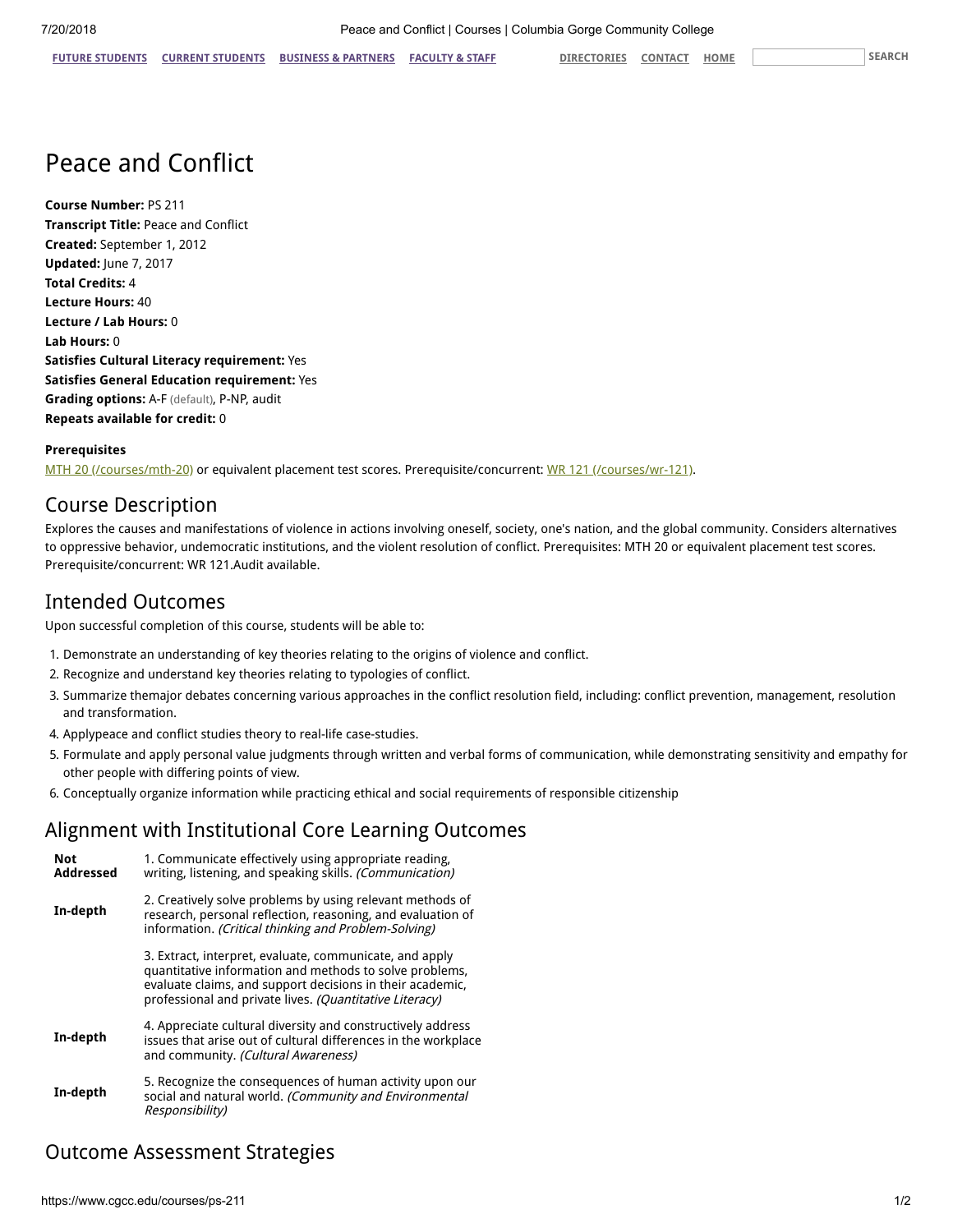#### 7/20/2018 Peace and Conflict | Courses | Columbia Gorge Community College

Tests, research papers, discussion, quizzes, homework, group projects, and other forms of assessment all may be used for this course at the instructor's discretion

# Course Activities and Design

Lectures, discussion, group activities, service learning are some of the potential activities that instructors may use at their discretion in this course

# Course Content (Themes, Concepts, Issues and Skills)

#### **Themes, Concepts, Issues**

After completing this course, the student should have a basic understanding of:

- Concepts including "peace", "conflict", "violence", "nonviolence", "oppression", "democracy", and "justice" as these are manifest in different paths to peace and conflict resolution.
- How different idea systems, economic systems, and socio-political realities help create, perpetuate, and/or resolve crises and conflicts on interpersonal, group, societal, international, and global levels.
- Selected case studies illustrating the dynamics of conflict and providing opportunities for discussing alternatives to oppressive behavior, undemocratic institutions, and the violent resolution of conflict.
- The relationship of personal behavior and lifestyle choices to crises and conflicts which took place in the past, continues into the present, and may or may not be transcended in the future.
- How one's own values and actions impact what is seen as right and wrong, good and bad, and the prospects for a future to unfold that is more to one's liking.

#### **Competencies and Skills**

- Write and communicate orally in a clear, organized, and effective manner.
- Think critically about current public policy issues and analyze complex social and political realities.
- Develop peacemaking strategies for effective intervention and de-escalation of conflict situations as well as peacebuilding strategies for long-term conflict resolution and reconciliation.
- Use varied and effective research techniques and strategies.
- Develop and refine group process skills, which may include listening, brainstorming, cooperating, negotiating, or otherwise communicating regarding shared tasks.
- Develop an ability to listen to and empathize with diverse perspectives and experiences.
- Integrate coursework with current events and trends through examination of popular media and various sources of news.
- Develop and practice active citizenship skills.





[Admin](https://www.cgcc.edu/admin) | [Account](https://www.cgcc.edu/user) | [New](https://www.cgcc.edu/node/add) | [Content Inventory](https://www.cgcc.edu/content) | [File Browser](https://www.cgcc.edu/imce) | [Templates](https://www.cgcc.edu/templates) | [Style Guide](https://www.cgcc.edu/styleguide) | [Clear Cache](https://www.cgcc.edu/admin/clearcache) | [Add User](https://www.cgcc.edu/admin/user/user/create) | [Log out](https://www.cgcc.edu/user/logout)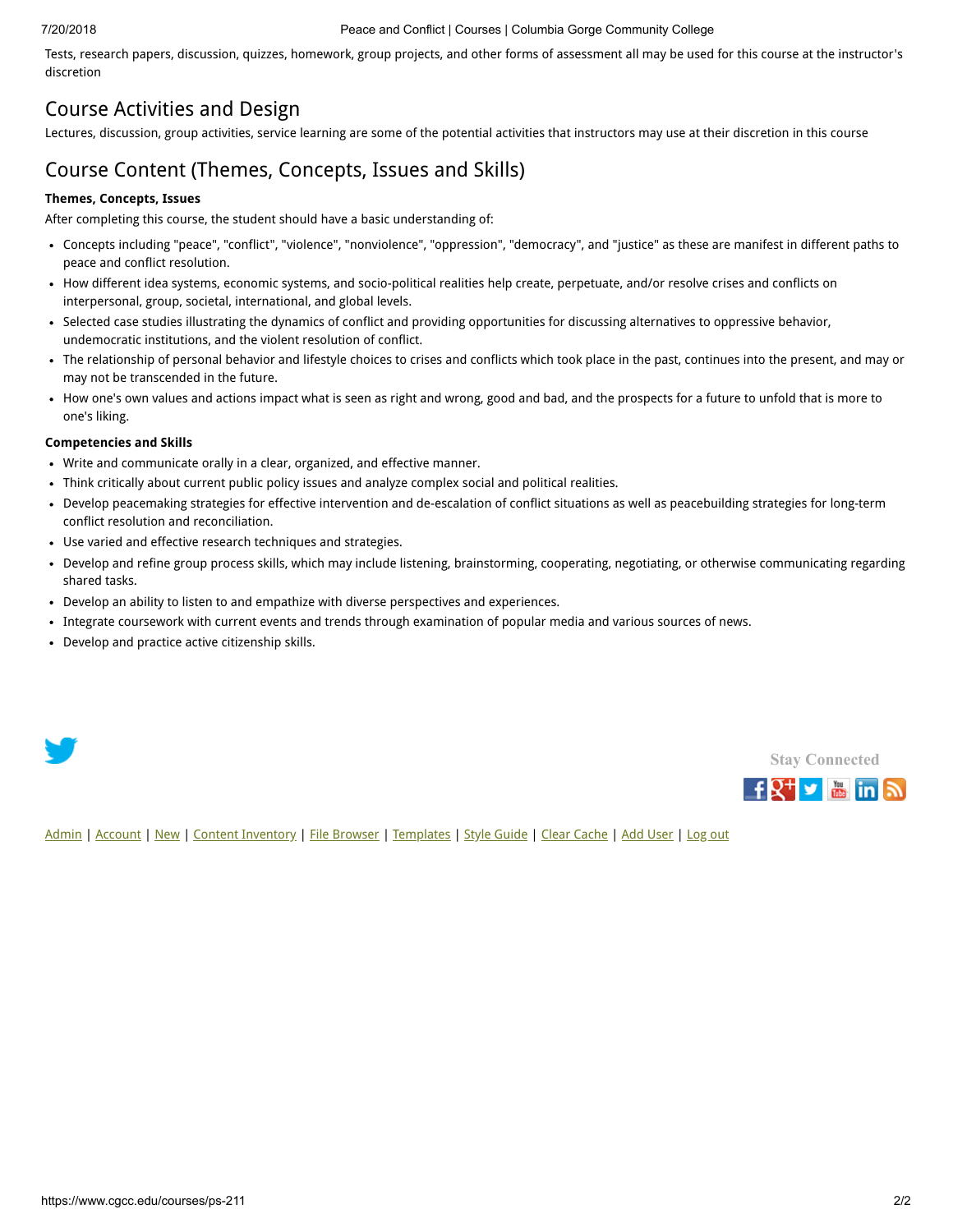CC date \_\_\_\_\_\_\_\_\_\_\_\_\_\_\_ CC decision

CC vote

# **Columbia Gorge Community College**

#### **General Education/Discipline Studies List Request Form**

(Double click on check boxes to activate dialog box)

| <b>SECTION #1 GENERAL &amp; COURSE INFORMATION:</b> |                                                                                                                                                                                                                                                                                                                                                                                                                                                                                                                                                                                                                                                                                                                                     |                                            |                                                                     |
|-----------------------------------------------------|-------------------------------------------------------------------------------------------------------------------------------------------------------------------------------------------------------------------------------------------------------------------------------------------------------------------------------------------------------------------------------------------------------------------------------------------------------------------------------------------------------------------------------------------------------------------------------------------------------------------------------------------------------------------------------------------------------------------------------------|--------------------------------------------|---------------------------------------------------------------------|
| Department                                          | Social Science                                                                                                                                                                                                                                                                                                                                                                                                                                                                                                                                                                                                                                                                                                                      | <b>Submitter Name:</b><br>Phone:<br>Email: | John Copp<br>JCopp@CGCC.edu                                         |
| <b>Course Prefix</b><br>and Number:                 | <b>PS 220</b>                                                                                                                                                                                                                                                                                                                                                                                                                                                                                                                                                                                                                                                                                                                       | Course Title:                              | U.S. Foreign Policy                                                 |
| <b>Course Credits:</b>                              | 4                                                                                                                                                                                                                                                                                                                                                                                                                                                                                                                                                                                                                                                                                                                                   | Gen Ed<br>Category:                        | Arts and Letters<br>Social Science<br>Science, Comp. Sci., and Math |
| Course Description:                                 | Covers historical analytical treatment of select foreign policy themes. Examines the<br>United States' attempt to create world order through use of economic, military and<br>diplomatic power, the roles of democratic institutions and decision-making elites in<br>creating foreign policy, and the interdependent basis of the contemporary international<br>system. Prerequisites: MTH 20 or equivalent placement test scores.<br>Prerequisite/concurrent: WR 121. Audit available.                                                                                                                                                                                                                                            |                                            |                                                                     |
| <b>Course Outcomes:</b>                             | Recognize and evaluate the major theories of American foreign policy.<br>1.<br>Describe the history of American foreign relations and the foreign policy process and<br>2.<br>players in the American system.<br>Think and write critically about the role of the United States in the world today.<br>3.<br>Analyze the strategic interests of the United States in different regions of the world.<br>4.<br>Develop and articulate personal value judgments, respecting points of view, while<br>5.<br>practicing ethical and social requirements of responsible global citizenship by<br>participating in opportunities to shape U.S. foreign policy decisions.<br>Evaluate major foreign policy made by US policy makers.<br>6. |                                            |                                                                     |

## **Lower Division Collegiate (LDC) courses that apply for General Education/Discipline Studies status must:**

- **1. Be available to all CGCC students who meet the prerequisites for the course.**
- **2. Ensure that the appropriate AAOT Discipline Studies outcomes and criteria are reflected in the course's outcomes.** (If you need to revise your course outcomes, you must complete a Course Revision form.)
- **3. Verify course transfer status using the Course Transfer/Articulation Status form** (available on the curriculum website)**.** In order to obtain general education status, at least three Oregon universities must confirm the course will transfer and one of the schools must approve the transfer as general education.
- **4. Have the Standard Prerequisites unless the Department Chair has completed the Prerequisite Opt-Out form and that request is approved.**
- **5. Be an LDC course that is eligible for the AAOT Discipline Studies List.**

In addition, course content must address the following:

- **1. CGCC's General Education Philosophy Statement:** *Through a broad, well-balanced curriculum, the General Education program strives to instill a lifelong love of learning and to foster civic competence within our students.*
- **2. CGCC Core Learning Outcomes (CLO):** Through their respective disciplines, CGCC students who earn a degree can:

Abbreviated General Education Request for 2017-18 CLO Update / 07.10.18 1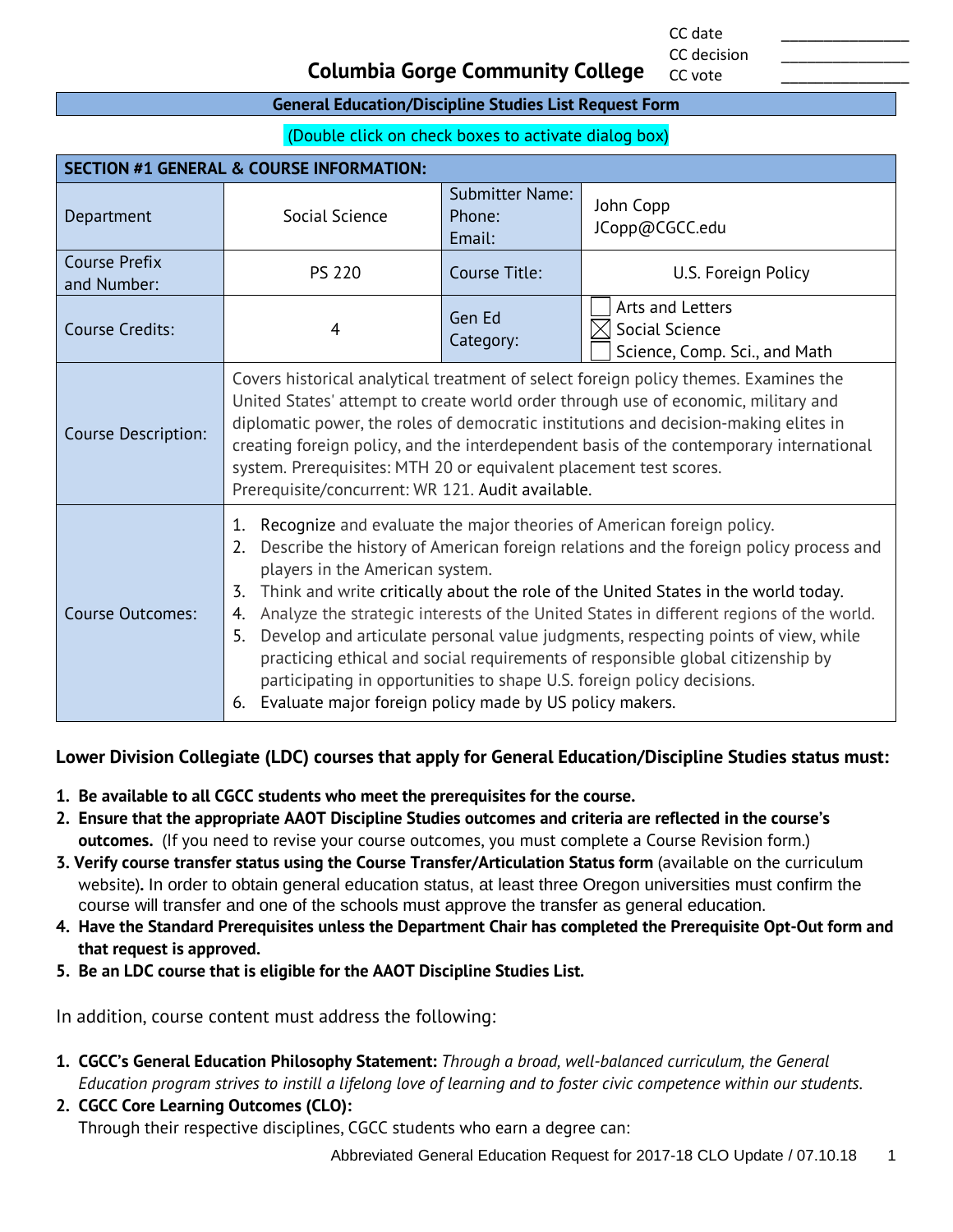- 1. Communicate effectively using appropriate reading, writing, listening, and speaking skills. (*Communication*)
- 2. Creatively solve problems by using relevant methods of research, personal reflection, reasoning, and evaluation of information. (*Critical Thinking and Problem-Solving*)
- 3. Extract, interpret, evaluate, communicate, and apply quantitative information and methods to solve problems, evaluate claims, and support decisions in their academic, professional and private lives. (*Quantitative Literacy*)
- 4. Use an understanding of cultural differences to constructively address issues that arise in the workplace and community. (*Cultural Awareness*)
- 5. Recognize the consequences of human activity upon our social and natural world. (*Community and Environmental Responsibility*)

## **Course outcomes and content are required, at a minimum, to demonstrate that CLOs 1 (***Communication***) and 2 (***Critical Thinking and Problem Solving***) are addressed as having a "major designation," and at least one additional CLO is addressed as having a "minor designation."**

Major Designation:

- 1. The outcome is addressed recurrently in the curriculum, regularly enough to establish a thorough understanding.
- 2. Students can demonstrate and are assessed on a thorough understanding of the outcome.
- The course includes at least one assignment that can be assessed by applying the appropriate CLO rubric. Minor Designation:
	- 1. The outcome is addressed adequately in the curriculum, establishing fundamental understanding.
	- 2. Students can demonstrate and are assessed on a fundamental understanding of the outcome.
		- The course includes at least one assignment that can be assessed by applying the appropriate CLO rubric.

## **To establish an intentional learning environment, Core Learning Outcomes (CLOs) require a clear definition of instructional strategies, evidence of recurrent instruction, and employment of several assessment modes.**

| <b>SECTION #2 ADDRESS CGCC CORE LEARNING OUTCOMES:</b>                                                                                                                                      |                                                                                                                                                                                                                                                                                                                                                                                                                                                                                                                                                                                                                                                                            |  |
|---------------------------------------------------------------------------------------------------------------------------------------------------------------------------------------------|----------------------------------------------------------------------------------------------------------------------------------------------------------------------------------------------------------------------------------------------------------------------------------------------------------------------------------------------------------------------------------------------------------------------------------------------------------------------------------------------------------------------------------------------------------------------------------------------------------------------------------------------------------------------------|--|
| the appropriate CLO rubric.                                                                                                                                                                 | For each CLO addressed, provide the following: 1) list the course outcome(s) that clearly reflects the CLO; 2)<br>describe relevant course content, outlining how students will gain the skills and knowledge needed to achieve a<br>level of mastery of the CLO; and 3) describe at least one assessment strategy that can be assessed by applying<br>Please check the appropriate box, "no changes" or "revised," noting whether your response has changed since<br>your last Gen Ed Request submission. Include previous response even if you are not making any revisions.<br>Gen Ed designated courses are required to address CLOs 1 and 2 as a "major designation". |  |
| 1.<br>Communicate effectively                                                                                                                                                               | no changes $[\times]$ revised                                                                                                                                                                                                                                                                                                                                                                                                                                                                                                                                                                                                                                              |  |
| using appropriate reading,<br>writing, listening, and                                                                                                                                       | Course Outcomes:                                                                                                                                                                                                                                                                                                                                                                                                                                                                                                                                                                                                                                                           |  |
| speaking skills.<br>(Communication)                                                                                                                                                         | 3. Think and write critically about the role of the United States in the world<br>today                                                                                                                                                                                                                                                                                                                                                                                                                                                                                                                                                                                    |  |
| major designation<br>$\bowtie$<br>**REOUIRED**                                                                                                                                              | Course Content: Students are asked to demonstrate their understanding of all<br>of the content of the course through a variety of assessments which may<br>include quizzes, essays, research papers and other written assignments or<br>exams.                                                                                                                                                                                                                                                                                                                                                                                                                             |  |
| 2.<br>Creatively solve problems by                                                                                                                                                          | no changes<br>revised<br>IXI                                                                                                                                                                                                                                                                                                                                                                                                                                                                                                                                                                                                                                               |  |
| using relevant methods of<br>research, personal reflection,<br>reasoning, and evaluation of<br>information. (Critical Thinking<br>and Problem-Solving)<br>major designation<br>**REQUIRED** | <b>Course Outcomes:</b>                                                                                                                                                                                                                                                                                                                                                                                                                                                                                                                                                                                                                                                    |  |
|                                                                                                                                                                                             | Think and write critically about the role of the United States in the<br>3.<br>world today.                                                                                                                                                                                                                                                                                                                                                                                                                                                                                                                                                                                |  |
|                                                                                                                                                                                             | Course Content:                                                                                                                                                                                                                                                                                                                                                                                                                                                                                                                                                                                                                                                            |  |
|                                                                                                                                                                                             | Students learn about different actions that the US has taken in international<br>affairs like issuing the Monroe Doctrine and engaging in the Cold War and                                                                                                                                                                                                                                                                                                                                                                                                                                                                                                                 |  |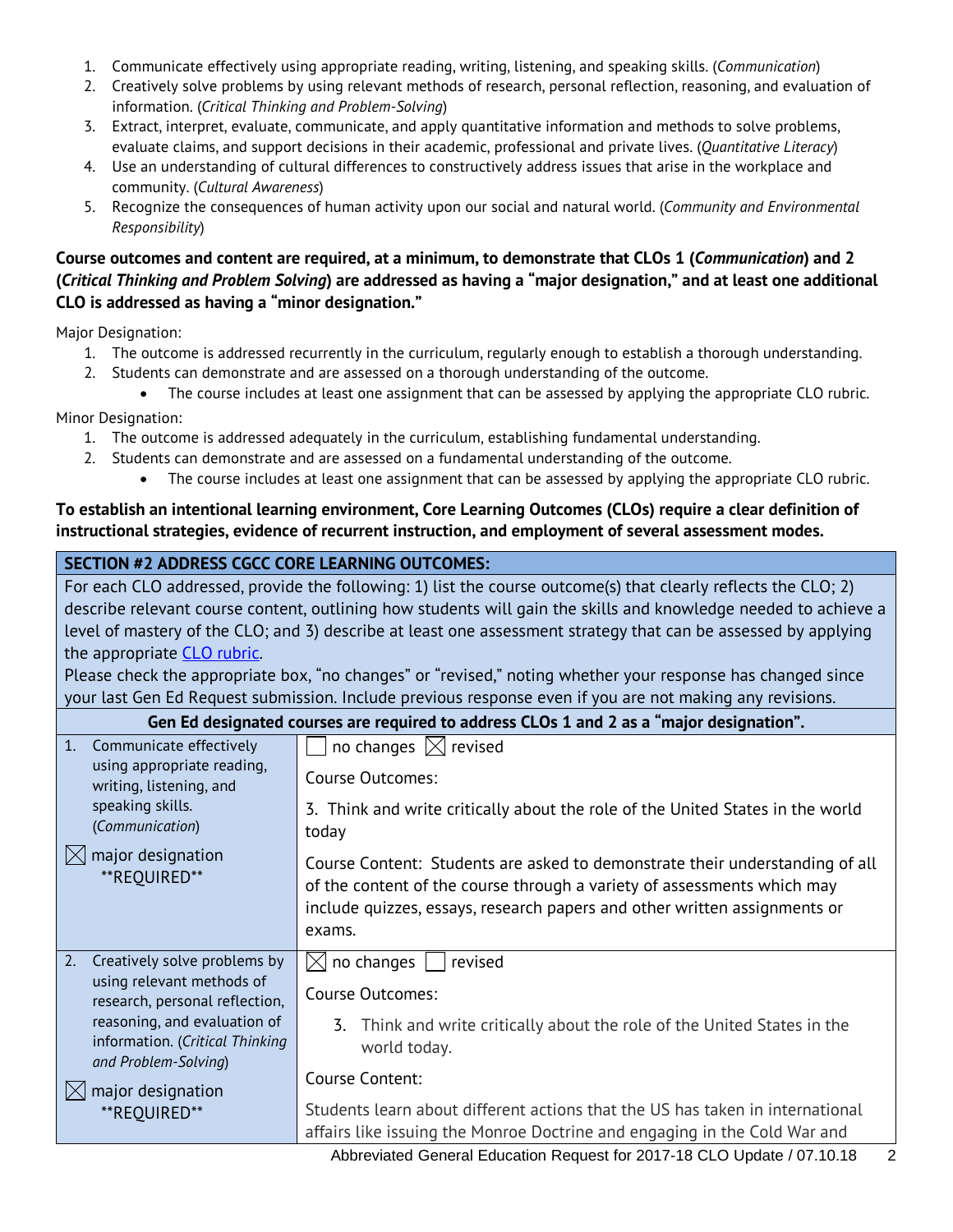|                                                                                                                                                                                                                                                                         | assess the causes and consequences of such actions. In doing so, they are also                                                                                                                                                                                                                                                                                                                                                                                                                               |
|-------------------------------------------------------------------------------------------------------------------------------------------------------------------------------------------------------------------------------------------------------------------------|--------------------------------------------------------------------------------------------------------------------------------------------------------------------------------------------------------------------------------------------------------------------------------------------------------------------------------------------------------------------------------------------------------------------------------------------------------------------------------------------------------------|
|                                                                                                                                                                                                                                                                         | forced to assess whether those actions met with success or failure and whether                                                                                                                                                                                                                                                                                                                                                                                                                               |
|                                                                                                                                                                                                                                                                         | or not the actions were appropriate and warranted.                                                                                                                                                                                                                                                                                                                                                                                                                                                           |
|                                                                                                                                                                                                                                                                         | Provide a response for each of the following three CLOs that your course addresses.                                                                                                                                                                                                                                                                                                                                                                                                                          |
|                                                                                                                                                                                                                                                                         | At a minimum, Gen Ed designated courses are required to address one of these three as at least a "minor                                                                                                                                                                                                                                                                                                                                                                                                      |
|                                                                                                                                                                                                                                                                         | designation". While the Gen Ed designation only requires one additional CLO,                                                                                                                                                                                                                                                                                                                                                                                                                                 |
|                                                                                                                                                                                                                                                                         | please provide a response for all applicable CLOs, "major" or "minor."                                                                                                                                                                                                                                                                                                                                                                                                                                       |
| $\overline{3}$ .<br>Extract, interpret, evaluate,<br>communicate, and apply<br>quantitative information and<br>methods to solve problems,<br>evaluate claims, and support<br>decisions in their academic,<br>professional and private<br>lives. (Quantitative Literacy) | <b>Course Outcomes:</b><br>Course Content:                                                                                                                                                                                                                                                                                                                                                                                                                                                                   |
| minor<br>major                                                                                                                                                                                                                                                          |                                                                                                                                                                                                                                                                                                                                                                                                                                                                                                              |
| not addressed significantly                                                                                                                                                                                                                                             |                                                                                                                                                                                                                                                                                                                                                                                                                                                                                                              |
| Use an understanding of<br>4.                                                                                                                                                                                                                                           |                                                                                                                                                                                                                                                                                                                                                                                                                                                                                                              |
| cultural differences to                                                                                                                                                                                                                                                 | no changes<br>$\boxtimes$<br>revised                                                                                                                                                                                                                                                                                                                                                                                                                                                                         |
| constructively address issues                                                                                                                                                                                                                                           | <b>Course Outcomes:</b>                                                                                                                                                                                                                                                                                                                                                                                                                                                                                      |
| that arise in the workplace<br>and community. (Cultural<br>Awareness)<br>major<br>minor                                                                                                                                                                                 | 5. Develop and articulate personal value judgments, respecting points of<br>view, while practicing ethical and social requirements of responsible<br>global citizenship by participating in opportunities to shape U.S. foreign<br>policy.                                                                                                                                                                                                                                                                   |
| not addressed significantly                                                                                                                                                                                                                                             | Course Content:                                                                                                                                                                                                                                                                                                                                                                                                                                                                                              |
|                                                                                                                                                                                                                                                                         | By exploring how culturally based assumptions shape US perceptions,<br>behaviors, and policies in relation to political systems in other countries,<br>students become aware of their own culturally-based assumptions and begin<br>to understand how different the assumptions of people whom they encounter<br>in the workplace and world community as a whole can be. As a result they can<br>begin to develop the tools to constructively address issues that arise out of<br>those cultural difference. |
| Recognize the consequences<br>5.                                                                                                                                                                                                                                        | $\boxtimes$ no changes<br>revised                                                                                                                                                                                                                                                                                                                                                                                                                                                                            |
| of human activity upon our<br>social and natural world.                                                                                                                                                                                                                 | Course Outcomes:                                                                                                                                                                                                                                                                                                                                                                                                                                                                                             |
| (Community and<br>Environmental Responsibility)                                                                                                                                                                                                                         | 4. Analyze the strategic interests of the United States in different regions<br>of the world.                                                                                                                                                                                                                                                                                                                                                                                                                |
| major $\boxtimes$ minor                                                                                                                                                                                                                                                 | Course Content:                                                                                                                                                                                                                                                                                                                                                                                                                                                                                              |
| not addressed significantly                                                                                                                                                                                                                                             | By analyzing how US policies toward other countries, especially those in the<br>second half of the 20 <sup>th</sup> century, have shaped the world in which we live today,<br>students develop a powerful tool for understanding the consequences of<br>human activity on our social and natural world.                                                                                                                                                                                                      |

# **Section #4 Department Review**

*"I vouch that this submission has been reviewed by the affiliated department chair and department director and that they have given initial authorization for this submission. I am requesting that it be placed on the next Curriculum*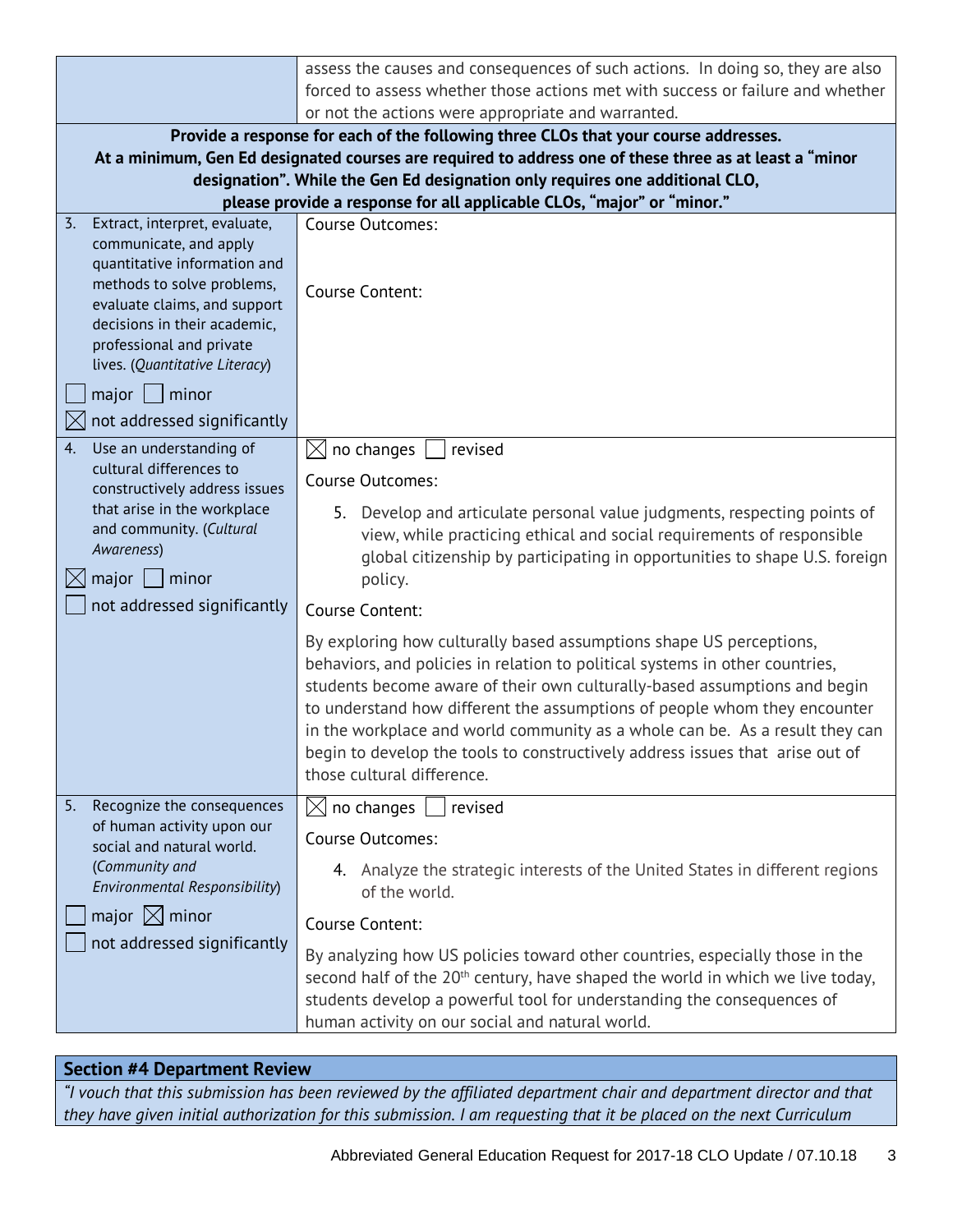*Committee agenda with available time slots. I understand that I am required to complete and submit, prior to the day my submission is reviewed by the Curriculum Committee, a Course Signature Form signed by the department chair and director."*

| <u>UILCLUI.</u>                                                 |                |           |  |
|-----------------------------------------------------------------|----------------|-----------|--|
| Submitter                                                       | Email          | Date      |  |
| John Copp                                                       | JCopp@CGCC.edu | 12/5/2018 |  |
| Department Chair (enter name of department chair): John Copp    |                |           |  |
| Department Dean (enter name of department dean): Stephen Shwiff |                |           |  |

- 1. Save this document as the course prefix and course number.gened (e.g. HST 104.gened). Send completed form electronically to [curriculum@cgcc.edu](mailto:curriculum@cgcc.edu) or [slewis@cgcc.edu.](mailto:slewis@cgcc.edu)
- 2. Refer to the curriculum office website for the Curriculum Committee meeting schedule and submission deadlines. You are encouraged to send submissions prior to the deadline so that the curriculum office may review and provide feedback.
- 3. Course submissions will be placed on the next agenda with available time slots. You will be notified of your submission's time for review, and you will be sent a signature page that may be completed electronically or manually by your department chair and department director. It is the submitter's responsibility to ensure that completed signature pages are delivered to the Curriculum Office the day before the Curriculum Committee meeting for which the submission is scheduled. Submissions without signed signature pages will be postponed.
- 4. It is not mandatory that you attend the Curriculum Committee meeting in which your submission is scheduled for review; however, it is strongly encouraged that you attend so that you may represent your submission and respond to any committee questions. Unanswered questions may result in a submission being rescheduled for further clarification.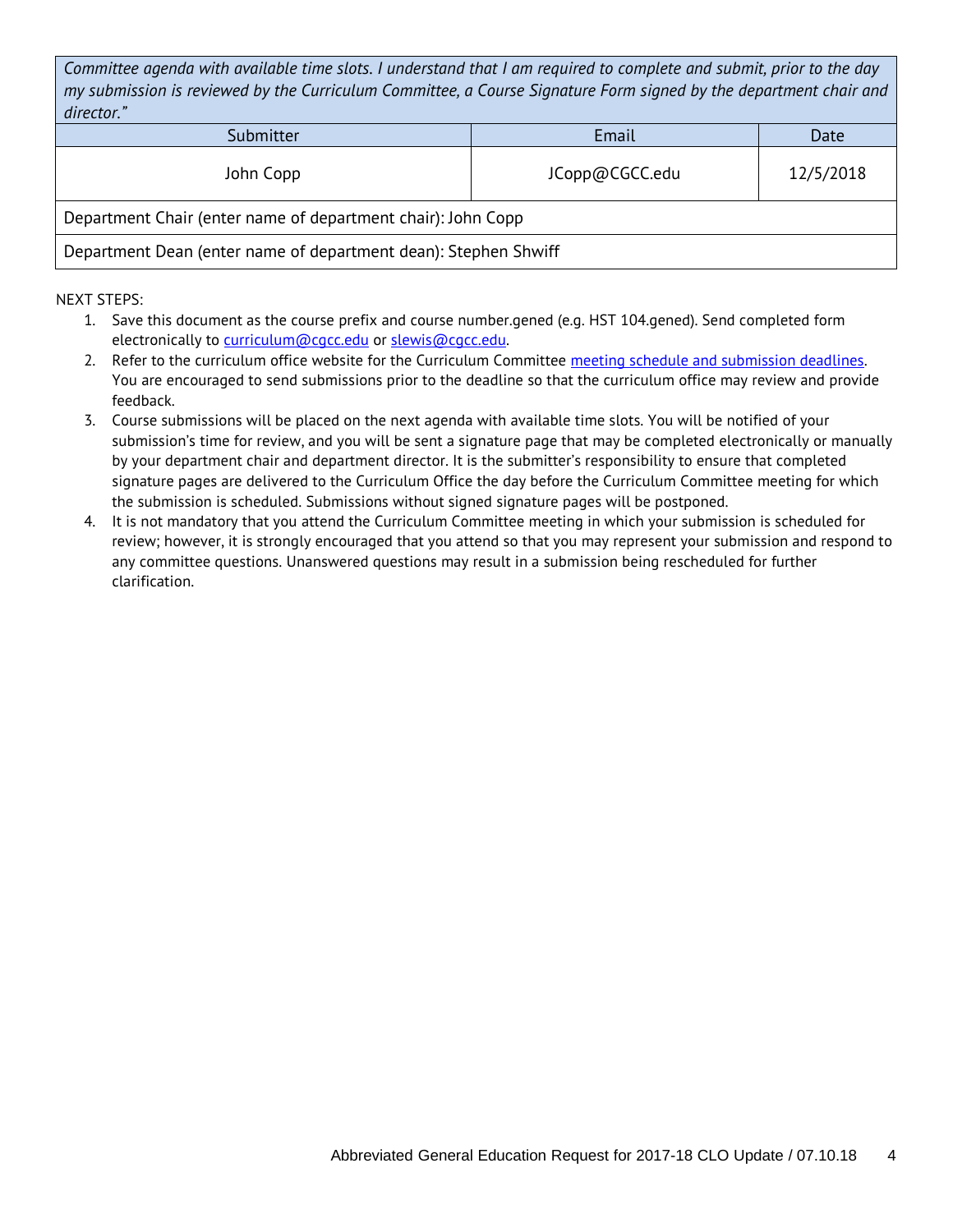# U.S. Foreign Policy

**Course Number:** PS 220 **Transcript Title:** U.S. Foreign Policy **Created:** September 1, 2012 **Updated:** June 7, 2017 **Total Credits:** 4 **Lecture Hours:** 40 **Lecture / Lab Hours:** 0 **Lab Hours:** 0 **Satisfies Cultural Literacy requirement:** No **Satisfies General Education requirement:** Yes **Grading options:** A-F (default), P-NP, audit **Repeats available for credit:** 0

#### **Prerequisites**

[MTH 20 \(/courses/mth-20\)](https://www.cgcc.edu/courses/mth-20) or equivalent placement test scores. Prerequisite/concurrent: [WR 121 \(/courses/wr-121\)](https://www.cgcc.edu/courses/wr-121).

# Course Description

Covers historical analytical treatment of select foreign policy themes. Examines the United States' attempt to create world order through use of economic, military and diplomatic power, the roles of democratic institutions and decision-making elites in creating foreign policy, and the interdependent basis of the contemporary international system. Prerequisites: MTH 20 or equivalent placement test scores. Prerequisite/concurrent: WR 121.Audit available.

# Intended Outcomes

Upon successful completion of this course, students will be able to:

- 1. Recognizeand evaluate the major theories of American foreign policy.
- 2. Describe the history of American foreign relations and the foreign policy process and players in the American system.
- 3. Think and writecritically about the role of the United States in the world today.
- 4. Analyze the strategic interests of the United States in different regions of the world.
- 5. Develop and articulate personal value judgments, respecting points of view, while practicing ethical and social requirements of responsible global citizenship by participating in opportunities to shape U.S. foreign policy decisions.
- 6. Evaluate major foreign policy made by US policy makers.

# Alignment with Institutional Core Learning Outcomes

| <b>Not</b><br>Addressed | 1. Communicate effectively using appropriate reading.<br>writing, listening, and speaking skills. (Communication)                                                                                                                          |
|-------------------------|--------------------------------------------------------------------------------------------------------------------------------------------------------------------------------------------------------------------------------------------|
| In-depth                | 2. Creatively solve problems by using relevant methods of<br>research, personal reflection, reasoning, and evaluation of<br>information. (Critical thinking and Problem-Solving)                                                           |
|                         | 3. Extract, interpret, evaluate, communicate, and apply<br>quantitative information and methods to solve problems,<br>evaluate claims, and support decisions in their academic,<br>professional and private lives. (Quantitative Literacy) |
| In-depth                | 4. Appreciate cultural diversity and constructively address<br>issues that arise out of cultural differences in the workplace<br>and community. (Cultural Awareness)                                                                       |
| <b>Minimally</b>        | 5. Recognize the consequences of human activity upon our<br>social and natural world. (Community and Environmental<br>Responsibility)                                                                                                      |

# Outcome Assessment Strategies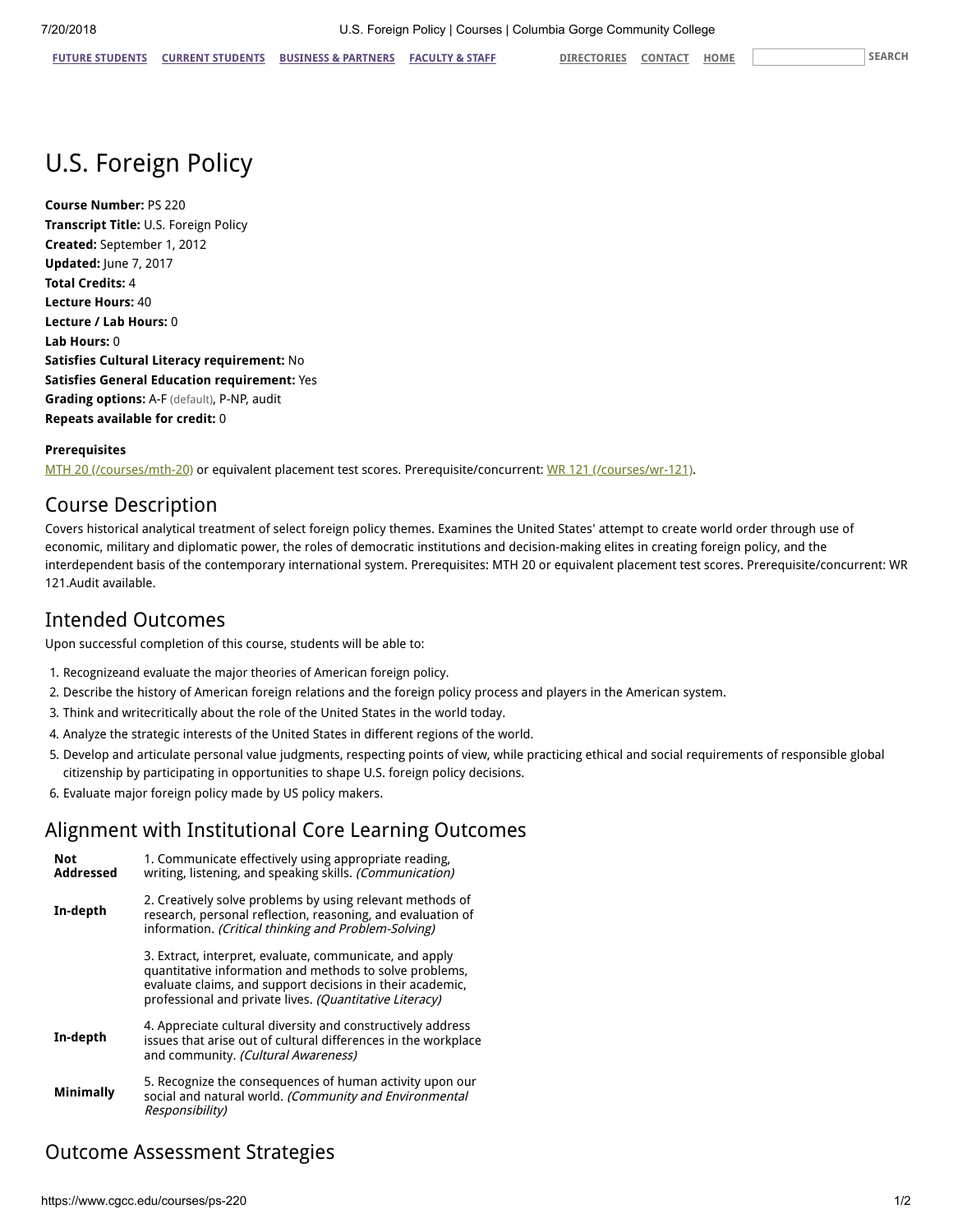#### 7/20/2018 U.S. Foreign Policy | Courses | Columbia Gorge Community College

Tests, research papers, discussion, quizzes, homework, group projects, and other forms of assessment all may be used for this course at the instructor's discretion

# Course Activities and Design

Lectures, discussion, group activities, service learning are some of the potential activities that instructors may use at their discretion in this course

# Course Content (Themes, Concepts, Issues and Skills)

- The political culture of the US and how it affects US foreign policy decisions.
- Competing theories of foreign policy, including idealism, realism, and others.
- The role and powers of the President and Congress in the foreign policy making process.
- The role of non-governmental organizations in policy-making process.
- The influences of public opinion on foreign policy.
- The politics of foreign economic policy, including the use of trade, aid and monetary policy as tools in applying foreign policies.
- The instruments of violence, coercion, covert activity and diplomacy as tools in carrying out US foreign interests.

Students should develop the following skills:

- Support generalizations/arguments with examples or evidence.
- Accurately articulate ideas in written and oral presentation.
- Articulate original applications and synthesis of academic theories/frameworks, supporting them by citing valid sources.
- Demonstrate knowledge of political system in written and oral work.
- Critique own assumptions and those of others, validating them with substantial thinking and application of appropriate arguments.
- Use of standard research techniques and acceptable formats in written work and oral presentations.

**Stay [Connected](https://www.cgcc.edu/social)** f<sup>2+</sup> y min a

[Admin](https://www.cgcc.edu/admin) | [Account](https://www.cgcc.edu/user) | [New](https://www.cgcc.edu/node/add) | [Content Inventory](https://www.cgcc.edu/content) | [File Browser](https://www.cgcc.edu/imce) | [Templates](https://www.cgcc.edu/templates) | [Style Guide](https://www.cgcc.edu/styleguide) | [Clear Cache](https://www.cgcc.edu/admin/clearcache) | [Add User](https://www.cgcc.edu/admin/user/user/create) | [Log out](https://www.cgcc.edu/user/logout)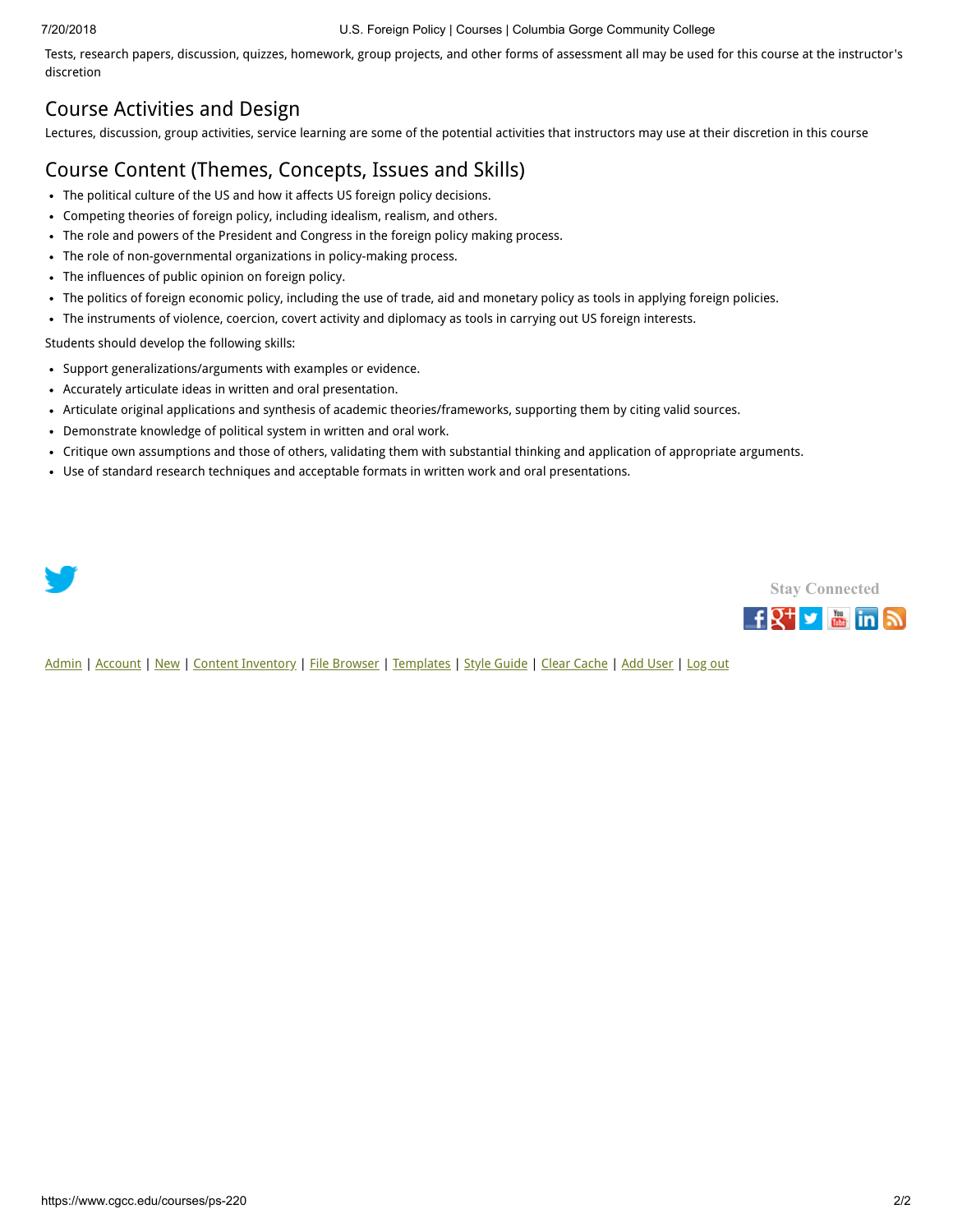CC date \_\_\_\_\_\_\_\_\_\_\_\_\_\_\_ CC decision

CC vote

# **Columbia Gorge Community College**

#### **General Education/Discipline Studies List Request Form**

(Double click on check boxes to activate dialog box)

| <b>SECTION #1 GENERAL &amp; COURSE INFORMATION:</b> |                                                                                                                                                                                                                                                                                                                                                                                                                                                                                                                                                                                                                                                                                                                                                                                           |                                            |                                                                     |
|-----------------------------------------------------|-------------------------------------------------------------------------------------------------------------------------------------------------------------------------------------------------------------------------------------------------------------------------------------------------------------------------------------------------------------------------------------------------------------------------------------------------------------------------------------------------------------------------------------------------------------------------------------------------------------------------------------------------------------------------------------------------------------------------------------------------------------------------------------------|--------------------------------------------|---------------------------------------------------------------------|
| Department                                          | Social Science                                                                                                                                                                                                                                                                                                                                                                                                                                                                                                                                                                                                                                                                                                                                                                            | <b>Submitter Name:</b><br>Phone:<br>Email: | John Copp                                                           |
| <b>Course Prefix</b><br>and Number:                 | <b>PS 225</b>                                                                                                                                                                                                                                                                                                                                                                                                                                                                                                                                                                                                                                                                                                                                                                             | Course Title:                              | Political Philosophy                                                |
| <b>Course Credits:</b>                              | 4                                                                                                                                                                                                                                                                                                                                                                                                                                                                                                                                                                                                                                                                                                                                                                                         | Gen Ed<br>Category:                        | Arts and Letters<br>Social Science<br>Science, Comp. Sci., and Math |
| <b>Course Description:</b>                          | Covers sources, strengths and weaknesses of contemporary political philosophies, and<br>the conditions which lead to conflict or to cooperation among them. Includes liberalism,<br>conservatism, socialism, fascism, and other idea systems. Prerequisites: MTH 20 or<br>equivalent placement test scores. Prerequisite/concurrent: WR 121. Audit available.                                                                                                                                                                                                                                                                                                                                                                                                                             |                                            |                                                                     |
| <b>Course Outcomes:</b>                             | Distinguish among major contemporary ideologies, both in their conceptual<br>1.<br>frameworks and their underlying assumptions.<br>Communicate clearly historical sources contributing to the evolution of different idea<br>2.<br>systems, with the ability to express opinions regarding strengths and weaknesses<br>associated with each.<br>3. Apply critical thinking skills with regards to controversial issues including the impact<br>of cultural filters on social and political interactions.<br>Formulate and apply personal value judgments, while demonstrating sensitivity and<br>4.<br>empathy for other people with differing points of view.<br>Conceptually organize information while practicing ethical and social requirements<br>5.<br>of responsible citizenship. |                                            |                                                                     |

## **Lower Division Collegiate (LDC) courses that apply for General Education/Discipline Studies status must:**

- **1. Be available to all CGCC students who meet the prerequisites for the course.**
- **2. Ensure that the appropriate AAOT Discipline Studies outcomes and criteria are reflected in the course's outcomes.** (If you need to revise your course outcomes, you must complete a Course Revision form.)
- **3. Verify course transfer status using the Course Transfer/Articulation Status form** (available on the curriculum website)**.** In order to obtain general education status, at least three Oregon universities must confirm the course will transfer and one of the schools must approve the transfer as general education.
- **4. Have the Standard Prerequisites unless the Department Chair has completed the Prerequisite Opt-Out form and that request is approved.**
- **5. Be an LDC course that is eligible for the AAOT Discipline Studies List.**

In addition, course content must address the following:

- **1. CGCC's General Education Philosophy Statement:** *Through a broad, well-balanced curriculum, the General Education program strives to instill a lifelong love of learning and to foster civic competence within our students.*
- **2. CGCC Core Learning Outcomes (CLO):** Through their respective disciplines, CGCC students who earn a degree can:

Abbreviated General Education Request for 2017-18 CLO Update / 07.10.18 1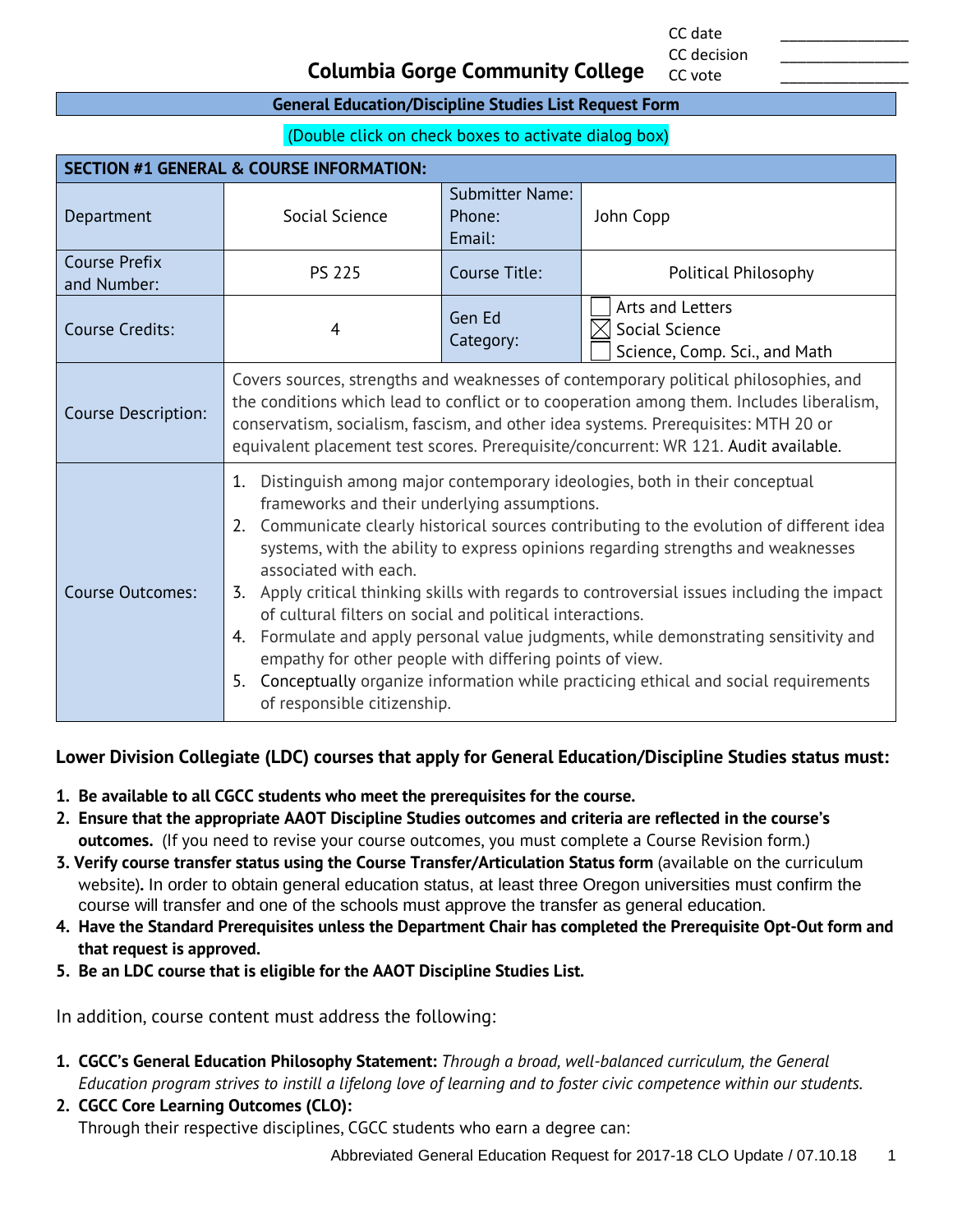- 1. Communicate effectively using appropriate reading, writing, listening, and speaking skills. (*Communication*)
- 2. Creatively solve problems by using relevant methods of research, personal reflection, reasoning, and evaluation of information. (*Critical Thinking and Problem-Solving*)
- 3. Extract, interpret, evaluate, communicate, and apply quantitative information and methods to solve problems, evaluate claims, and support decisions in their academic, professional and private lives. (*Quantitative Literacy*)
- 4. Use an understanding of cultural differences to constructively address issues that arise in the workplace and community. (*Cultural Awareness*)
- 5. Recognize the consequences of human activity upon our social and natural world. (*Community and Environmental Responsibility*)

## **Course outcomes and content are required, at a minimum, to demonstrate that CLOs 1 (***Communication***) and 2 (***Critical Thinking and Problem Solving***) are addressed as having a "major designation," and at least one additional CLO is addressed as having a "minor designation."**

Major Designation:

- 1. The outcome is addressed recurrently in the curriculum, regularly enough to establish a thorough understanding.
- 2. Students can demonstrate and are assessed on a thorough understanding of the outcome.
- The course includes at least one assignment that can be assessed by applying the appropriate CLO rubric. Minor Designation:
	- 1. The outcome is addressed adequately in the curriculum, establishing fundamental understanding.
	- 2. Students can demonstrate and are assessed on a fundamental understanding of the outcome.
		- The course includes at least one assignment that can be assessed by applying the appropriate CLO rubric.

## **To establish an intentional learning environment, Core Learning Outcomes (CLOs) require a clear definition of instructional strategies, evidence of recurrent instruction, and employment of several assessment modes.**

# **SECTION #2 ADDRESS CGCC CORE LEARNING OUTCOMES:**

| JECTIVN #Z ADDINEJJ COCC CONE EEANNING OOTCOMEJ.                                                               |                                                                                                                 |  |  |
|----------------------------------------------------------------------------------------------------------------|-----------------------------------------------------------------------------------------------------------------|--|--|
| For each CLO addressed, provide the following: 1) list the course outcome(s) that clearly reflects the CLO; 2) |                                                                                                                 |  |  |
|                                                                                                                | describe relevant course content, outlining how students will gain the skills and knowledge needed to achieve a |  |  |
|                                                                                                                | level of mastery of the CLO; and 3) describe at least one assessment strategy that can be assessed by applying  |  |  |
| the appropriate CLO rubric.                                                                                    |                                                                                                                 |  |  |
|                                                                                                                | Please check the appropriate box, "no changes" or "revised," noting whether your response has changed since     |  |  |
|                                                                                                                | your last Gen Ed Request submission. Include previous response even if you are not making any revisions.        |  |  |
|                                                                                                                | Gen Ed designated courses are required to address CLOs 1 and 2 as a "major designation".                        |  |  |
| 1. Communicate effectively                                                                                     | no changes $\boxtimes$ revised                                                                                  |  |  |
| using appropriate reading,<br>writing, listening, and                                                          | <b>Course Outcomes:</b>                                                                                         |  |  |
| speaking skills.                                                                                               | Communicate clearly historical sources contributing to the evolution of                                         |  |  |
| (Communication)                                                                                                | different idea systems, with the ability to express opinions regarding strengths                                |  |  |
| and weaknesses associated with each.<br>major designation<br>IXI                                               |                                                                                                                 |  |  |
| **REOUIRED**                                                                                                   | Course Content:                                                                                                 |  |  |
|                                                                                                                | Students must communicate their understanding through a variety of written                                      |  |  |

Students must communicate their understanding through a variety of written and verbal methods ranging from discussion, to quizzes, essays, and research papers or other appropriate assessment techniques as determined by the instructor.

| 2. Creatively solve problems by | $\Box$ $\boxtimes$ no changes $\Box$<br>  revised                                   |
|---------------------------------|-------------------------------------------------------------------------------------|
| using relevant methods of       | Course Outcomes:                                                                    |
| research, personal reflection,  |                                                                                     |
| reasoning, and evaluation of    | Apply critical thinking skills with regards to controversial issues including<br>3. |
| information. (Critical Thinking | the impact of cultural filters on social and political interactions.                |
| and Problem-Solving)            |                                                                                     |
|                                 |                                                                                     |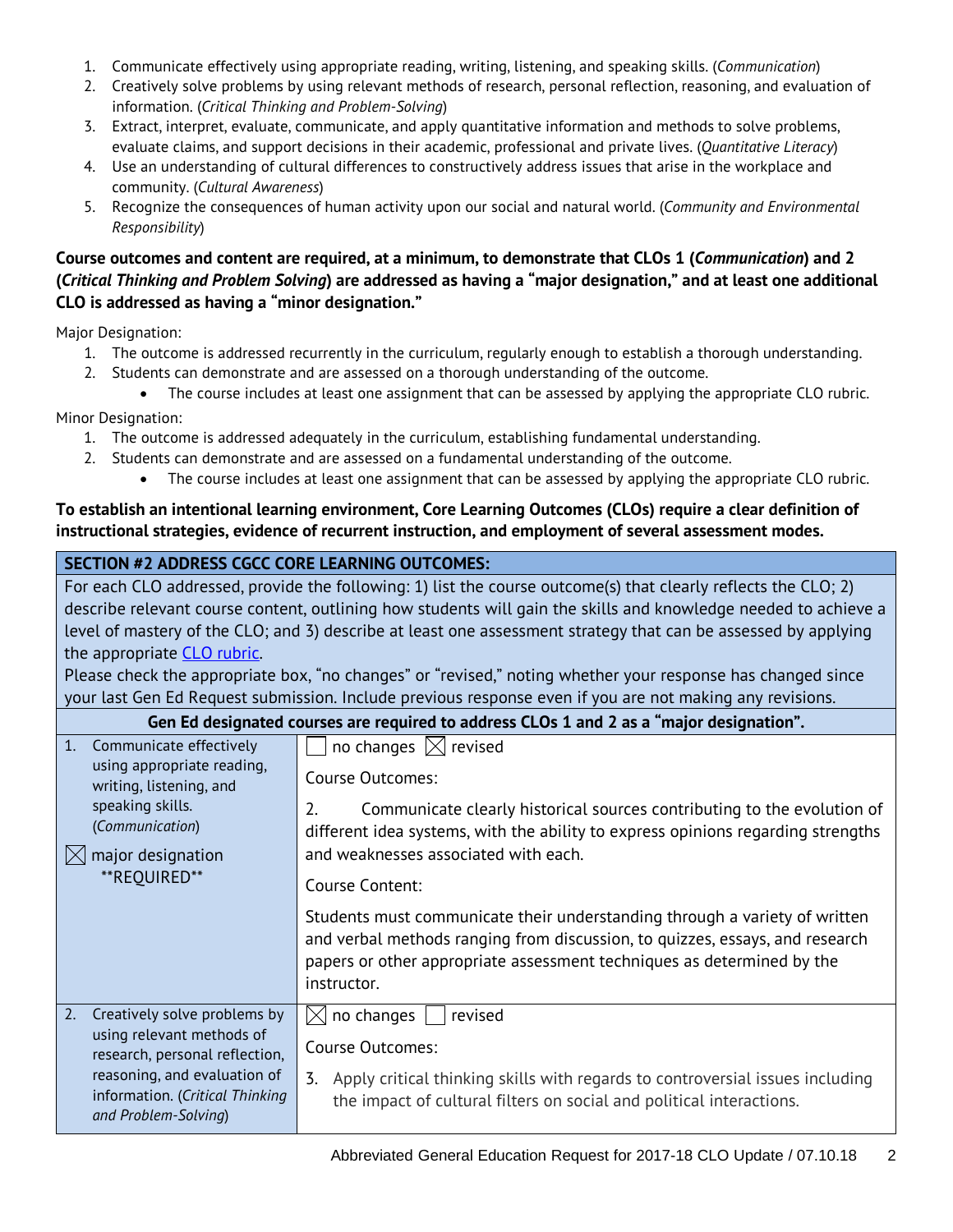| major designation                                                                                                                                                                                                                                                               | Course Content:                                                                                                                                                                                                                                                                                                                                                                                                                                                                                                                                                                                                                                                                              |  |  |
|---------------------------------------------------------------------------------------------------------------------------------------------------------------------------------------------------------------------------------------------------------------------------------|----------------------------------------------------------------------------------------------------------------------------------------------------------------------------------------------------------------------------------------------------------------------------------------------------------------------------------------------------------------------------------------------------------------------------------------------------------------------------------------------------------------------------------------------------------------------------------------------------------------------------------------------------------------------------------------------|--|--|
| **REQUIRED**                                                                                                                                                                                                                                                                    | Students learn about different political systems and the social constructs and<br>power relationships inherent within them. Armed with such knowledge, they<br>can begin to sort through the relevance of such systems to their personal life<br>and solve the problems of everyday participation as citizens of the United<br>States and the world. In addition, through the evaluation of information about<br>various political systems in the world, they can begin to determine the<br>strengths and weaknesses of different approaches to the major problems that<br>face the world today.                                                                                             |  |  |
|                                                                                                                                                                                                                                                                                 | Provide a response for each of the following three CLOs that your course addresses.<br>At a minimum, Gen Ed designated courses are required to address one of these three as at least a "minor                                                                                                                                                                                                                                                                                                                                                                                                                                                                                               |  |  |
|                                                                                                                                                                                                                                                                                 | designation". While the Gen Ed designation only requires one additional CLO,                                                                                                                                                                                                                                                                                                                                                                                                                                                                                                                                                                                                                 |  |  |
|                                                                                                                                                                                                                                                                                 | please provide a response for all applicable CLOs, "major" or "minor."                                                                                                                                                                                                                                                                                                                                                                                                                                                                                                                                                                                                                       |  |  |
| Extract, interpret, evaluate,<br>3.<br>communicate, and apply<br>quantitative information and<br>methods to solve problems,<br>evaluate claims, and support<br>decisions in their academic,<br>professional and private<br>lives. (Quantitative Literacy)<br>major $\Box$ minor | Course Outcomes:<br>Course Content:                                                                                                                                                                                                                                                                                                                                                                                                                                                                                                                                                                                                                                                          |  |  |
| not addressed significantly                                                                                                                                                                                                                                                     |                                                                                                                                                                                                                                                                                                                                                                                                                                                                                                                                                                                                                                                                                              |  |  |
| Use an understanding of<br>4.<br>cultural differences to<br>constructively address issues<br>that arise in the workplace<br>and community. (Cultural<br>Awareness)<br>major<br>minor<br>not addressed significantly                                                             | $\bowtie$<br>no changes<br>revised<br>Course Outcomes:<br>4. Formulate and apply personal value judgments, while demonstrating<br>sensitivity and empathy for other people with differing points of view.<br>Course Content:<br>By exploring how culturally based assumptions shape political ideologies and<br>their concomitant systems, students become aware of their own culturally-<br>based assumptions and begin to understand how different the assumptions of<br>people whom they encounter in the workplace and community as a whole can<br>be. As a result they can begin to develop the tools to constructively address<br>issues that arise out of those cultural differences. |  |  |
| Recognize the consequences<br>5.                                                                                                                                                                                                                                                | $\boxtimes$ no changes<br>revised                                                                                                                                                                                                                                                                                                                                                                                                                                                                                                                                                                                                                                                            |  |  |
| of human activity upon our<br>social and natural world.                                                                                                                                                                                                                         | Course Outcomes:                                                                                                                                                                                                                                                                                                                                                                                                                                                                                                                                                                                                                                                                             |  |  |
| (Community and<br>Environmental Responsibility)                                                                                                                                                                                                                                 | Conceptually organize information while practicing ethical and social<br>5.<br>requirements of responsible citizenship.                                                                                                                                                                                                                                                                                                                                                                                                                                                                                                                                                                      |  |  |
| major $ $   minor                                                                                                                                                                                                                                                               | Course Content:                                                                                                                                                                                                                                                                                                                                                                                                                                                                                                                                                                                                                                                                              |  |  |
| not addressed significantly                                                                                                                                                                                                                                                     | By analyzing how political attitudes and policies are affected by diverse<br>political philosophies and their underlying assumptions, students develop a<br>powerful tool for understanding the consequences of human activity primarily<br>on society, but also to a lesser extent on the natural world.                                                                                                                                                                                                                                                                                                                                                                                    |  |  |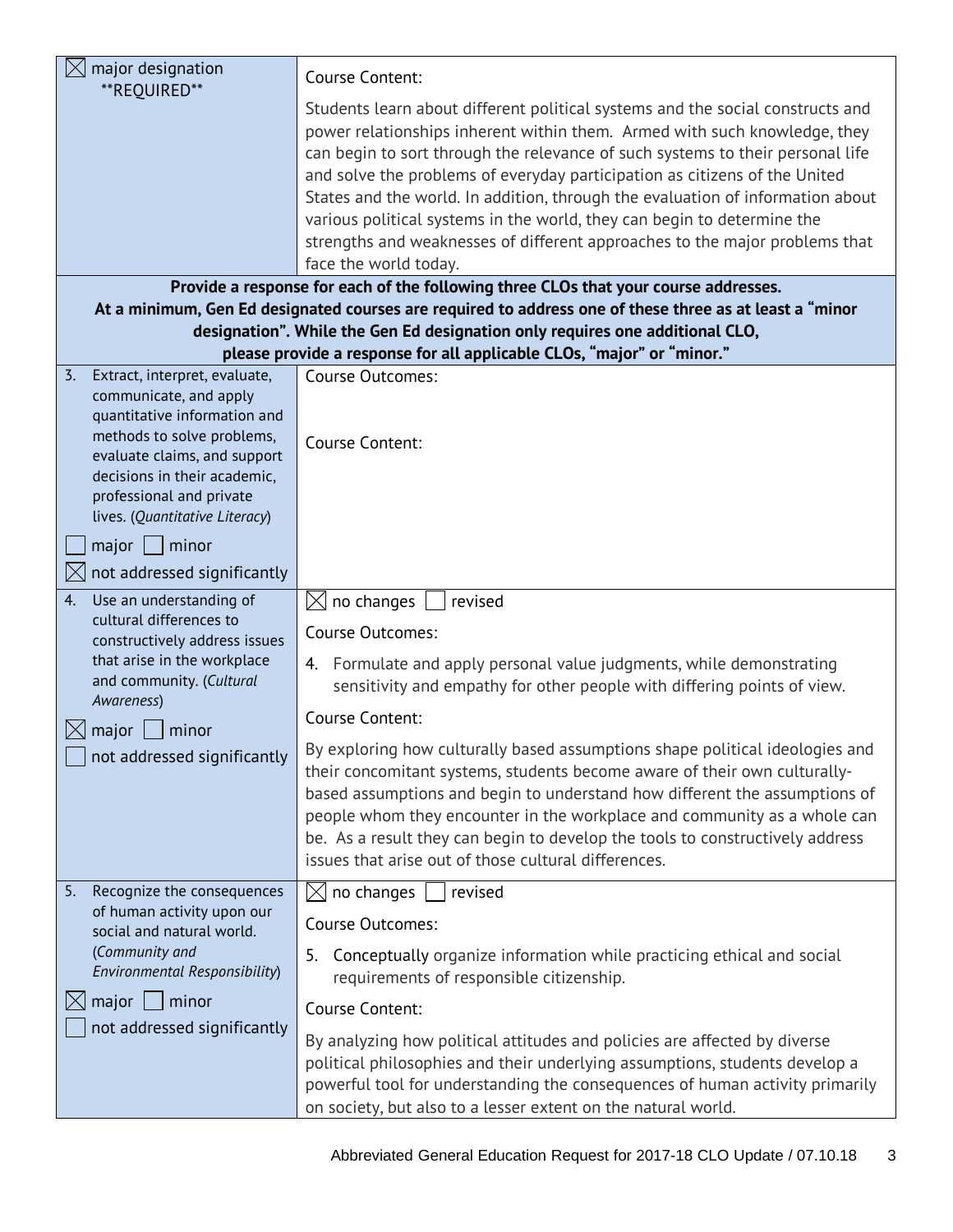#### **Section #4 Department Review**

*"I vouch that this submission has been reviewed by the affiliated department chair and department director and that they have given initial authorization for this submission. I am requesting that it be placed on the next Curriculum Committee agenda with available time slots. I understand that I am required to complete and submit, prior to the day my submission is reviewed by the Curriculum Committee, a Course Signature Form signed by the department chair and director."*

| Submitter                                                       | Email          | Date      |  |
|-----------------------------------------------------------------|----------------|-----------|--|
| John Copp                                                       | JCopp@CGCC.edu | 12/5/2018 |  |
| Department Chair (enter name of department chair): John Copp    |                |           |  |
| Department Dean (enter name of department dean): Stephen Shwiff |                |           |  |

- 1. Save this document as the course prefix and course number.gened (e.g. HST 104.gened). Send completed form electronically to [curriculum@cgcc.edu](mailto:curriculum@cgcc.edu) or [slewis@cgcc.edu.](mailto:slewis@cgcc.edu)
- 2. Refer to the curriculum office website for the Curriculum Committee meeting schedule and submission deadlines. You are encouraged to send submissions prior to the deadline so that the curriculum office may review and provide feedback.
- 3. Course submissions will be placed on the next agenda with available time slots. You will be notified of your submission's time for review, and you will be sent a signature page that may be completed electronically or manually by your department chair and department director. It is the submitter's responsibility to ensure that completed signature pages are delivered to the Curriculum Office the day before the Curriculum Committee meeting for which the submission is scheduled. Submissions without signed signature pages will be postponed.
- 4. It is not mandatory that you attend the Curriculum Committee meeting in which your submission is scheduled for review; however, it is strongly encouraged that you attend so that you may represent your submission and respond to any committee questions. Unanswered questions may result in a submission being rescheduled for further clarification.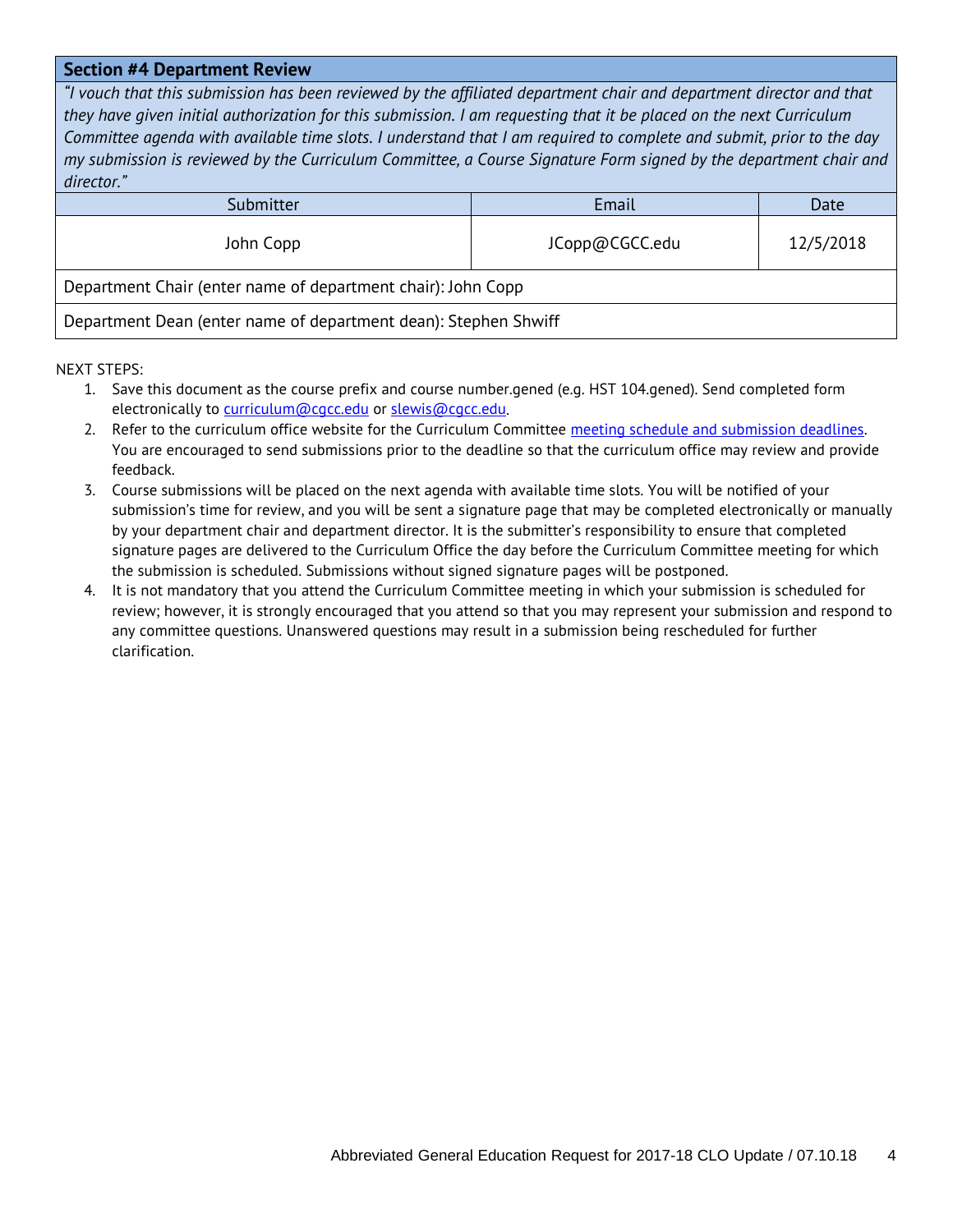# Political Philosophy

**Course Number:** PS 225 **Transcript Title:** Political Philosophy **Created:** September 1, 2012 **Updated:** June 7, 2017 **Total Credits:** 4 **Lecture Hours:** 40 **Lecture / Lab Hours:** 0 **Lab Hours:** 0 **Satisfies Cultural Literacy requirement:** Yes **Satisfies General Education requirement:** Yes **Grading options:** A-F (default), P-NP, audit **Repeats available for credit:** 0

#### **Prerequisites**

[MTH 20 \(/courses/mth-20\)](https://www.cgcc.edu/courses/mth-20) or equivalent placement test scores. Prerequisite/concurrent: [WR 121 \(/courses/wr-121\)](https://www.cgcc.edu/courses/wr-121).

# Course Description

Covers sources, strengths and weaknesses of contemporary political philosophies, and the conditions which lead to conflict or to cooperation among them. Includes liberalism, conservatism, socialism, fascism, and other idea systems. Prerequisites: MTH 20 or equivalent placement test scores. Prerequisite/concurrent: WR 121. Audit available.

# Intended Outcomes

Upon successful completion of this course, students will be able to:

- 1. Distinguish among major contemporary ideologies, both in their conceptual frameworks and their underlying assumptions.
- 2. Communicate clearly historical sources contributing to the evolution of different idea systems, with the ability to express opinions regarding strengths and weaknesses associated with each.
- 3. Apply critical thinking skills with regards to controversial issues including the impact of cultural filters on social and political interactions.
- 4. Formulate and apply personal value judgments, while demonstrating sensitivity and empathy for other people with differing points of view.
- 5. Conceptually organize information while practicing ethical and social requirements of responsible citizenship.

# Alignment with Institutional Core Learning Outcomes

| <b>Not</b><br><b>Addressed</b> | 1. Communicate effectively using appropriate reading,<br>writing, listening, and speaking skills. (Communication)                                                                                                                          |
|--------------------------------|--------------------------------------------------------------------------------------------------------------------------------------------------------------------------------------------------------------------------------------------|
| In-depth                       | 2. Creatively solve problems by using relevant methods of<br>research, personal reflection, reasoning, and evaluation of<br>information. (Critical thinking and Problem-Solving)                                                           |
|                                | 3. Extract, interpret, evaluate, communicate, and apply<br>quantitative information and methods to solve problems,<br>evaluate claims, and support decisions in their academic,<br>professional and private lives. (Quantitative Literacy) |
| In-depth                       | 4. Appreciate cultural diversity and constructively address<br>issues that arise out of cultural differences in the workplace<br>and community. (Cultural Awareness)                                                                       |
| In-depth                       | 5. Recognize the consequences of human activity upon our<br>social and natural world. (Community and Environmental<br>Responsibility)                                                                                                      |

# Outcome Assessment Strategies

Tests, research papers, discussion, quizzes, homework, group projects, and other forms of assessment all may be used for this course at the instructor's discretion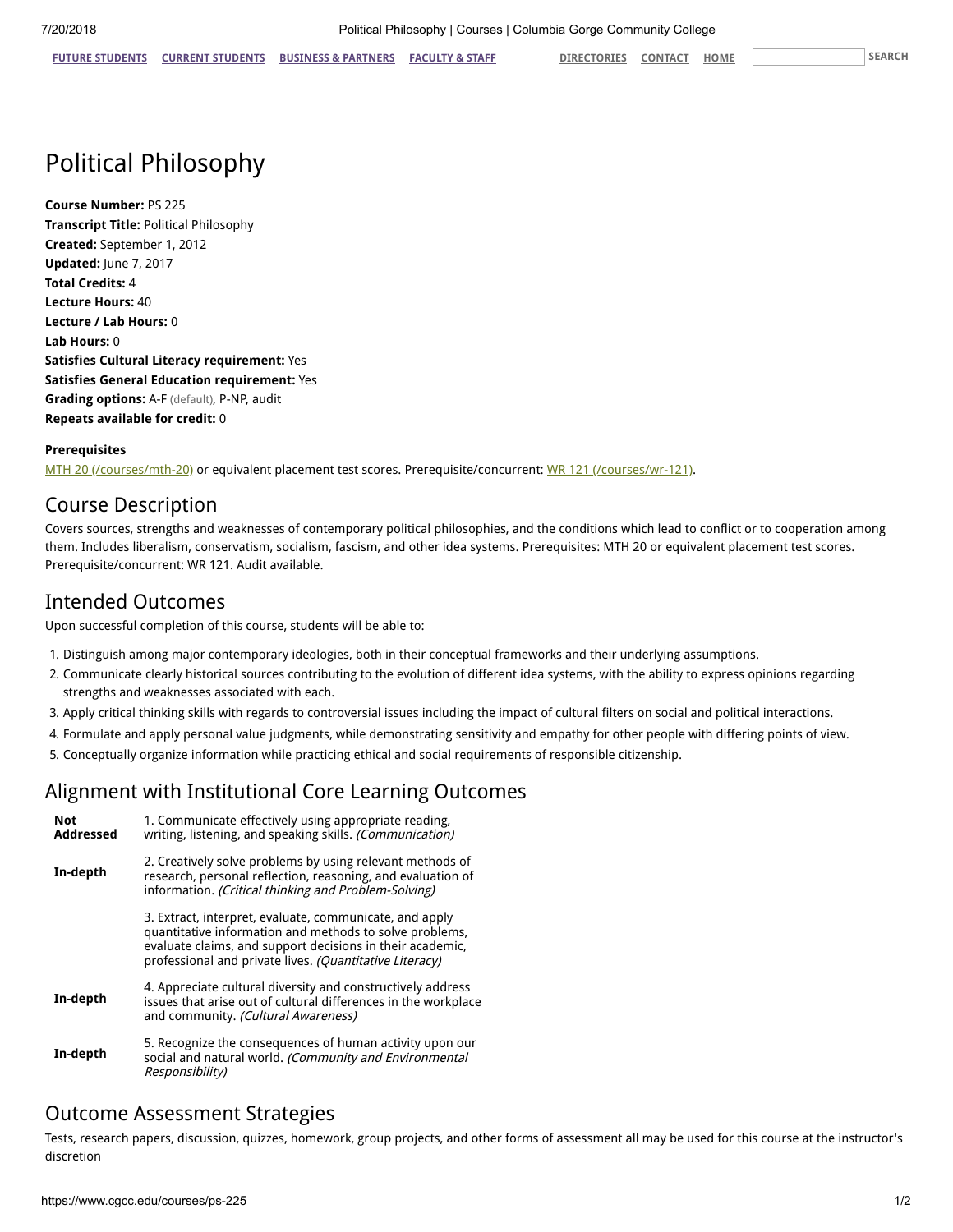# Course Activities and Design

Lectures, discussion, group activities, service learning are some of the potential activities that instructors may use at their discretion in this course.

# Course Content (Themes, Concepts, Issues and Skills)

After completing this course, the student should have a basic understanding of:

- Levels of understanding and analyzing political ideologies, including basic assumptions, beliefs, goals, and strategies (programs for action) associated with each.
- How different idea systems, economic systems, and socio-political realities help create, perpetuate, and/or resolve crises and conflicts on interpersonal, group, societal, international, and global levels.
- Selected historical case studies which may help illustrate the relationship of idea systems in theory and their manifestation in real world practice.
- The relationship of personal behavior and lifestyle choices to crises and conflicts which took place in the past, continue into the present, and may or may not be transcended in the future.
- How one's own values and actions impact what is seen as right and wrong, good and bad, and the prospects for a future to unfold that is more to one's liking.

#### **Competencies and Skills**

- Write and communicate orally in a clear, organized, and effective manner.
- Think critically about current public policy issues and analyze complex social and political realities.
- Use varied and effective research techniques and strategies.
- Develop and refine group process skills, which may include listening, brainstorming, cooperating, negotiating, or otherwise communicating regarding shared tasks.
- Develop an ability to listen to and empathize with diverse perspectives and experiences.
- Integrate coursework with current events and trends through examination of popular media and various sources of news.
- Develop and practice active citizenship skills.





[Admin](https://www.cgcc.edu/admin) | [Account](https://www.cgcc.edu/user) | [New](https://www.cgcc.edu/node/add) | [Content Inventory](https://www.cgcc.edu/content) | [File Browser](https://www.cgcc.edu/imce) | [Templates](https://www.cgcc.edu/templates) | [Style Guide](https://www.cgcc.edu/styleguide) | [Clear Cache](https://www.cgcc.edu/admin/clearcache) | [Add User](https://www.cgcc.edu/admin/user/user/create) | [Log out](https://www.cgcc.edu/user/logout)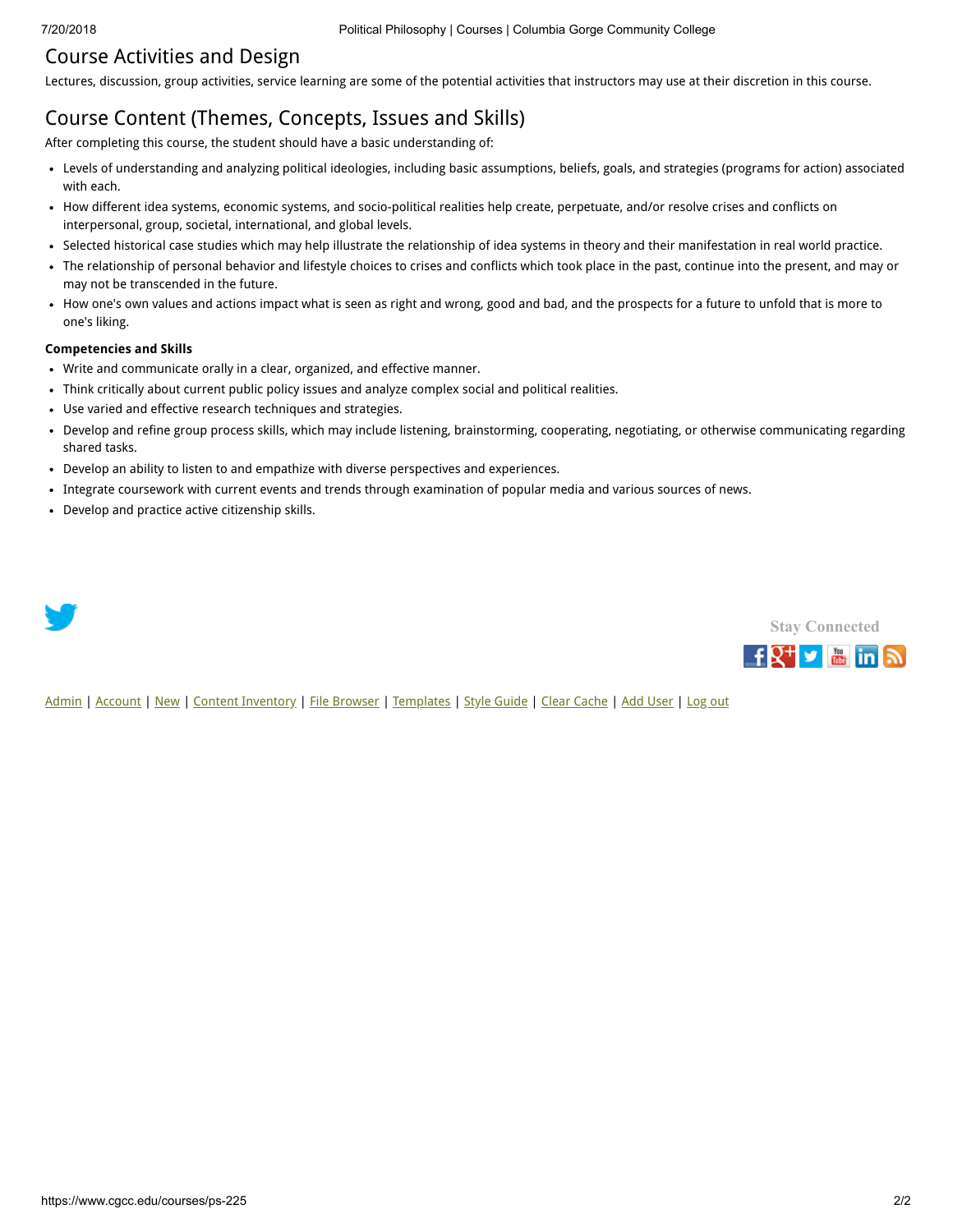CC date \_\_\_\_\_\_\_\_\_\_\_\_\_\_\_ CC decision

CC vote

# **Columbia Gorge Community College**

#### **Course Revision** (Double click on check boxes to activate dialog box) What are you seeking to revise? Check all that apply Course number and a set of the Requisites  $\sim$  $\boxtimes$ Title **Title** Outcomes  $\boxtimes$ Description Description Repeatability

| <b>SECTION #1 GENERAL INFORMATION &amp; REVISIONS</b>                                                           |                                                                         |                                                     |                              |
|-----------------------------------------------------------------------------------------------------------------|-------------------------------------------------------------------------|-----------------------------------------------------|------------------------------|
| Department                                                                                                      | Psychology/Social Science                                               | Submitter name<br>Phone<br>Email                    | Krummel<br>zkrummel@cqcc.edu |
| Current prefix and<br>number                                                                                    | <b>PSY 201A</b>                                                         | Proposed prefix<br>and number                       |                              |
| Current course title                                                                                            | Introduction to Psychology -<br>Part 1                                  | Proposed title<br>(60 characters<br>max)            | General Psychology           |
| Current<br>Repeatability                                                                                        | 0                                                                       | Proposed<br>Repeatability                           |                              |
| Current transcript<br>title (30 characters<br>max)                                                              | Intro to Psychology - Part 1                                            | Proposed<br>transcript title (30<br>characters max) | General Psychology           |
| Reason for above<br>proposed changes                                                                            | They are not sequential, but cover different chapters of the same text. |                                                     |                              |
| <b>COURSE DESCRIPTION:</b> To be used in the catalog and schedule of classes. Regin each sentence of the course |                                                                         |                                                     |                              |

**N**: To be used in the catalog and schedule of classes. Begin each sentence of the c description with an active verb. Avoid using the phrases: "This course will …" and/or "Students will ..." Include course requisites in the description. Guidelines for writing concise descriptions can be found at Writing [Course Descriptions.](https://www.cgcc.edu/sites/default/files/curriculum/writing-course-description.pdf)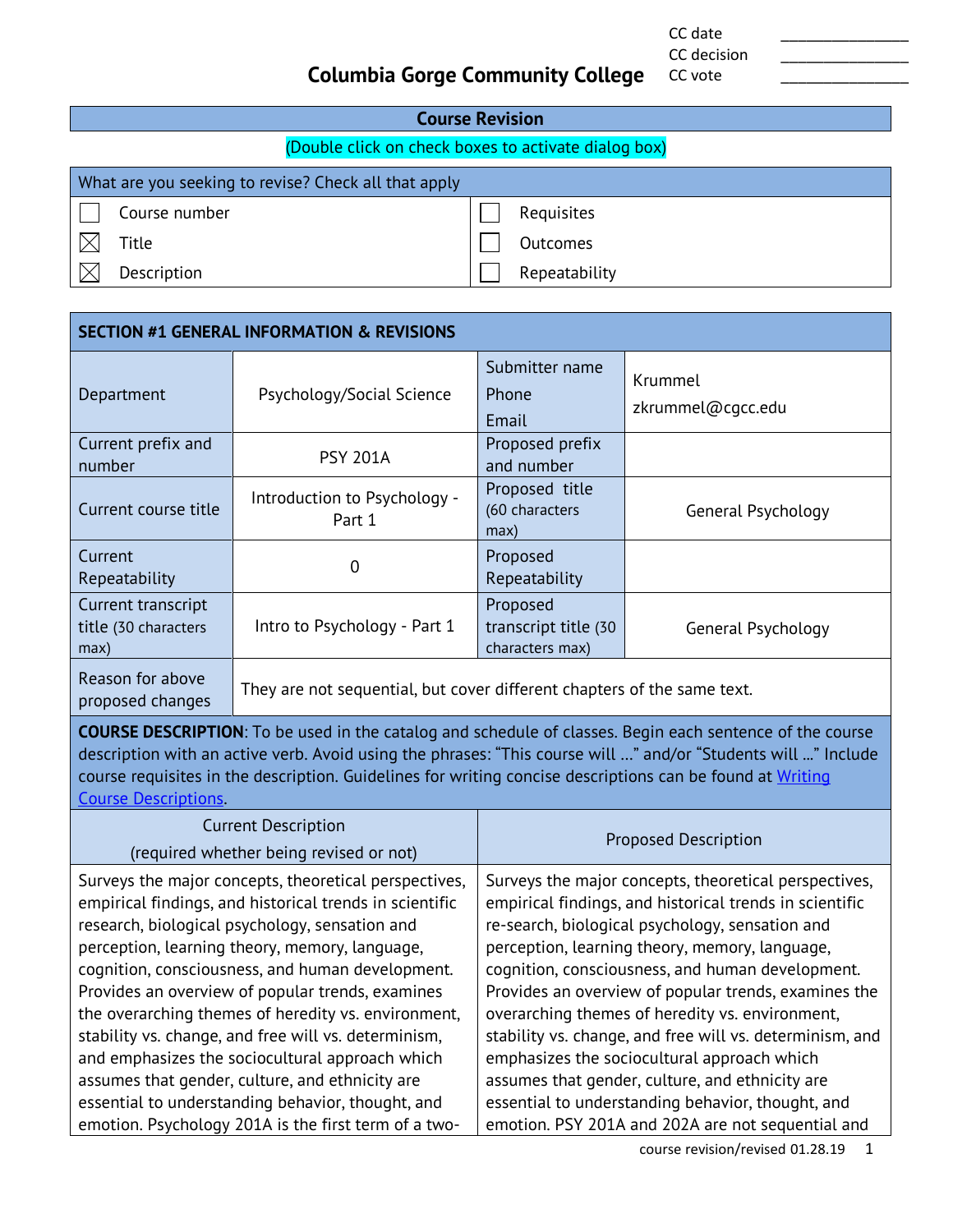| term sequence in introductory psychology. Pre-  | may be taken in any order. Prerequisites: MTH 20 or |
|-------------------------------------------------|-----------------------------------------------------|
| requisites: MTH 20 or equivalent placement test | equivalent placement test scores.                   |
| scores. Prerequisite/concurrent: WR 121. Audit  | Prerequisite/concurrent: WR 121. Audit available.   |
| available.                                      |                                                     |

Reason for

description change They are not sequential, but cover different chapters of the same text.

**REQUISITES:** Note: If this course has been approved for the Gen Ed list, it will have, as a default the following requisites: "Prerequisite: MTH 20 or equivalent placement test scores. Prerequisite/concurrent: WR 121." If the department wants to set the RD, WR and/or MTH prerequisites at a lower level, you will need to submit the Opt-out of Standard Prerequisites Request form.

| Current prerequisites, corequisites and concurrent (if no change, leave blank)                                     |              |             |         |
|--------------------------------------------------------------------------------------------------------------------|--------------|-------------|---------|
| Standard requisites - Prerequisite: MTH 20 or equivalent placement test scores.<br>Prerequisite/concurrent: WR 121 |              |             |         |
| Placement into:                                                                                                    |              |             |         |
| prefix & number:                                                                                                   | Prerequisite | Corequisite | pre/con |
| prefix & number:                                                                                                   | Prerequisite | Corequisite | pre/con |
| Proposed prerequisites, corequisites and concurrent                                                                |              |             |         |
| Standard requisites - Prerequisite: MTH 20 or equivalent placement test scores.<br>Prerequisite/concurrent: WR 121 |              |             |         |
| Placement into:                                                                                                    |              |             |         |
| prefix & number:                                                                                                   | Prerequisite | Corequisite | pre/con |
| prefix & number:                                                                                                   | Prerequisite | Corequisite | pre/con |
| Reason for<br>requisite changes                                                                                    |              |             |         |
|                                                                                                                    |              |             |         |

**LEARNING OUTCOMES**: Describe what the student will be able to do "out there" (in their life roles as worker, family member, community citizen, global citizen or lifelong learners). Outcomes must be measurable through the application of direct and/or indirect assessment strategies. Three to six outcomes are recommended. Start each outcome with an active verb, completing the sentence starter provided. (See [Writing Learning Outcomes](https://www.cgcc.edu/sites/default/files/curriculum/writing-learning-outcomes.pdf) on the curriculum website.)

**\*\*\*NOTE: Gen Ed Courses revising outcomes are required to submit a new Gen Ed Request form. A new Cultural Literacy Request form will also be required of any course with a Cultural Literacy designation.\*\*\***

| Current learning outcomes (required whether being | New learning outcomes |
|---------------------------------------------------|-----------------------|
| revised or not)                                   |                       |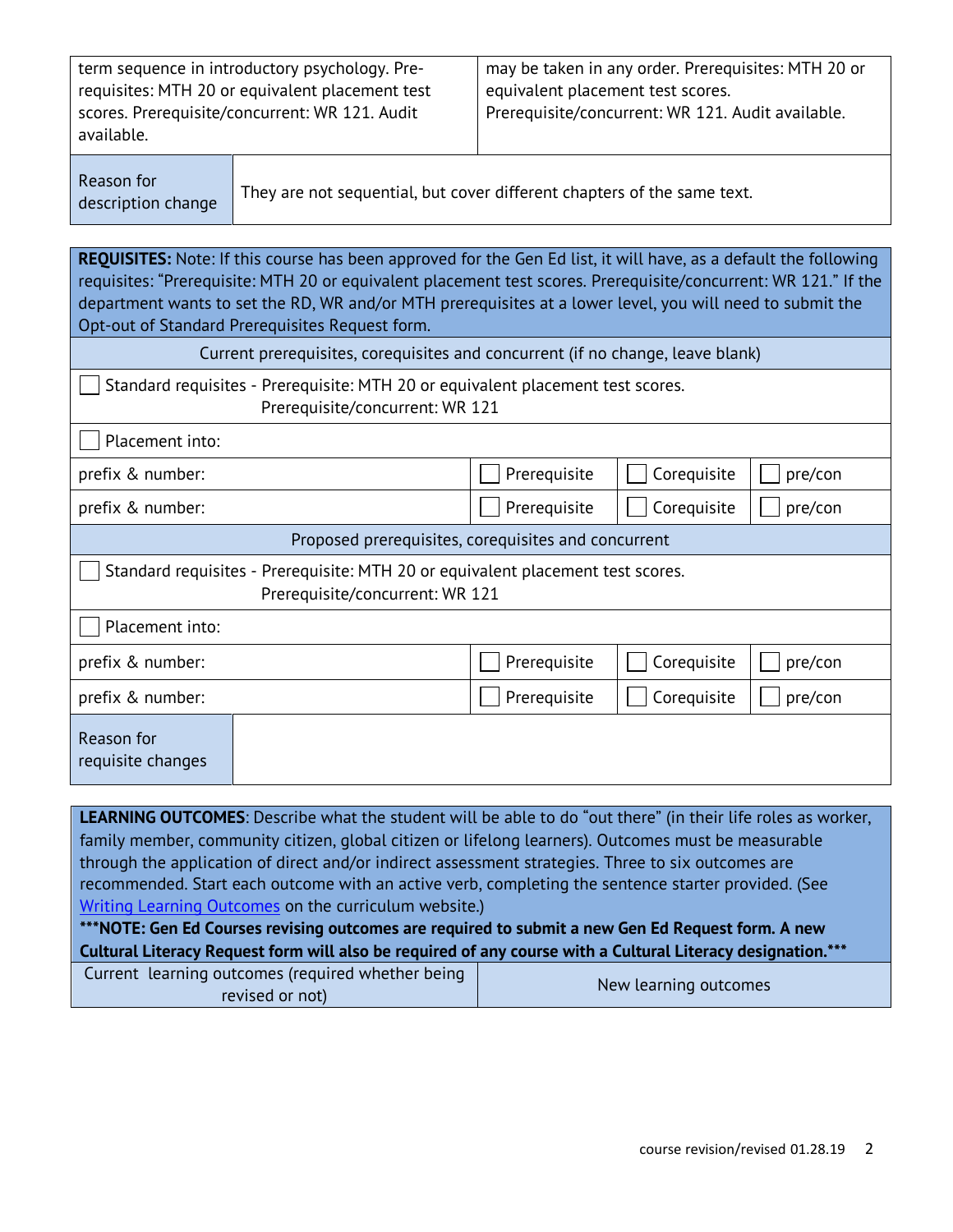| will be able to:                                                                                                         | Upon successful completion of this course, students                                                                                                                                                                                                                                         | Upon successful completion of this course, students<br>will be able to:                                                                                                                                                                                                                                                                                                                                                                                                                                                                                             |  |
|--------------------------------------------------------------------------------------------------------------------------|---------------------------------------------------------------------------------------------------------------------------------------------------------------------------------------------------------------------------------------------------------------------------------------------|---------------------------------------------------------------------------------------------------------------------------------------------------------------------------------------------------------------------------------------------------------------------------------------------------------------------------------------------------------------------------------------------------------------------------------------------------------------------------------------------------------------------------------------------------------------------|--|
| 1.<br>ethical and scientific principles, and<br>behavior.                                                                | Articulate how psychological research adheres to<br>communicate the difference between personal<br>views and scientific evidence in understanding                                                                                                                                           |                                                                                                                                                                                                                                                                                                                                                                                                                                                                                                                                                                     |  |
| 2.<br>different educational levels.                                                                                      | Delineate the credentials, skills, and experiences<br>required for a career path in psychology and<br>identify broad career opportunities associated<br>with the various subfields of psychology at                                                                                         |                                                                                                                                                                                                                                                                                                                                                                                                                                                                                                                                                                     |  |
| 3.                                                                                                                       | Recognize and respect human diversity while<br>anticipating that psychological explanations may<br>vary across populations and contexts, and exhibit<br>sensitivity to feelings, emotions, motives, and<br>attitudes regarding specific behavioral concerns.                                |                                                                                                                                                                                                                                                                                                                                                                                                                                                                                                                                                                     |  |
|                                                                                                                          | 4. Analyze personal lifestyle and apply problem-<br>solving techniques to situations while<br>understanding the limitations of one's<br>psychological knowledge and skills, recognizing<br>that ethically complex situations can develop in<br>the application of psychological principles. |                                                                                                                                                                                                                                                                                                                                                                                                                                                                                                                                                                     |  |
| 5. Evaluate public and private assumptions<br>approach.                                                                  | concerning individual and group differences<br>using a global and multifaceted sociocultural                                                                                                                                                                                                |                                                                                                                                                                                                                                                                                                                                                                                                                                                                                                                                                                     |  |
| Reason for outcomes<br>change                                                                                            | No change.                                                                                                                                                                                                                                                                                  |                                                                                                                                                                                                                                                                                                                                                                                                                                                                                                                                                                     |  |
| Course Content -<br>organized by<br>outcomes (list each<br>outcome followed by<br>an outline of the<br>related content): | (required if revising outcomes)<br>in understanding behavior.<br>inductive vs deductive reasoning;<br>human behaviors.<br>2.<br>psychology vs psychiatry;<br>$\bullet$<br>various fields and levels of therapy;                                                                             | 1. Articulate how psychological research adheres to ethical and scientific principles,<br>and communicate the difference between personal views and scientific evidence<br>quantitative & qualitative approaches to research and the ethics involved;<br>the use of theories to explain both consistencies and inconsistencies in<br>Delineate the credentials, skills, and experiences required for a career path in<br>psychology and identify broad career opportunities associated with the various<br>subfields of psychology at different educational levels. |  |
|                                                                                                                          | ٠                                                                                                                                                                                                                                                                                           | various fields of psychology and their intended clients;<br>education required and the hierarchy of work in psychology.                                                                                                                                                                                                                                                                                                                                                                                                                                             |  |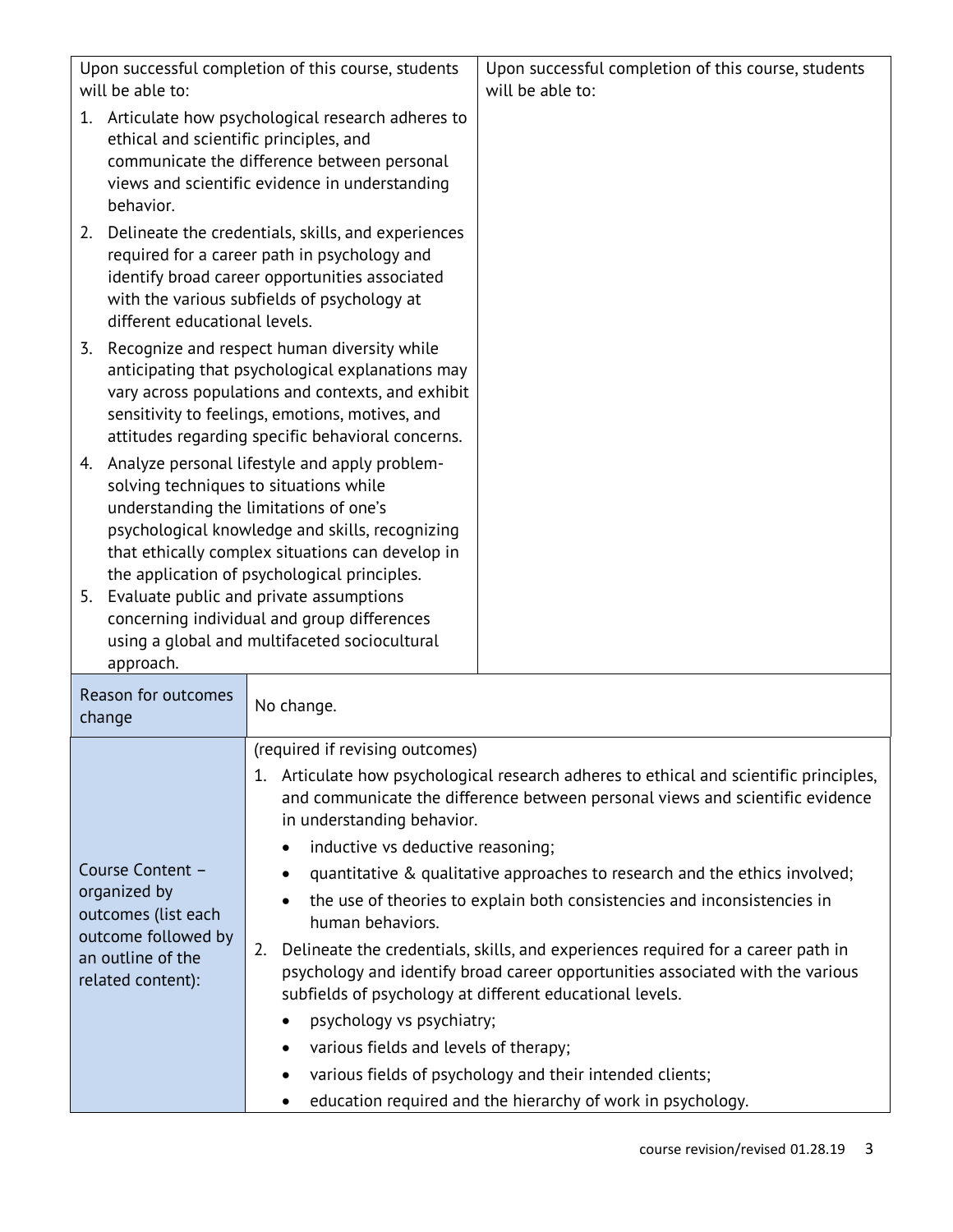|                                                         | 3. Recognize and respect human diversity while anticipating that psychological<br>explanations may vary across populations and contexts, and exhibit sensitivity to<br>feelings, emotions, motives, and attitudes regarding specific behavioral concerns.<br>cultural dimensions of psychological-based interpretations of behavior;<br>the effects of environmental and social contexts as they relate and influence<br>$\bullet$<br>human behavior;<br>self-reflection and introspection about one's own behaviors in relationship to<br>$\bullet$<br>others. |
|---------------------------------------------------------|-----------------------------------------------------------------------------------------------------------------------------------------------------------------------------------------------------------------------------------------------------------------------------------------------------------------------------------------------------------------------------------------------------------------------------------------------------------------------------------------------------------------------------------------------------------------|
|                                                         | 4. Analyze personal lifestyle and apply problem-solving techniques to situations<br>while understanding the limitations of one's psychological knowledge and skills,<br>recognizing that ethically complex situations can develop in the application of<br>psychological principles.                                                                                                                                                                                                                                                                            |
|                                                         | personal understanding of the limits in psychological self-analysis based<br>upon this course;                                                                                                                                                                                                                                                                                                                                                                                                                                                                  |
|                                                         | recognizing one's own biases and how it influences behavior interpretations<br>$\bullet$<br>of self and others;                                                                                                                                                                                                                                                                                                                                                                                                                                                 |
|                                                         | using basic psychological tenets to better understand behaviors and the<br>$\bullet$<br>behavioral reactions of others.                                                                                                                                                                                                                                                                                                                                                                                                                                         |
|                                                         | 5. Evaluate public and private assumptions concerning individual and group<br>differences using a global and multifaceted sociocultural approach.<br>being aware of cultural differences in behaviors and interpretations of said<br>behaviors;                                                                                                                                                                                                                                                                                                                 |
|                                                         | understanding environmental influences of behaviors of self and others;<br>$\bullet$<br>recognizing the influence of groups on both group and individual behaviors<br>$\bullet$<br>and the included responses to those behaviors;                                                                                                                                                                                                                                                                                                                               |
|                                                         | understanding and recognizing antecedents to specific behaviors and how it<br>$\bullet$<br>influences behavioral responses.                                                                                                                                                                                                                                                                                                                                                                                                                                     |
| Suggested Texts &<br>Materials updates                  | (update as needed)                                                                                                                                                                                                                                                                                                                                                                                                                                                                                                                                              |
| (specify if any texts<br>or materials are<br>required): | Spielman, R.M. (2018). Psychology. Open Stax, Rice University                                                                                                                                                                                                                                                                                                                                                                                                                                                                                                   |

# Is this course used for related instruction?<br>  $N_0$

No

If yes, then check to see if the hours of student learning should be amended in the related instruction template to reflect the revision. This may require a related instruction curriculum revision.

| <b>SECTION #2 IMPACT ON OTHER DEPARTMENTS</b>                                                                                                                                       |           |  |
|-------------------------------------------------------------------------------------------------------------------------------------------------------------------------------------|-----------|--|
| Are there changes being requested that may impact other departments, such as academic<br>programs that require this course as a prerequisite for courses, degrees, or certificates? | Yes<br>No |  |
| Please provide details, who was contacted and the resolution.                                                                                                                       |           |  |
|                                                                                                                                                                                     |           |  |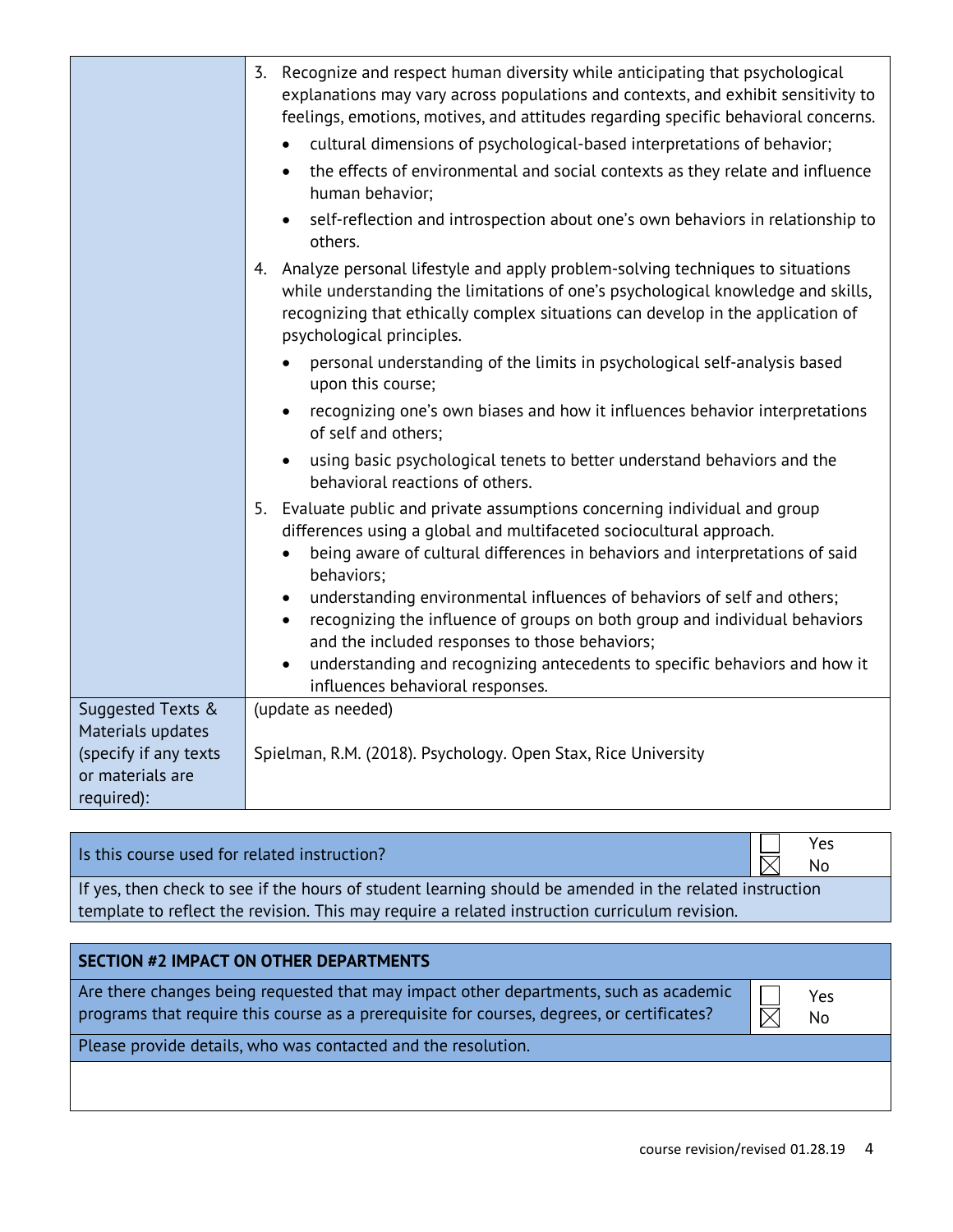| Implementation term |  |
|---------------------|--|

Next available term after approval

Specify term (if AFTER the next available term)

#### Allow 4-6 months to complete the approval process before scheduling the course.

#### **SECTION #3 DEPARTMENT REVIEW**

*"I vouch that this submission has been reviewed by the affiliated department chair and department director and that they have given initial authorization for this submission. I am requesting that it be placed on the next Curriculum Committee agenda with available time slots. I understand that I am required to complete and submit, prior to the day my submission is reviewed by the Curriculum Committee, a Course Signature Form signed by the department chair and director."*

| Submitter       | Email             | Date       |
|-----------------|-------------------|------------|
| Dr. Zip Krummel | zkrummel@cgcc.edu | 01/30/2019 |
|                 |                   |            |

Department Chair (enter name of department chair): Dr. John Copp

Department Director (enter name of department director): Stephen Schwiff

- 1. Save this document as the course prefix and number (e.g. MTH 65 or HST 104). Send completed form electronically to [curriculum@cgcc.edu](mailto:curriculum@cgcc.edu) or slewis@cgcc.edu.
- 2. Refer to the curriculum office website for the Curriculum Committee meeting schedule and submission [deadlines.](https://www.cgcc.edu/curriculum/committee) You are encouraged to send submissions prior to the deadline so that the curriculum office may review and provide feedback.
- 3. Course submissions will be placed on the next agenda with available time slots. You will be notified of your submission's time for review, and you will be sent a signature page that may be completed electronically or manually by your department chair and department director. It is the submitter's responsibility to ensure that completed signature pages are delivered to the Curriculum Office the day before the Curriculum Committee meeting for which the submission is scheduled. Submissions without signed signature pages will be postponed.
- 4. It is not mandatory that you attend the Curriculum Committee meeting in which your submission is scheduled for review; however, it is strongly encouraged that you attend so that you may represent your submission and respond to any committee questions. Unanswered questions may result in a submission being rescheduled for further clarification.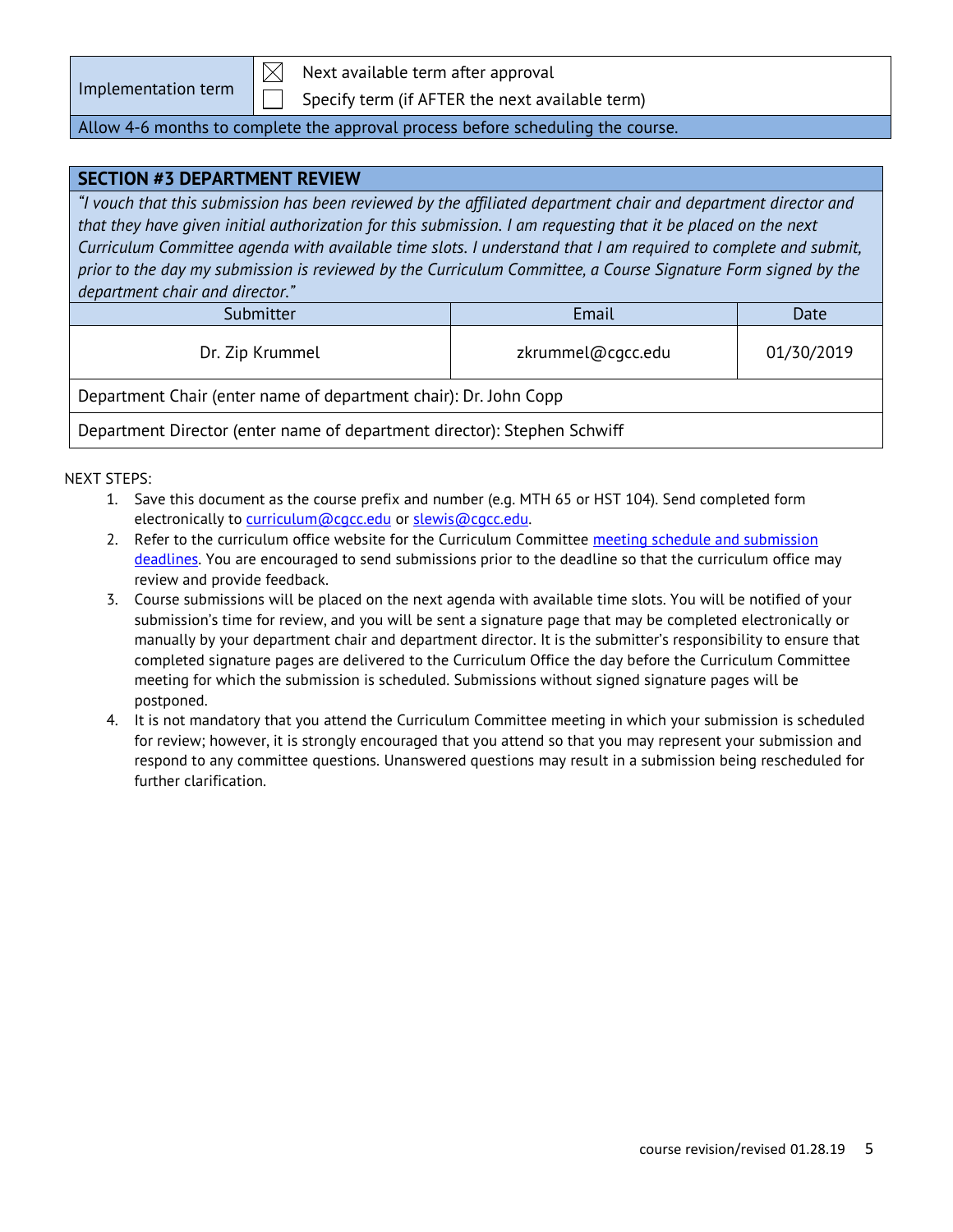CC date \_\_\_\_\_\_\_\_\_\_\_\_\_\_\_ CC decision

CC vote

# **Columbia Gorge Community College**

| <b>Course Revision</b>                               |               |  |
|------------------------------------------------------|---------------|--|
| (Double click on check boxes to activate dialog box) |               |  |
| What are you seeking to revise? Check all that apply |               |  |
| Course number                                        | Requisites    |  |
| Title                                                | Outcomes      |  |
| Description                                          | Repeatability |  |

| <b>SECTION #1 GENERAL INFORMATION &amp; REVISIONS</b> |                                                                         |                                                     |                              |
|-------------------------------------------------------|-------------------------------------------------------------------------|-----------------------------------------------------|------------------------------|
| Department                                            | Psychology/Social Science                                               | Submitter name<br>Phone<br>Email                    | Krummel<br>zkrummel@cgcc.edu |
| Current prefix and<br>number                          | <b>PSY 202A</b>                                                         | Proposed prefix<br>and number                       |                              |
| Current course title                                  | Introduction to Psychology -<br>Part 2                                  | Proposed title<br>(60 characters<br>max)            | General Psychology           |
| Current<br>Repeatability                              | 0                                                                       | Proposed<br>Repeatability                           |                              |
| Current transcript<br>title (30 characters<br>max)    | Intro to Psychology - Part 2                                            | Proposed<br>transcript title (30<br>characters max) | General Psychology           |
| Reason for above<br>proposed changes                  | They are not sequential, but cover different chapters of the same text. |                                                     |                              |

**COURSE DESCRIPTION**: To be used in the catalog and schedule of classes. Begin each sentence of the course description with an active verb. Avoid using the phrases: "This course will …" and/or "Students will ..." Include course requisites in the description. Guidelines for writing concise descriptions can be found at Writing [Course Descriptions.](https://www.cgcc.edu/sites/default/files/curriculum/writing-course-description.pdf)

| <b>Current Description</b><br>(required whether being revised or not)                                                                                                                                                                                                                                                                                                                                                                                                                                                                                                                                       | <b>Proposed Description</b>                                                                                                                                                                                                                                                                                                                                                                                                                                                                                                                                                                                        |
|-------------------------------------------------------------------------------------------------------------------------------------------------------------------------------------------------------------------------------------------------------------------------------------------------------------------------------------------------------------------------------------------------------------------------------------------------------------------------------------------------------------------------------------------------------------------------------------------------------------|--------------------------------------------------------------------------------------------------------------------------------------------------------------------------------------------------------------------------------------------------------------------------------------------------------------------------------------------------------------------------------------------------------------------------------------------------------------------------------------------------------------------------------------------------------------------------------------------------------------------|
| Surveys the major concepts, theoretical perspectives,<br>empirical findings, and historical trends in<br>personality theory, psychological disorders, therapy,<br>emotion, motivation, intelligence, health psychology,<br>and social psychology. Provides an overview of<br>popular trends, examines the overarching themes of<br>heredity vs. environment, stability vs. change, and<br>free will vs. determinism, and emphasizes the<br>sociocultural approach which assumes that gender,<br>culture, and ethnicity are essential to understanding<br>behavior, thought, and emotion. Psychology 202A is | Surveys the major concepts, theoretical perspectives,<br>empirical findings, and historical trends in personality<br>theory, psychological disorders, therapy, emotion,<br>motivation, intelligence, health psychology, and<br>social psychology. Provides an overview of popular<br>trends, examines the overarching themes of heredity<br>vs. environment, stability vs. change, and free will vs.<br>determinism, and emphasizes the sociocultural<br>approach which assumes that gender, culture, and<br>ethnicity are essential to understanding behavior,<br>thought, and emotion. PSY 201A and 202A are not |
| the second term of a two-term sequence in                                                                                                                                                                                                                                                                                                                                                                                                                                                                                                                                                                   | sequential and may be taken in any order.                                                                                                                                                                                                                                                                                                                                                                                                                                                                                                                                                                          |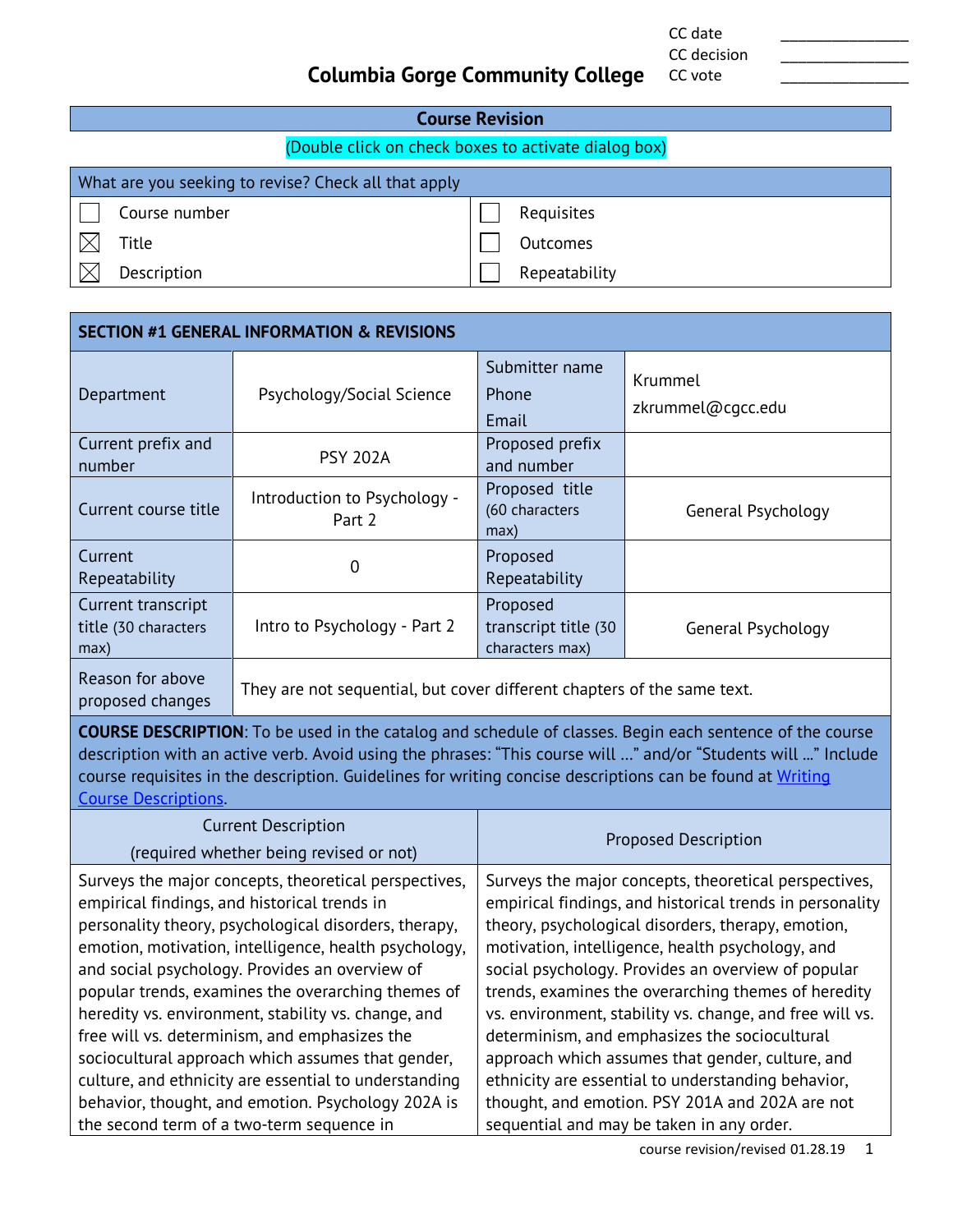| introductory psychology. Recommended: PSY 201A.                                                      | Prerequisites: MTH 20 or equivalent placement test           |
|------------------------------------------------------------------------------------------------------|--------------------------------------------------------------|
| Prerequisites: MTH 20 or equivalent placement test<br>scores. Prerequisite/concurrent: WR 121. Audit | scores. Prerequisite/concurrent: WR 121. Audit<br>available. |
| available.                                                                                           |                                                              |

Reason for

description change They are not sequential, but cover different chapters of the same text.

**REQUISITES:** Note: If this course has been approved for the Gen Ed list, it will have, as a default the following requisites: "Prerequisite: MTH 20 or equivalent placement test scores. Prerequisite/concurrent: WR 121." If the department wants to set the RD, WR and/or MTH prerequisites at a lower level, you will need to submit the Opt-out of Standard Prerequisites Request form.

| Current prerequisites, corequisites and concurrent (if no change, leave blank)                                     |              |             |         |
|--------------------------------------------------------------------------------------------------------------------|--------------|-------------|---------|
| Standard requisites - Prerequisite: MTH 20 or equivalent placement test scores.<br>Prerequisite/concurrent: WR 121 |              |             |         |
| Placement into:                                                                                                    |              |             |         |
| prefix & number:                                                                                                   | Prerequisite | Corequisite | pre/con |
| prefix & number:                                                                                                   | Prerequisite | Corequisite | pre/con |
| Proposed prerequisites, corequisites and concurrent                                                                |              |             |         |
| Standard requisites - Prerequisite: MTH 20 or equivalent placement test scores.<br>Prerequisite/concurrent: WR 121 |              |             |         |
| Placement into:                                                                                                    |              |             |         |
| prefix & number:                                                                                                   | Prerequisite | Corequisite | pre/con |
| prefix & number:                                                                                                   | Prerequisite | Corequisite | pre/con |
| Reason for<br>requisite changes                                                                                    |              |             |         |
|                                                                                                                    |              |             |         |

**LEARNING OUTCOMES**: Describe what the student will be able to do "out there" (in their life roles as worker, family member, community citizen, global citizen or lifelong learners). Outcomes must be measurable through the application of direct and/or indirect assessment strategies. Three to six outcomes are recommended. Start each outcome with an active verb, completing the sentence starter provided. (See [Writing Learning Outcomes](https://www.cgcc.edu/sites/default/files/curriculum/writing-learning-outcomes.pdf) on the curriculum website.)

**\*\*\*NOTE: Gen Ed Courses revising outcomes are required to submit a new Gen Ed Request form. A new Cultural Literacy Request form will also be required of any course with a Cultural Literacy designation.\*\*\***

| Current learning outcomes (required whether being | New learning outcomes |
|---------------------------------------------------|-----------------------|
| revised or not)                                   |                       |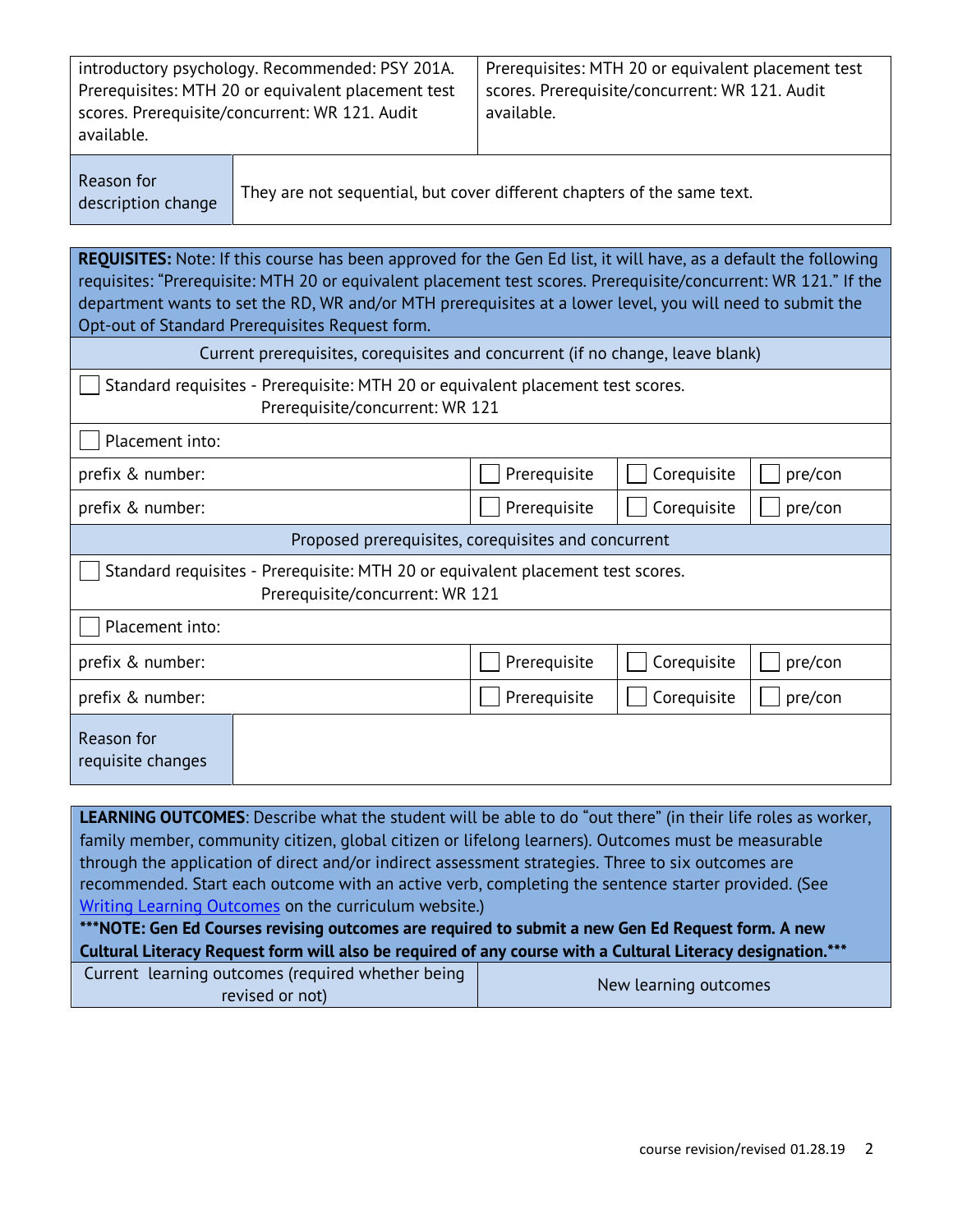| Upon successful completion of this course, students<br>will be able to:                                                                                                                                                                                                                                                                       |                                                                                                                                                                                                                                                                                                                                                 | Upon successful completion of this course, students<br>will be able to:                                                                                                                                                                                                                                                                                                                                                                                                                                                                                                                                                                                                                                                                                                                                                             |
|-----------------------------------------------------------------------------------------------------------------------------------------------------------------------------------------------------------------------------------------------------------------------------------------------------------------------------------------------|-------------------------------------------------------------------------------------------------------------------------------------------------------------------------------------------------------------------------------------------------------------------------------------------------------------------------------------------------|-------------------------------------------------------------------------------------------------------------------------------------------------------------------------------------------------------------------------------------------------------------------------------------------------------------------------------------------------------------------------------------------------------------------------------------------------------------------------------------------------------------------------------------------------------------------------------------------------------------------------------------------------------------------------------------------------------------------------------------------------------------------------------------------------------------------------------------|
| Analyze personal lifestyle and apply problem-<br>1.<br>solving techniques to situations while<br>understanding the limitations of one's<br>psychological knowledge and skills, recognizing<br>that ethically complex situations can develop in<br>the application of psychological principles.<br>Recognize and respect human diversity while |                                                                                                                                                                                                                                                                                                                                                 |                                                                                                                                                                                                                                                                                                                                                                                                                                                                                                                                                                                                                                                                                                                                                                                                                                     |
| 2.                                                                                                                                                                                                                                                                                                                                            | anticipating that psychological explanations may<br>vary across populations and contexts, and exhibit<br>sensitivity to feelings, emotions, motives, and<br>attitudes regarding specific behavioral concerns.                                                                                                                                   |                                                                                                                                                                                                                                                                                                                                                                                                                                                                                                                                                                                                                                                                                                                                                                                                                                     |
| Recognize and explain the difference between<br>3.<br>personal views and scientific evidence and<br>identify claims arising from myths, stereotypes,<br>common fallacies, and poorly supported<br>assertions regarding behavior.                                                                                                              |                                                                                                                                                                                                                                                                                                                                                 |                                                                                                                                                                                                                                                                                                                                                                                                                                                                                                                                                                                                                                                                                                                                                                                                                                     |
| 4.<br>change, describe issues pertaining to<br>5. Evaluate public and private assumptions<br>approach.                                                                                                                                                                                                                                        | Articulate the ways that psychological theories<br>can facilitate personal, social, and organizational<br>psychological aspects of human dignity, and<br>anticipate that psychological explanations may<br>vary among populations and contexts.<br>concerning individual and group differences<br>using a global and multifaceted sociocultural |                                                                                                                                                                                                                                                                                                                                                                                                                                                                                                                                                                                                                                                                                                                                                                                                                                     |
| Reason for outcomes<br>change                                                                                                                                                                                                                                                                                                                 | No change.                                                                                                                                                                                                                                                                                                                                      |                                                                                                                                                                                                                                                                                                                                                                                                                                                                                                                                                                                                                                                                                                                                                                                                                                     |
| Course Content -<br>organized by<br>outcomes (list each<br>outcome followed by<br>an outline of the<br>related content):                                                                                                                                                                                                                      | (required if revising outcomes)<br>psychological principles.<br>upon this course;<br>$\bullet$<br>of self and others;<br>behavioral reactions of others.<br>2.                                                                                                                                                                                  | 1. Analyze personal lifestyle and apply problem-solving techniques to situations<br>while understanding the limitations of one's psychological knowledge and skills,<br>recognizing that ethically complex situations can develop in the application of<br>personal understanding of the limits in psychological self-analysis based<br>recognizing one's own biases and how it influences behavior interpretations<br>using basic psychological tenets to better understand behaviors and the<br>Recognize and respect human diversity while anticipating that psychological<br>explanations may vary across populations and contexts, and exhibit sensitivity to<br>feelings, emotions, motives, and attitudes regarding specific behavioral concerns.<br>cultural dimensions of psychological-based interpretations of behavior; |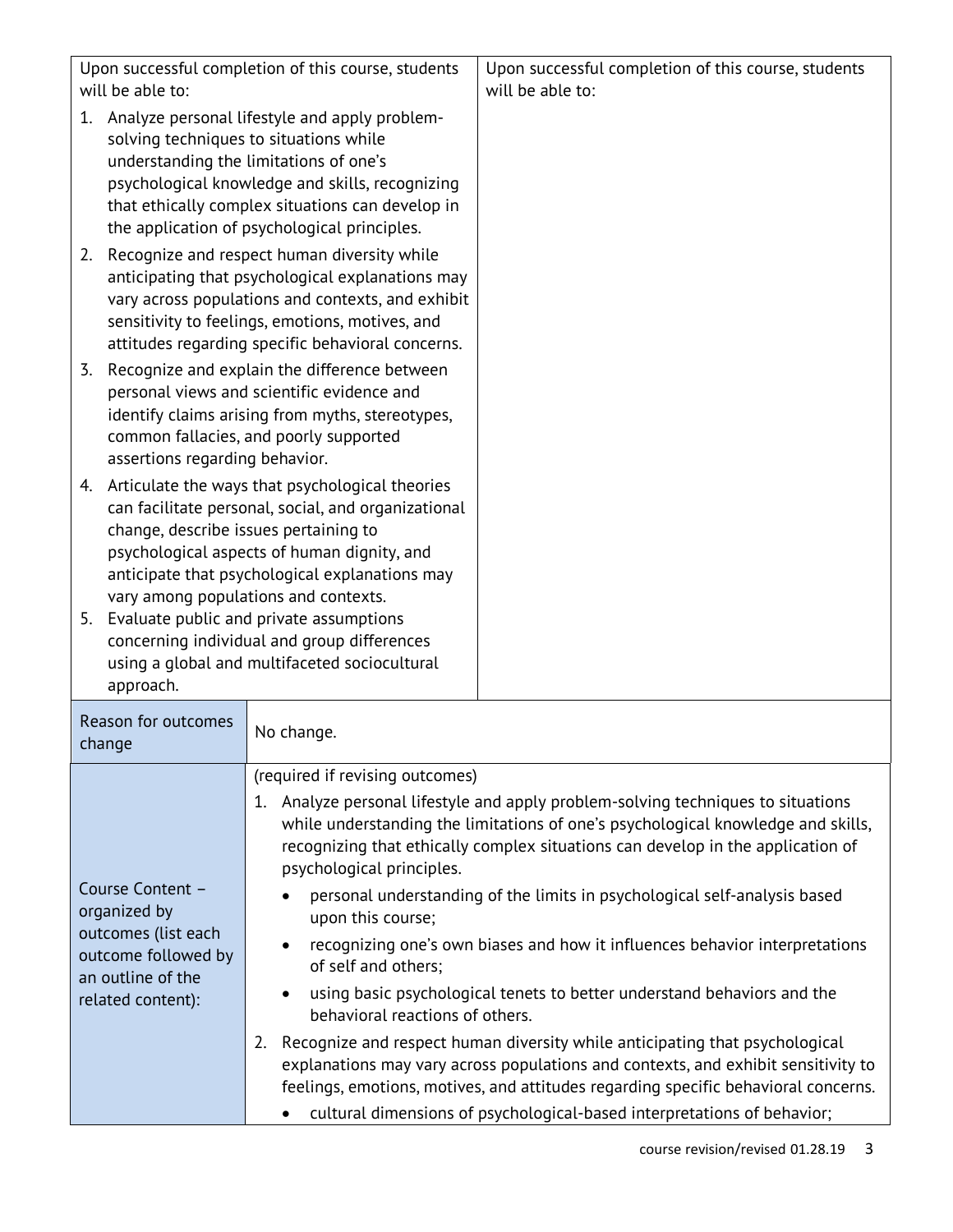|                                           | the effects of environmental and social contexts as they relate and influence<br>$\bullet$<br>human behavior;                                                                                                                                                                                                                                                                                                                                                |
|-------------------------------------------|--------------------------------------------------------------------------------------------------------------------------------------------------------------------------------------------------------------------------------------------------------------------------------------------------------------------------------------------------------------------------------------------------------------------------------------------------------------|
|                                           | self-reflection and introspection about one's own behaviors in relationship to<br>others.                                                                                                                                                                                                                                                                                                                                                                    |
|                                           | Recognize and explain the difference between personal views and scientific<br>3.<br>evidence and identify claims arising from myths, stereotypes, common fallacies,<br>and poorly supported assertions regarding behavior.                                                                                                                                                                                                                                   |
|                                           | deductive vs inductive reasoning;<br>$\bullet$                                                                                                                                                                                                                                                                                                                                                                                                               |
|                                           | critical thinking in analysis of behaviors and their purported explanations;<br>$\bullet$                                                                                                                                                                                                                                                                                                                                                                    |
|                                           | inclusion of a broader perspective on causality of behaviors before firming<br>$\bullet$<br>individual beliefs.                                                                                                                                                                                                                                                                                                                                              |
|                                           | 4. Articulate the ways that psychological theories can facilitate personal, social, and<br>organizational change, describe issues pertaining to psychological aspects of<br>human dignity, and anticipate that psychological explanations may vary among<br>populations and contexts.                                                                                                                                                                        |
|                                           | explain change at multiple levels (personal, social, organizational) based<br>upon human behaviors, antecedents to behaviors, cultural influences on<br>individual and group behaviors, as well as environmental influences on<br>behaviors.                                                                                                                                                                                                                 |
|                                           | 5. Evaluate public and private assumptions concerning individual and group<br>differences using a global and multifaceted sociocultural approach.<br>recognize what are assumptions vs science-based understanding of behaviors<br>of individuals and groups;<br>delineate between global perspectives and cultural perspectives on behaviors<br>$\bullet$<br>and personal differences between individuals and groups, both<br>heterogeneous and homogenous. |
| Suggested Texts &                         | (update as needed)                                                                                                                                                                                                                                                                                                                                                                                                                                           |
| Materials updates                         |                                                                                                                                                                                                                                                                                                                                                                                                                                                              |
| (specify if any texts<br>or materials are | Spielman, R.M. (2018). Psychology. Open Stax, Rice University                                                                                                                                                                                                                                                                                                                                                                                                |
| required):                                |                                                                                                                                                                                                                                                                                                                                                                                                                                                              |

|                                              |  | III Yes  |
|----------------------------------------------|--|----------|
| Is this course used for related instruction? |  | $\nabla$ |

No

If yes, then check to see if the hours of student learning should be amended in the related instruction template to reflect the revision. This may require a related instruction curriculum revision.

| SECTION #2 IMPACT ON OTHER DEPARTMENTS                                                                                                                                              |           |
|-------------------------------------------------------------------------------------------------------------------------------------------------------------------------------------|-----------|
| Are there changes being requested that may impact other departments, such as academic<br>programs that require this course as a prerequisite for courses, degrees, or certificates? | Yes<br>No |
| Please provide details, who was contacted and the resolution.                                                                                                                       |           |
|                                                                                                                                                                                     |           |
|                                                                                                                                                                                     |           |

Implementation term  $\Box$  Next available term after approval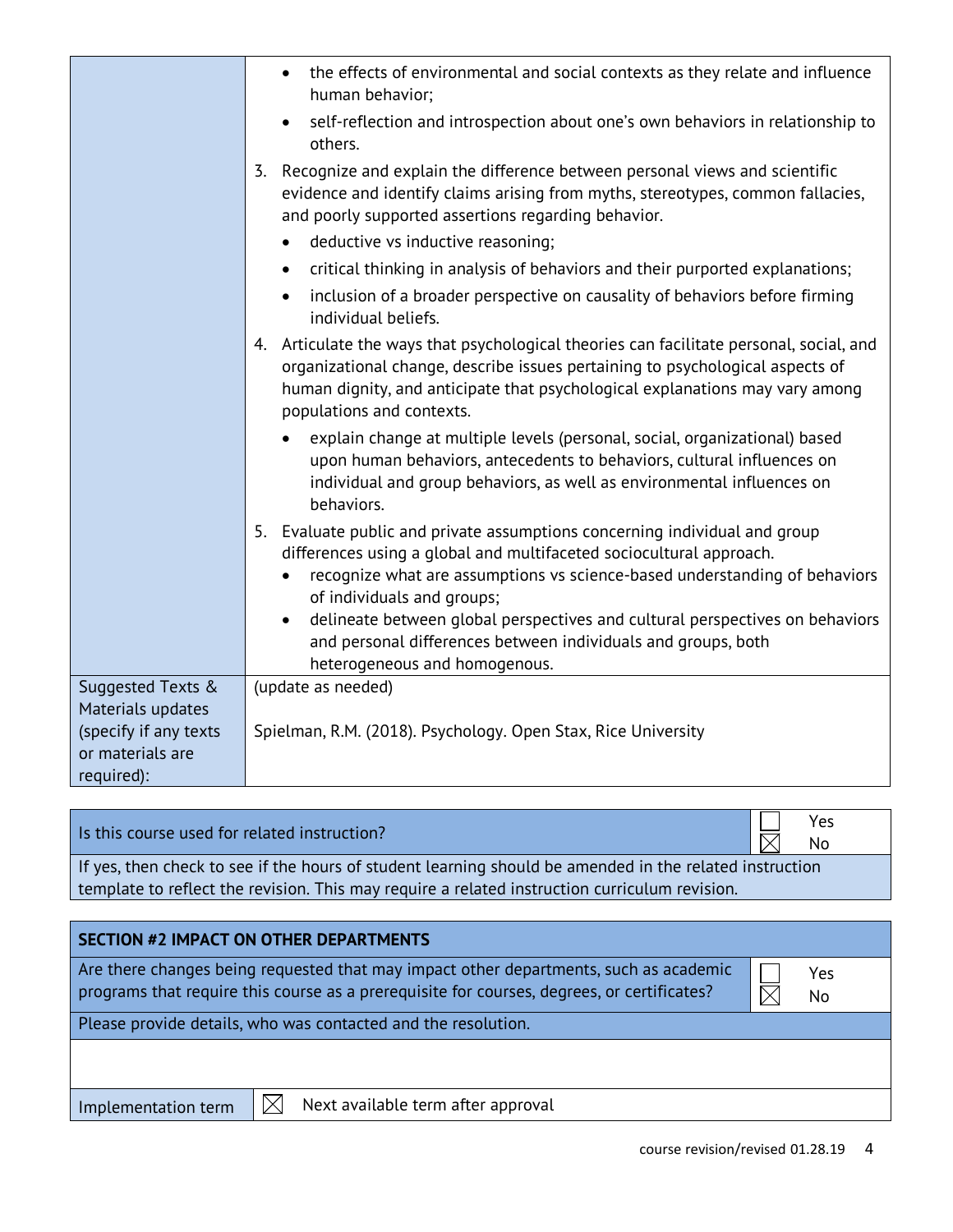|  | Specify term (if AFTER the next available term) |  |
|--|-------------------------------------------------|--|
|--|-------------------------------------------------|--|

#### Allow 4-6 months to complete the approval process before scheduling the course.

| <b>SECTION #3 DEPARTMENT REVIEW</b>                                                                            |                   |            |  |
|----------------------------------------------------------------------------------------------------------------|-------------------|------------|--|
| "I vouch that this submission has been reviewed by the affiliated department chair and department director and |                   |            |  |
| that they have given initial authorization for this submission. I am requesting that it be placed on the next  |                   |            |  |
| Curriculum Committee agenda with available time slots. I understand that I am required to complete and submit, |                   |            |  |
| prior to the day my submission is reviewed by the Curriculum Committee, a Course Signature Form signed by the  |                   |            |  |
| department chair and director."                                                                                |                   |            |  |
| Submitter                                                                                                      | Email             | Date       |  |
| Dr. Zip Krummel                                                                                                | zkrummel@cqcc.edu | 01/30/2019 |  |
| Department Chair (enter name of department chair): Dr. John Copp                                               |                   |            |  |
| Department Director (enter name of department director): Stephen Schwiff                                       |                   |            |  |

- 1. Save this document as the course prefix and number (e.g. MTH 65 or HST 104). Send completed form electronically to [curriculum@cgcc.edu](mailto:curriculum@cgcc.edu) or slewis@cgcc.edu.
- 2. Refer to the curriculum office website for the Curriculum Committee meeting schedule and submission [deadlines.](https://www.cgcc.edu/curriculum/committee) You are encouraged to send submissions prior to the deadline so that the curriculum office may review and provide feedback.
- 3. Course submissions will be placed on the next agenda with available time slots. You will be notified of your submission's time for review, and you will be sent a signature page that may be completed electronically or manually by your department chair and department director. It is the submitter's responsibility to ensure that completed signature pages are delivered to the Curriculum Office the day before the Curriculum Committee meeting for which the submission is scheduled. Submissions without signed signature pages will be postponed.
- 4. It is not mandatory that you attend the Curriculum Committee meeting in which your submission is scheduled for review; however, it is strongly encouraged that you attend so that you may represent your submission and respond to any committee questions. Unanswered questions may result in a submission being rescheduled for further clarification.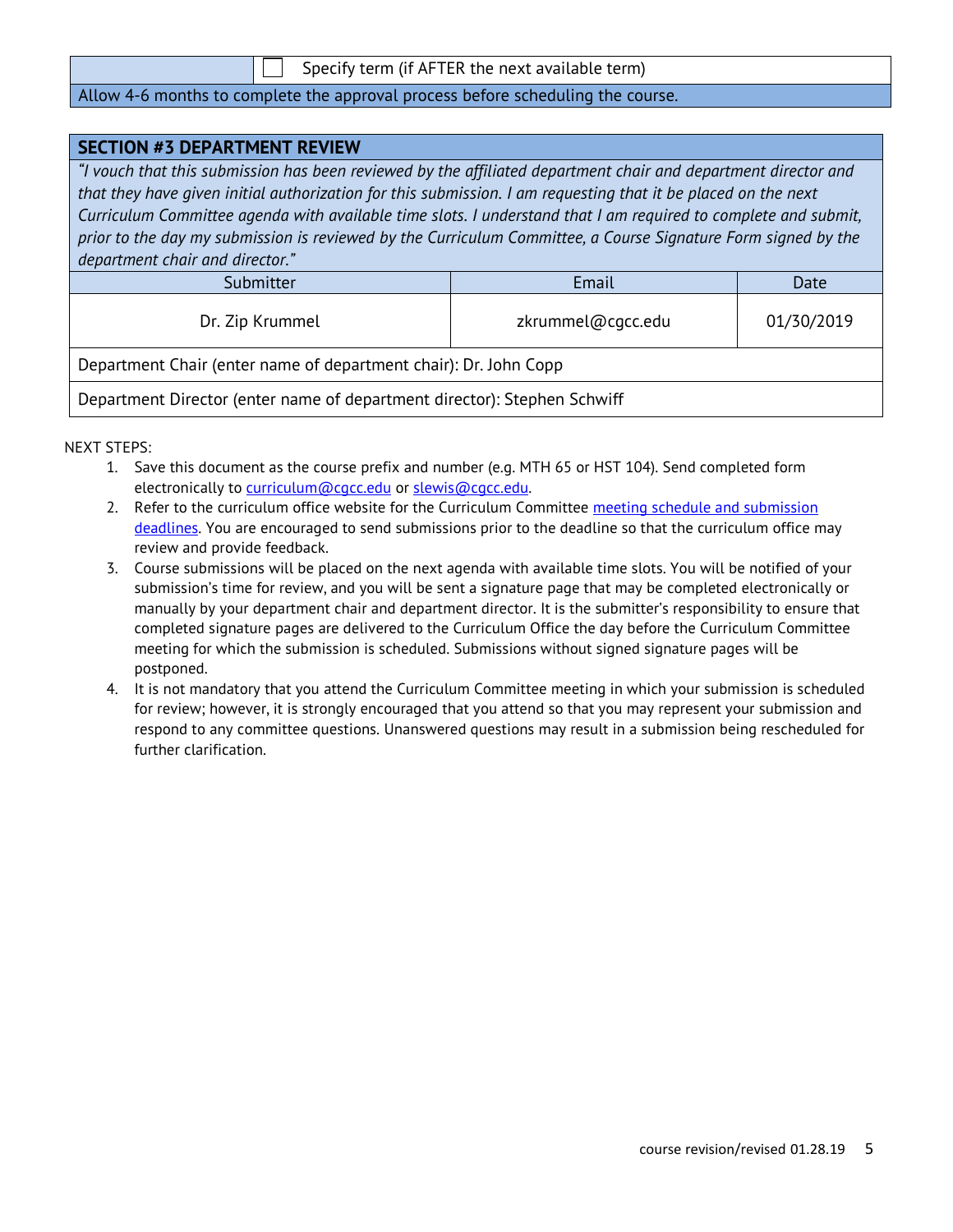# Program Adoption Process

There is an Idea!!!

Step One

- 1. Research need and potential enrollment (HECC Standard A):
	- a. Career & Technical Conduct labor market & industry growth study (regional, national, local); potential enrollment interest (high school feeder programs, employment office hits); advisory board input
	- b. Transfer articulation opportunities; potential enrollment interest (high school advising, college requests)
- 2. Develop rough outline of program with short (paragraph) descriptions of potential new courses.
- 3. Conduct initial estimated cost analysis and an institutional capacity study (HECC Standard E)
- 4. Make initial presentation to CC for advice and recommendation to proceed (or should we have a different college body that solely addresses programming?)

#### Step Two

- 1. Develop Program
	- a. Work with internal and external partners (HECC Standard B)
	- b. Connect with educational institutions to develop an alignment of curriculum starting with K-12, through CGCC, and potentially transferring to university, trade school (HECC Standard C)
	- c. Fully develop curriculum path (HECC Standard D)
	- d. Update cost analysis and institutional capacity study to reflect final proposal
- 2. Complete submission documents and bring final proposal to CC

Who is involved/responsible for each step? Timing of submissions for completion/offer by a certain date?

STANDARD A: Need: The community college provides clear evidence of the need for the program.

- i. PROGRAM ELEMENTS
	- 1. The program need is clearly indicated by labor market research based on current, valid and reliable information, statistics and forecasts.
	- 2. The program need is based on current and projected employment demand that is not being met by training provided by existing programs.
	- 3. The program will lead to jobs demonstrating opportunities for competitive wages and wage progression for program completers. Gainful Employment requirements.
- ii. GUIDING QUESTIONS
	- 1. Why is this program necessary?
	- 2. Does the workforce data show that the proposed program is needed?
	- 3. Can training be provided without creating a new program?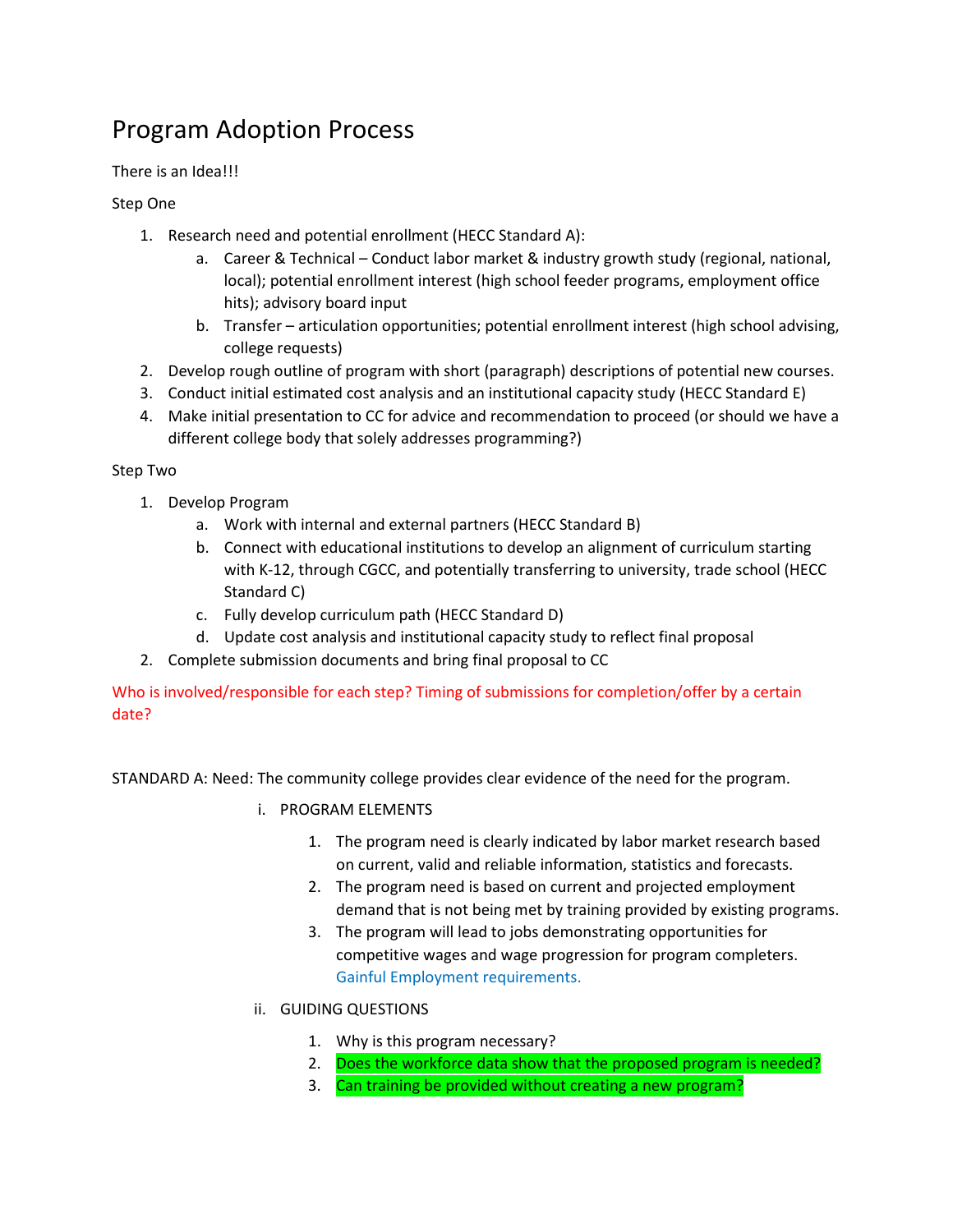- 4. What other data resources have been utilized in addition to the Employment Department, e.g., professional organizations, national census, and regional workforce specialists?
- 5. What career pathways, employment opportunities and further educational opportunities exist for students who complete the program?



- iii. REQUIRED DOCUMENTATION (chart)
- b. STANDARD B: Collaboration: The community college utilizes systemic methods for meaningful and ongoing involvement of the appropriate constituencies.
	- i. PROGRAM ELEMENTS
		- 1. The program has been developed through joint ventures and significant systemic working relationships with business, industry, labor communities, and/or workforce development partners, such as:
			- a. Advisory committees
			- b. Apprenticeship committees/trusts
			- c. Business/industry associations or alliances
			- d. Cooperative Work Experience (CWE) and work-based learning experience sponsors/supervisors
			- e. Part-time faculty from industry
			- f. Customized training and development departments
			- g. Partners/co-applicants in college-led grant activities
		- 2. The program has been developed through joint ventures and significant systemic working relationships with educational partners: External Partners
			- a. Secondary, postsecondary schools or consortia
			- b. Public and private colleges and universities
			- c. Private/proprietary career schools
			- d. Armed Services
			- e. Service learning foundations, organizations, and/or sponsors Internal Partners:
				- a. Student Services and counselors
				- b. Financial Aid
				- c. Work based learning coordinators
		- 3. The program leads to occupations that have been identified as "nontraditional by gender" on the LMI Worksheet; the program is collaborating with appropriate professional organizations and groups to identify and implement strategies to recruit and retain members of the disproportionately represented gender in the program.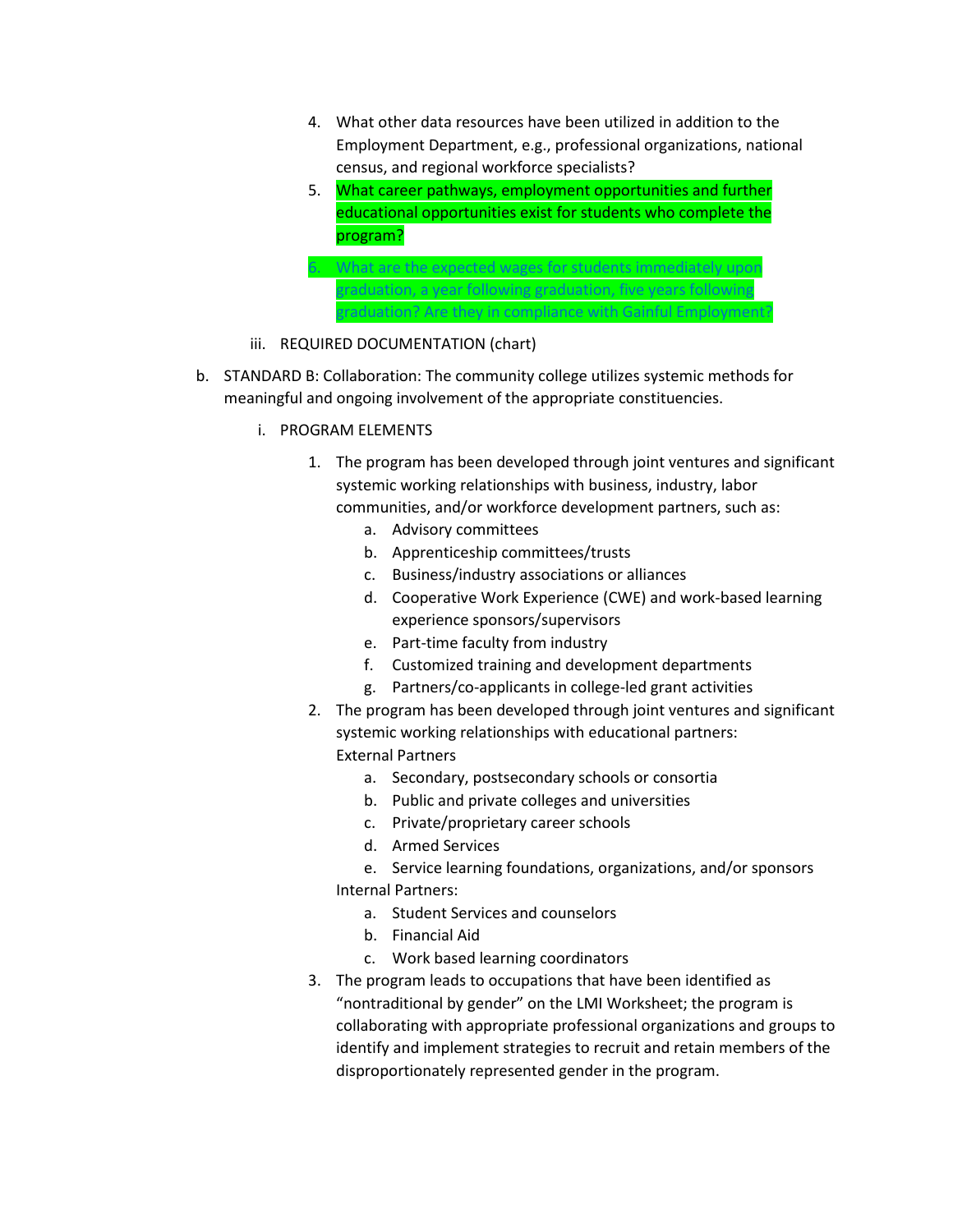- 4. The program is proactive in creating a supportive environment for minority students, students with disabilities, and ELL/LEP students.
- ii. GUIDING QUESTIONS
	- 1. Who are your key constituents and how have they helped you design your program?
	- 2. What resources are your constituents contributing or sharing?
	- 3. What programs within your college are helping you shape and implement your program, e.g., student services, developmental education, second language programs?
	- 4. Who in the college community has been involved in planning?
	- 5. Are there any national constituents involved in the design and resource sharing?
	- 6. How will this program help meet your partners' needs?
- iii. REQUIRED DOCUMENTATION (chart)
- c. STANDARD C: Alignment: The program is aligned with appropriate education, workforce development, and economic development activities.
	- i. PROGRAM ELEMENTS
		- 1. The program is aligned with appropriate PK-20 educational programs and related activities.
		- 2. The program supports workforce and economic development initiatives as identified by the local economic and workforce development boards or agencies, state-appointed task forces, the Workforce Investment Board, business and industry associations, and State Board of Education priorities.
		- 3. The program is part of a clear career ladder or career pathway with education and training options leading to the program identified and continuing training and career advancement opportunities are identified.
		- 4. The program and/or related occupations are clearly identified within the appropriate career learning area, career cluster, and career focus area.
	- ii. GUIDING QUESTIONS
		- 1. How have key constituents been meaningfully and systemically involved in the development of the proposed program?
		- 2. What other programs could benefit your students if the instruction and outcomes were aligned with this new program?
		- 3. Is your program meeting important education, workforce development, and economic development activities and priorities?
		- 4. How does this program support Oregon's educational initiatives?
		- 5. How does this program support the larger context of workforce educational needs and state and national initiatives?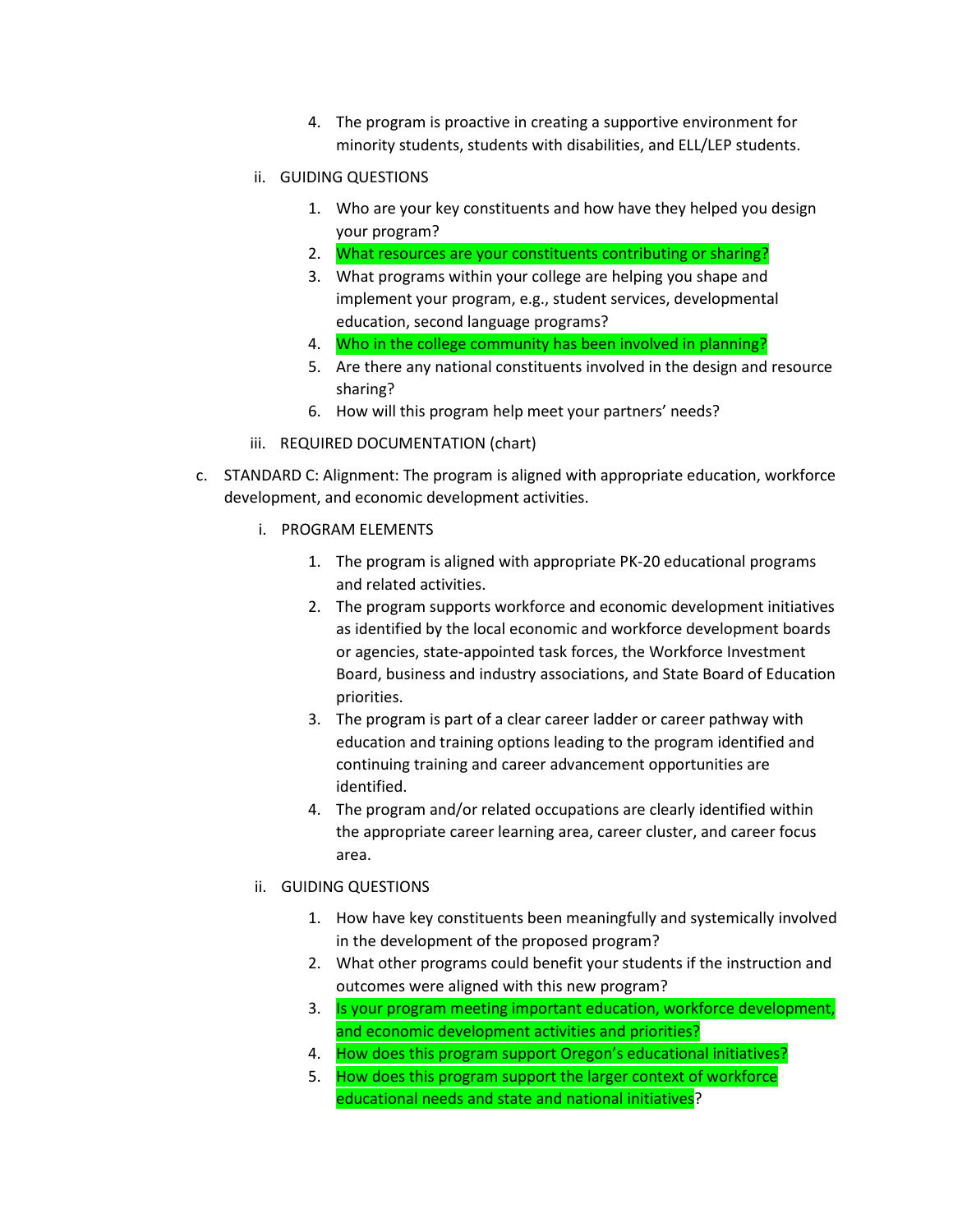- 6. Are there articulation agreements in place for students in high school to receive college credit?
- 7. Are there articulation agreements in place for program credits to be transferred to other colleges and other post-secondary education and training opportunities.
- 8. What professional certifications or licensure will the students be qualified to receive as a result of the instruction?
- 9. Is the program designed to facilitate career pathway employment opportunities through student attainment of incremental proficiencies and certifications?
- iii. REQUIRED DOCUMENTATION (chart)
- d. STANDARD D: Design: The program leads to student achievement of academic and technical knowledge, skills, and related proficiencies.
	- i. PROGRAM ELEMENTS
		- 1. The program has the curriculum, instruction and student evaluation systems to assure a sequential program of study that provides students with the instruction and experiences to achieve academic, technical and career related skills.
		- 2. The curriculum demonstrates a cohesive instructional program that will lead to the attainment of the academic and professional technical exit proficiencies and clearly documented learner outcomes needed for success in the field of study and occupational area.
		- 3. CTE academic and technical skill performance indicators are used as measurements of program effectiveness.
		- 4. The instructional design for the program is planned for optimal learning and accessible scheduling with identifiable components of professional technical instruction and applicable related instruction or general education.
		- 5. The program is designed or may be delivered in distinct segments that contribute to increase student completion and success.
		- 6. The instructional methods used reflect current research in education and training practices e.g., authentic instruction and assessment, problem and project-based learning, mentoring, the development of student's critical thinking skills, varied teaching and learning styles.
		- 7. The program has the capacity to gather data regarding successful student transitions into work, four year programs, and/or other next steps. The college uses this data to determine areas of strength and areas for improvement within the program.
		- 8. The college and program affirmatively provides access, accommodations, flexibility, and additional/supplemental services for special populations and protected classes of students, including students with disabilities, ELL/LEP students, and minority students.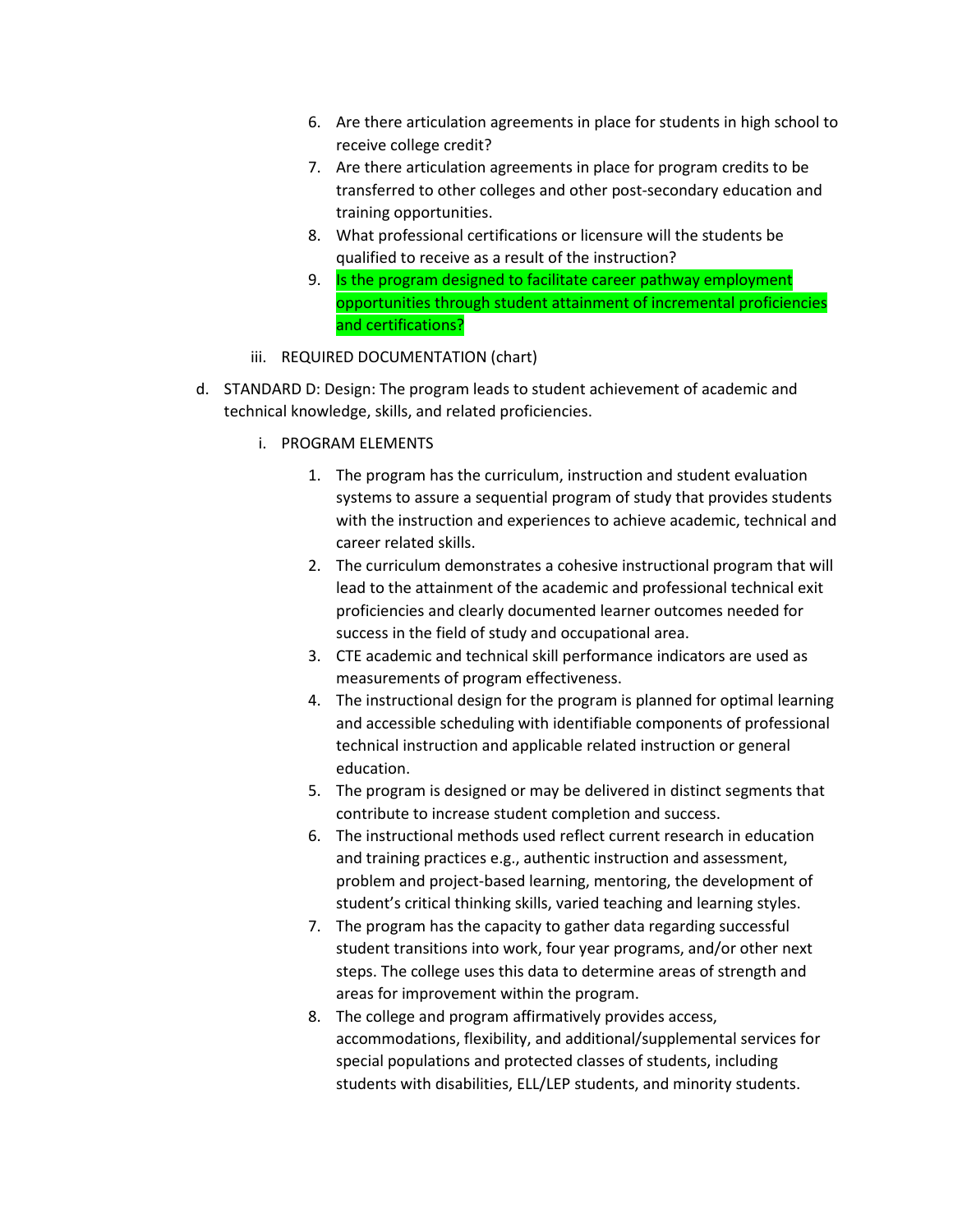- ii. GUIDING QUESTIONS
	- 1. Is the program designed to meet the need stated in Standard A?
	- 2. Are the learner outcomes clearly identified and targeted to the identified needs of students?
	- 3. Is the program designed so that the student can participate in a learning community?
	- 4. Does the student have an opportunity to construct his own learning experiences?
	- 5. What assessment will be used to place students in the appropriate courses?
	- 6. Are the times and length of instruction appropriate for working adults?
	- 7. How do all aspects of the program lead to student achievement and successful transition?
	- 8. How will data be collected and used to determine student success and improve the program?
	- 9. Are there related internships, work study and part time employment opportunities provided for students?
	- 10. How are career and employment information and counseling incorporated?
	- 11. Are tutoring and mentoring incorporated?
	- 12. How is academic and technical rigor addressed?
- iii. REQUIRED DOCUMENTATION (chart)
- e. STANDARD E: Capacity: The community college identifies and has the resources to develop, implement, and sustain the program.
	- i. PROGRAM ELEMENTS
		- 1. The college demonstrates the capacity to offer the program and will provide the necessary and accessible facilities and services to assure that all students can attain the skills and knowledge necessary to fulfill program objectives.
		- 2. There are sufficient and accessible facilities, instructional materials and equipment for the program.
		- 3. Financial resources are adequate for the implementation and continued operation of the proposed program.
		- 4. Personnel resources are adequate for the number of students in the proposed program in fulfilling the stated objectives/outcomes in accordance with bargaining unit criteria for full-time to part-time faculty ratios and accreditation standards.
		- 5. Adequate internship, work-based learning experience and/or Cooperative Work Experience sites are available.
	- ii. GUIDING QUESTIONS